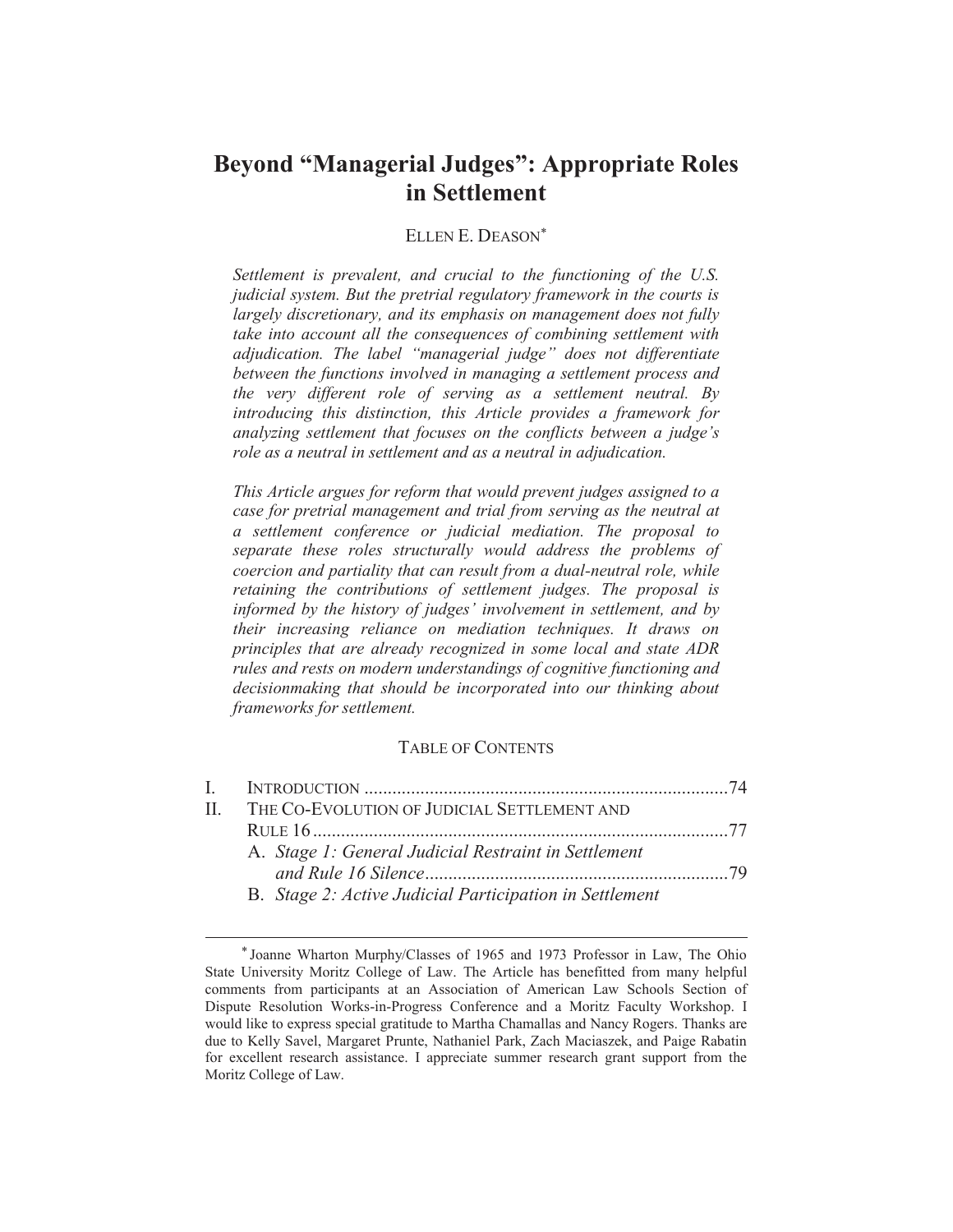| 74  | OHIO STATE LAW JOURNAL                                     | [Vol. $78:1$ |
|-----|------------------------------------------------------------|--------------|
|     |                                                            |              |
|     | C. Stage 3: Expansion of Court-Sponsored "Alternative"     |              |
|     | Dispute Resolution, with New Managerial Roles              |              |
|     |                                                            |              |
|     | D. Stage 4: Influence of Mediation on Judicial Settlement  |              |
|     |                                                            |              |
| Ш.  | NEUTRAL ROLES: WHEN A DECIDER BECOMES A SETTLER 105        |              |
|     | A. The Advantages of Judicially-Led Settlement 105         |              |
|     |                                                            |              |
|     | 1.                                                         |              |
|     | The Dilemma of Risk to Impartiality or Risk of<br>2.       |              |
|     |                                                            |              |
|     | From the Trenches: Attitudes of Attorneys 118<br>3.        |              |
|     | C. Insights from Modern Science: The Decisionmaking        |              |
|     |                                                            |              |
| IV. | LIMITING (APPROPRIATELY) THE JUDICIAL ROLE IN              |              |
|     |                                                            |              |
|     | A. Limiting the Judicial Role in Settlement as an Ethical  |              |
|     |                                                            |              |
|     | B. Limiting the Judicial Role in Settlement by Defining    |              |
|     |                                                            |              |
|     | C. Principles from State and Local Federal Rules:          |              |
|     |                                                            |              |
|     | Rules on Neutral Roles in "ADR" Processes:<br>$\mathbf{1}$ |              |
|     |                                                            |              |
|     | Rules on ADR Confidentiality: Isolating the<br>2.          |              |
|     | Assigned Judge from Settlement Information 135             |              |
|     | Rules on Judicial Settlement Conferences: Mostly<br>3.     |              |
|     |                                                            |              |
|     | D. A Proposal for Revised Procedural Rules 137             |              |
|     | Essentials for Separating Neutral Functions140<br>1.       |              |
|     |                                                            |              |
| V   |                                                            |              |

# I. INTRODUCTION

In U.S. courts, judicial efforts to aid settlement are usually thought of as an element of pretrial management. This conception dates back to the identification of a "managerial" role for judges,<sup>1</sup> although its roots reach even

 <sup>1</sup> *See* Robert F. Peckham, *The Federal Judge as a Case Manager: The New Role in Guiding a Case from Filing to Disposition*, 69 CALIF. L. REV. 770 (1981) (approving the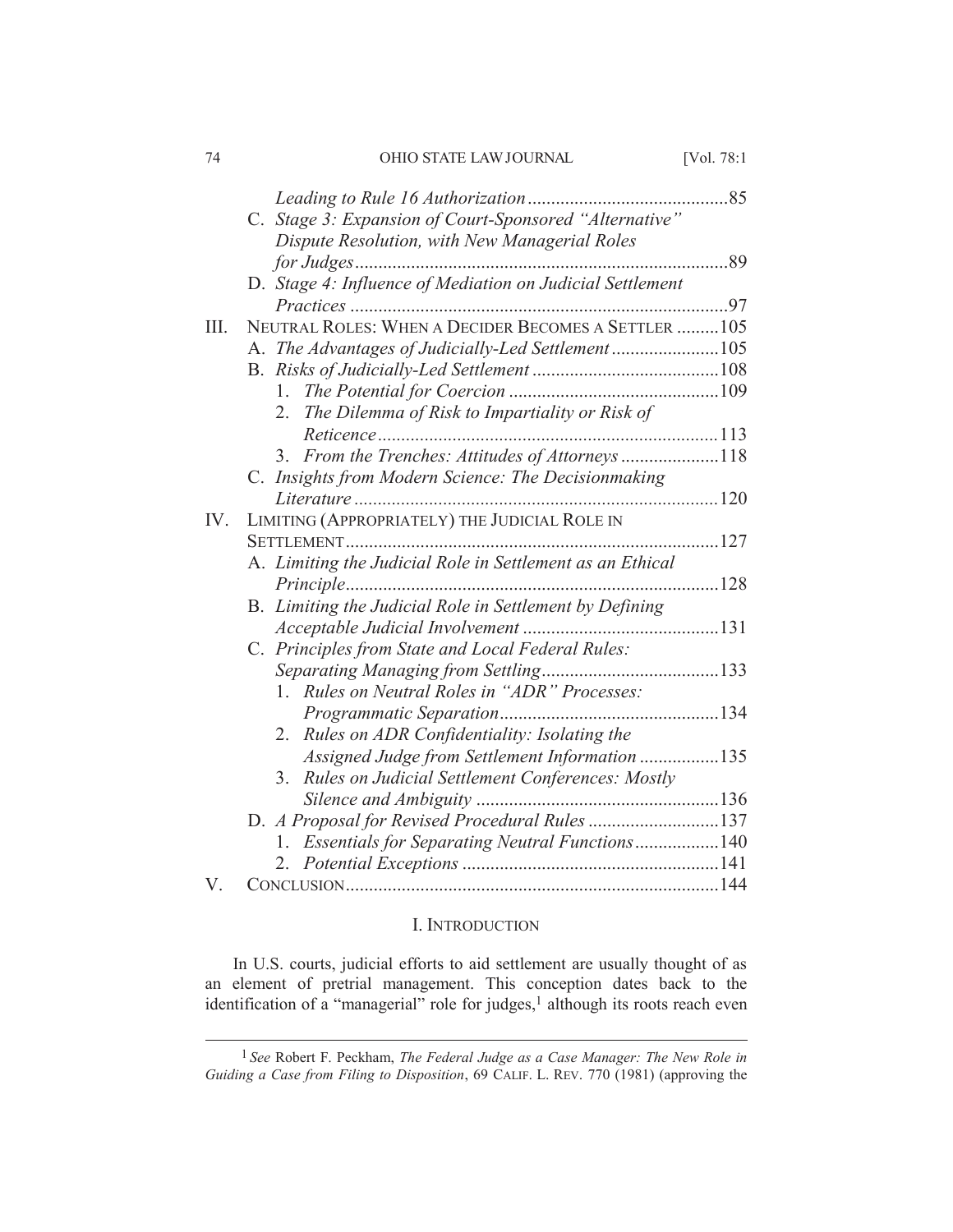earlier, to the inclusion of settlement in pretrial conferences. In her influential 1982 article, *Managerial Judges*, Professor Judith Resnik contrasted the judge's traditional role in adjudication—making decisions based on information presented by the parties in motions and at trials, with justifications in the form of reasoned explanations<sup>2</sup>—with that of the "judge-overseer."<sup>3</sup> Pretrial, a managerial judge is engaged in supervising discovery, managing case development, and encouraging settlement.4 Professor Resnik famously questioned the wisdom of the increase in judicial authority associated with these "judge initiated, invisible, and unreviewable" roles<sup>5</sup> due to the absence of procedural safeguards to protect parties from abuse of that authority.6 Her critique of the emergence of managerial judging, and of the shift in judicial focus from trial to pretrial proceedings, ushered in an era of debate about the role of judges among both academic observers and judges themselves.

This Article builds on insights from that debate, but proposes a different analytical structure for examining judicial settlement activities and the rules that govern them. This framework is based on the insight that judges perform two very different functions in settlement. Their first role is truly managerial: helping the parties plan for alternative dispute resolution (ADR) and select an appropriate process. Their second role is that of a neutral: helping to resolve the dispute by direct involvement as a third party who leads a settlement process. Rule 16 of the Federal Rules of Civil Procedure currently contemplates both roles and blends them in its authorization, and many local and state rules follow the same pattern.7 The debate spawned by Professor Resnik's article similarly treats all of settlement as an aspect of management. Yet, although both settlement and management take place pretrial, acting as a settlement neutral is conceptually and functionally distinct from managing the settlement of a case and the other pretrial managerial duties authorized by Rule 16.

Recognizing this distinction enables a fresh consideration of the issue of judges who act as settlement neutrals in cases in which they are the assigned judicial officer. A dual judicial role that encompasses both attempting to settle cases and adjudication has been condemned (and defended) before, in the context of criticisms of pretrial managerial judging.8 Unlike these earlier

role); Judith Resnik, *Managerial Judges*, 96 HARV. L. REV. 374 (1982) (criticizing the role).

<sup>2</sup>Resnik, *supra* note 1, at 378 n.13.

<sup>3</sup> *Id.* at 379.

<sup>4</sup>Resnik also examined the managerial judge's posttrial role in monitoring remedies, especially in public law litigation, but concluded that pretrial supervision represents the sharper break from the norms of American adjudication. *Id.* at 414.

<sup>5</sup> *Id.*

<sup>6</sup> *Id.* at 380.

<sup>7</sup> *See infra* text accompanying notes 67–68.

<sup>8</sup> *See, e.g.*, Resnik, *supra* note 1, at 435 (suggesting that the judge who will preside at trial should not try to settle the case).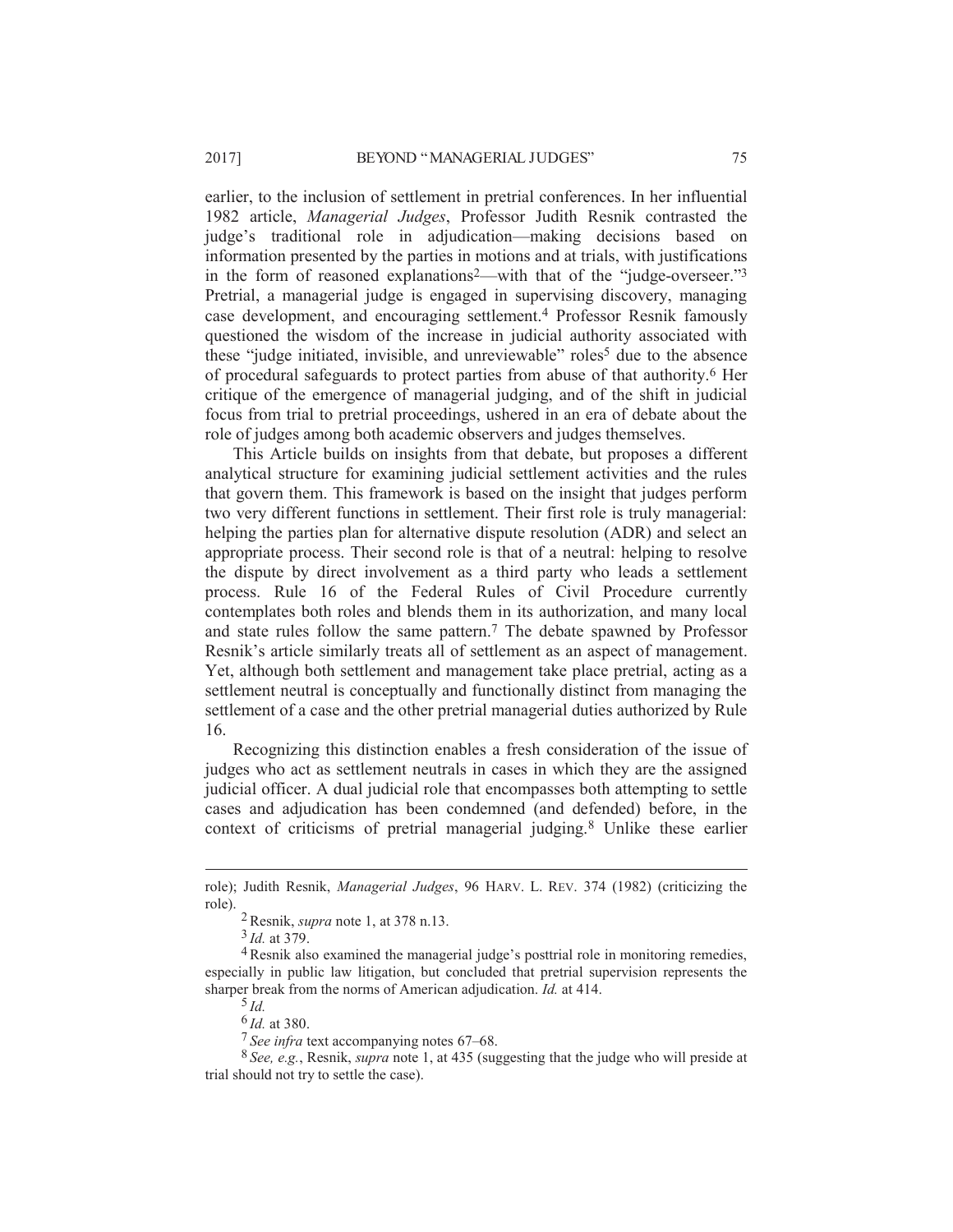criticisms, however, I do not object either to judicial pretrial management or to judicial involvement with settlement in general. Pretrial judicial management by the judge assigned for trial is a deeply ingrained (and, in many ways, effective) aspect of procedure.9 And judges often serve effectively as settlement neutrals—traditionally in judicial settlement conferences and more recently as mediators—and can make significant contributions in this role.

Judges' truly managerial functions related to settlement—encouraging parties to settle and helping them plan a process—are consistent with the primary thrust of Rule 16 to improve the efficiency and quality of litigation as a case moves toward a disposition. However, a problem arises when a judge who is assigned to preside as adjudication neutral also serves as a neutral to facilitate settlement. These two roles are not only distinct, but incompatible. The problems become clearer when the roles are conceptualized as two neutral roles—settlement and decisionmaking—rather than as merely adding a managerial function to the judge's traditional role of adjudication.

Some judges refuse this dual role based on their personal convictions. Yet in most jurisdictions this is a matter of discretion, not prohibited by rule, and there is ample evidence that it is not uncommon for judges to assume both roles in the same case. This Article demonstrates how new understandings of decisionmaking processes reinforce longstanding doubts about combining these roles. It argues that the practice raises such troubling implications for party self-determination in settlement, and for the integrity of the adjudicatory process, that the rules should be amended to prohibit the practice.

In Part II, this Article draws on contemporary judicial writing and empirical studies to trace judicial involvement in settlement conferences through four developmental stages. These stages were accompanied by amendments to Rule 16 that endorsed expanded judicial roles and discretion. Although today the federal rules impose few limits on judicial roles related to settlement, this history reveals that the concerns underlying the separation proposed in this Article have deep, historical roots.

Part III explores the benefits of judicial settlement, and the conflicts that result from mixing the role of settlement neutral with the judicial role of adjudication (both pretrial and as the presiding judge at trial) as currently permitted by Rule 16, the majority of local federal rules, and many state rules. The conflicts in neutral roles stem from two primary sources. One is the potential for coercion that undermines the important value of party selfdetermination in settlement. The other is the dilemma that requires attorneys to make a choice between guarding information that would improve the prospects for settlement or sharing it with the judge and potentially undermining the integrity of the adjudication process. These concerns are strengthened by modern understandings of cognitive processes, which suggest multiple flaws

 <sup>9</sup> *See generally* Steven S. Gensler, *Judicial Case Management: Caught in the Crossfire*, 60 DUKE L.J. 669 (2010) (discussing amendments to the Federal Rules of Civil Procedure that validate and encourage active judicial pretrial case management).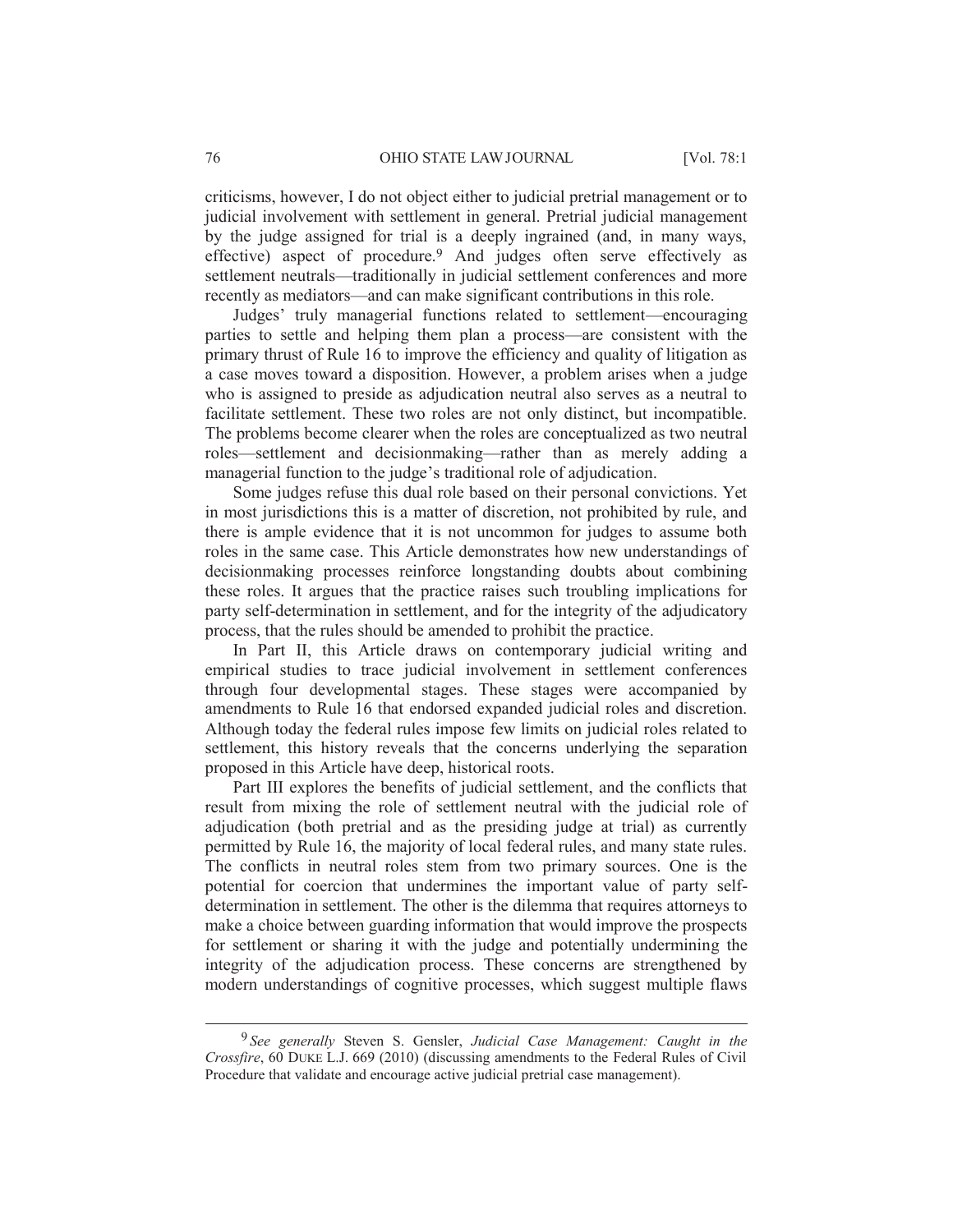in a structure that allows settlement neutrals to be decisionmaking neutrals. In a day when the limitations of human decisionmaking processes are common knowledge, these concepts should be reflected in the way we organize our settlement processes.

Part IV examines possibilities for limiting the effects of these conflicting neutral roles. It draws examples from local federal court rules and state law and identifies ways in which some jurisdictions apply principles that draw a distinction between managing settlement in the context of court-connected ADR programs and serving as a neutral in settlement. This Article argues that procedural rules should use these same principles to structure the permissible roles of judges in all settlement processes, including settlement conferences. Limiting judicial discretion is necessary to avoid the problems that occur when a judicial officer who is assigned the adjudicative role also takes an active role as settlement neutral.

Granted, coercion is to some degree inherent in judicial encouragement of settlement, and concerns about bias run through the litigation process. There are two reasons, however, why it is important to attack these problems in the settlement context. First, these problems are especially acute when an adjudicatory/managerial judge serves as settlement judge. In terms of coercion, the potential is heightened when parties who do not settle will return to the settlement judge for trial. In terms of impartiality, judges gain far more information that can affect their judgments in settlement than they do in the ordinary course of management and adjudication. Significantly, this information is different in kind from that which judges learn in the context of motions and evidentiary rulings.

Second, there is a manageable solution. This Article proposes that Rule 16, local federal rules, and state rules should prohibit assigned judges from serving as settlement judges and limit the information that the settlement neutral may provide to the adjudicatory/managing neutral about the settlement process. If the rules recognize that serving as a settlement neutral is distinct from management and needs to be structurally isolated from adjudication, then settlement, management, and adjudication all will benefit from parties' increased confidence in the judicial system.

## II. THE CO-EVOLUTION OF JUDICIAL SETTLEMENT AND RULE 16

The evolution of judicial pretrial settlement practices in the federal district courts is a story of expansion: both in the roles of individual judges and in the operational roles of courts as institutions. The authorization for this activity in Rule 16 of the Federal Rules of Civil Procedure has generally followed, rather than led, the developments in settlement practices.10 Overall, amendments to

 <sup>10</sup> *See, e.g.*, FED. R. CIV. P. 16(c) advisory committee's note on 1983 amend. (stating that the amendment "recognizes that it has become commonplace to discuss settlement at pretrial conferences"); Daisy Hurst Floyd, *Can the Judge Do That?—The Need for a Clearer Judicial Role in Settlement*, 26 ARIZ. ST. L.J. 45, 52 (1994) (stating the 1993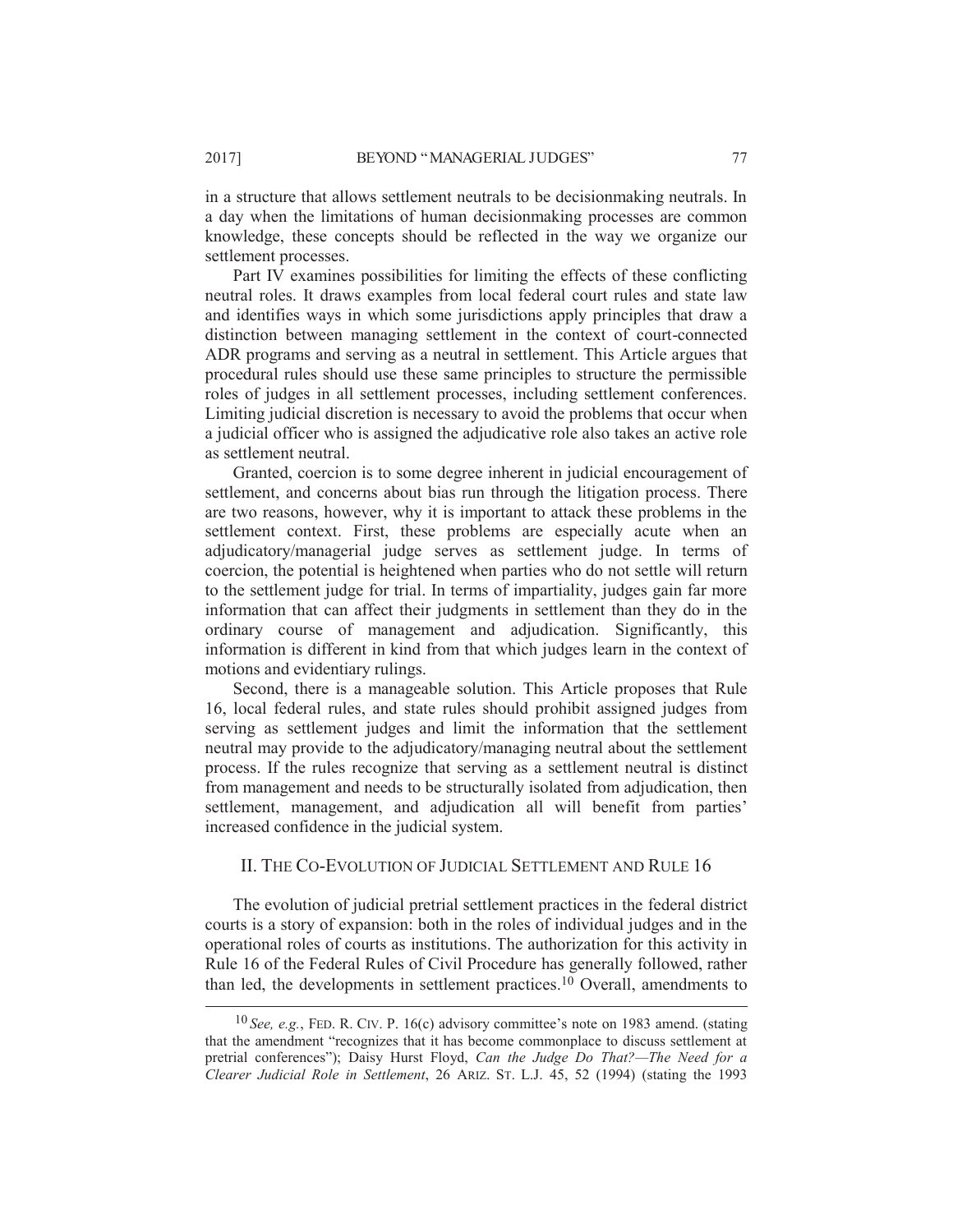Rule 16 have recognized the expanding reality of judicial pretrial practices, endorsing and making more explicit the district courts' pretrial management powers. This has been especially true of the amendments concerning settlement, which have pragmatically codified judicial trends and court innovations. These amendments have reflected the increasing attention paid to judicial settlement since the inception of the Federal Rules in 1938 and the changes in legal culture that have, in many districts, institutionalized courtsponsored settlement processes as a normal element of litigation.

Pretrial proceedings are largely committed to judges' discretion; Rule 16's current regulatory structure for settlement is primarily permissive, not limiting. The Rule not only grants judges great discretion in how they approach settlement in a particular case, but also accepts significant diversity in the local structures within which that discretion is exercised.<sup>11</sup> This diversity is consistent with the Alternative Dispute Resolution Act of 199812: while that Act requires district courts to provide some form of ADR process, it also gives them extensive leeway to select and structure the processes they offer to suit local conditions. As a result, court-sponsored settlement varies greatly among the districts and, inevitably, some courts have surpassed others in terms of the scope and quality of their dispute resolution program.

This Part draws on judicial writings and contemporary studies to identify four stages in the evolution of judicial settlement practices. Part II.A describes the period immediately following the 1938 adoption of the Federal Rules, when Rule 16 did not recognize settlement as a pretrial judicial activity. Judges who held pretrial conferences tended to restrain themselves in discussing settlement with attorneys and, under the prevailing case assignment systems, those judges who were active in settlement rarely tried the case. This general restraint gave way during the 1960s and especially the 1970s to a second stage of development, outlined in Part II.B. It was marked by the growth of managerial judging and increasing judicial enthusiasm for promoting settlement. Pretrial settlement conferences became widespread, and they were eventually endorsed in the 1983 amendments to Rule 16. Stage three, which is detailed in Part II.C, was characterized by the establishment of court-sponsored ADR programs. Judges continued to hold settlement conferences, but options for settlement processes broadened and judges assumed additional managerial roles in settlement, which varied greatly due to the local nature of ADR programs. These changes were recognized in 1993 with further amendments to Rule 16. Part II.D presents evidence of a fourth, ongoing stage in which mediation has become an increasingly important part of judicial settlement. Judges have begun to mediate, and mediation techniques have influenced how many judges conduct their settlement conferences.

amendment "again provides explicit authorization in the rules for what many judges are already doing").

<sup>11</sup> *See infra* notes 84–92 and accompanying text; *see also infra* note 157.

 $12$  28 U.S.C. § 652(a) (2012).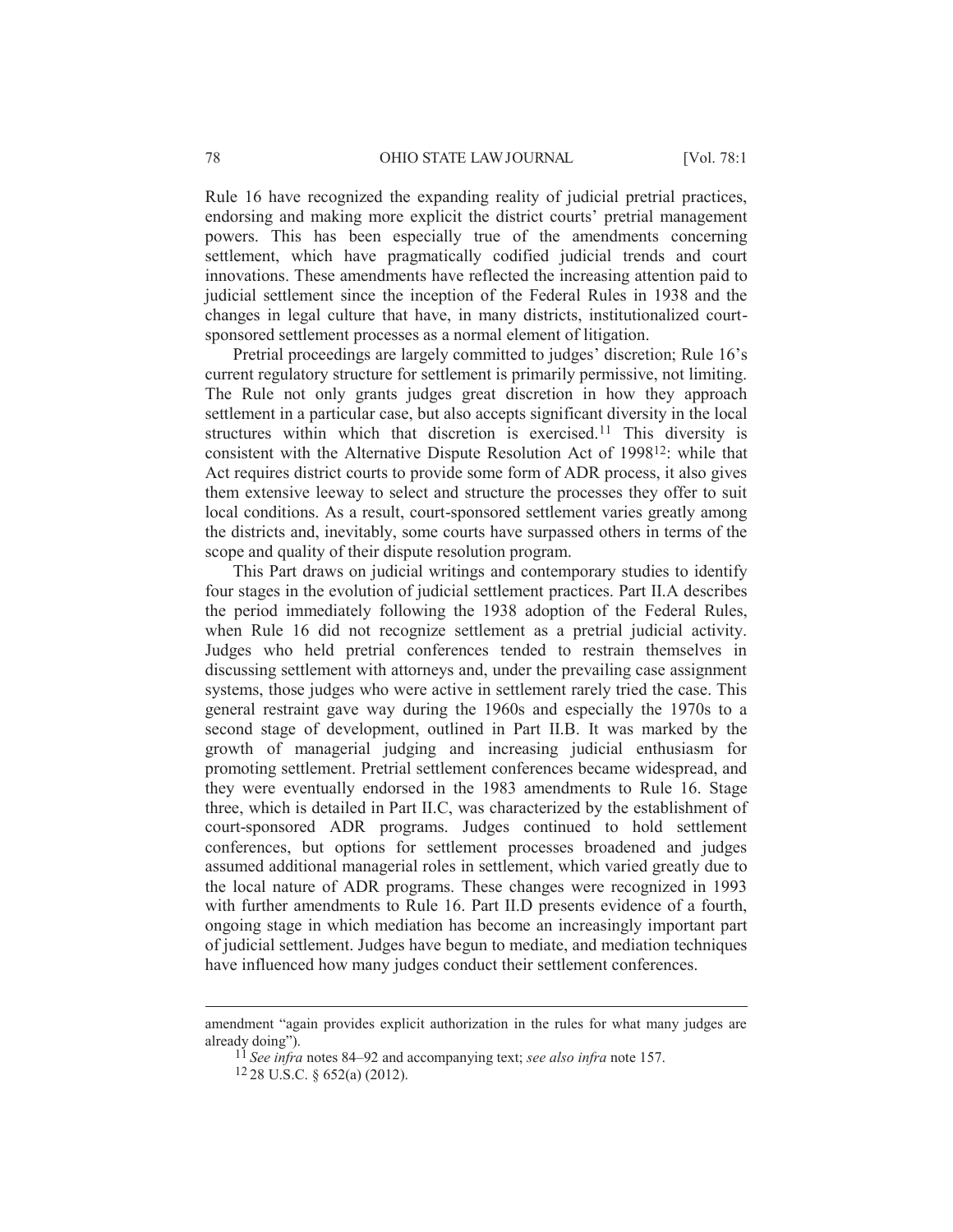For the most part, the discretion allowed to each judge to determine his or her preferred role in settlement has expanded through these evolutionary stages. Today, litigants may experience a wide range of court-connected settlement activity, which includes both judges performing managerial functions and judges presiding as neutrals. Rule 16 currently authorizes both these roles with little limitation. It is noteworthy, however, that even as discretion with regard to settlement has expanded over the decades, concerns with one potential consequence—conflicting judicial roles—have echoed repeatedly through each stage of the evolution of judicially-led settlement.

### A. *Stage 1: General Judicial Restraint in Settlement and Rule 16 Silence*

The inaugural version of the Federal Rules of Civil Procedure that merged law and equity in 1938 did not mention settlement. The Rules contributed major innovations in the form of liberal rules of pleading and joinder<sup>13</sup> and provisions for information exchange through discovery to develop cases prior to trial<sup>14</sup> that, along with a decline in the rate of trials, made the pretrial phase the "main event" in litigation.15 The rulemakers, inspired by the practice of some state court judges, also added Rule 16 to authorize pretrial conferences.<sup>16</sup>

14 *See generally* Stephen N. Subrin, *Fishing Expeditions Allowed: The Historical Background of the 1938 Federal Discovery Rules*, 39 B.C. L. REV. 691 (1998) (discussing the influence of the 1938 Rules on increased potential for discovery).

15Richard L. Marcus, *Slouching Toward Discretion*, 78 NOTRE DAME L. REV. 1561, 1589 (2003).

16 Marc Galanter, *The Emergence of the Judge as a Mediator in Civil Cases*, 69 JUDICATURE 257, 258 (1986); Carrie Menkel-Meadow, *For and Against Settlement: Uses and Abuses of the Mandatory Settlement Conference*, 33 UCLA L. REV. 485, 490–91 (1986); Judith Resnik, *Trial as Error, Jurisdiction as Injury: Transforming the Meaning of Article III*, 113 HARV. L. REV. 924, 935 (2000); David L. Shapiro, *Federal Rule 16: A Look at the Theory and Practice of Rulemaking*, 137 U. PA. L. REV. 1969, 1973–74 (1989).

The Circuit Court of Wayne County, Michigan (where Detroit is located) is credited as the first to institutionalize the pretrial format in the United States. Alexander Holtzoff, *Pretrial Procedure: Report of the Committee to the Judicial Conference for the District of Columbia*, 1 F.R.D. 759, 759 (1941). The court was initially motivated to relieve congestion in its docket of lien cases that resulted from a building boom in the 1920s but, based on its success, it expanded the practice to the law side of the docket and made it compulsory in all cases. Ira W. Jayne, *Foreword*, 17 OHIO ST. L.J. 160, 161–62 (1956). This pretrial "preview" of cases resulted in "the reduction of issues, settlements, limitations of proofs, and early decisions on such issues as required proofs." *Id.* at 162 (quoting George E. Brand, *"Mighty Oaks"—Pretrial*, 26 JUDICATURE 36, 37 (1942)). Similar procedures were instituted in Cleveland, Milwaukee, and Boston, and also served as

<sup>&</sup>lt;sup>13</sup> The pleading and joinder rules eased access to the courts and permitted lawsuits with a broader scope. *See, e.g.*, Armistead M. Dobie, *The Federal Rules of Civil Procedure*, 25 VA. L. REV. 261, 267–68, 270–74 (1939); Richard L. Marcus, *The Revival of Fact Pleading Under the Federal Rules of Civil Procedure*, 86 COLUM. L. REV. 433, 439– 40 (1986); Judith Resnik, *Failing Faith: Adjudicatory Procedure in Decline*, 53 U. CHI. L. REV. 494, 521 (1986).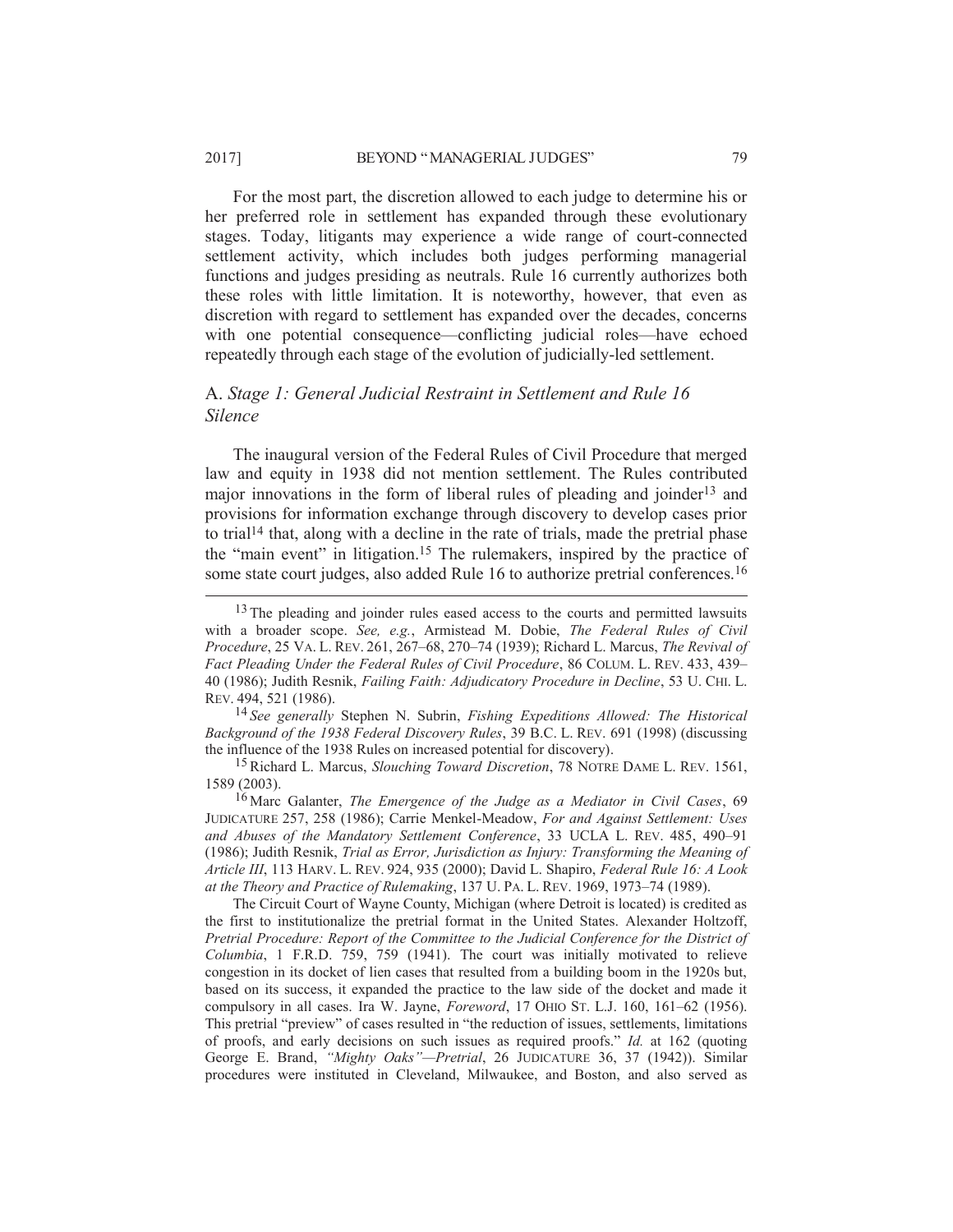Consistent with the overall emphasis on the flexibility of equity traditions in the Federal Rules,<sup>17</sup> Rule 16 gave district judges discretion to decide on a case-by-case basis whether to hold a conference and how to shape it.18 It thus encouraged, but did not require, judges to participate in discussion and exchange with the parties as a more informal way of narrowing issues for trial than reliance on formal pleadings.19

There was concern among the drafters, however, with the potential for coercion of the parties.20 This was reflected in their reluctance to include settlement as an appropriate topic for discussion at pretrial conferences. Years later, Charles Clark, the influential reporter for the Supreme Court's Advisory Committee on Rules of Civil Procedure, explained that the omission was purposeful and stemmed directly from concerns about coercion: "[I]t is dangerous to the whole purpose of pre-trial to force settlement upon unwilling

19 Shapiro, *supra* note 16, at 1978–79, 1981. As adopted in 1938, Rule 16 provided:

Rule 16. Pre-Trial Procedure; Formulating Issues.

In any action, the court may in its discretion direct the attorneys for the parties to appear before it for a conference to consider

(1) The simplification of the issues;

(2) The necessity or desirability of amendments to the pleadings;

(3) The possibility of obtaining admissions of fact and of documents which will avoid unnecessary proof;

(4) The limitation of the number of expert witnesses;

(5) The advisability of a preliminary reference of issues to a master for findings

to be used as evidence when the trial is to be by jury;

(6) Such other matters as may aid in the disposition of the action.

The court shall make an order which recites the action taken at the conference, the amendments allowed to the pleadings, and the agreements made by the parties as to any of the matters considered, and which limits the issues for trial to those not disposed of by admissions or agreements of counsel; and such order when entered controls the subsequent course of the action, unless modified at the trial to prevent manifest injustice. The court in its discretion may establish by rule a pre-trial calendar on which actions may be placed for consideration as above provided and may either confine the calendar to jury actions or to non-jury actions or extend it to all actions.

AM. BAR ASS'N, RULES OF CIVIL PROCEDURE FOR THE DISTRICT COURTS OF THE UNITED STATES 37–38 (William W. Dawson ed., 1938).

20 Shapiro, *supra* note 16, at 1979–80 (citing concerns about judges coercing parties by eliminating issues from the case and compelling settlement).

models for the federal rulemakers. Galanter, *supra*, at 258; Holtzoff, *supra*, at 760; Will Shafroth, *Pre-Trial Techniques of Federal Judges*, 21 DICTA 244, 244 (1944).

<sup>17</sup> *See generally* Stephen N. Subrin, *How Equity Conquered Common Law: The Federal Rules of Civil Procedure in Historical Perspective*, 135 U. PA. L. REV. 909 (1987).

<sup>&</sup>lt;sup>18</sup> In creating Rule 16, there had been drafting disagreements over whether conferences would be limited to jury trials and whether judges would be obliged to hold a conference at the request of the parties. These limitations on judicial discretion were rejected. Resnik, *supra* note 16, at 935–36; Shapiro, *supra* note 16, at 1979.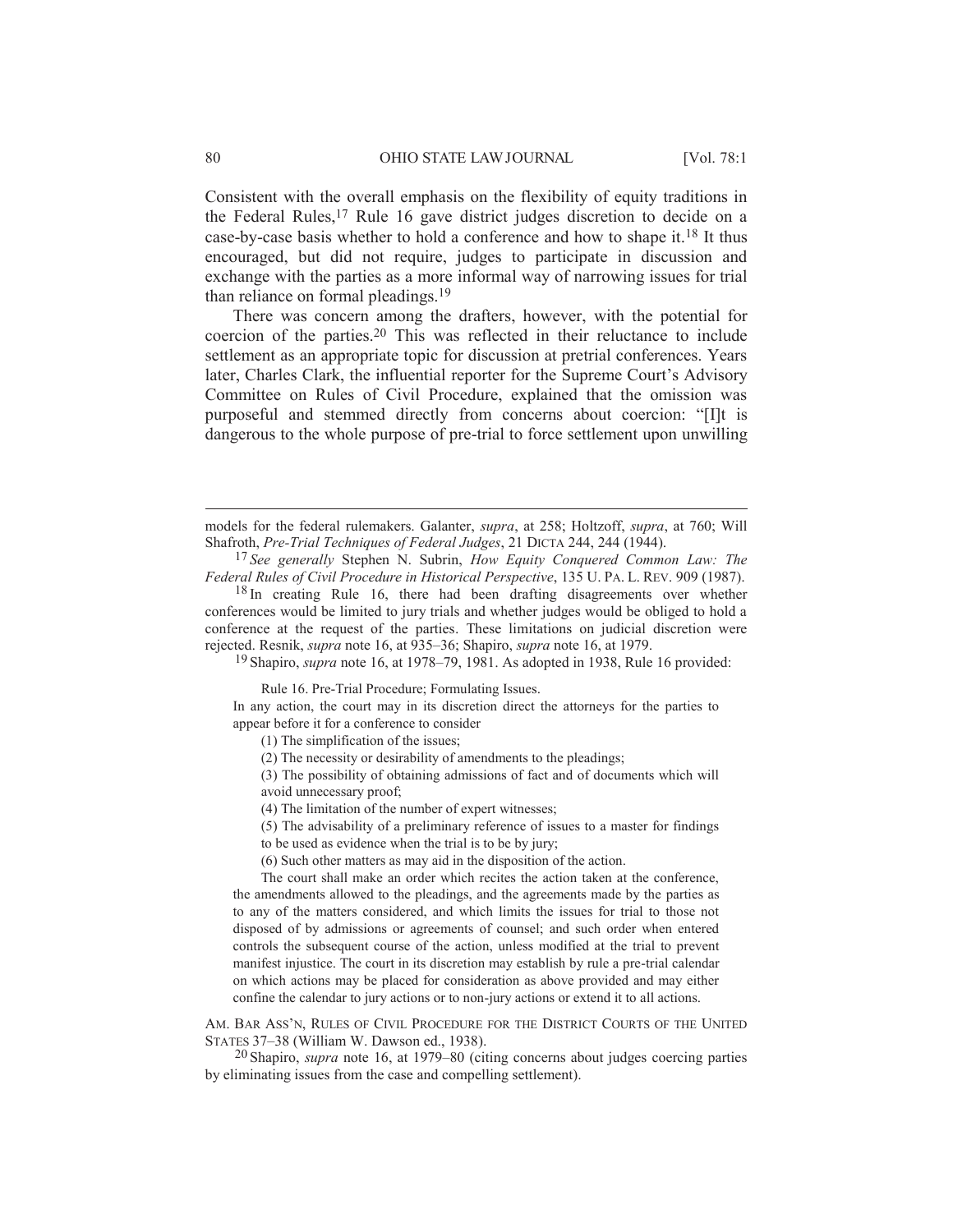parties and to make the conference the recognized instrument of compelled negotiations."21

Despite the absence of settlement authorization from the language of the Rule, judges certainly did settle cases in pretrial conferences in the decades immediately following the adoption of the Federal Rules. But tradition imposed informal constraints on pretrial activity in general,<sup>22</sup> and two factors appear to have restrained judicial behavior specifically in terms of settlement during the 1940s, 1950s, and 1960s. First, the dominant view in the federal courts (at least as reflected in the rhetoric of the day) was that settlement was a "by-product" of pretrial conferences, not their primary purpose.23 Second, under the prevalent system for assigning cases, the judge conducting the conference was typically not the judge assigned for trial.24

The by-product theory was articulated in recommendations submitted by the Pre-Trial Committee of the Judicial Conference of the United States and approved by the Conference in 1944. They stated that the "committee consider[ed] that settlement is a by-product of good pre-trial procedure rather than a primary objective to be actively pursued by the judge."25 Settlement at pretrial conferences was accepted, however, as "often the logical result of pre-

22 *See* Marcus, *supra* note 15, at 1563 (noting that before the 1970s, "district judges' discretion was constrained by the traditional reticence of the judge during the pretrial period").

24 *See infra* notes 39–43 and accompanying text.

 <sup>21</sup>Charles E. Clark, *Objectives of Pre-Trial Procedure*, 17 OHIO ST. L.J. 163, 167 (1956); *see also* William J. Brennan, Jr., *The Continuing Education of the Judiciary in Improved Procedures* ("[W]e must stand steadfastly against the perversion of the pretrial procedure into a device for forcing settlements."), *in Proceedings of the Seminar on Practice and Procedure Under the Federal Rules of Civil Procedure*, 28 F.R.D. 37, 42, 50 (1960) [hereinafter *Seminar on Practice and Procedure*]; Charles E. Clark, *To an Understanding Use of Pre-Trial* ("Compelled settlement negotiations are dangerous as bringing in question the impartiality of the tribunal . . . ."), *in Proceedings of the Seminar on Procedures for Effective Judicial Administration*, 29 F.R.D. 191, 454, 456 (1961) [hereinafter *Seminar on Effective Judicial Administration*].

 $23$  The term "by-product" frequently appears in judicial writing from the time about Rule 16. *See, e.g.*, Harry M. Fisher, *Pre-Trial Conference and Its By-Products*, 1950 U. ILL. L.F. 206, 214; Alexander Holtzoff, *Federal Pretrial Procedure*, 11 AM. U. L. REV. 21, 29 (1962); Irving R. Kaufman, *The Philosophy of Effective Judicial Supervision over Litigation*, *in Seminar on Effective Judicial Administration*, *supra* note 21, at 207, 215; Shafroth, *supra* note 16, at 252; J. Skelly Wright, *Pre-Trial on Trial*, 14 LA. L. REV. 391, 399 (1954); *see also Handbook for Effective Pretrial Procedure*, 37 F.R.D. 255, 271 (1964) (statement on pretrial procedure adopted by the Judicial Conference of the United States); Harry D. Nims, *Some By-Products of Pre-Trial*, 17 OHIO ST. L.J. 185, 185 (1956).

<sup>25</sup> Alfred P. Murrah, *Pre-Trial Procedure: A Statement of Its Essentials*, 14 F.R.D. 417, 424 (1954). Justice Brennan, addressing the Judicial Conference of the Tenth Circuit in 1960, endorsed this view, asserting that "settlement can never be the reason for the [pretrial] conference, but merely an incidental, although, of course, valuable, result of it." Brennan, *supra* note 21, at 50.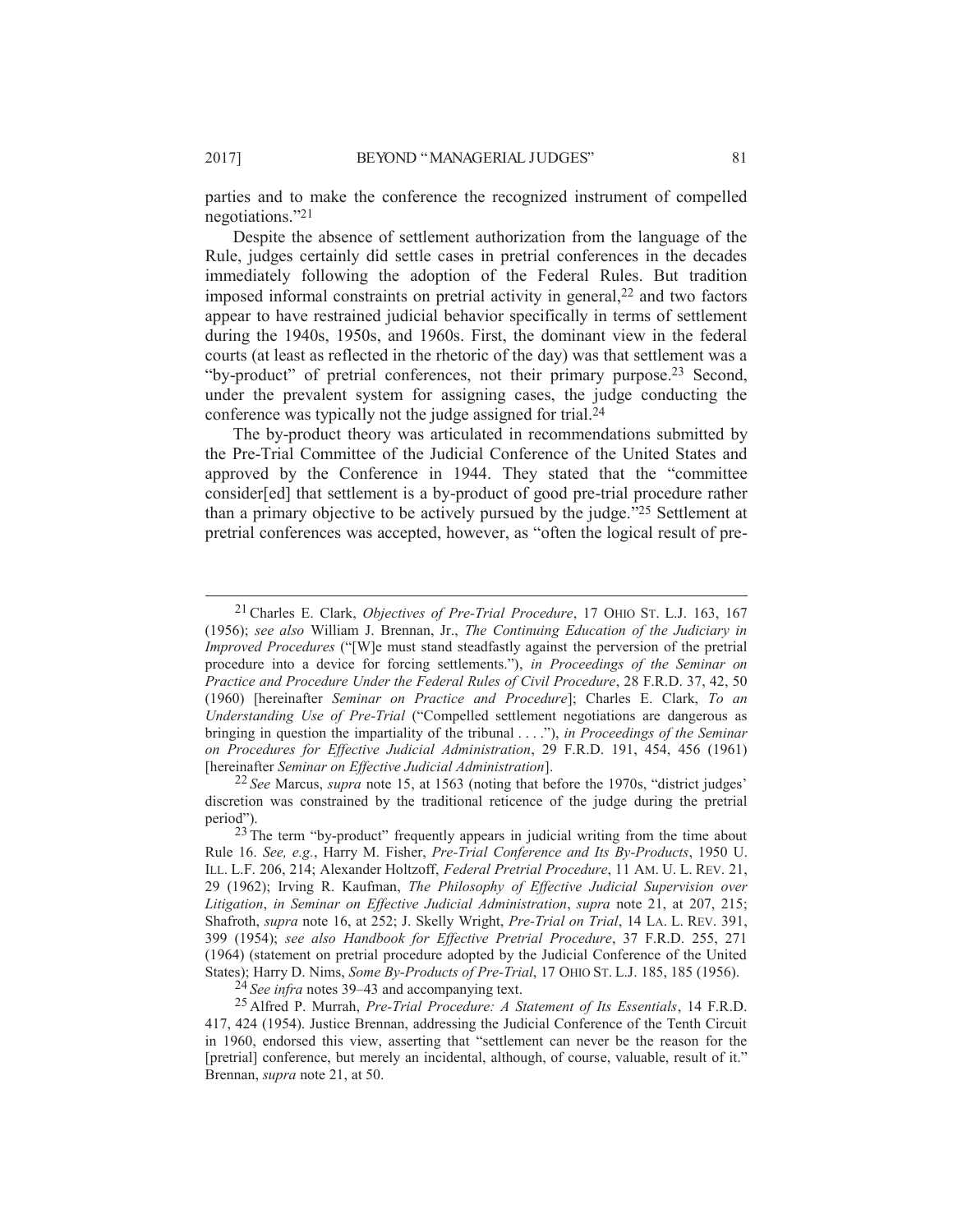trial."26 Judge Alfred P. Murrah, then-chair of the Pre-Trial Committee, expressed the relationship between pretrial and settlement as follows: "By narrowing the area of disagreement and pointing out the pitfalls of going to trial, the pre-trial judge can thus attempt to clear the way for a settlement advantageous to the interests of both parties."27

In terms of judicial behavior, contemporary judicial commentary suggests widespread consensus that it was appropriate to ask the attorneys whether they had considered settlement,<sup>28</sup> thereby initiating discussions that attorneys might hesitate to start for fear of signaling weakness.29 Some judges thought suggesting that attorneys discuss settlement should be the limit of their involvement,30 while other judges thought they could go somewhat further without overstepping.<sup>31</sup> But the by-product theory was inconsistent with judges aggressively promoting settlement at the pretrial conference<sup>32</sup> and empirical evidence from the time suggests that this attitude seems to have encouraged restraint.33

The by-product view was not universally accepted, however, and there were disagreements during this period about the appropriate degree of

29 *See, e.g.*, Murrah, *supra* note 25, at 420; Edson R. Sunderland, *Procedure for Pretrial Conferences in the Federal Courts*,3WYO. L.J. 197, 202 (1949).

 <sup>26</sup> Murrah, *supra* note 25, at 420. The settlement rate could be substantial. In the first nine months of conducting pretrial conferences in the District Court for the District of Columbia, almost 60% of the cases settled at or after the conferences, which were conducted shortly before trial. Holtzoff, *supra* note 16, at 761.

<sup>27</sup> Murrah, *supra* note 25, at 420; *see also* Holtzoff, *supra* note 23, at 29 (stating that at pretrial, counsel "begins to discern the weaknesses of his own side, and to perceive the strong points of his adversary's case," likely becoming "more amenable and more desirous of settlement").

<sup>28</sup> *See* Shafroth, *supra* note 16, at 250; Wright, *supra* note 23, at 398. State appellate courts also accepted the practice. *E.g.*, Madrigale v. Corrone, 258 A.2d 102, 106 (Conn. App. Ct. 1968) (urging both counsel to settle was not inappropriate in case in which judge did not participate in negotiations); Washington v. Sterling, 91 A.2d 844, 845 (D.C. 1952) (stating trial court may suggest the advisability of settlement).

<sup>30</sup> *See* Grover M. Moscowitz, *Glimpses of Federal Trials and Procedure*, 4 F.R.D. 216, 218 (1946) ("If the judge merely suggests to the attorneys that they discuss the possibilities of settlement, that should be sufficient impetus from the Court.").

<sup>31</sup> *See, e.g.*, Murrah, *supra* note 25, at 420 (advocating that a judge could "make discreet suggestions as to the possible outcome of a trial").

<sup>32</sup> *See, e.g.*, William F. Smith, *Pretrial Conference—A Study of Methods* (noting that "judicially supervised 'haggling' and efforts to exert pressure are to be cautiously avoided" in settlement discussions, which "should not be regarded as a primary objective of the pretrial conference"), *in Seminar on Effective Judicial Administration*, *supra* note 21, at 348, 352–53; Wright, *supra* note 23, at 393 ("It is suggested that pre-trial is a means by which a judge coerces lawyers into settlement and thereby avoids the necessity for trial. I say to you such is not pre-trial, but a prostitution of the process.").

<sup>33</sup> John W. Delehant, *The Pre-Trial Conference in Practical Employment: Its Scope and Technique*, 28 NEB. L. REV. 1, 23–24 (1948) (reporting that 80% of federal trial judges responding to an ABA survey limited their settlement involvement to inquiring if the attorneys had initiated settlement and if they thought it would be appropriate).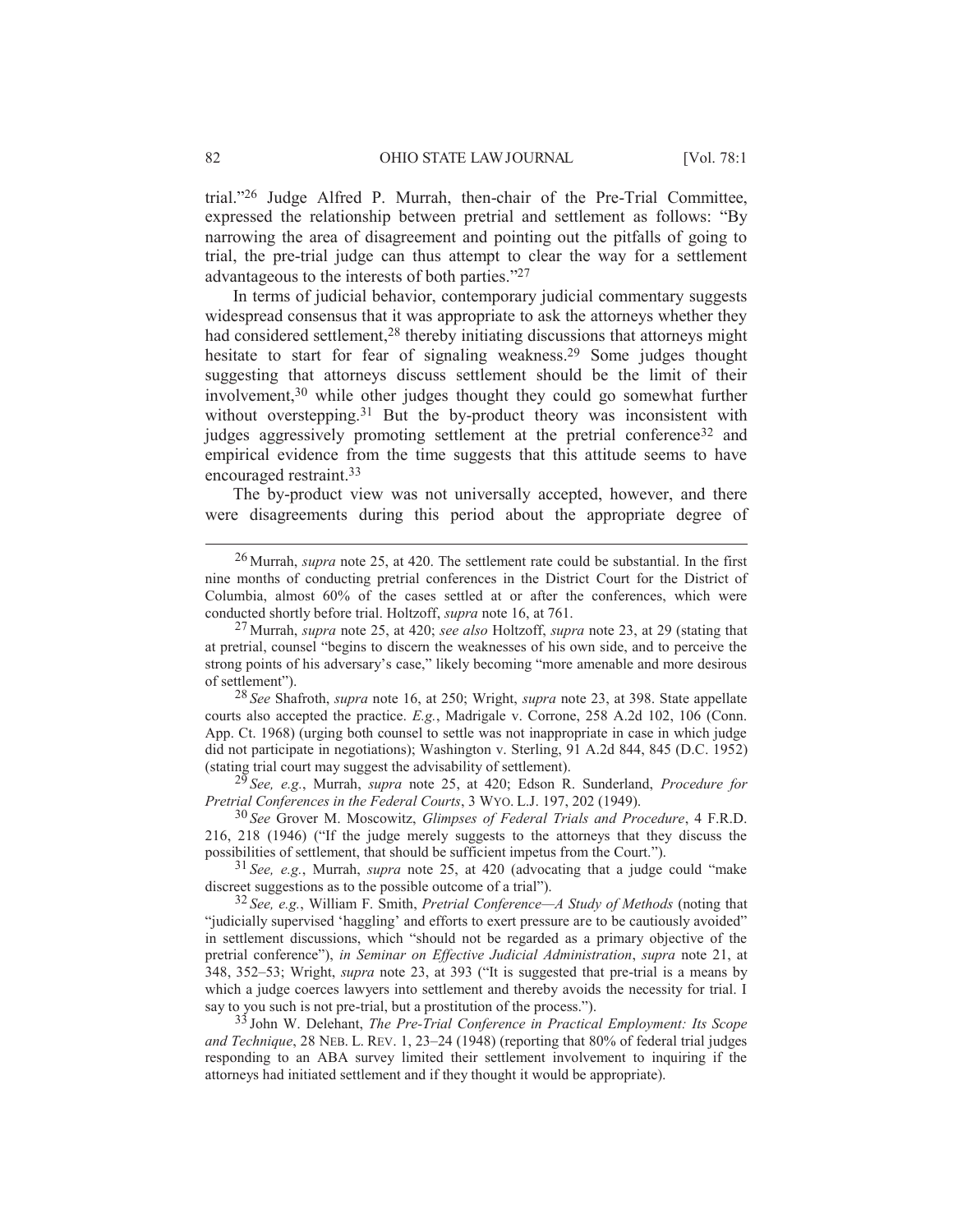emphasis on settlement<sup>34</sup> with some judges taking an activist stance, particularly in state courts.35 This group of judges saw settlement as the "primary objective" of pretrial conferences,  $36$  and expressed great enthusiasm for the effect of settlement in pretrial conferences in reducing dockets and waiting times to trial.<sup>37</sup> Among such judges, settlement techniques included assessing the value of the case, pointing out strong and weak aspects of the claim or defense, and attempting to persuade the parties to settle.<sup>38</sup>

35 Galanter, *supra* note 16, at 259–60.

36Ryan & Wickhem, *supra* note 34, at 15 (emphasis omitted); *see also* Ross W. Shumaker, *Appraisal of Pre-Trial in Ohio*, 17 OHIO ST. L.J. 192, 205 (1956) (stating that settlement at pretrial is a controversial subject, but "in Ohio the majority of judges and lawyers feel that settlement is not merely a by-product, but one of the most desirable objectives, of pre-trial").

38 *See, e.g.*, HARRY D. NIMS, PRE-TRIAL 28 (1950) ("After a frank discussion by counsel as to the value of the case, I give expression as to what, in my judgement, the case should be settled for." (quoting Judge Cornelius J. Harrington)); *id.* at 34 ("[T]he Court frequently points out the strong points and the weak points of either the plaintiff's claim, or of the defense, as the case may be, in endeavoring to bring the parties to an agreement." (quoting Judge Alexander Holtzoff)); Ruggero J. Aldisert, *A Metropolitan Court Conquers Its Backlog*, 51 JUDICATURE 247, 248 (1968) (noting that he makes "a realistic appraisal of both sides" of a case); Ryan & Wickham, *supra* note 34, at 16 ("I offer suggestions, intimate to the attorneys and clients the possibility and extent of liability, suggest the range of what I believe to be a fair settlement, and then also attempt to persuade the parties and their attorneys to accept a settlement within that range." (quoting Judge Herman W. Sachtjen)); J. Skelly Wright, *The Pretrial Conference* ("I tell them, 'This case is worth

 <sup>34</sup> *See* Fisher, *supra* note 23, at 212 (noting two schools of thought, one of which "attaches much higher importance to [the pretrial conference] as a means of bringing about settlements"); Stanley M. Ryan & John C. Wickhem, *Pre-Trial Practice in Wisconsin Courts*, 1954 WIS. L. REV. 5, 15–23 (finding several schools of thought on settlement in a survey of Wisconsin judges on pretrial conferences); Sunderland, *supra* note 29, at 203 (advocating a secondary role for settlement at pretrial conferences but acknowledging a "considerable difference of opinion" in its importance); Melvin Belli, Book Review, 76 YALE L.J. 857, 858 (1967) (reviewing MAURICE ROSENBERG, THE PRETRIAL CONFERENCE AND EFFECTIVE JUSTICE (1964)) (noting the divergent views of New Jersey judges).

<sup>37</sup> *E.g.*, Harry M. Fisher, *Judicial Mediation: How It Works Through Pre-Trial Conference*, 10 U. CHI. L. REV. 453, 454 (1943) ("The number of cases disposed of under the guidance of the pre-trial judge without trial has exceeded the fondest hopes of the advocates of the system."); John W. McIlvaine, *The Value of an Effective Pretrial* ("[W]ith the congested condition of the docket . . . I feel it is incumbent on every judge to use the pretrial as an aid in effectuating settlement."), *in Seminar on Practice and Procedure*, *supra* note 21, at 158, 162; Ryan & Wickhem, *supra* note 34, at 15 (reporting that many judges "emphasize that unless a large percentage of cases is disposed of by settlement at pre-trials, their calendars would become hopelessly backlogged"); Shafroth, *supra* note 16, at 244 (noting that in Detroit and Boston pretrial conferences "succeeded in clearing up very bad congestion of the trial calendars"). In contrast, a book from this era on the problem of congestion in the courts, AM. ASSEMBLY, THE COURTS, THE PUBLIC, AND THE LAW EXPLOSION (Harry W. Jones ed., 1965), did not even mention the potential efficacy of a pretrial conference convened for the purpose of settlement. *See* James B. Little, Book Review, 18 HASTINGS L.J. 237, 238 (1966).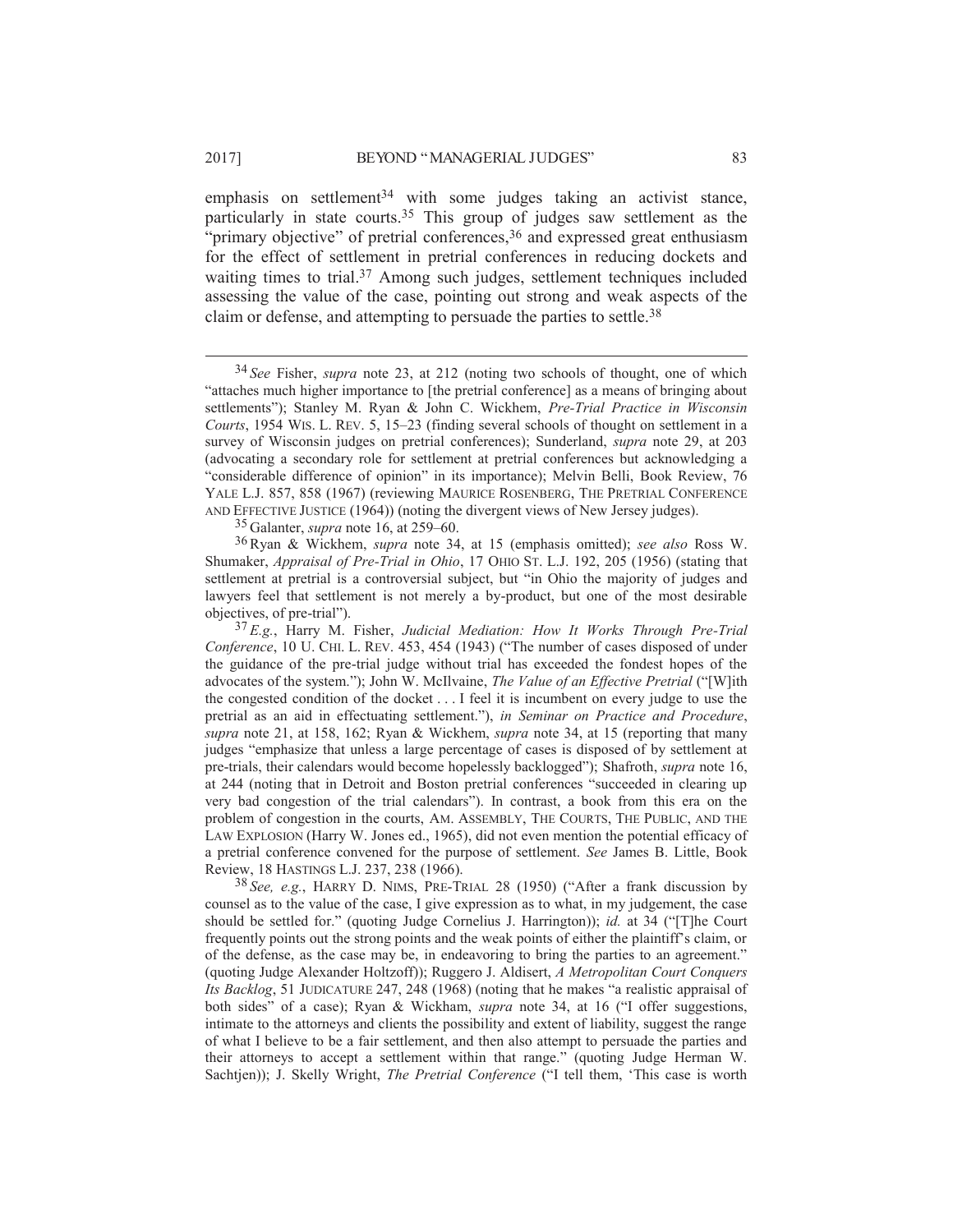#### 84 OHIO STATE LAW JOURNAL [Vol. 78:1

The system for assigning cases, however, served as a second source of restraint on behavior, especially in state courts where judges tended to be more active in settlement. Many courts used a master calendar system that placed cases in central pools and assigned judges particular functions such as motions, pretrial conferences, or trial, often in rotation.39 This meant that a single case would be handled by multiple judges and, if a case did not settle at a pretrial conference, a different judge would be assigned to preside at trial.40

At least some judicial advocates of using pretrial conferences to encourage settlement considered this separate trial assignment to be a crucial design feature. In the words of Harry M. Fisher, a pretrial conference judge of the Circuit Court of Cook County, Illinois, "We regard it as of the utmost importance that the conference be held by a judge other than the one who will be assigned to hear the case in the event a formal trial becomes necessary."41 The reasons were partly functional: lawyers would be willing to make disclosures, and judges would feel free to participate in a discussion of the merits of the case as part of the settlement process.<sup>42</sup> They also reflected concerns for neutrality and the integrity of trials: "[l]awyers would feel, rightfully so, that no judge could successfully detach himself from the information absorbed during the conference or escape forming views on the merits of the case which might unconsciously color his rulings at the trial."43

<sup>40</sup> This separation was especially prevalent under state court master calendar systems. *See* NIMS, *supra* note 38, at 22 (describing pretrial conferences as used in New York County, New York (Manhattan) and noting "[t]he chance that the pre-trial judge will try the case, if it is not ended in the conference, is very, very small"); *id.* at 28 ("[I]f counsel cannot agree [on a settlement] then the case is reassigned to the head of the assignment division for an immediate jury trial." (quoting Judge Cornelius J. Harrington)); *see also* Ryan & Wickham, *supra* note 34, at 23–24 (describing a program in Milwaukee with separate, voluntary assignment to a judge for conciliation).

The early practice regarding settlement judges in federal courts was more variable. Some federal courts assigned separate judges for pretrial and trial functions. *See* George L. Hart, Jr., *The Operation of the Master Calendar System in the United States District Court for the District of Columbia* (describing separate processes for assigning cases to judges in the Pre-Trial and Ready for Trial Calendars), *in Seminar on Effective Judicial Administration*, *supra* note 21, at 265, 266–67; Holtzoff, *supra* note 23, at 23 (describing a system in which a pretrial examiner was devoted to conducting pretrial hearings, freeing judges for trial work). In other federal courts, pretrial conferences were held shortly before trial and were often conducted by the trial judge regardless of the type of calendaring system. *See* Shafroth, *supra* note 16, at 250 ("[F]ederal districts where the pre-trial judge does not try the case are very few . . . [.]").

41 Fisher, *supra* note 23, at 220.

42 *Id.*; Holtzoff, *supra* note 16, at 762.

43 Fisher, *supra* note 37, at 455; *see also* Maurice Rosenberg, *Mastering the Calendar* ("[T]he central calendar avoids the unseemly situation of having the same judge—who at

<sup>\$20,000</sup> for the settlement,' and I tell them why; and I tell them further to go tell their clients that I said so."), *in Seminar on Practice and Procedure*, *supra* note 21, at 141, 145.

<sup>39</sup> *See generally* MAUREEN SOLOMON, CASEFLOW MANAGEMENT IN THE TRIAL COURT 10–13 (1973) (suggesting standards and guidelines for planning, developing, and operating an effective case management system).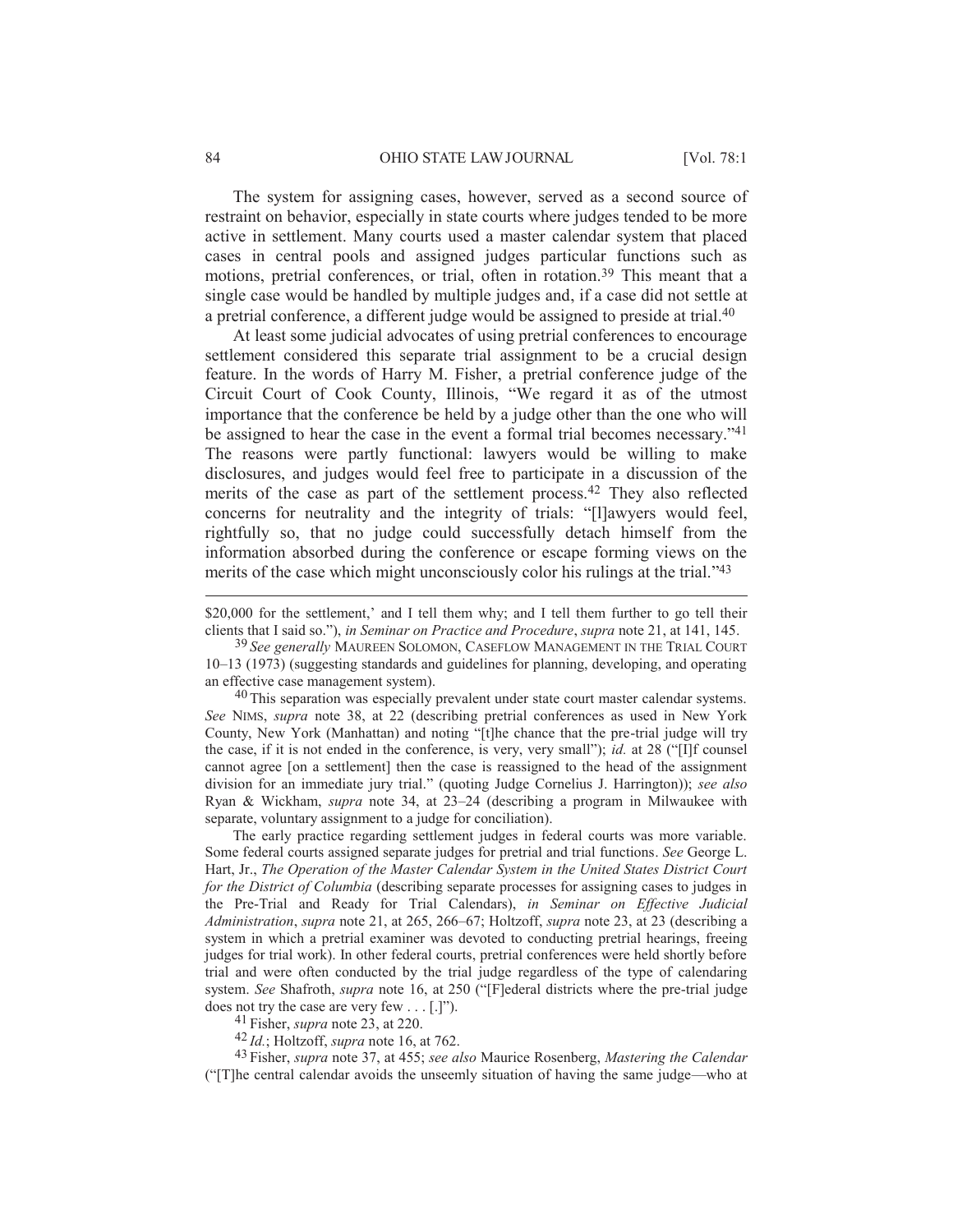### B. *Stage 2: Active Judicial Participation in Settlement Leading to Rule 16 Authorization*

In the 1970s, a "forthright and ardent embrace of active participation" displaced the by-product framework as the dominant approach to settlement in federal pretrial conferences.44 At the same time, a movement toward individual calendar systems in the federal courts meant that more judges had responsibility for cases from their inception.45 These changes were part of the well-documented shift in judicial self-conception from neutral adjudicator to active case manager.46 Effectiveness in settlement was regarded as a crucial aspect of the pretrial management role. As expressed by Chief Judge Noel P. Fox of the Western District of Michigan, "judge-mediator participation in pretrial settlement negotiations is an essential part of imaginative, active administration of the court calendar."47

The high level of enthusiasm for settlement is indicated by the statement, described in a mid-1980s judicial opinion as a "familiar axiom," that "a bad settlement is almost always better than a good trial."<sup>48</sup> As in the earlier era, settlement as a mode of docket control continued to be an important motivating factor for judicial involvement,<sup>49</sup> and now the compilation of

44 Galanter, *supra* note 16, at 261; *see also* FREDERICK B. LACEY, THE JUDGE'S ROLE IN THE SETTLEMENT OF CIVIL SUITS 3 (1977) ("The nonactivists had their day. The activists are now in the ascendancy, as times change and case loads become increasingly burdensome both in number and complexity of suits."); Peckham, *supra* note 1, at 774 ("[M]ost judges routinely consider prospects for settlement at the pretrial conference and consider settlement promotion to be one of the chief purposes of pretrial . . . .").

45Robert F. Peckham, *A Judicial Response to the Costs of Litigation: Case Management, Two-Stage Discovery Planning, and Alternative Dispute Resolution*, 37 RUTGERS L. REV. 253, 257 (1985) (describing the switch in the late 1960s to a singleassignment model in metropolitan federal districts). With the individual calendar system, a case is typically assigned to an individual judge when it is filed and that judge has responsibility for the case throughout its life. STEVEN FLANDERS, CASE MANAGEMENT AND COURT MANAGEMENT IN UNITED STATES DISTRICT COURTS 13–15 (1977).

46 *See generally* E. Donald Elliott, *Managerial Judging and the Evolution of Procedure*, 53 U. CHI. L. REV. 306 (1986); Peckham, *supra* note 1; Resnik, *supra* note 1.

47 Noel P. Fox, *Settlement: Helping the Lawyers to Fulfill Their Responsibility*, 53 F.R.D. 129, 132 (1972); *see also* LACEY, *supra* note 44, at 5 ("The more efficient the judge and the more talented he is as an administrator the more cases he will settle . . . .").

48 *In re* Warner Commc'ns Sec. Litig., 618 F. Supp. 735, 740 (S.D.N.Y. 1985), *aff'd*, 798 F.2d 35 (2d Cir. 1986).

49 *See, e.g.*, Elwood M. Rich, *An Experiment with Judicial Mediation*, 66 A.B.A. J. 530, 530 (1980) (expressing enthusiasm about institutionalizing settlement conferences,

pretrial hears the lawyers frankly admit specific weaknesses in their case—later preside at trial of the case."), *in Seminar on Effective Judicial Administration*, *supra* note 21, at 271, 279; E.J. Dimock, Book Review, 36 A.B.A. J. 837, 837 (1950) (reviewing NIMS, *supra* note 38) (noting the general custom of keeping the settlement conference judge away from the trial and opining that "[a] party who has stuck to his settlement figure in the face of pressure from a judge has a right to have his case tried before another whom he has not antagonized").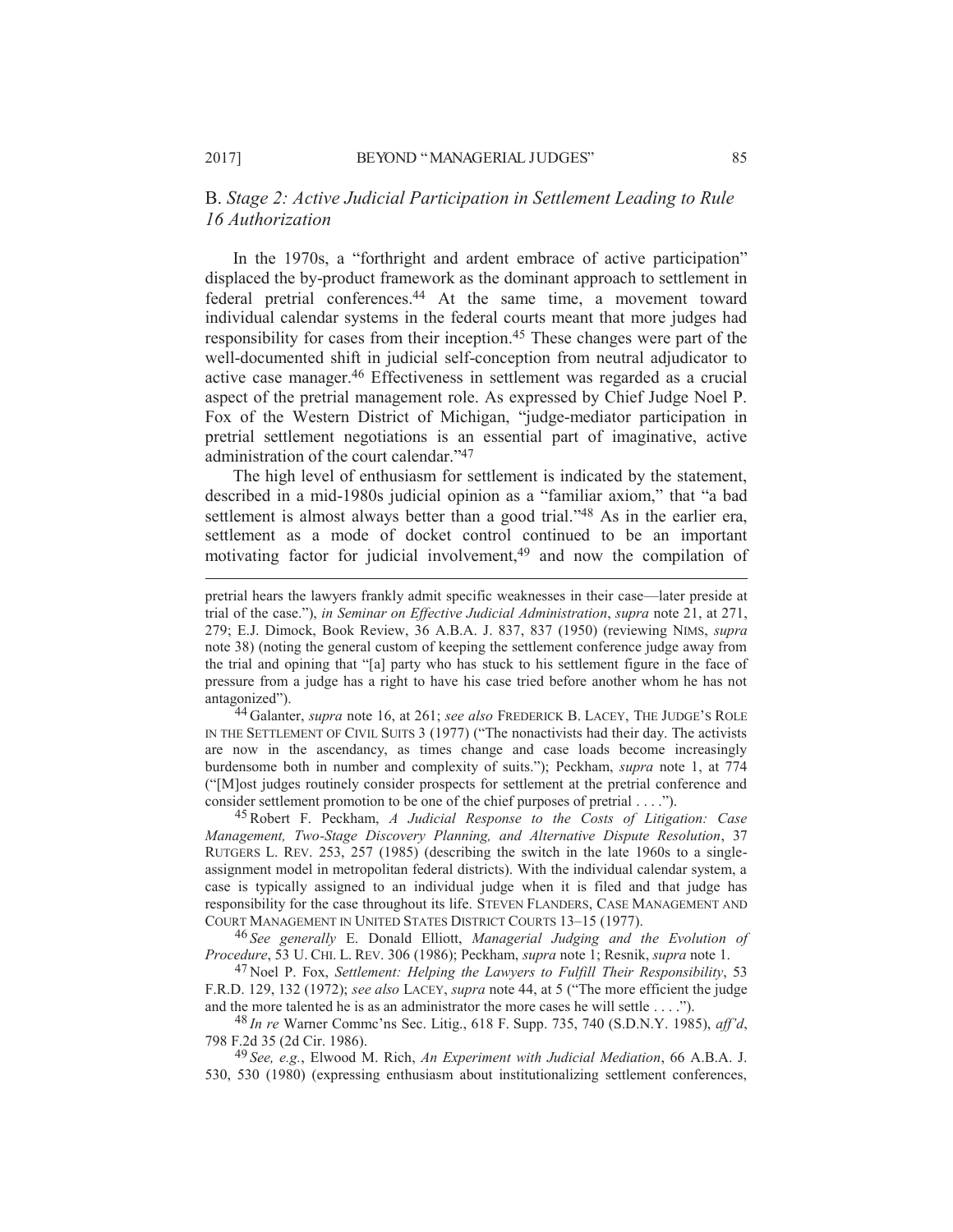docket statistics gave a ready measure of accountability that increased the pressure for quicker settlements and dispositions.50 However, unlike the judicial writing on Rule 16 in the earlier decades (which emphasized almost exclusively the docket benefits of settlement),<sup>51</sup> for some the enthusiasm for settlement during this era had an additional grounding: a conviction that settlement produced superior outcomes.52 Thus, Judge Hubert L. Will of the Northern District of Illinois proclaimed "in most cases, the absolute result of a trial is not as high a quality of justice as is the freely negotiated, give a little, take a little settlement."53

This enthusiasm translated into widespread judicial involvement with settlement at pretrial conferences, although more conservative attitudes also persisted. Contemporary observations suggest that the extent and intensity of judicial intervention varied greatly,<sup>54</sup> an impression supported by the research

51 *See supra* note 37 and accompanying text.

52 Galanter, *supra* note 16, at 261; *see also* Dep't of Pub. Advocate v. N.J. Bd. of Pub. Utils., 503 A.2d 331, 333 (N.J. Super. Ct. App. Div. 1985) (stating that the policy encouraging settlement is not to relieve dockets, but because "parties to a dispute are in the best position to determine how to resolve a contested matter in a way which is least disadvantageous to everyone").

53 Hubert L. Will et al., *The Role of the Judge in the Settlement Process*, *in Proceedings of Seminar for Newly Appointed United States District Court Judges*, 75 F.R.D. 89, 203, 203 (1976). Judge Will was not alone. Chief Judge Fox of the Western District Court of Michigan described settlement as at least coequal to adjudicated decisions: "We accept settlement as a preferred means of disposition. We believe that encouragement of settlement is an important use of pretrial and is consistent with the overriding goal 'to further the disposition of cases according to right and justice on the merits.'" Fox, *supra* note 47, at 134–35 (footnote omitted) (quoting William J. Brennan, Jr., *Pretrial Proceedings in New Jersey — A Demonstration*, 28 N.Y. ST. B. BULL. 442, 449 (1956)); *see also id.* at 142 (stating that settlement can be expected to "reflect the parties' evaluation of the actual merits of the case" thus producing "results which are probably as close to the ideal of justice as we are capable of producing").

54 *See, e.g.*, ROBERT MCC. FIGG ET AL., CIVIL TRIAL MANUAL 315 (1974) (stating that the role of the pretrial conference "may vary from one in which the conference is used to force settlement to one in which the mere mention of the word *settlement* is taboo"); Menkel-Meadow, *supra* note 16, at 506–07 (observing a variety of conceptions of judicial settlement roles and associated techniques); *Perspectives from the Federal Trial and Appellate Bench: Judge Cornelia G. Kennedy*, THIRD BRANCH, Apr. 1984, at 1, 9 [hereinafter *Kennedy*] ("[S]ome judges participate a great deal, ... and others don't participate at all.").

which eliminated a chronic backlog in a California Superior Court in ten months). *See generally* Peckham, *supra* note 45, at 253 (identifying pretrial judicial case management as the "prevailing response" to high costs of litigation).

<sup>50</sup> *See, e.g.*, Resnik, *supra* note 1, at 404. In addition, settlement activity received encouragement from favorable publicity among the judiciary. Leroy J. Tornquist, *The Active Judge in Pretrial Settlement: Inherent Authority Gone Awry*, 25 WILLAMETTE L. REV. 743, 750 (1989) (noting attention given to judges active in settlement: "They are invited to give seminars to new judges. Their views are published in *Federal Rules Decisions* and disseminated in booklets by the Federal Judicial Center.").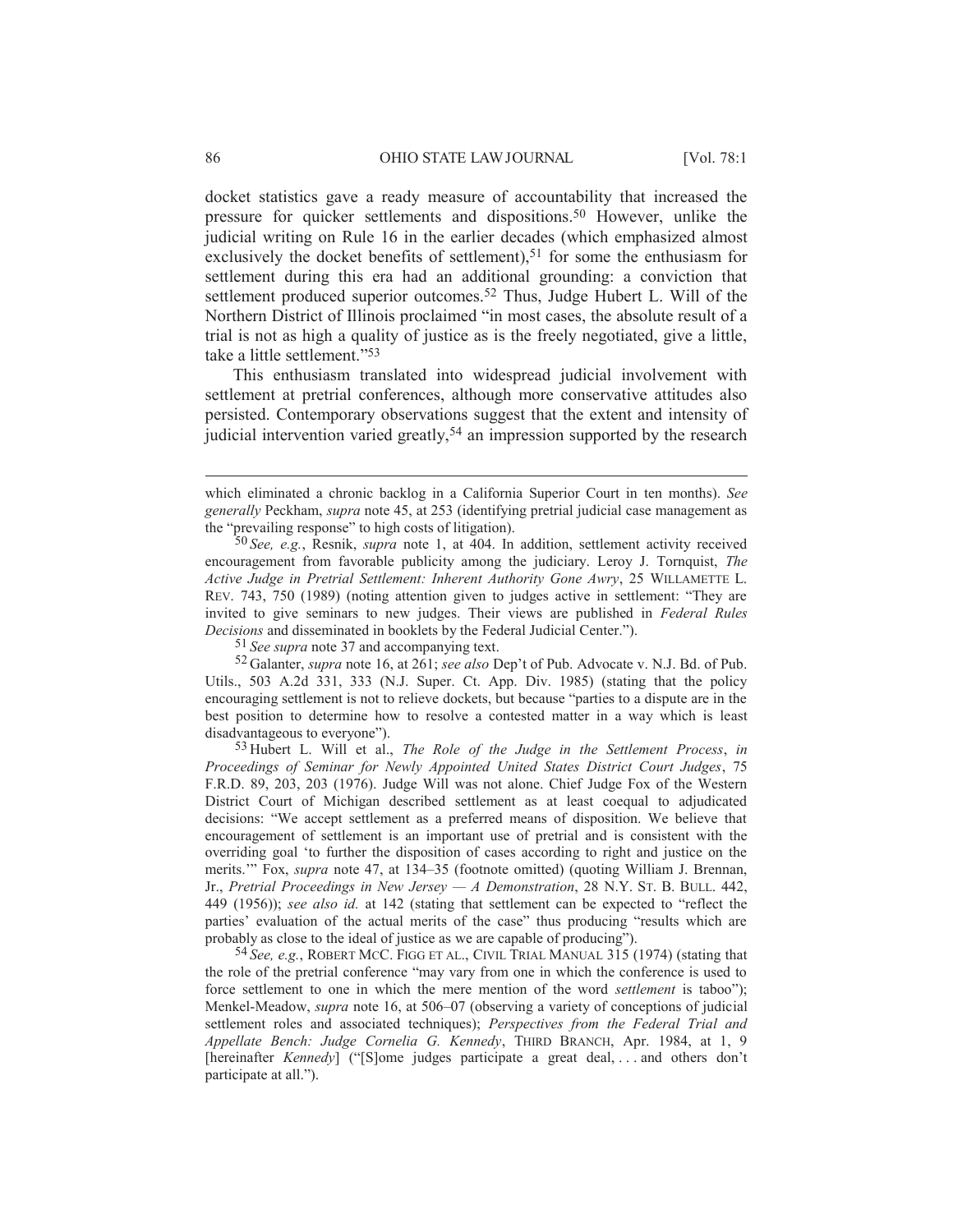work from the era.55 According to a nationwide survey of state trial judges published in 1980, many judges were involved in settlement; over threequarters described themselves as intervening at least occasionally to promote settlement discussions.<sup>56</sup> Of these, approximately 10% reported taking an aggressive role "through the use of direct pressure."57 A second survey published in 1980 also conveys a sense of activism in settlement, finding that it was common for judges to initiate settlement discussions, especially in jury cases, and that substantial numbers of judges reported suggesting settlement terms.58 In contrast, a separate survey of lawyers in the early 1980s portrayed judges as far less likely to participate in settlement,<sup>59</sup> but reported that this

 <sup>55</sup> *See* FRANKLIN N. FLASCHNER JUDICIAL INSTITUTE, INC., THE JUDICIAL ROLE IN CASE SETTLEMENT 2 (1980) (reporting differences of opinion among Massachusetts state and federal judges on the appropriateness of an active role in settlement proceedings); David Neubauer, *Judicial Role and Case Management*,4JUST. SYS. J. 223, 227–28 (1978) (reporting both activist and abstentionist federal judges based on interviews in three federal districts).

<sup>56</sup> JOHN PAUL RYAN ET AL., AMERICAN TRIAL JUDGES: THEIR WORK STYLES AND PERFORMANCES 177 tbl.8-2 (1980). Only 21.8% of the judges surveyed stated that they typically did not participate in settlement discussions. *Id.* Thus these authors concluded that the primary issue was "not whether but *how* a judge will intervene in pre-trial conference." *Id.* at 177.

<sup>57</sup> *Id.* at 177 tbl.8-2. The study found that the type of calendar system was significantly related to the style of intervention. *Id.* at 182. Where the court used a master calendar, 20% of the judges reported intervening aggressively in pretrial negotiations, whereas this was reported by only 9% of judges in courts with individual calendaring systems. *Id.*

<sup>58</sup> *See* Marc Galanter, *". . . A Settlement Judge, Not a Trial Judge:" Judicial Mediation in the United States*, 12 J.L. & SOC'Y 1, 7, 17 n.42 (1985) (describing a survey conducted by the Civil Litigation Research Project). The survey polled state and federal judges in five judicial districts about their typical settlement practices. *Id.* Seventy-five percent of federal judges and 56% of state court judges reported initiating settlement discussions in jury cases. *Id.* Forty-one percent of the federal judges and 56% of the state judges reported suggesting terms for settlement. *Id.* For bench trials, fewer judges reported these activities. *Id.*

When the self-reports from judges in this survey were combined with the views of lawyers who appeared before them, there was further support for a conclusion that judges assigned to a case for trial were frequently involved in settlement discussions. Herbert M. Kritzer, *The Judge's Role in Pretrial Case Processing: Assessing the Need for Change*, 66 JUDICATURE 28, 30–34, 34 n.12 (1982). Judicial settlement activities ranged from initiating settlement discussions to more intensive, less frequent, activities such as meeting separately with each side and suggesting settlement figures. *Id.* at 31; *see also* Eugene F. Lynch, *Settlement of Civil Cases: A View from the Bench*, LITIGATION, Fall 1978, at 8, 57– 58 (describing his typical evaluation of the case with the plaintiff).

<sup>59</sup> James A. Wall, Jr. & Lawrence F. Schiller, *Judicial Involvement in Pre-Trial Settlement: A Judge Is Not a Bump on a Log*,6AM. J. TRIAL ADVOC. 27, 35 (1982) (concluding that judges participated "significantly" in only 34% of settlement proceedings). *But see* WAYNE D. BRAZIL, SETTLING CIVIL SUITS: LITIGATORS' VIEWS ABOUT APPROPRIATE ROLES AND EFFECTIVE TECHNIQUES FOR FEDERAL JUDGES 12 (1985) (criticizing the question that led to this conclusion as "ambiguous").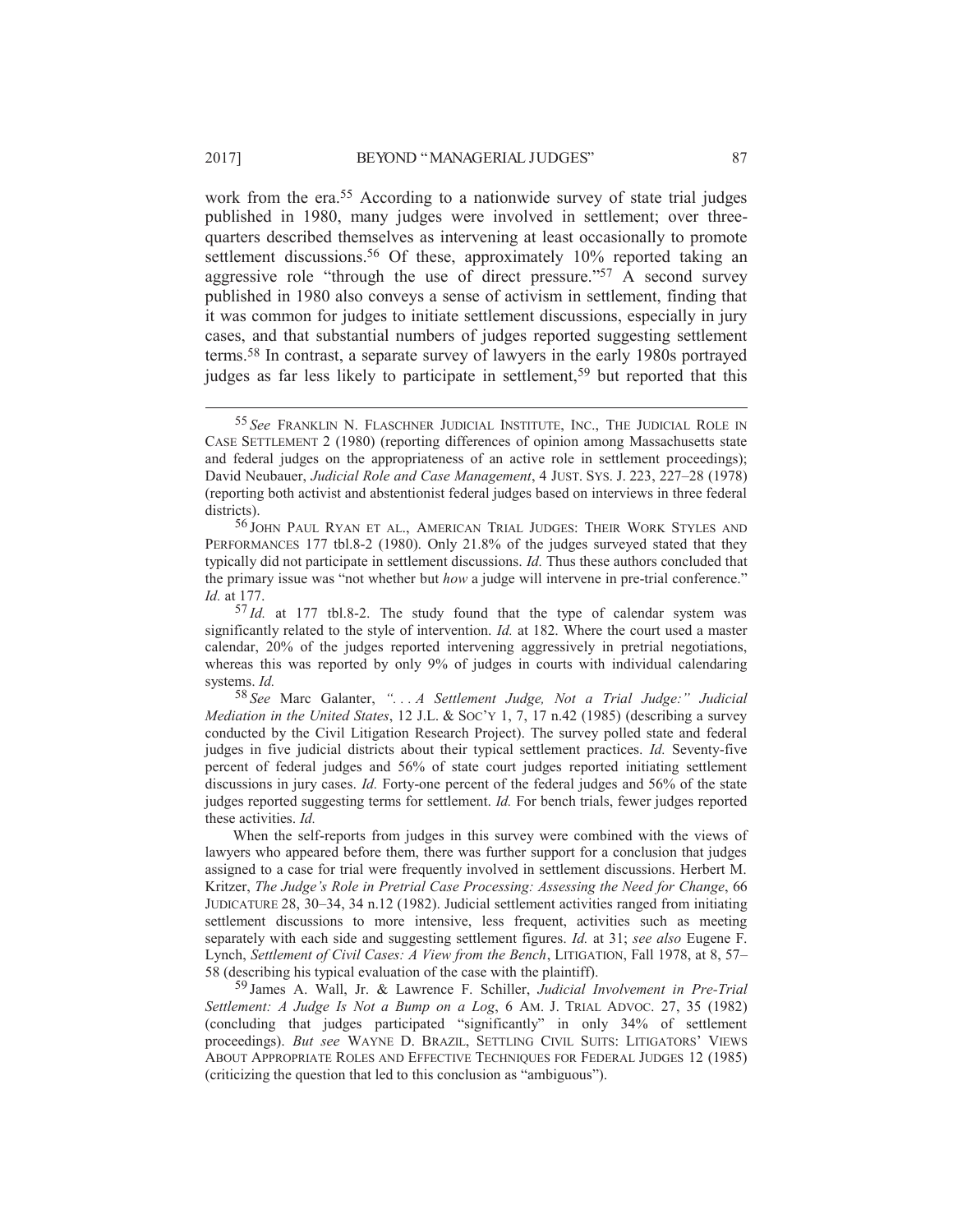participation included practices, such as perceived coercion to settle, that were considered unethical by many of the lawyers.<sup>60</sup>

How did litigants react to the more prevalent involvement of judges in settlement? While I can find no studies of clients at the time, attorneys in four different federal districts were very enthusiastic. In response to a survey of lawyers by Wayne Brazil in the early 1980s, an amazing 85% of the respondents agreed that "involvement by federal judges in settlement discussions [is] likely to improve significantly the prospects for achieving settlement."<sup>61</sup> The survey indicated that a majority of lawyers preferred a judge to participate "actively" in settlement by offering suggestions and observations.62 There was, however, one major exception to the enthusiasm: lawyers were far less comfortable with judicial involvement in settlement when the settlement judge was also the judge assigned for trial.<sup>63</sup>

In 1983, Rule 16 (which, it should be recalled, originally did not even mention settlement)<sup>64</sup> was amended to be consistent with the existing practice of widespread judicial involvement in settlement. The amendment's expansion of authority for settlement activity during pretrial proceedings was consistent with the other 1983 changes to Rule 16, which overall "shift[ed] the emphasis away from a conference focused solely on the trial and toward a process of judicial management that embraces the entire pretrial phase."65 But the Advisory Committee acknowledged that the changes regarding settlement merely conformed the rule to existing practice, stating that the new rule "explicitly recognize[d] that it ha[d] become commonplace to discuss settlement at pretrial conferences."<sup>66</sup>

The language of the new Rule established a judicial role for settlement with a broad scope. The Rule's new list of purposes for pretrial conferences officially recognized judicial authority for "facilitating the settlement of the case."67 The scope of "facilitating" is undefined but, given prevailing practices at the time, it can be understood as authorizing judges to intervene directly as

 <sup>60</sup> The lawyers' reports of judicial behaviors included "[c]oerces lawyers to settle" (reported by  $54\%$  of lawyers surveyed; considered unethical by  $51\%$ ); "[p]oints out to the client the strengths and weaknesses of his case" (reported by 52%; considered unethical by 29%); "[d]elays rulings to the disadvantage of the stronger side" (reported by 48%; considered unethical by 65%); and "[d]owngrades the merit of the stronger case and/or the demerits of the weaker" (reported by 45%; considered unethical by 20%). Wall & Schiller, *supra* note 59, at 35–36, app. at 43 tbl.2, 44 tbl.3.

<sup>61</sup>BRAZIL, *supra* note 59, at 1, 39 (alteration in original). Professor Kritzer's survey also indicates that lawyers believed judicial participation had an important influence on the settlement process. *See* Kritzer, *supra* note 58, at 35–36.

<sup>62</sup>BRAZIL, *supra* note 59, at 46; *see also* Menkel-Meadow, *supra* note 16, at 497 ("[L]awyers overwhelmingly seem to favor judicial intervention.").

<sup>63</sup>BRAZIL, *supra* note 59, at 84; *see infra* notes 260–66 and accompanying text.

<sup>64</sup> *See supra* note 19.

<sup>65</sup> FED. R. CIV. P. 16(a) advisory committee's note on 1983 amend.

<sup>66</sup> *Id.* R. 16(c) advisory committee's note on 1983 amend.

<sup>67</sup> FED. R. CIV. P. 16(a)(5) (1983).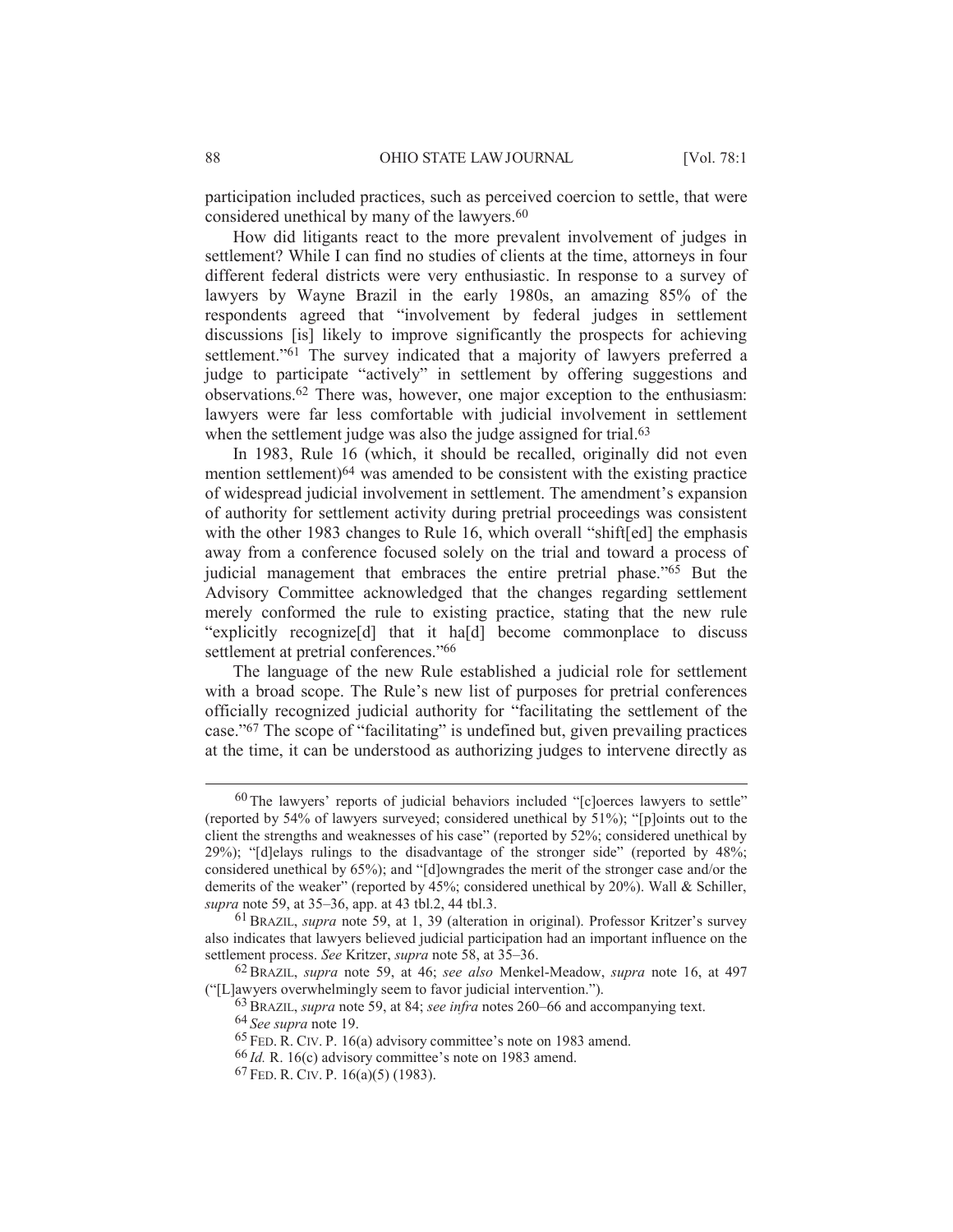settlement neutrals in order to lead negotiations between the parties. The new Rule 16 also contemplated a planning function distinct from direct participation in negotiations. It granted judges authority to "consider and take action with respect to . . . the possibility of settlement or the use of extrajudicial procedures to resolve the dispute."<sup>68</sup>

Thus the concept of judicial settlement activity embedded in Rule 16 included both serving as a settlement neutral and planning for a resolution procedure that would be conducted extrajudicially by someone else. Moreover, the provisions in the 1983 rule endorsed these settlement roles for judges within a framework of abundant pretrial judicial discretion carried over from the original Rule 16.69 The Advisory Committee notes did express a caution that echoed the reasoning behind the drafters' original decision to omit settlement from the 1938 rule.<sup>70</sup> While noting that "providing a neutral forum" to discuss settlement "might foster it," the Advisory Committee emphasized that it was not the purpose of the rule "to impose settlement negotiations on unwilling litigants."71 Further, the drafters seem to have contemplated that, ideally, someone other than the assigned judge should lead the settlement process.72 Yet, by failing to distinguish a judge's planning and neutral functions, the rule conflated them in a way that misleadingly identified them both with "management," eliding an important distinction and obscuring thinking about the boundaries of the appropriate role of judges in settlement.

# C. *Stage 3: Expansion of Court-Sponsored "Alternative" Dispute Resolution, with New Managerial Roles for Judges*

The third phase of development in settlement practices—court-sponsored settlement programs—broadened the focus from conferences convened at the discretion of individual judges to processes offered on an institutional basis. The programs were often motivated by the same concerns about cost and delay in civil litigation that had been associated with the rise of managerial judging, but those concerns now grew to a conviction that a litigation explosion was causing a full-blown crisis of congestion in the courts that was severe enough to impair access to justice.73 While it is important to note that both the

 $72$  *Id.* (suggesting that "a judge to whom a case has been assigned may arrange ... to have settlement conferences handled by another member of the court or by a magistrate").

 $^{73}$  This viewpoint was influentially expressed by Chief Justice Burger. Warren E. Burger, *Isn't There a Better Way?*, 68 A.B.A. J. 274, 275 (1982); *see also* Robert H. Bork, *Dealing with the Overload in Article III Courts* (describing "an overload so serious that the integrity of the federal system is threatened"), *in Addresses Delivered at the National Conference on the Causes of Popular Dissatisfaction with the Administration of Justice*, 70

 $68$  Id. R. 16(c)(7).

<sup>69</sup> If there were any doubt about judicial discretion, the rule included an open-ended authorization for conferences to include "such other matters as may aid in the disposition of the action." Id. R. 16(c)(11).

<sup>70</sup> See *supra* notes 20–21 and accompanying text.

<sup>71</sup> FED. R. CIV. P. 16(c) advisory committee's note on 1983 amend.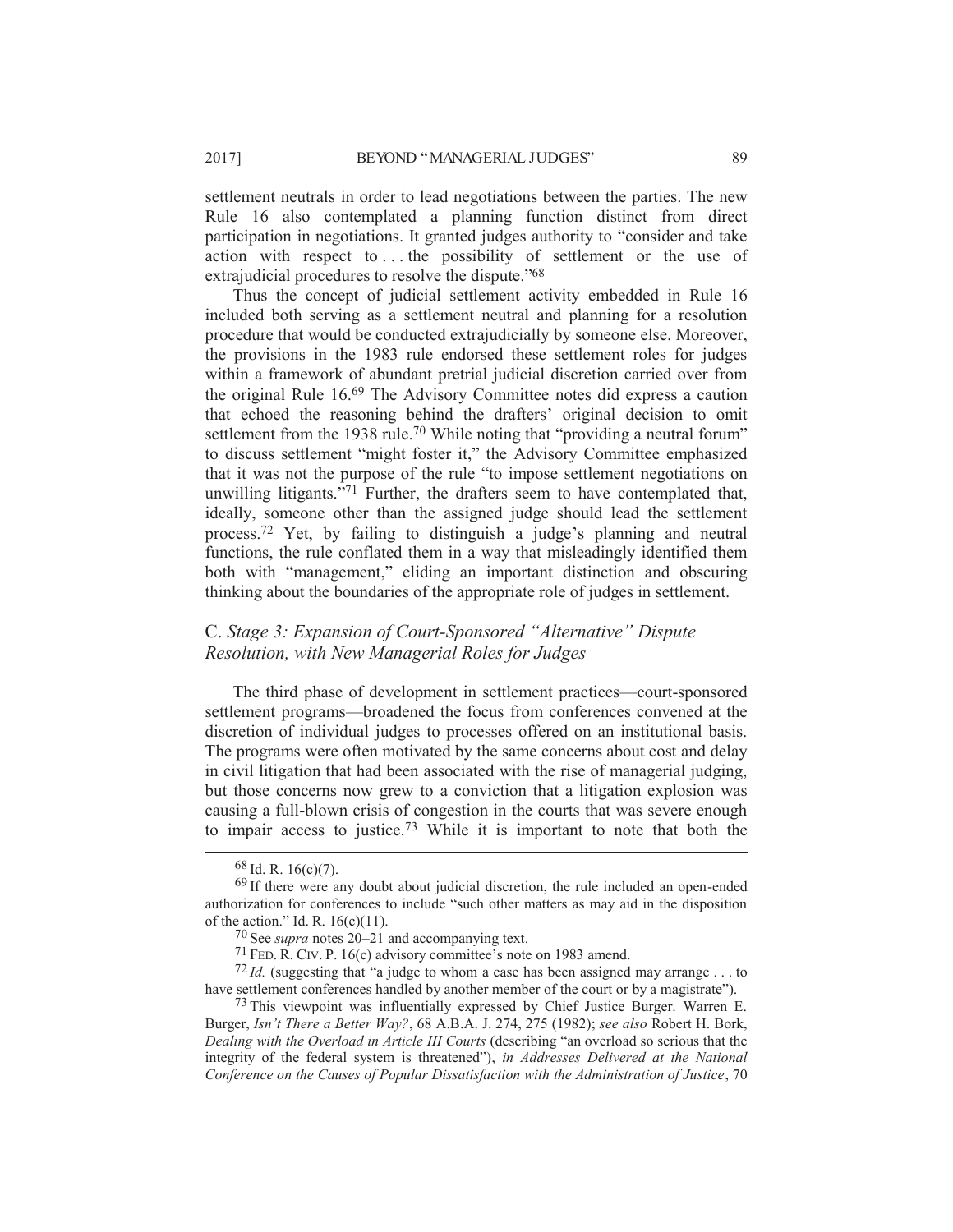explosion and ensuing crisis were contested,<sup>74</sup> the perception of a crisis generated proposals to deal with it: chiefly reforms to discovery procedures and increased attention to settlement as a means to remove cases from court dockets.75

Chronologically, the development of court programs overlapped with the growing enthusiasm for judicial settlement conferences that took place in Stage 2. Professor Frank Sander's speech describing a vision of a multi-door courthouse at the 1976 Roscoe Pound Conference on the Causes of Popular Dissatisfaction with the Administration of Justice is often cited as a key event in the association between ADR programs and U.S. courts.76 Innovative federal districts began offering mediation programs and court-annexed nonbinding arbitration in the late  $1970s$ <sup>77</sup> This was also a time when experimentation with new forms of ADR flourished, and districts began to offer processes that judges invented especially for use in the courts, including early neutral evaluation<sup>78</sup> and the summary jury trial.<sup>79</sup> While only a few courts developed full-fledged multi-door programs in which litigants could choose the process best suited to their case from a large menu,  $80$  many courts—both federal and state—eventually established programs that provided (or required) dispute resolution processes other than judicial settlement conferences.81

74 *See, e.g.*, Jack B. Weinstein, *After Fifty Years of the Federal Rules of Civil Procedure: Are the Barriers to Justice Being Raised?*, 137 U. PA. L. REV. 1901, 1907–09 (1989) (citing studies).

75Burger, *supra* note 73, at 276; *see also* Griffin B. Bell, *Crisis in the Courts: Proposals for Change*, 31 VAND. L. REV. 3, 12–13 (1978).

76 Frank E.A. Sander, *Varieties of Dispute Processing*, *in Pound Conference*, *supra* note 73, at 111, 130–32.

77 DONNA STIENSTRA, ADR IN THE FEDERAL DISTRICT COURTS: AN INITIAL REPORT 1 (Nov. 2011).

78 *See generally* Wayne D. Brazil et al., *Early Neutral Evaluation: An Experimental Effort to Expedite Dispute Resolution*, 69 JUDICATURE 279 (1986).

79 *See generally* James J. Alfini, *Summary Jury Trials in State and Federal Courts: A Comparative Analysis of the Perceptions of Participating Lawyers*,4OHIO ST. J. ON DISP. RESOL. 213 (1989); Thomas D. Lambros, *The Summary Jury Trial and Other Alternative Methods of Dispute Resolution: A Report to the Judicial Conference of the United States Committee on the Operation of the Jury System*, 103 F.R.D. 461 (1984).

80 *See, e.g.*, Gladys Kessler & Linda J. Finkelstein, *The Evolution of a Multi-Door Courthouse*, 37 CATH. U. L. REV. 577, 580–85 (1988); Kenneth K. Stuart & Cynthia A. Savage, *The Multi-Door Courthouse: How It's Working*, COLO. LAW., Oct. 1997, at 13.

81 This development was not limited to the United States. *See, e.g.*, Louise Otis & Eric H. Reiter, *Mediation by Judges: A New Phenomenon in the Transformation of Justice*, 6 PEPP. DISP. RESOL. L.J. 351, 353 (2006) (describing Quebec's "unified and integrated

F.R.D. 79, 231, 232 (1976) [hereinafter *Pound Conference*]; Morris E. Lasker, *The Court Crunch: A View from the Bench*, 76 F.R.D. 245, 245–46 (1978); Maria L. Marcus, *Judicial Overload: The Reasons and the Remedies*, 28 BUFF. L. REV. 111, 111 (1979); Harry Phillips, *The Expansion of Federal Jurisdiction and the Crisis in the Courts*, 31 VAND. L. REV. 17, 17 (1978).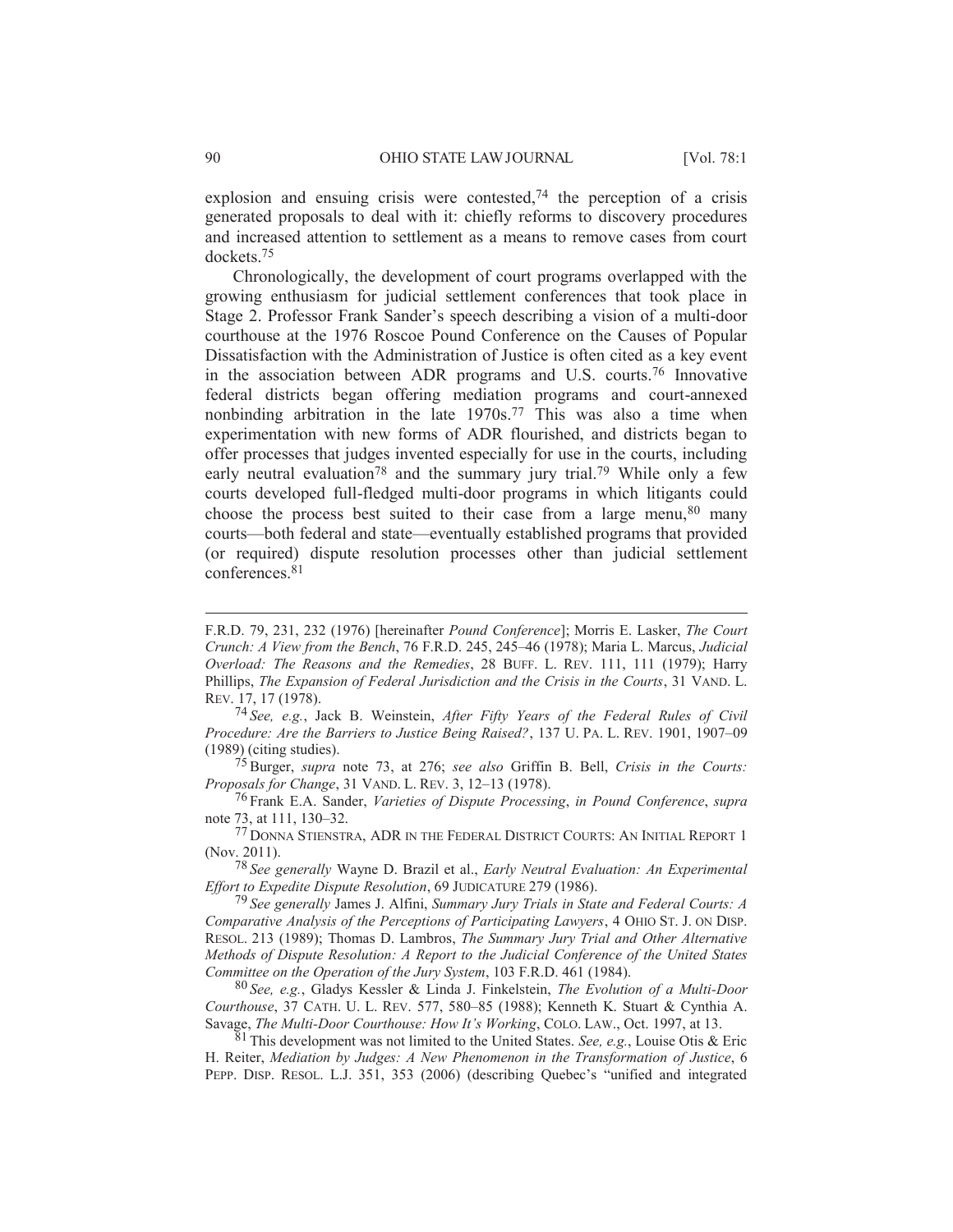A significant spur to the growth of federal court ADR came with the enactment of the Civil Justice Reform Act of 1990 (CJRA).82 It required district courts to consider six case management principles, one of which was referral to ADR programs, and to adopt expense and delay reduction plans.83 The local nature of the plans, which were developed with input from advisory committees in each district, led to great variation, <sup>84</sup> but many districts included some form of ADR as an element of their plan.<sup>85</sup> By 1996, mediation had become the most common ADR process offered by the federal courts; it was available in over half the districts.86 During the same time period, many state courts also instituted mediation programs.87

The authority of the CJRA expired in 1997, but the Judicial Conference urged local districts to continue to develop ADR programs.88 And the following year, Congress turned the CJRA's encouragement of court ADR into a mandate. The Alternative Dispute Resolution Act of 1998 (ADR Act)

83 104 Stat. at 5089–93 (codified as amended at 28 U.S.C. §§ 471–473).

84 Lauren K. Robel, *Grass Roots Procedure: Local Advisory Groups and the Civil Justice Reform Act of 1990*, 59 BROOK. L. REV. 879, 884 (1993); *see also* Edward D. Cavanagh, *The Civil Justice Reform Act of 1990 and the 1993 Amendments to the Federal Rules of Civil Procedure: Can Systemic Ills Afflicting the Federal Courts be Remedied by Local Rules?*, 67 ST. JOHN'S L. REV. 721, 728 (1993) (arguing that the collision of the local and national rulemaking processes created confusion and inconsistencies); Lauren Robel, *Fractured Procedure: The Civil Justice Reform Act of 1990*, 46 STAN. L. REV. 1447, 1447 (1994) (arguing that the broad exercise of local rulemaking powers that spawned the variation was based on a misreading of the legislation).

85 STIENSTRA, *supra* note 77, at 1.

86 ELIZABETH PLAPINGER & DONNA STEINSTRA, ADR AND SETTLEMENT IN THE FEDERAL DISTRICT COURTS: A SOURCEBOOK FOR JUDGES AND LAWYERS 4 (1996). In addition, the federal courts of appeals developed active mediation programs under the authority of Federal Rule of Appellate Procedure 33, which authorizes settlement conferences. *See generally* ROBERT J. NIEMIC, MEDIATION AND CONFERENCE PROGRAMS IN THE FEDERAL COURTS OF APPEALS: A SOURCEBOOK FOR JUDGES AND LAWYERS (1997).

<sup>87</sup> For a sampling, see generally COURT-ANNEXED MEDIATION: CRITICAL PERSPECTIVES ON SELECTED STATE AND FEDERAL PROGRAMS (Edward J. Bergman & John G. Bickerman eds., 1998).

88 STIENSTRA, *supra* note 77, at 2.

hybrid system of justice" that combines adjudicative and mediative processes at every level of the court system).

<sup>82</sup> Judicial Improvements Act of 1990, Pub. L. No. 101-650, tit. I, 104 Stat. 5089 (codified as amended at 28 U.S.C. §§ 471–482 (2012)); *see* Peter W. Agnes, Jr., *Some Observations and Suggestions Regarding the Settlement Activities of Massachusetts Trial Judges*, 31 SUFFOLK U. L. REV. 263, 279 (1997) ("Under the [CJRA], numerous federal district courts have gone much further than Federal Rule 16 in developing the concept of early court intervention and early utilization of the most appropriate dispute resolution method in each case." (footnote omitted)); Thomas P. Griesa, *Comment: One Court's Experience with the CJRA*, 49 ALA. L. REV. 261, 262–63 (1997) (noting that while the CJRA plan in the S.D.N.Y. was mostly a "codification" of case management policies the district had been using for many years, its innovation was the addition of a mediation program).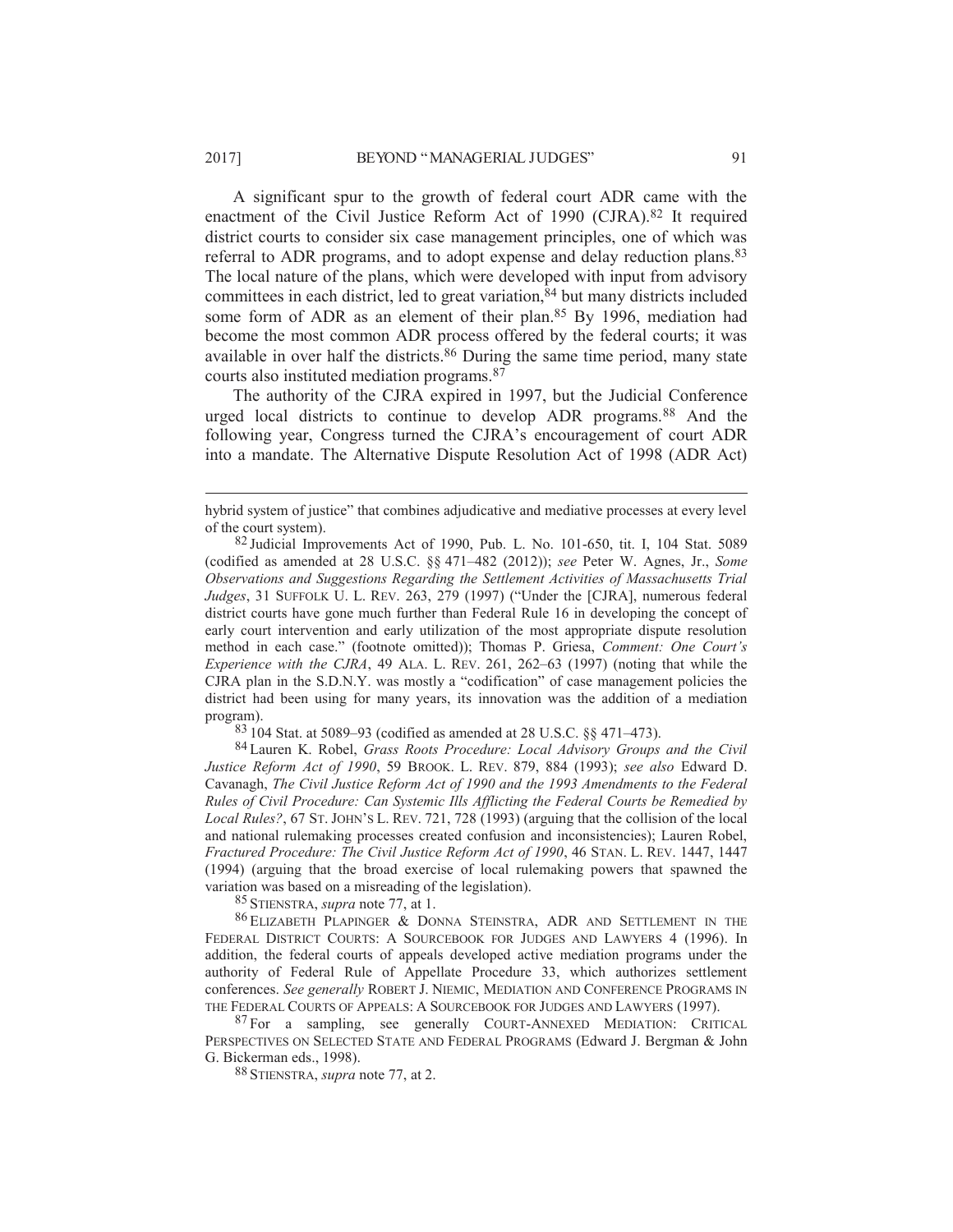required each federal district court to offer at least one ADR process including, but not limited to, mediation, early neutral evaluation, minitrial, and (when specially authorized) arbitration—and to adopt local rules requiring civil litigants to consider its use.89 These ADR programs have become a common feature of the settlement landscape in many federal district courts. A 2011 Federal Judicial Center review of district court ADR reveals that mediation remains the most common court-connected process; two-thirds of the ninety-four district courts have authorized it as a distinct ADR process.<sup>90</sup> Almost one-quarter of the districts authorize early neutral evaluation, with smaller numbers including rules for summary jury or bench trials, mini-trials, or settlement weeks.91 Slightly more than one-third authorize multiple forms of  $ADR$ <sup>92</sup>

Along with these new programs, judges have continued to conduct settlement conferences.<sup>93</sup> A few districts placed settlement conferences in their ADR programs.<sup>94</sup> However, most courts did not integrate their provisions governing Rule 16 settlement conferences with the new rules they adopted for their ADR programs pursuant to the CJRA and the ADR Act. This is perhaps understandable as a historical accident: courts incorporated settlement conferences and ADR programs into their procedures at different times and under distinct authorizations. Moreover, conceptually, ADR meant alternatives to traditional processes, while settlement conferences were, by this time, solidly traditional.<sup>95</sup>

91 *Id.* at 6, 7 tbl.2. Court-annexed arbitration, while still authorized by a significant number of courts, plays a smaller role today than it did during earlier decades. *Id.* No district relies solely on court-annexed arbitration as its ADR process. *Id.* at 6.

92 *Id.* at 4–5, 5 tbl.1. Fourteen districts authorize three or more processes. *Id.* at 5.

93 *See, e.g.*, DAVID RAUMA & DONNA STIENSTRA, THE CIVIL JUSTICE REFORM ACT EXPENSE AND DELAY REDUCTION PLANS: A SOURCEBOOK 253 tbl.11 (1995) (compiling provisions on settlement conferences from local CJRA plans and rules).

 $8928$  U.S.C.  $\frac{652(a)}{2012}$ . In the case of mediation and early neutral evaluation, the Act also authorized the courts to require parties to use these ADR processes. *Id.*

<sup>90</sup> STIENSTRA, *supra* note 77, at 6, 7 tbl.2. According to the local rules and other written sources, in more than one-quarter of these district courts, mediation is the only specifically-authorized process. *Id.* at 5 & tbl.1. The indication that mediation is authorized in two-thirds of the districts, *id.* at 7 tbl.2, is likely a conservative estimate. It reflects only specifically authorized mediation programs in districts that provide guidance for their use, while additional districts have a general authorization for ADR or establish an "open" or "general" management track allowing cases to use ADR. *Id.* at 5 tbl.1, 6*.* Although these more general authorizations may mention mediation or another form of ADR, Stienstra does not count them because the lack of detail casts doubt on the existence of an active court-administered ADR program. *Id.*

<sup>&</sup>lt;sup>94</sup> As of 2011, ten districts satisfied the ADR Act's mandate by designating settlement conferences as the sole type of ADR process they authorize by local rule. STIENSTRA, *supra* note 77, at 5 tbl.1, 6.

<sup>95</sup> *See* Donna Stienstra, *ADR in the Federal Trial Courts*, FJC DIRECTIONS, Dec. 1994, at 4, 7 n.1 ("Because ADR is defined in contrast to 'traditional' litigation, the judge-hosted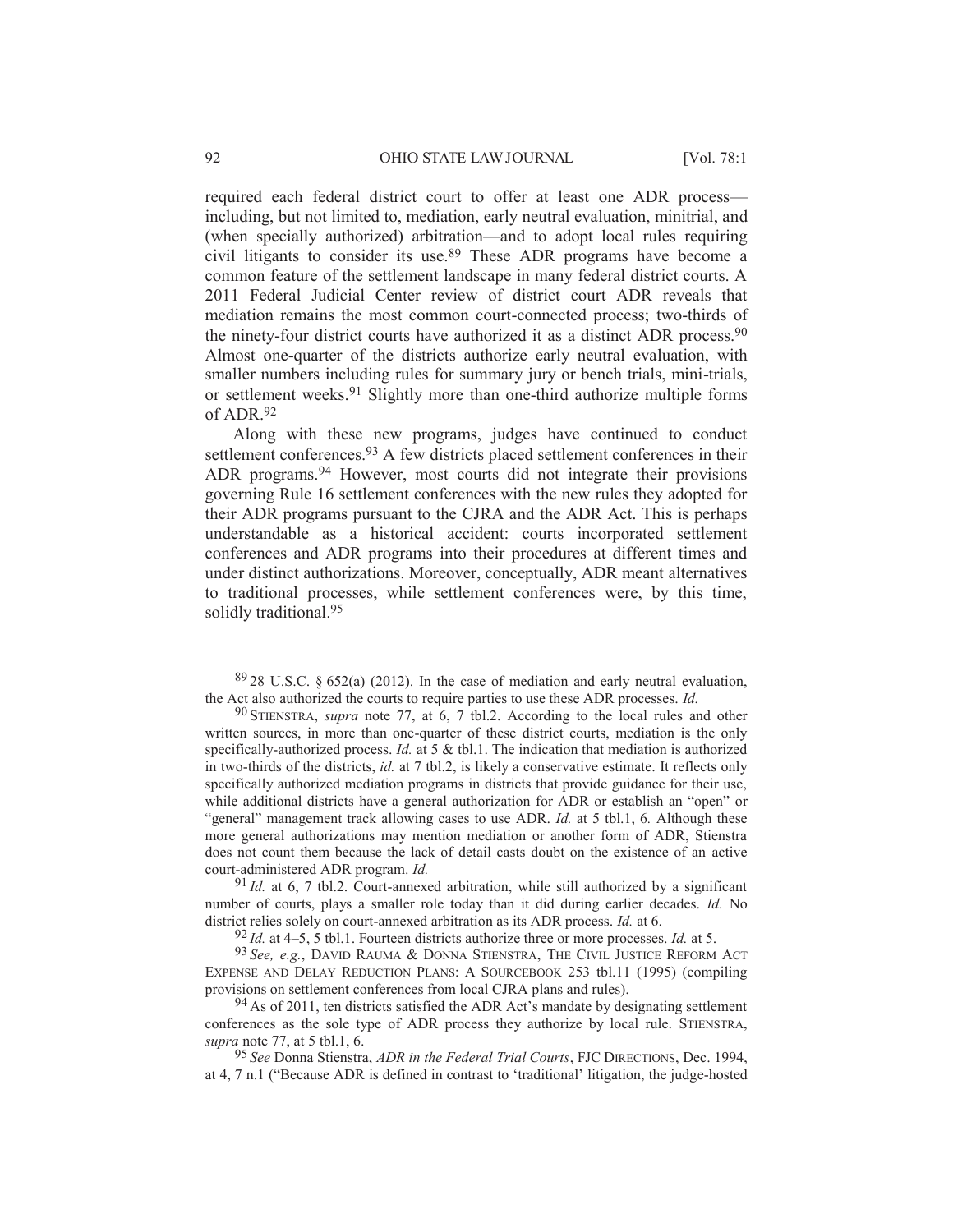Even today, local federal rules typically do not cover settlement in a single coherent set of rules. The rules governing district court ADR programs often define "ADR" in a way that does not include either settlement conferences or judicial mediation, and only one-third of the local ADR rules even mention the settlement conferences authorized by Rule 16.96 Procedures for settlement conferences tend to be covered, if at all, in a section of the local rules that is separate from the ADR provisions.<sup>97</sup> This continuing lack of integration seems strange given the common focus on settlement. And it has had practical consequences in that a judge's role as a settlement neutral is often treated differently in the two contexts.

Regardless of the structure of the local rules, the expansion of courtsponsored dispute resolution processes has led to changes in the roles judges play in managing settlement (as distinct from the roles associated with presiding as settlement neutral). When the only court-connected settlement option was a judicial settlement conference, a judge's management functions consisted primarily of initiating the conference process by encouraging (or

<sup>97</sup> Many federal district courts provide comprehensive ADR provisions without including procedures for settlement conferences. *See, e.g.*, D.D.C. CIV. R. 84–84.10; M.D. FLA. R. 9.01–.07; S.D. IND. LOCAL ADR RULES; W.D. MO. MEDIATION & ASSESSMENT PROGRAM; D. NEB. MEDIATION PLAN; D.N.H. CIV. R. 53.1; D.N.H. GUIDELINES FOR MEDIATION PROGRAM; E.D.N.Y. R. 83.7 (arbitration); *id.* R. 83.8 (mediation); N.D.N.Y. MANDATORY MEDIATION PROGRAM (General Order 47); W.D.N.Y. ADR PLAN; M.D.N.C. CIV. R. 83.9a–.9g; N.D. OHIO CIV. R. 16.4–.7; S.D. OHIO CIV. R. 16.3; S.D. OHIO CIV. R. SUPP. PROCEDURES FOR ADR; E.D. TEX. COURT-ANNEXED MEDIATION PLAN (General Order 14-6). Similarly, local rules on pretrial procedures often include specific provisions on mediation, or ADR more generally, without mentioning settlement conferences. *See, e.g.*, C.D. CAL. R. 16-15; D. COLO. CIV. R. 16.6; N.D. FLA. R. 16.3; S.D. FLA. R. 16.2; N.D. GA. CIV. R. 16.7; S.D. GA. CIV. R. 16.7.5; D. KAN. R. 16.3; D. MASS. R. 16.4; E.D. MO. R. 16.01–.05; D.S.C. CIV. R. 16.03–.12; D. UTAH CIV. R. 16.2; D. VT. R. 16.1; N.D. W. VA. CIV. R. 16.06. Rules on pretrial do sometimes mention settlement likelihood or prospects as a topic for discussion at pretrial conferences, but without providing procedures for settlement conferences. *See, e.g.*, D. DEL. R. 16.1; M.D. FLA. R. 3.06(b); S.D. FLA. R. 16.1; D. MASS. R. 16.3(a); D.N.H. CIV. R. 16.3(c); N.D.N.Y. R. 16.1(d); M.D.N.C. CIV. R. 16.1(b). Or, they may contain detailed provisions that are limited to procedures for managing the settlement process. *See, e.g.*, D.D.C. CIV. R. 16.3. When there is a rule that specifically authorizes or governs settlement conferences, it is typically separate from the rule on ADR processes. *See, e.g.*, E.D. CAL. R. 270, 271; D. Haw. R. 16.5, 88.1; C.D. ILL. R. 16.1, 16.4; N.D. IND. R 16.1, 16.6; N.D. MISS. R. 16(g), 83.7; D.N.J. CIV. R. 16.2(a), 201.1, 301.1. There are exceptions. Some courts specify procedures for settlement conferences and ADR under the umbrella of the same rule. *See, e.g.*, D. ALASKA CIV. R. 16.2(c); N.D. CAL. ADR R. 3.4(c), 7.1–.5; D. CONN. CIV. R. 16(c), (h); D. IDAHO CIV. R. 16.4; W.D. MICH. Civ. R. 16; E.D.N.C. ADR R. 101.2; W.D.N.C. CIV. R. 16.3(D); W.D. OKLA. CIV. R. 16.2–.3; M.D. PA. CIV. R. 16.7–.9.5; D.R.I. ADR PLAN.

settlement conference—a long-standing component of the traditional process—is often not considered a form of ADR.").

<sup>96</sup> STIENSTRA, *supra* note 77, at 6 (commenting, however, that "[w]e can be certain that a greater number of districts use settlement conferences, but many very likely do not mention this procedure in their ADR provisions").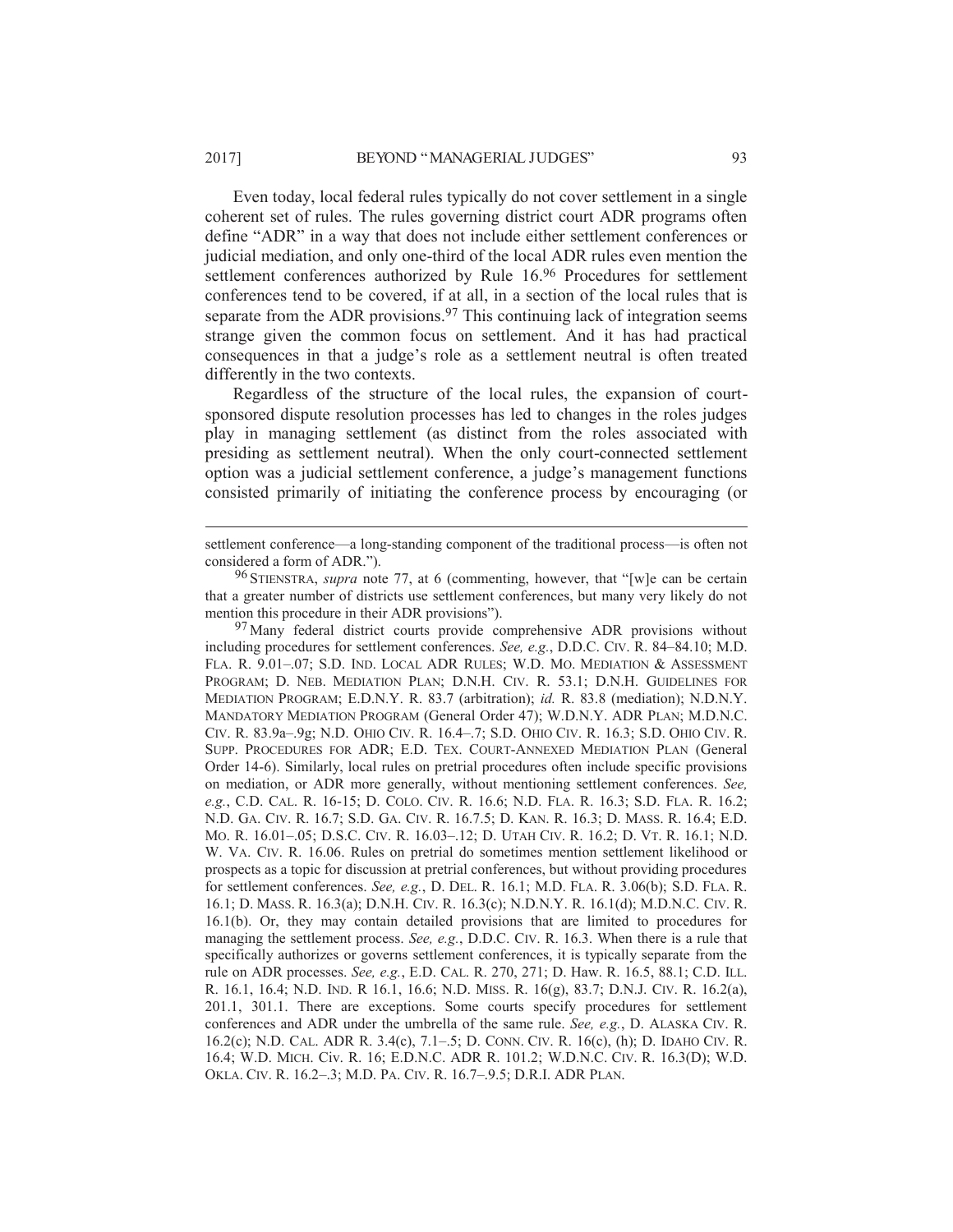requiring) parties to participate and considering what timing would be productive for settlement discussions. With multiple ADR options available, management functions expanded.98 In many courts, judges became involved in pretrial settlement planning by assessing cases for the ADR program and, in courts with multiple processes, matching them with a specific ADR process.<sup>99</sup>

An analysis of the current local federal rules reveals that judges are assigned multiple management functions for the settlement processes that courts offer through their ADR programs. In some districts, they play a role in selecting a neutral,<sup>100</sup> in the timing of the process,<sup>101</sup> or in setting the fees for a neutral.102 The most common judicial management function, however, is selecting an appropriate dispute resolution process. Many districts emphasize consultation with the judge at a case management conference as a means to encourage settlement efforts or to help the parties decide on the most appropriate dispute resolution process for their case.103 While a few districts

99 *See* J. Daniel Breen, *Mediation and the Magistrate Judge*, 26 U. MEM. L. REV. 1007, 1012–13 (1996) (reporting that in the Western District of Tennessee, the local rule required discussions about settlement processes at the initial Rule 16(b) conference, with a determination of what ADR process would be most effective); Menkel-Meadow, *supra* note 98, at 8–9 (discussing factors relevant to the selection of cases for ADR processes by judges); *id.* at 11 (discussing the educational function of judges in assisting attorneys and parties to choose an appropriate process); *see also* NAT'L ADR INST. FOR FED. JUDGES, JUDGE'S DESKBOOK ON COURT ADR pt. C, at 53–60 (Elizabeth Plapinger et al. eds., 1993) (materials prepared for an educational institute on ADR for federal judges).

100 *See, e.g.*, D. ALASKA CIV. R. 16.2(e); N.D. GA. CIV. R. 16.7(F)(1); S.D. GA. CIV. R. 16.7.4; D. HAW. R. 88.1(d); D. IDAHO CIV. R. 16.4(b)(3)(D); D. KAN. R. 16.3(c)(1); W.D. LA. CIV. R. 16.3.1; E.D. TEX. COURT-ANNEXED MEDIATION PLAN pt. VI (General Order 14-6); E.D. WASH. R. 16.2(g); S.D. W. VA. CIV. R. 16.6.2; E.D. WIS. CIV. R. 16(d)(4)(D).

101 *See, e.g.*, N.D. CAL. ADR R. 5-5, 6-5; E.D. TEX. COURT-ANNEXED MEDIATION PLAN pt. VI (General Order 14-6).

102 *See, e.g.*, S.D. TEX. CIV. R. 16.4.G.

103 *See, e.g.*, D. DEL. R. 16.1; D. HAW. R. 16.2(a)(11); C.D. ILL. R. 16.4(D); D. KAN. R. 16.3(c); D. ME. R. 16.3(b)–(c), 83.11; D. MASS. R. 16.4(b); D.N.H. CIV. R. 53.1(a); N.D.N.Y. R. 16.1(d)(10), (14), (15); S.D.N.Y. R. 83.9; W.D.N.Y. CIV. R. 16.2(b)–(c); N.D. OHIO CIV. R. 16.3(b); S.D. OHIO CIV. R. 16.3(a); W.D. TENN. CIV. R. 16.3; D. UTAH CIV. R. 16-2(e); E.D. WIS. CIV. R. 16(d) (ADR evaluation conference).

<sup>98</sup> Professor Carrie Menkel-Meadow identified three new management functions associated with the new ADR programs: "selecting cases for ADR, providing ADR neutrals, and managing cases that have been referred to ADR." Carrie J. Menkel-Meadow, *Judicial Referral to ADR: Issues and Problems Faced by Judges*, FJC DIRECTIONS, Dec. 1994, at 8, 8. Each district had to decide whether to address these issues with a court-wide policy, assign them to staff, or include them as part of individual judges' pretrial functions. *Id.*; see also SECTION OF DISPUTE RESOLUTION, AM. BAR ASS'N & INT'L CTR. FOR DISPUTE RESOLUTION, PRESENTING DISPUTE RESOLUTION TO JUDGES: A GUIDE FOR DEVELOPING JUDICIAL TRAINING ON ALTERNATIVE DISPUTE RESOLUTION 31 (1996) (listing the roles of judges in ADR as "[p]rogram planning & implementation, [n]eutral selection, [c]ase assessment, ADR referral, [c]oordination between ADR and litigation ([c]ase monitoring, [j]udicial action, [and] [e]nsuring compliance), [and] [f]eedback on neutral and program effectiveness").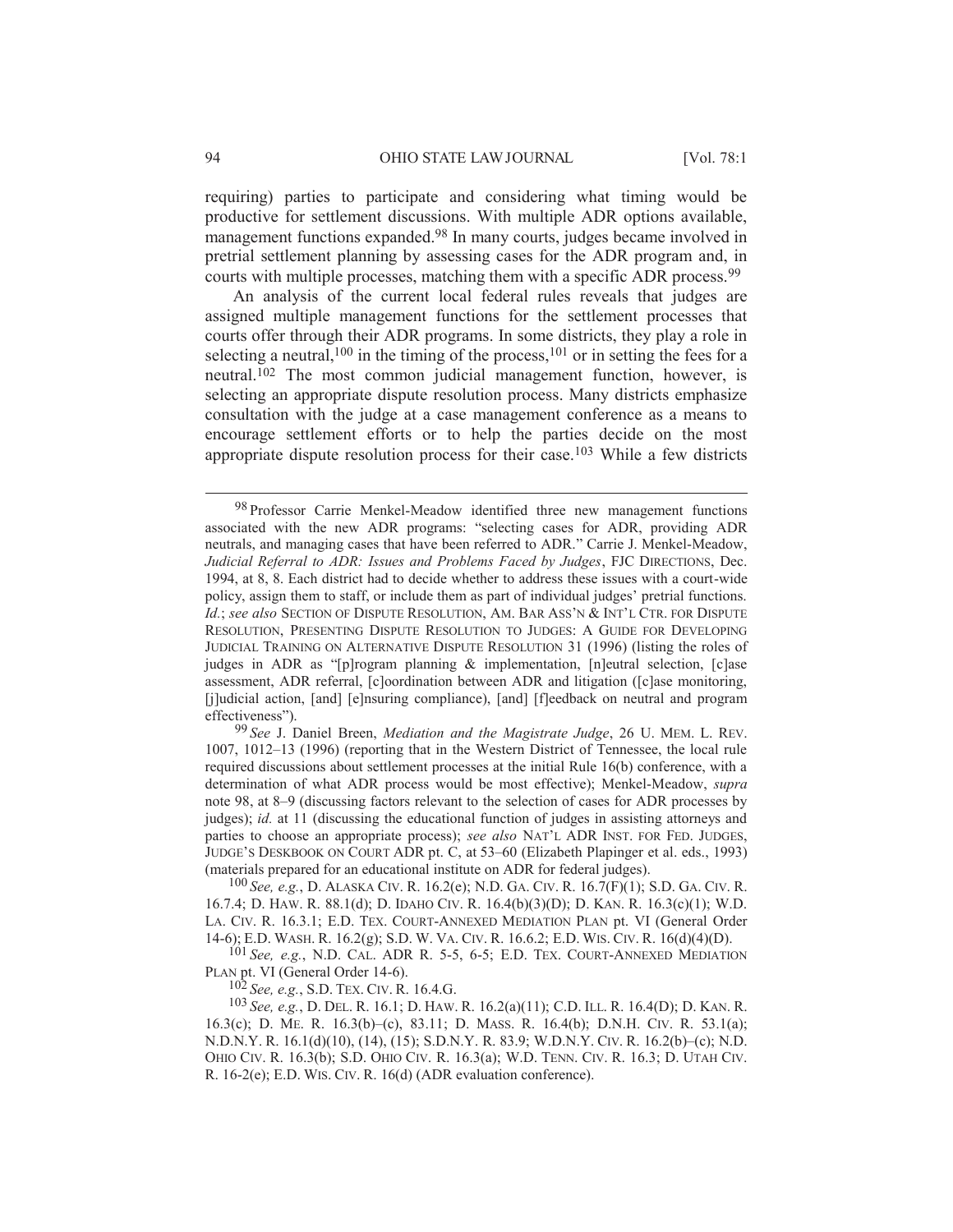make their ADR programs strictly voluntary by rule,<sup>104</sup> many more districts grant judges authority to select a process and refer the parties, with or without their consent.105 Hence, judges are often expected to participate in the decision to use dispute resolution, and they are frequently assigned responsibility for referring the parties to a particular process.106

Again, rather than leading change, Rule 16 was revised in a way that merely responded to these developments. The 1993 amendments to the Federal Rules of Civil Procedure reacted boldly to concerns about expense and delay with controversial new discovery provisions: initial disclosures of information $107$  and presumptive limits on the number of depositions and interrogatories.108 The settlement amendments to Rule 16, however, did no more than refine the authorization for judges' involvement in planning in a way that recognized the widespread adoption of court dispute resolution programs in the wake of the CJRA. A change in language emphasized the availability of court settlement procedures beyond the traditional judicial

 <sup>104</sup> *See, e.g.*, E.D. CAL. R. 271 (voluntary program); S.D. GA. CIV. R. 16.7.5 (courtannexed mediation by election of the parties); C.D. ILL. R. 16.4(E) (referral to mediation only by parties' agreement); E.D. LA. CIV. R. 16.3.1 (referral to private mediation, minitrial, or summary jury trial with parties' consent); W.D. LA. CIV. R. 16.3.1 (same). Some courts require party consent for only selected forms of dispute resolution. *See, e.g.*, E.D. TENN. R. 16.3(a), 16.5(a). These are typically court-annexed arbitration, summary jury trial, or summary bench trial. Occasionally districts offer parties the opportunity to make a dispute resolution process binding, which requires party consent. *See, e.g.*, N.D. GA. CIV. R. 16.7(B)(1) (binding arbitration, summary jury trial, or bench trial).

<sup>105</sup> *See, e.g.*, N.D. FLA. R. 16.3; E.D.N.Y. R. 83.8; M.D. TENN. R. 16.04(b); W.D. VA. R. 83(b); S.D. W. VA. CIV. R. 16.6(a). It is common for rules to couple a provision that the judge will discuss ADR options with the parties with an authorization for the judge to select a process if the parties are unable to agree on one. *See* C.D. CAL. R. 16-15.3; N.D. CAL. ADR R. 3-2; W.D. PA. CIV. R. 16.2(d). Typical language allows a judge to order a dispute resolution process on the request of a party, by the agreement of the parties, or in the judge's discretion (or on the court's own motion). *See, e.g.*, D. ALASKA CIV. R. 16.2(c); D. COLO. CIV. R. 16.6(a); D. HAW. R. 88.1(d); D. IDAHO CIV. R. 16.4(b)(2); N.D. & S.D. MISS. R. 83.7(c), (e)(1); N.D. OHIO CIV. R. 16.5(b), 16.6(b); D. OR. R. 16-4(e); S.D. TEX. CIV. R. 16.4.C. Other districts simply grant the judge authority to order parties to use a dispute resolution process without elaborating on the role of party consent. *See, e.g.*, N.D. ALA. CIV. R. 16.1; M.D. FLA. R. 9.03; N.D. GA. CIV. R. 16.7(B)(1); S.D. ILL. R. 16.3; D. MASS. R. 16.4; D. MINN. R. 16.5(b); D. MONT. R. 16.5; D. WYO. CIV. R. 16.3(b).

<sup>&</sup>lt;sup>106</sup> Alternatively, when judges are not involved in an initial process choice, they may play a role in exempting parties from dispute resolution as a check on an administrative determination. In districts that refer all cases with certain characteristics to a particular dispute resolution procedure, or in which an administrator selects and diverts cases, judges are often given the role of considering objections to the assigned process and deciding whether a specific case should be exempted from the referral. *See, e.g.*, N.D. CAL. ADR R. 3–3(c); E.D.N.C. CIV. R. 101.1(a); W.D.N.C. CIV. R. 16.2(B); N.D. OHIO CIV. R. 16.7; E.D. PA. CIV. R. 53.2(3)(C)(3); W.D. TEX. CIV. R. 88(g).

 $107$  FED. R. CIV. P.  $26(a)(1)$  (1993).

<sup>108</sup> *Id.* R. 30, 33(a).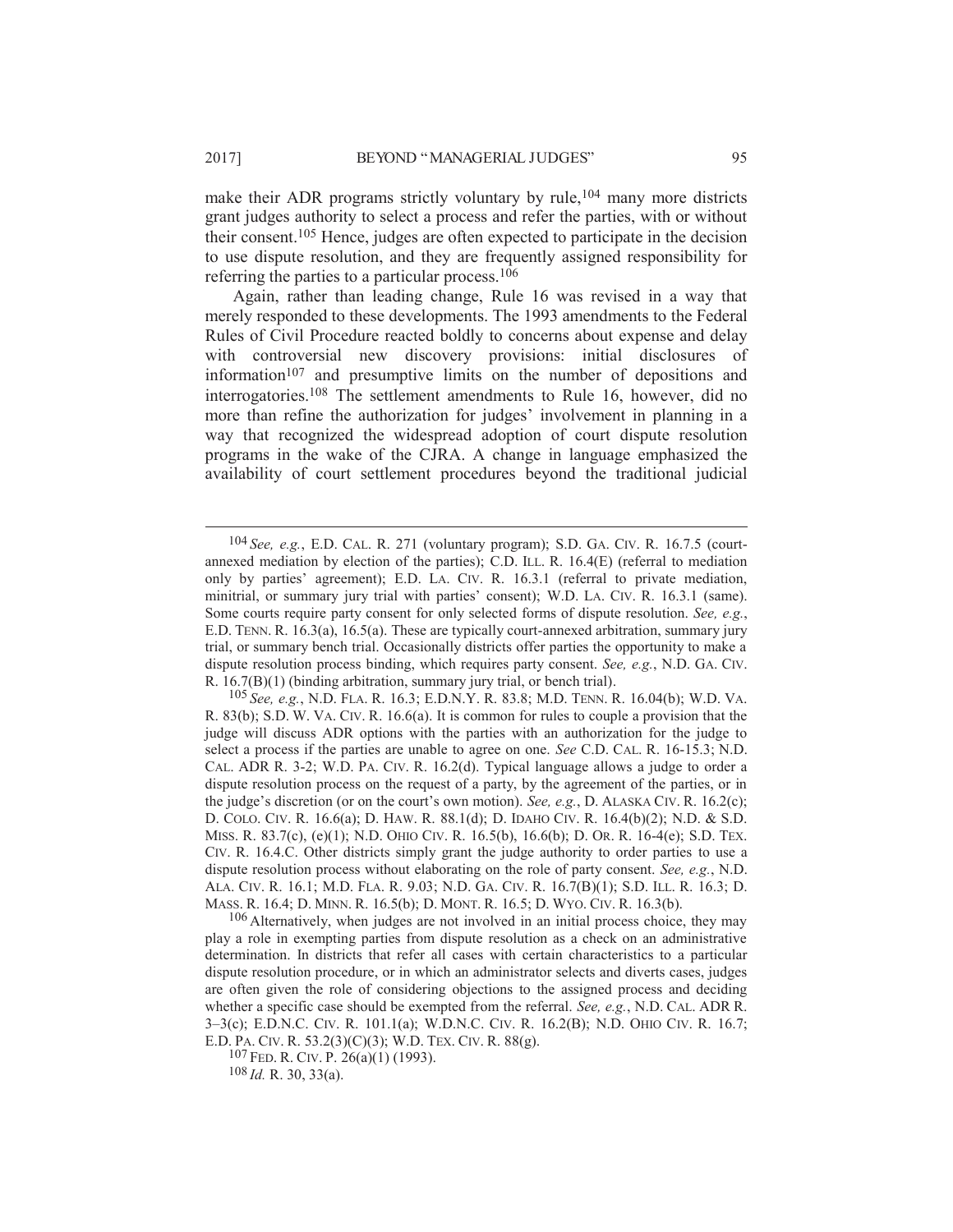settlement conferences,<sup>109</sup> and the advisory committee notes stressed the new judicial planning roles that accompanied these expanded settlement opportunities.110

Further, this amendment to Rule 16 reflected the institutionalization of ADR programs at the district court level through the local expense and delay plans. The Rule contained a new reference to procedures "authorized by statute or local rule," which signified a shift from experimentation by individual judges to more predictable procedures adopted by each district.<sup>111</sup> In this way the amendment could be seen as a mild limitation on judicial discretion.112 The overall message, however, emphasized the great degree of discretion associated with settlement. The Seventh Circuit had recently upheld the exercise of judicial discretion to order a party to attend a Rule 16 settlement conference as grounded in the court's inherent power.<sup>113</sup> Although procedural rules can limit courts' authority to use their inherent power,<sup>114</sup> the drafters of the 1993 amendments did not seek to restrict this exercise of discretion. Instead, the advisory committee notes contain multiple references recognizing the inherent powers of courts in the context of settlement and disavowing any intent to limit reasonable judicial exercise of those powers.115 Thus the amendments were consistent with the views of judges who rejected the proposition that Rule 16 was "designed as a device to restrict or limit the authority of the district judge in the conduct of pretrial conferences."116 And significantly, the Rule's endorsement of a broad scope of judicial discretion

<sup>&</sup>lt;sup>109</sup> The new rule replaced the reference to "extrajudicial" settlement procedures, FED. R. CIV. P.  $16(c)(7)$  (1983), with language authorizing judges to consider and "take appropriate action, with respect to . . . settlement and the use of special procedures to assist in resolving the dispute when authorized by statute or local rule." FED. R. CIV. P.  $16(c)(9)$ (1993).

 $110$  FED. R. CIV. P. 16(c) advisory committee's note on 1993 amend. ("The judge and attorneys can explore possible use of alternative procedures such as mini-trials, summary jury trials, mediation, neutral evaluation, and nonbinding arbitration . . . .").

 $111$  FED. R. CIV. P. 16(c)(9) (1993).

<sup>112</sup> *See In re* Atl. Pipe Corp., 304 F.3d 135, 142 (1st Cir. 2002) ("[T]he words 'when authorized by statute or local rule' are a frank limitation on the district courts' authority to order mediation [under Rule 16] . . . ." (quoting FED. R. CIV. P. 16(c)(9) (1993))).

<sup>113</sup> G. Heileman Brewing Co. v. Joseph Oat Corp., 871 F.2d 648, 650 (7th Cir. 1989) (en banc).

<sup>114</sup> *See, e.g.*, Bank of N.S. v. United States, 487 U.S. 250, 254 (1988) (holding that a court cannot rely on its supervisory power in contradiction of a procedural rule); United States v. ONE 1987 BMW 325, 985 F.2d 655, 661 (1st Cir. 1993); *G. Heileman Brewing Co.*, 871 F.2d at 652; Landau & Cleary, Ltd. v. Hribar Trucking, Inc., 867 F.2d 996, 1002 (7th Cir. 1989); *cf.* Chambers v. NASCO, Inc., 501 U.S. 32, 50 (1991) (allowing use of inherent powers when the Civil Rules did not limit the nature of the sanction); *Atl. Pipe*, 304 F.3d at 143.

<sup>115</sup> FED. R. CIV. P. 16(c) advisory committee's note on 1993 amend. (acknowledging inherent judicial authority to require disputants to engage in settlement procedures without their agreement and to require party participation).

<sup>116</sup> *G. Heileman Brewing Co.*, 871 F.2d at 652.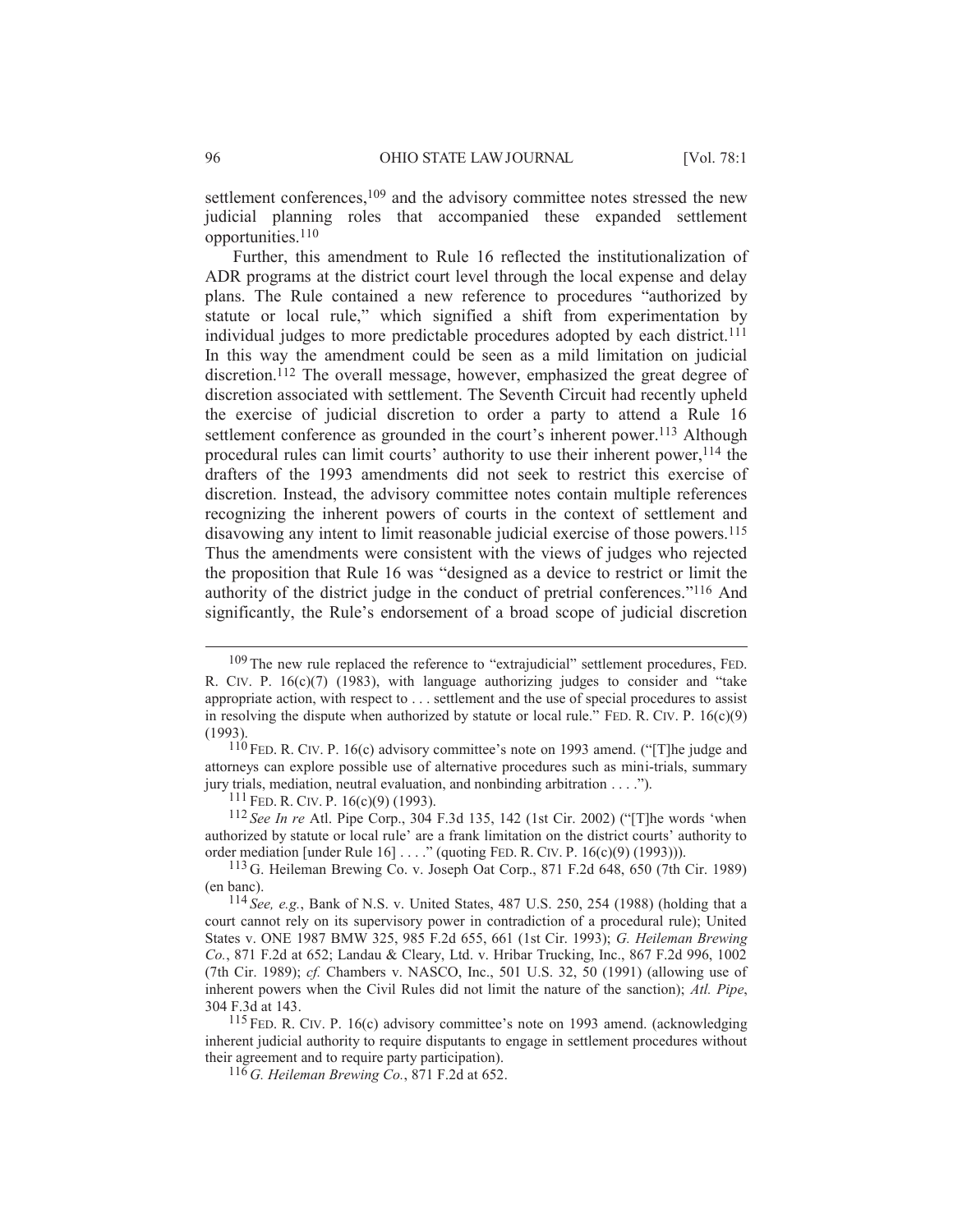continued to blend the (now expanded) pretrial roles of promoting, organizing, and planning for settlement with authorization for judges to act as the settlement neutrals.

### D. *Stage 4: Influence of Mediation on Judicial Settlement Practices*

In a fourth phase of development that overlaps chronologically with the growth of ADR programs in courts, the nature of judicial involvement in settlement has continued to evolve. Although there is a dearth of information on how judges actually behave in settlement,<sup>117</sup> there is some evidence that in recent decades mediation has exerted an increasing influence on judicial settlement activity. Mediation practices and norms appear to have had a discernable effect on how many judges conceive their role—and on what they actually do—when they act as settlement neutrals. These developments in the way judges exercise this role make separating it from their adjudicatory and management functions all the more important.

By the mid-1990s, commentators were reporting that "most federal judges favor and actively promote settlement,"<sup>118</sup> creating what James Alfini described at the turn of the century as a "settlement culture" in the courts.119 In this culture, judges not only encourage settlement by referring parties to ADR processes, but they also frequently intervene directly in a role that Alfini tellingly labeled as "a mediator or case evaluator."120 Alfini's phrase reflects many judges' expanded conception of their settlement roles to include facilitative mediation, but at the same time signals the ongoing vitality of more traditional settlement styles focused on evaluation.121

In recent decades, judges have seen the growth in popularity of private mediation and the establishment of court-annexed mediation programs. They have had opportunities to learn to mediate: there are mediation training programs for judges<sup>122</sup> and articles for judges explaining how to mediate.<sup>123</sup>

 <sup>117</sup> *See, e.g.*, John C. Cratsley, *Judges and Settlement: So Little Regulation with So Much at Stake*, DISP. RESOL. MAG., Spring 2011, at 4, 4. *See generally* Deborah Hensler, *A Research Agenda: What We Need to Know About Court-Connected ADR*, DISP. RESOL. MAG., Fall 1999, at 15.

<sup>118</sup> Janet Cooper Alexander, *Judges' Self-Interest and Procedural Rules: Comment on Macey*, 23 J. LEGAL STUD. 647, 649 (1994).

<sup>119</sup> James J. Alfini, *Risk of Coercion Too Great: Judges Should Not Mediate Cases Assigned to Them for Trial*, DISP. RESOL. MAG., Fall 1999, at 11, 11; *see also* J. Maria Glover, *The Federal Rules of Civil Settlement*, 87 N.Y.U. L. REV. 1713, 1723 (2012) ("[S]ettlement ... has become the dominant mode of civil dispute resolution."); Samuel R. Gross & Kent D. Syverud, *Getting to No: A Study of Settlement Negotiations and the Selection of Cases for Trial*, 90 MICH. L. REV. 319, 320 (1991) ("A trial is a failure.").

<sup>120</sup> Alfini, *supra* note 119, at 11.

<sup>121</sup> *See infra* notes 137–53 and accompanying text.

<sup>122</sup> Organizations focused on judicial administration and the education of state and federal judges, such as the National Center for State Courts, Institute for Court Management, Federal Judicial Center, and the National Judicial College, have included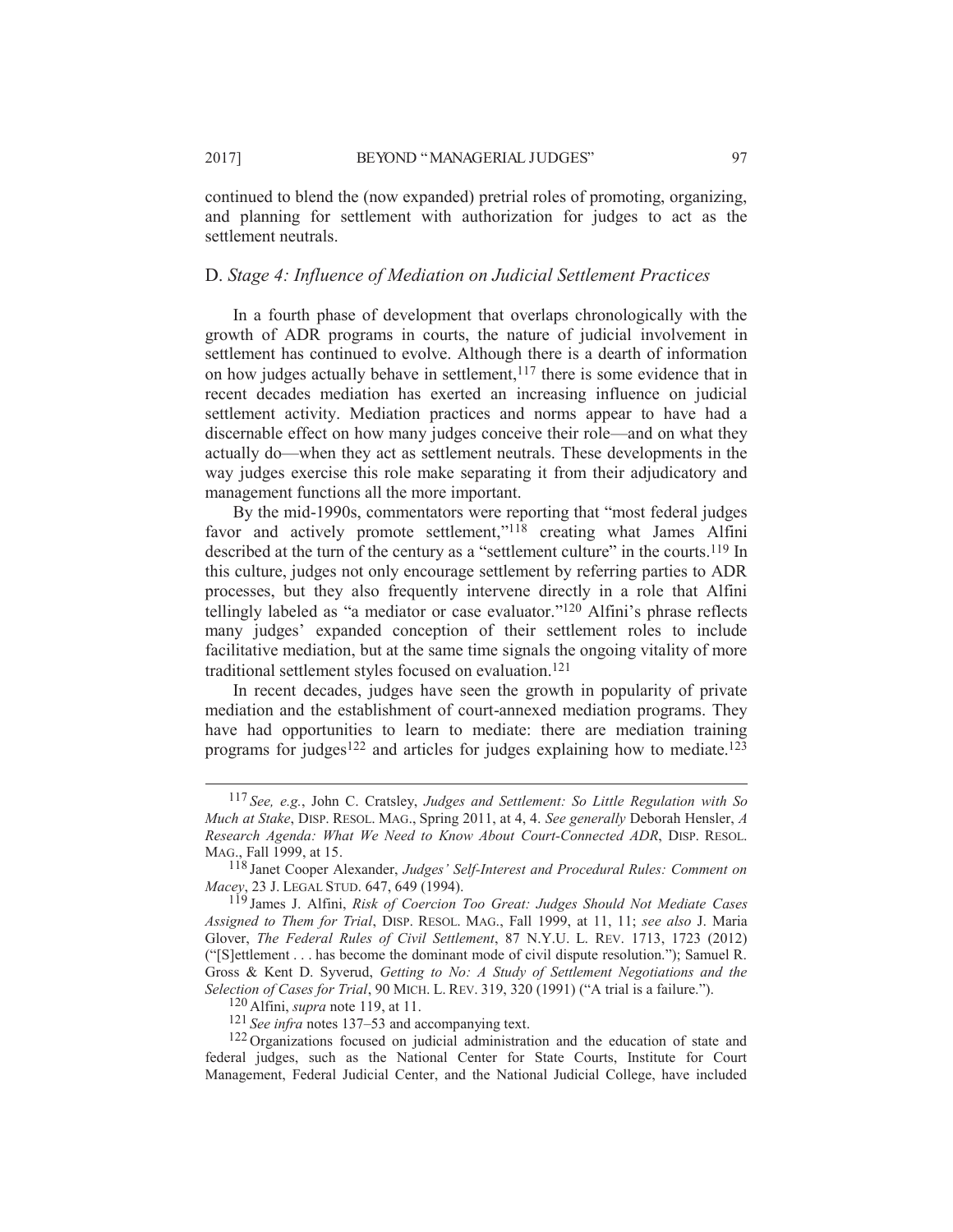Judicial writing is replete with enthusiastic stories about the benefits of mediation124 and what Professor Jennifer Reynolds has called "conversion narratives" that focus on the "substantive justice benefits" of mediation's alternative perspective.125 Some courts have established mediation programs in which judges officially serve as mediators.126 More generally, many individual judges now incorporate aspects of mediation when they serve as a settlement neutral.<sup>127</sup> In this context there are judges who conduct what they

The influence of these programs is indicated by the number of judicial authors writing about settlement who describe receiving mediation training tailored for judges. *See, e.g.*, Harold Baer, Jr., *History, Process, and a Role for Judges in Mediating Their Own Cases*, 58 N.Y.U. ANN. SURV. AM. L. 131, 147 (2001); Stephen G. Crane, *Judge Settlements Versus Mediated Settlements*, DISP. RESOL. MAG., Spring 2011, at 20, 21; Dan Aaron Polster, *The Trial Judge as Mediator: A Rejoinder to Judge Cratsley*, MAYHEW-HITE REP. ON DISP. RESOL.&CTS. n.3 (2006), http://moritzlaw.osu.edu/epub/mayhew-hite/vol5iss1/le ad.html [https://perma.cc/5A6B-2JK2]. The educational trend is not limited to the United States. *See* Otis & Reiter, *supra* note 81, at 367 n.68 (stating that in Canada, the National Judicial Institute offers training programs in judicial mediation). *But see* John C. Cratsley, *Judicial Ethics and Judicial Settlement Practices: Time for Two Strangers to Meet*, 21 OHIO ST. J. ON DISP. RESOL. 569, 576 (2006) (claiming that many judges have no formal mediation training and tend to rely on "procedures borrowed from ADR" combined with "personal settlement techniques").

123Charles B. Craver, *When Parties Can't Settle: Mediation Techniques Every Judge Needs to Master*, JUDGES' J., Winter 1987, at 4, 6–7 (emphasizing techniques for facilitative mediation as well as a role for evaluative skills).

124 *See, e.g.*, Robert M. Levy, *ADR in Federal Court: The View from Brooklyn*, 26 JUST. SYS. J. 343, 343 (2005) (noting that mediation "offers parties the opportunity to take control of their destiny"); Rich, *supra* note 49, at 530 ("More, more, and more mediation is the answer."); Lisa Sullivan, *ADR Offers What the Bench Cannot*, MICH. B.J., Feb. 2006, at 16, 16 (describing the "obvious benefits" of mediation).

125 Jennifer W. Reynolds, *Judicial Reviews: What Judges Write When They Write About Mediation*, 5 Y.B. ON ARB.&MEDIATION 111, 130 (2013).

126 *See infra* text accompanying notes 358–59. In the federal courts, magistrate judges are often the judicial officers who serve as mediators in court mediation programs. *See, e.g.*, Breen, *supra* note 99, at 1008; Beth Deere, *Federal Court Mediation*, ARK. LAW., Fall 2008, at 22, 22; Judith Gail Dein, *Wearing Two Hats: Being a Mediator and a Trial Judge*, BOS. B.J., Winter 2013; Morton Denlow, *Magistrate Judges' Important Role in Settling Cases*, FED. LAW., May/June 2014, at 101, 103; Patrick E. Longan, *Bureaucratic Justice Meets ADR: The Emerging Role for Magistrates as Mediators*, 73 NEB. L. REV. 712, 739– 45 (1994); Nancy A. Welsh, *Magistrate Judges, Settlement, and Procedural Justice*, 16 NEV. L.J. 983, 1003–05 (2016). Judges are also active mediators in state court mediation programs. *See, e.g.*, Robinson, *supra* note 122, at 347–52 (describing state judicial mediation programs in California and Delaware).

127 *See, e.g.*, Cratsley, *supra* note 122, at 573–74 (listing mediation techniques borrowed by settlement judges).

ADR in their training programs. Robert B. McKay, *Rule 16 and Alternative Dispute Resolution*, 63 NOTRE DAME L. REV. 818, 825 (1988); *see also* Alfini, *supra* note 119, at 14; Steve Gizzi, *Judging Meditation*, 10 JOHN F. KENNEDY U. L. REV. 135, 136 (2004); Peter Robinson, *Adding Judicial Mediation to the Debate About Judges Attempting to Settle Cases Assigned to Them for Trial*, 2006 J. DISP. RESOL. 335, 350.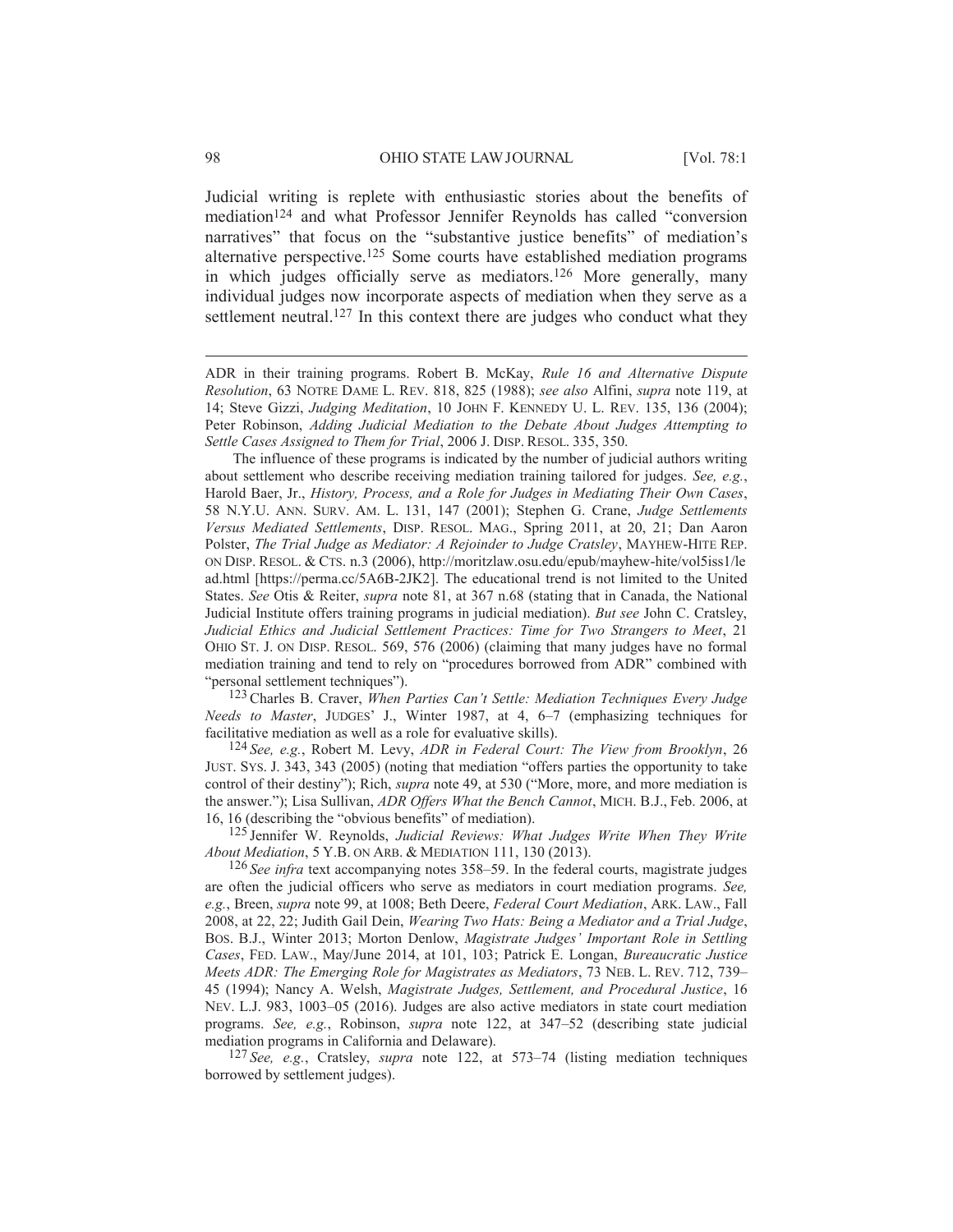explicitly label as "mediation,"128 and other judges who advocate techniques for what they call "settlement conferences" that closely resemble methods associated with facilitative mediation.129 When set alongside more traditional judicial roles in settlement, the result is a melange of many different approaches.

The labels "mediation" and "settlement conference" are not very helpful for informing parties what to expect in a settlement process. As a starting point, although local court rules frequently authorize the two processes separately,<sup>130</sup> creating an implication that they are distinct processes with separate identities, there is no precise understanding of the differences between them.131 The labels encompass widely varying and overlapping practices, making their use problematic.<sup>132</sup> As might be expected from a process that is considered part of managing cases, a judge hosting a conference might issue orders and limit issues, or alternatively conduct a process that appears identical to a mediation session.133 To confuse matters even more, although the type of process can have important legal consequences for confidentiality protections,134 participants and observers often make no distinction at all

as distinct from ADR is problematic due to a lack of firm definitions of the processes).

132 *See, e.g.*, Susan Nauss Exon, *Foreword*, 33 U. LA VERNE L. REV. 1, 2 (2011) ("[M]any now proclaim to mediate when, in fact, they are convening a settlement conference . . . ."); Carol M. Rice, *The Civil Justice Reform Act Conference: A Reporter's View*, 49 ALA. L. REV. 265, 277 (1997) (noting difficulties in communication due to "inaccurate terminology" with the same label applied to varying court processes).

<sup>133</sup> UNIF. MEDIATION ACT  $\S$  3(b)(3) cmt. (UNIF. LAW COMM'N 2003).

<sup>134</sup> For example, in California the protection for confidentiality of communications in mediation does not apply to judicial settlement conferences. CAL. EVID. CODE § 1117(b)(2) (West 2009); *see also* Foxgate Homeowners' Ass'n. v. Bramalea Cal., Inc., 25 P.3d 1117, 1124 n.8 (Cal. 2001) (finding that confidentiality was required when a judge's role was

 <sup>128</sup> Karen K. Klein, *A Judicial Mediator's Perspective: The Impact of Gender on Dispute Resolution: Mediation as a Different Voice*, 81 N.D. L. REV. 771, 785 (2005); Kristena A. LaMar, *I Think I Blew It*, DISP. RESOL. MAG., Spring 2011, at 12, 13; Steven J. Miller, *Judicial Mediation: Two Judges' Philosophies*, LITIGATION, Spring 2012, at 31, 38 (interview of Judge Polster).

<sup>129</sup> Morton Denlow, *Settlement Conference Techniques: Caucus Dos and Don'ts*, JUDGES' J., Spring 2010, at 21, 23 (advocating principles identified with mediation such as "client control of the outcome," "confidentiality," "creative resolution possibility," and "preserving a continuing relationship"); Michael R. Hogan, *Judicial Settlement Conferences: Empowering the Parties to Decide Through Negotiation*, 27 WILLAMETTE L. REV. 429, 441 (1991) (describing the judge's role as a "communication link[] between the parties"); *id.* at 443–44 (characterizing the settlement process as "reorient [ing] the parties away from competitive posturing" toward problem solving); *id.* at 445 (placing emphasis on exploring "underlying interests"); *id.* at 445–46 (emphasizing the need to listen and attend to feelings); *see also* Welsh, *supra* note 126, at 1019–21 (discussing the blurring of lines between settlement conferences and mediation).

<sup>130</sup> *See supra* notes 94–97 and accompanying text. *But see* D.N.D. R. 16.2 (authorizing "mediation in the form of court-sponsored settlement conferences held by judicial officers"). <sup>131</sup> Stienstra, *supra* note 95, at 7 n.1 (arguing that categorizing settlement conferences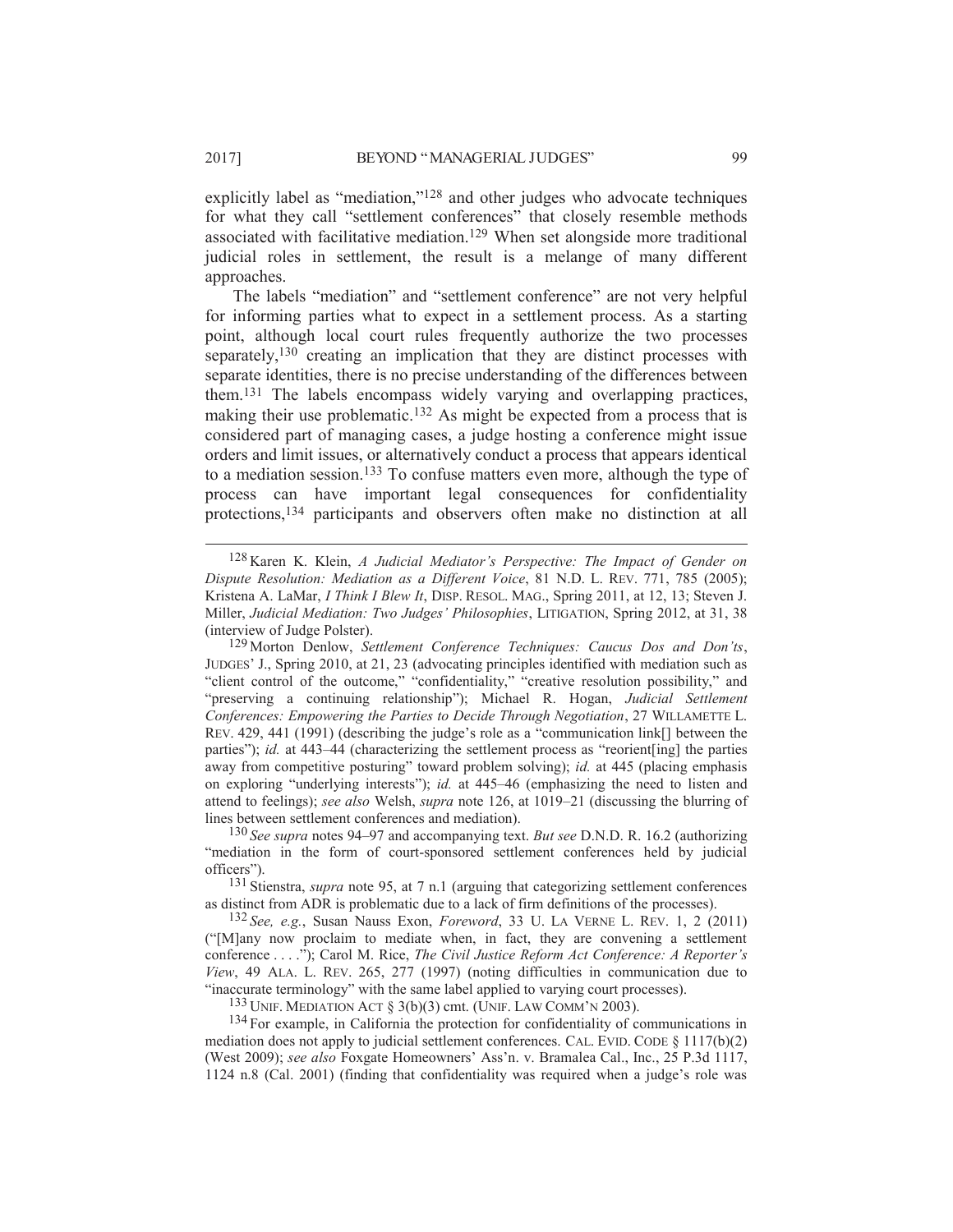between settlement conferences and mediation, treating them as equivalent.135 Others simply label them based on the position of the neutral, calling any settlement procedure conducted by a judge a "conference."<sup>136</sup> This lack of clarity in terminology illustrates the difficulty of distinguishing the processes based on their characteristics.

Along with confusion about designations, the distinction, in actual practice, between judicial behaviors in settlement conferences and mediations is not particularly clear. Even when comparing settlement conferences conducted by judges with mediations conducted by private neutrals, the contrasts are based, at best, on loose generalizations about the processes. In characterizing mediation and settlement conferences, Roselle Wissler notes a greater tendency in mediation to emphasize party involvement and to give prominence to the importance of parties' views and interests.137 As a corollary to this, mediators are likely to spend more time "eliciting information from the

135 *See, e.g.*, Cratsley, *supra* note 122, at 571 (combining judicial mediation and settlement conferences under the label "settlement activity"); Hogan, *supra* note 129, at 445, 453 (referring to a judge conducting a settlement conference as a "judge mediator"); Robert A. Holtzman & Jeff Kichaven, *Recent Developments in Alternative Dispute Resolution*, 39 TORT TRIAL & INS. PRAC. L.J. 195, 213 (2004) (describing a court settlement process that was variously referred to as "mediation" and "settlement conference" despite the difference in applicable confidentiality rules and statutes); David A. Katz, *Mediation—A Judge's Views on Judicially Monitored Settlement Conferences*, LITIGATION, Summer 2009, at 3, 3 (using terms interchangeably); Menkel-Meadow, *supra* note 16, at 510 (noting that some judges conducting settlement conferences call themselves mediators and are referred to as mediators); Rich, *supra* note 49, at 530 (identifying a settlement conference procedure as "mediation"); *see also* STACY LEE BURNS, MAKING SETTLEMENT WORK: AN EXAMINATION OF THE WORK OF JUDICIAL MEDIATORS (2000) (referring to active judges conducting settlement conferences in court and retired judges conducting private mediations using the single term "judicial mediator").

136 Martin A. Frey, *Does ADR Offer Second Class Justice?*, 36 TULSA L.J. 727, 733 (2001) ("If the mediator is a judge,... the process is called a settlement conference.").

137Roselle L. Wissler, *Court-Connected Settlement Procedures: Mediation and Judicial Settlement Conferences*, 26 OHIO ST. J. ON DISP. RESOL. 271, 291 (2011); *see also* Baer, *supra* note 122, at 146 (characterizing mediation as more likely to involve "the presence and participation of the parties"); Gregory D. Brown, *The Judicially Hosted Settlement Conference—My Case in the Balance: Musings of a Trial Attorney*, DISP. RESOL. MAG., Spring 2011, at 8, 9–10 (criticizing settlement conferences as suffering from relatively little client involvement); Charles R. Pyle, *Mediation and Judicial Settlement Conferences: Different Rides on the Road to Resolution*, ARIZ. ATT'Y, Nov. 1996, at 20, 54 (describing settlement conferences as involving less client involvement and deference to clients than mediation). *But see* Robert C. Zampano, *From the Bench: Settlement Strategies for Trial Judges*, LITIGATION, Fall 1995, at 3, 69–70 (advocating personal participation of clients in settlement conferences).

defined by party agreement as "act[ing] as [a] mediator for settlement conferences"). In contrast, the coverage of the Uniform Mediation Act, which establishes a privilege for mediation communications, does not rest on a distinction between mediation and settlement conferences. Instead, mediations "conducted by a judge who might make a ruling on the case" are excluded from coverage by the Act. UNIF. MEDIATION ACT  $§$  3(b)(3).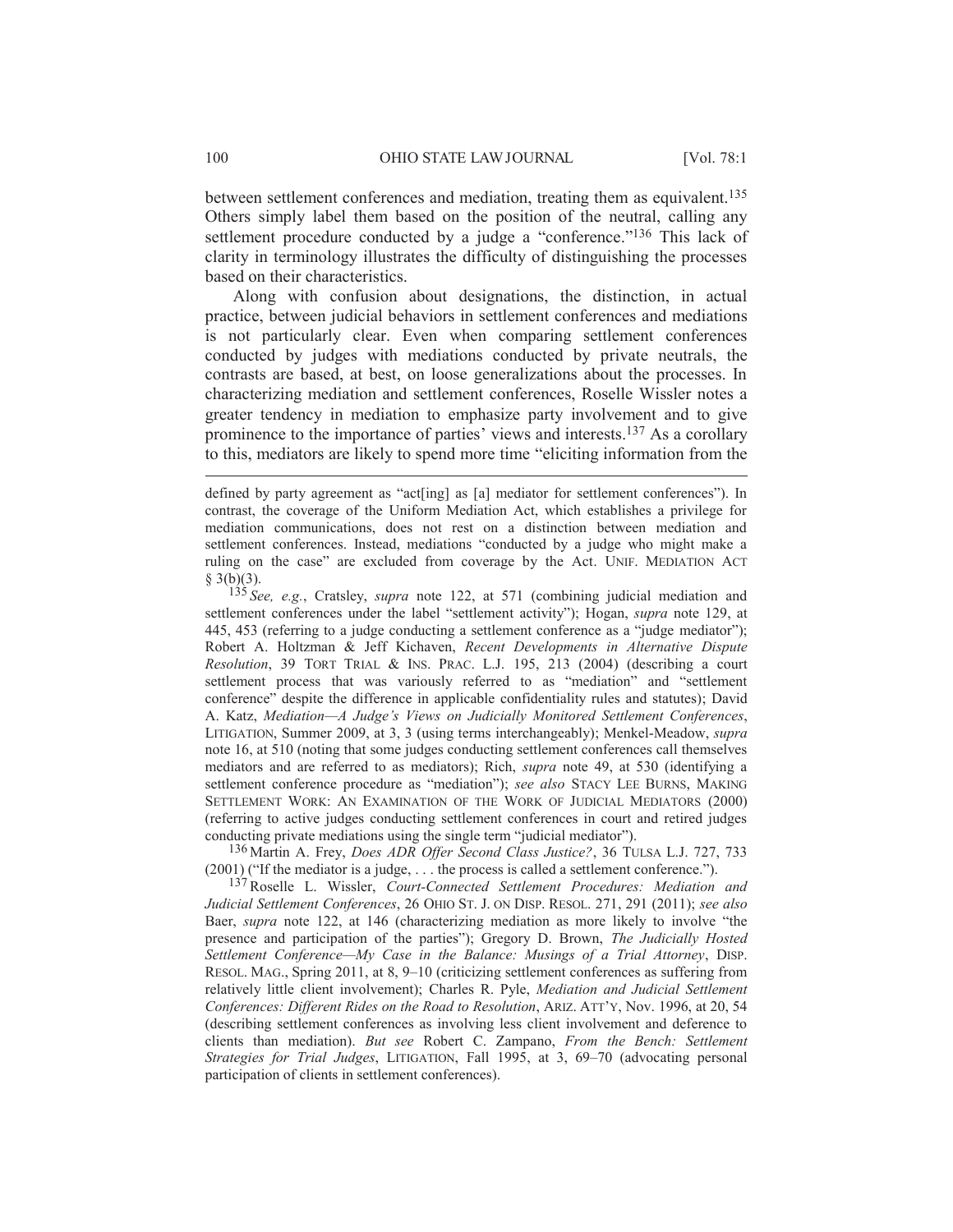parties than providing information to them."138 Their orientation toward facilitating party self-determination<sup>139</sup> makes mediators less likely to use "strong-arm tactics" than judges in settlement conferences.140 And mediators are thought to be more likely to adopt a problem-solving approach than the predictive or evaluative methods typically associated with judges.141

Wissler stresses, however, that these differences between judicial settlement conferences and private mediations are "more a matter of degree than kind."142 Difficulties in separating the processes stem in part from the wide range of approaches that mediators employ, which can encompass both facilitation and evaluation.<sup>143</sup> Moreover, the plethora of retired judges who

139Brown, *supra* note 137, at 8 (describing judges as "widely perceived" to be "less interested than many mediators in . . . enhancing your client's sense of personal empowerment over the resolution of the case"); Wissler, *supra* note 137, at 291–92.

140 Wissler, *supra* note 137, at 291–92.

141 *Id.* at 292; *see also* Craig A. McEwen, *Pursuing Problem-Solving or Predictive Settlement*, 19 FLA. ST. U. L. REV. 77, 78–79 (1991); Carrie Menkel-Meadow, *Judges and Settlement: What Part Should Judges Play?*, TRIAL, Oct. 1985, at 24, 27–28 (arguing that judges often act as arbitrators or adjudicators during settlement conferences); Pyle, *supra* note 137, at 21 ("[J]udges are 'evaluators' while . . . mediators are 'facilitators.'" (quoting Charles B. Wiggins, professor and mediator)). Settlement conferences are also characterized as taking less time than mediation and as cheaper because there is no need to compensate a private neutral. Baer, *supra* note 122, at 146; Brown, *supra* note 137, at 8–9; Pyle, *supra* note 137, at 22.

142 Wissler, *supra* note 137, at 291 n.82; *see also* Hensler, *supra* note 117, at 17 (suggesting that settlement conferences are much like mediation, which is often evaluative and distributive); Nancy A. Welsh, *The Thinning Vision of Self-Determination in Court-Connected Mediation: The Inevitable Price of Institutionalization?*, 6 HARV. NEGOT. L. REV. 1, 25–26 (2001) (noting "uncanny resemblance" between settlement conferences and court-connected mediations, which often emphasize legal issues).

143 *See* Leonard L. Riskin, Commentary, *Mediator Orientations, Strategies, and Techniques*, 12 ALTERNATIVES TO HIGH COST LITIG. 111 (1994) (contrasting facilitative and evaluative approaches, and broad and narrow problem definitions); *see also* Brazil, *supra* note 138, at 230–31 (characterizing court-connected mediations as "stylistically nonlinear events" that include both facilitative and evaluative elements); Dwight Golann, *Variations in Mediation: How—And Why—Legal Mediators Change Styles in the Course of a Case*, 2000 J. DISP. RESOL. 41, 42 (reporting that mediators flexibly move among styles during the course of a mediation). Mediation has also been described in terms of other contrasting characteristics. *See* DEBORAH M. KOLB, THE MEDIATORS 23–45 (1983) (contrasting dealmakers and orchestrators); Leonard L. Riskin, *Decisionmaking in Mediation: The New Old Grid and the New New Grid System*, 79 NOTRE DAME L. REV. 1, 30–33 (2003) (contrasting elicitive and directive approaches); Susan S. Silbey & Sally E. Merry, *Mediator Settlement Strategies*, 8 LAW & POL'Y 7, 19–25 (1986) (contrasting bargaining and therapeutic styles).

The lack of agreement on what constitutes "mediation" is reflected in a debate on what should be appropriately included in a mediator's role. *Compare, e.g.*, Kimberlee K. Kovach

 <sup>138</sup> Wissler, *supra* note 137, at 291; *see also* Wayne D. Brazil, *Hosting Mediations as a Representative of the System of Civil Justice*, 22 OHIO ST. J. ON DISP. RESOL. 227, 233 n.9 (2007) (observing that, as a magistrate judge conducting settlement conferences, he talked more than court-trained mediators).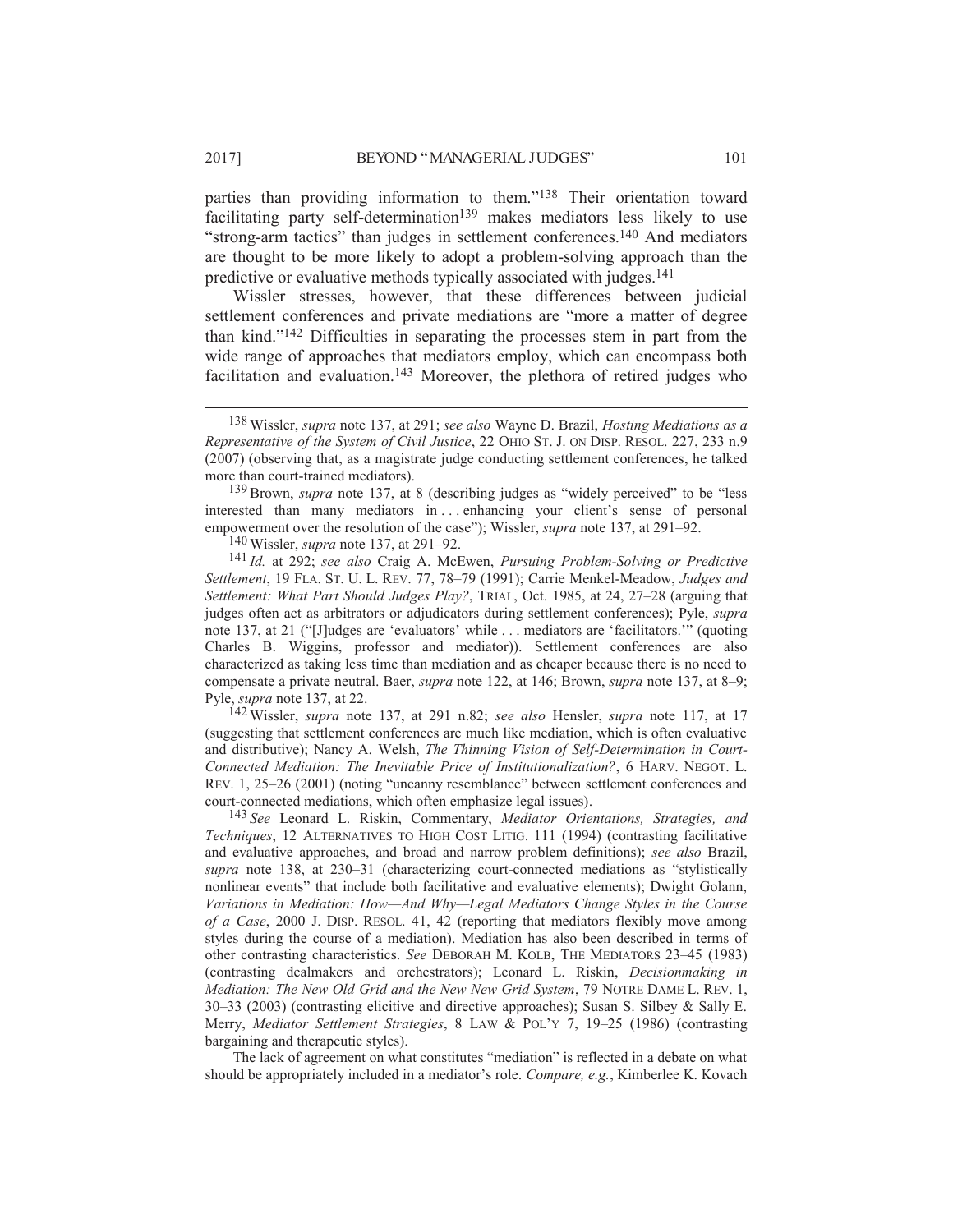have developed second careers as private mediators has further muddied the distinction, as some of them have transferred stereotypical settlement conference techniques to mediation.144

If it is difficult to separate judges' behaviors in court settlement conferences from those of private mediators, it is even more difficult to distinguish between behaviors in "settlement conferences" and "mediation" when both are court processes conducted by judicial officers.<sup>145</sup> Professor Peter Robinson, who surveyed judges for a study of settlement practices in California, found that the judges did draw a distinction between the two processes, at least in terms of labels.146 Questions designed to elucidate the differences, however, revealed that judges who engaged in both settlement conferences and mediation described a substantial overlap in the techniques they used in the two settings.147

The picture that emerges from recent accounts of judges' approaches to settlement in these two contexts is one of some convergence between the

The differences Burns did observe between settlement conferences conducted by sitting judges and mediation conducted privately by retired judges stemmed primarily from differences between the public court and private institutional settings. For example, private judicial mediators were able to devote more time to the process and were overall more cordial and patient, while judicial time and resources were limited in the public system and judges could not spend time with cases that were not likely to settle. *Id.* at 211.

145 Edward J. Brunet, *Judicial Mediation and Signaling*,3NEV. L.J. 232, 238 (2002/2003) (observing that there is little difference between judicial mediation and a settlement conference); *see also* Baer, *supra* note 122, at 146 (stating that both mediation and settlement conferences "involve the judge's recommendation as to an appropriate resolution").

<sup>146</sup> They overwhelmingly reported that they call their settlement activity a "settlement" conference" rather than "mediation." Robinson, *supra* note 122, at 358.

147 *Id.* at 373–78. These findings were limited by the sample size, *see id.*, and when judges did report differences in their approaches to the two processes, they were consistent with Wissler's characterizations of mediation verses settlement conferences. *See supra* notes 137–41 and accompanying text.

<sup>&</sup>amp; Lela P. Love, *"Evaluative" Mediation Is an Oxymoron*, 14 ALTERNATIVES TO HIGH COST LITIG. 31 (1996), *and* Lela P. Love, *The Top Ten Reasons Why Mediators Should Not Evaluate*, 24 FLA. ST. U. L. REV. 937 (1997), *with* John Bickerman, *Evaluative Mediator Responds*, 14 ALTERNATIVES TO HIGH COST LITIG. 70 (1996), *and* Jeffrey W. Stempel, *Beyond Formalism and False Dichotomies: The Need for Institutionalizing a Flexible Concept of the Mediator's Role*, 24 FLA. ST. U. L. REV. 949 (1997).

<sup>144</sup> *See* James J. Alfini, *Trashing, Bashing, and Hashing It Out: Is This the End of "Good Mediation"?*, 19 FLA. ST. U. L. REV. 47, 69 (1991).

In an observational study comparing settlement proceedings conducted by sitting and retired judges, Stacy Lee Burns concluded that their practices were "much more similar than different," BURNS, *supra* note 135, at 210, and she labeled both processes as "judicial mediation." Burns found that these processes, whether conducted by sitting or retired judges, are characterized by "active and directive intervention" with judges drawing on their "substantive legal expertise and persuasiveness." *Id.*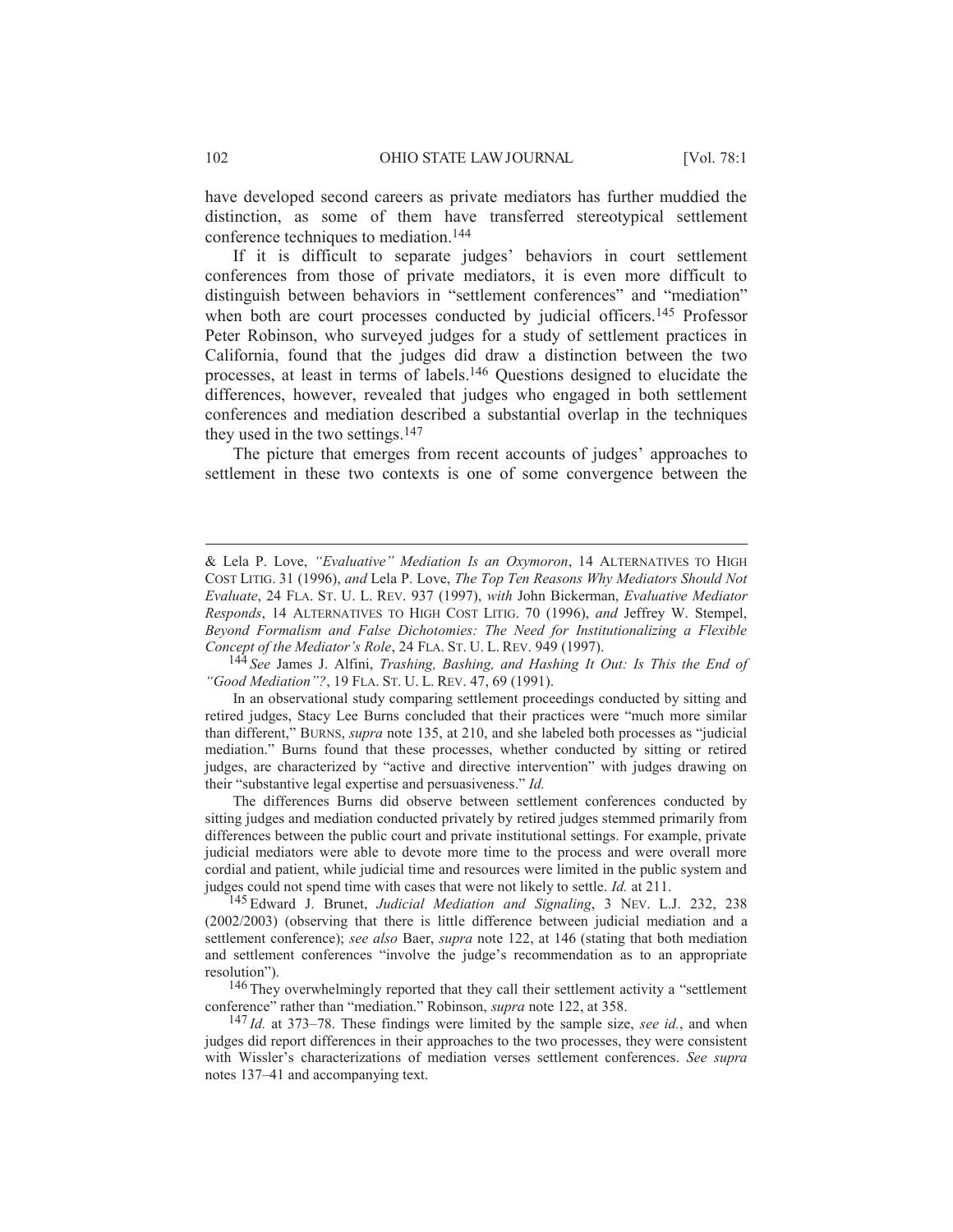processes,<sup>148</sup> but with significant variation<sup>149</sup> that seems to depend largely on individual style and training.150 Notwithstanding the judges who identify themselves as facilitators, many judges believe that lawyers and parties want an evaluation.151 And certainly judges' adjudicatory experience can predispose them to an evaluative role.<sup>152</sup> A judge's approach may also reflect the stage of the settlement talks. Several judges, for example, describe beginning a conference with a facilitative approach and moving toward a more evaluative mode.153

It appears that facilitative mediation has become a more important part of the mix of approaches that parties encounter in judicial settlement processes, but it coexists with a more traditional conception of an evaluative, and even directive, settlement judge. This coexistence has two consequences for the regulation of these processes. First, it does not make sense to regulate judicial

<sup>149</sup> Judge Cratsley's interviews with superior court judges in Massachusetts revealed dramatically different approaches to settlement. Cratsley, *supra* note 117, at 5–6; *see also* Agnes, *supra* note 82, at 265, 282 (describing variations in number of settlements, timing of settlements, and quality of settlement processes); Jonathan M. Hyman & Milton Heumann, *Minitrials and Matchmakers: Styles of Conducting Settlement Conferences*, 80 JUDICATURE 123 (1996) (contrasting approaches to settlement used by New Jersey judges).

150 Moreover, judicial styles are not necessarily static; some judges report that they have changed their approach over time. *See, e.g.*, LaMar, *supra* note 128, at 14 (describing the evolution of her settlement process to involve clients, joint sessions, and expression of emotions).

<sup>151</sup> Compare, for example, Judge Polster's description of himself as "a facilitator" in mediation, Miller, *supra* note 128, at 38 (quoting Judge Polster), with Professor Brunet's observation that most judges who mediate use primarily an evaluative style, Brunet, *supra* note 145, at 235.

152 Klein, *supra* note 128, at 784–85; *see also* Aldisert, *supra* note 38, at 248 (observing that many cases involve a disagreement on value, not facts, and "I am usually asked my suggestion of value and I have no hesitation in offering my ideas"); Baer, *supra* note 122, at 136 (describing how caucuses can provide a judge with a view of the appropriate resolution of the case, the "hallmark" of evaluative mediation); Brown, *supra* note 137, at 9 (asserting that many judges and lawyers believe evaluative techniques contribute to settling as many cases as possible); Crane, *supra* note 122, at 21 (retired judge observing that parties who hired him as a mediator expected an opinion on the merits). *But see* Dein, *supra* note 126 (expressing hesitancy to predict outcomes based on the limited information available to her in mediation); Otis & Reiter, *supra* note 81, at 369 (urging that in Canada a judge-mediator should refrain from expressing any opinion on the legal merits).

153 Morton Denlow, *Breaking Impasses in Settlement Conferences: Five Techniques for Resolution*, JUDGES' J., Fall 2000, at 4, 6; *Judicial Mediation of Cases Assigned to the Judge for Trial: Magistrate Judges Celeste F. Bremer and Karen K. Klein Interviewed by Wayne D. Brazil*, DISP. RESOL. MAG., Spring 2011, at 24, 25 [hereinafter *Brazil Interview*] (interview of Judge Bremer); Klein, *supra* note 128, at 785.

 <sup>148</sup> Professor Robinson concluded that California general civil trial court judges were less directive and had a broader focus during settlement conferences than generally expected. Peter Robinson, *Settlement Conference Judge—Legal Lion or Problem Solving*  Lamb: An Empirical Documentation of Judicial Settlement Conference Practices and *Techniques*, 33 AM. J. TRIAL ADVOC. 113, 124–39 (2009).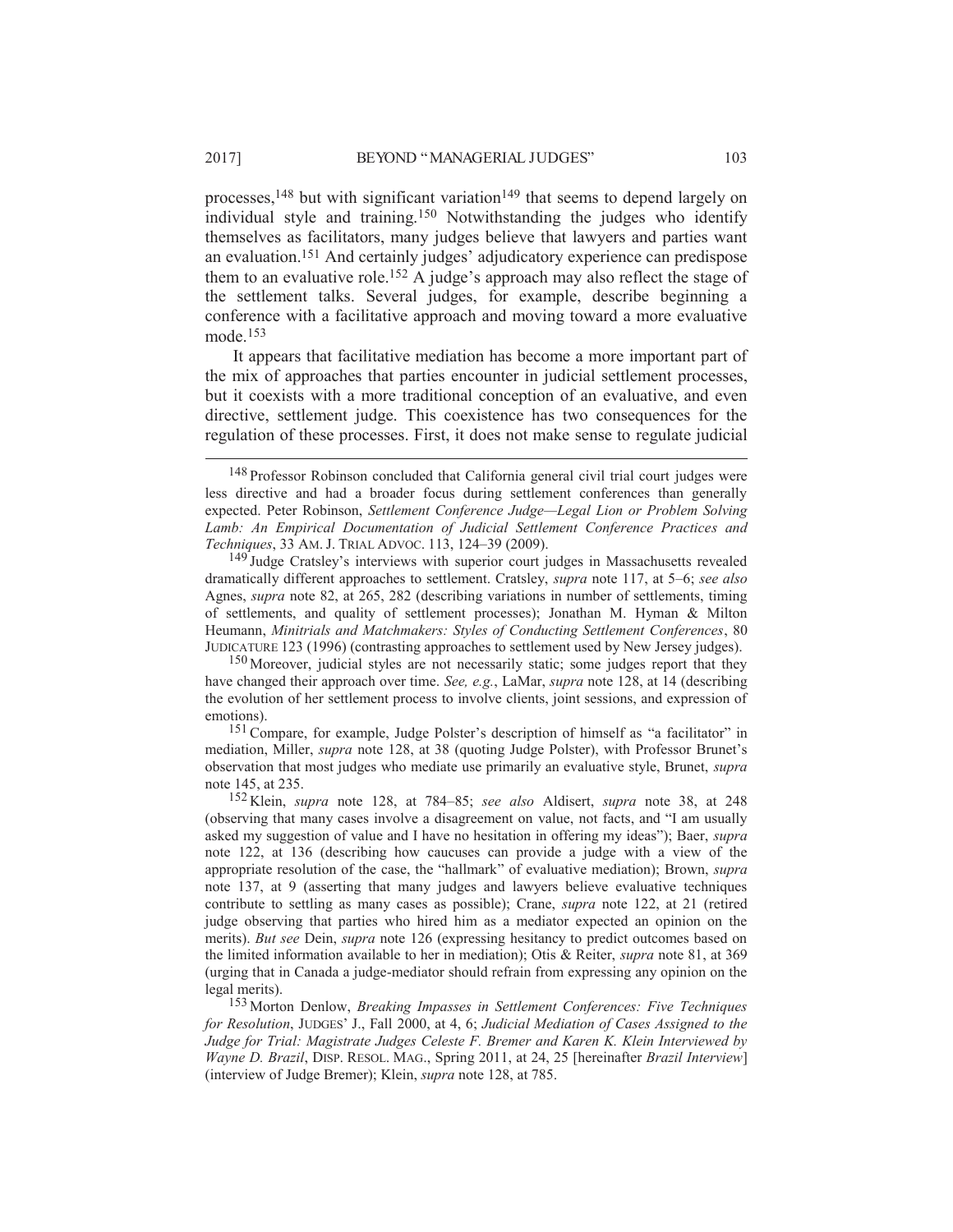involvement in mediation and settlement conferences separately, as is now typically done in local federal rules.154 Second, any form of regulation must take into account the great variation in styles and approaches that judges deploy as neutrals in these processes. While evaluative techniques emphasize predictions and suggestions that flow from the neutral to the attorneys and parties, use of facilitative techniques mean that information flows in the opposite direction.155 This information is different in kind from the knowledge about a case that a judge ordinarily gains as part of pretrial management, in deciding pretrial motions, and at trial. And it can come from an additional source—the parties—as well as the attorneys.<sup>156</sup> As a consequence, the increased popularity of mediation makes settlement by adjudicative judges more problematic.

The current version of Rule 16157 accommodates this variety of judicial approaches and settlement styles by its silence on this matter, which translates into granting judges nearly complete discretion for conducting settlement proceedings. The Rule 16 framework continues to blend authorizations for disparate judicial functions related to settlement. This extends the discretion associated with pretrial management to the role of settlement neutral, allowing judicial officers to host a settlement conference or mediate even when assigned to the case.

Rule 16. Pretrial Conferences; Scheduling; Management

(c) ATTENDANCE AND MATTERS FOR CONSIDERATION AT A PRETRIAL CONFERENCE.

(1) *Attendance*. A represented party must authorize at least one of its attorneys to make stipulations and admissions about all matters that can reasonably be anticipated for discussion at a pretrial conference. If appropriate, the court may require that a party or its representative be present or reasonably available by other means to consider possible settlement.

(2) *Matters for Consideration*. At any pretrial conference, the court may consider and take appropriate action on the following matters:

(I) settling the case and using special procedures to assist in resolving the dispute when authorized by statute or local rule . . . .

FED. R. CIV. P. 16.

....

....

....

 <sup>154</sup> *See supra* note 97 and accompanying text.

<sup>155</sup> *See supra* text accompanying note 138; *infra* text accompanying notes 230–32. 156 *See supra* text accompanying note 137.

<sup>157</sup> After stylistic revisions in 2007, the pertinent part of Rule 16 now reads:

<sup>(</sup>a) PURPOSES OF A PRETRIAL CONFERENCE. In any action, the court may order the attorneys and any unrepresented parties to appear for one or more pretrial conferences for such purposes as:

<sup>(5)</sup> facilitating settlement.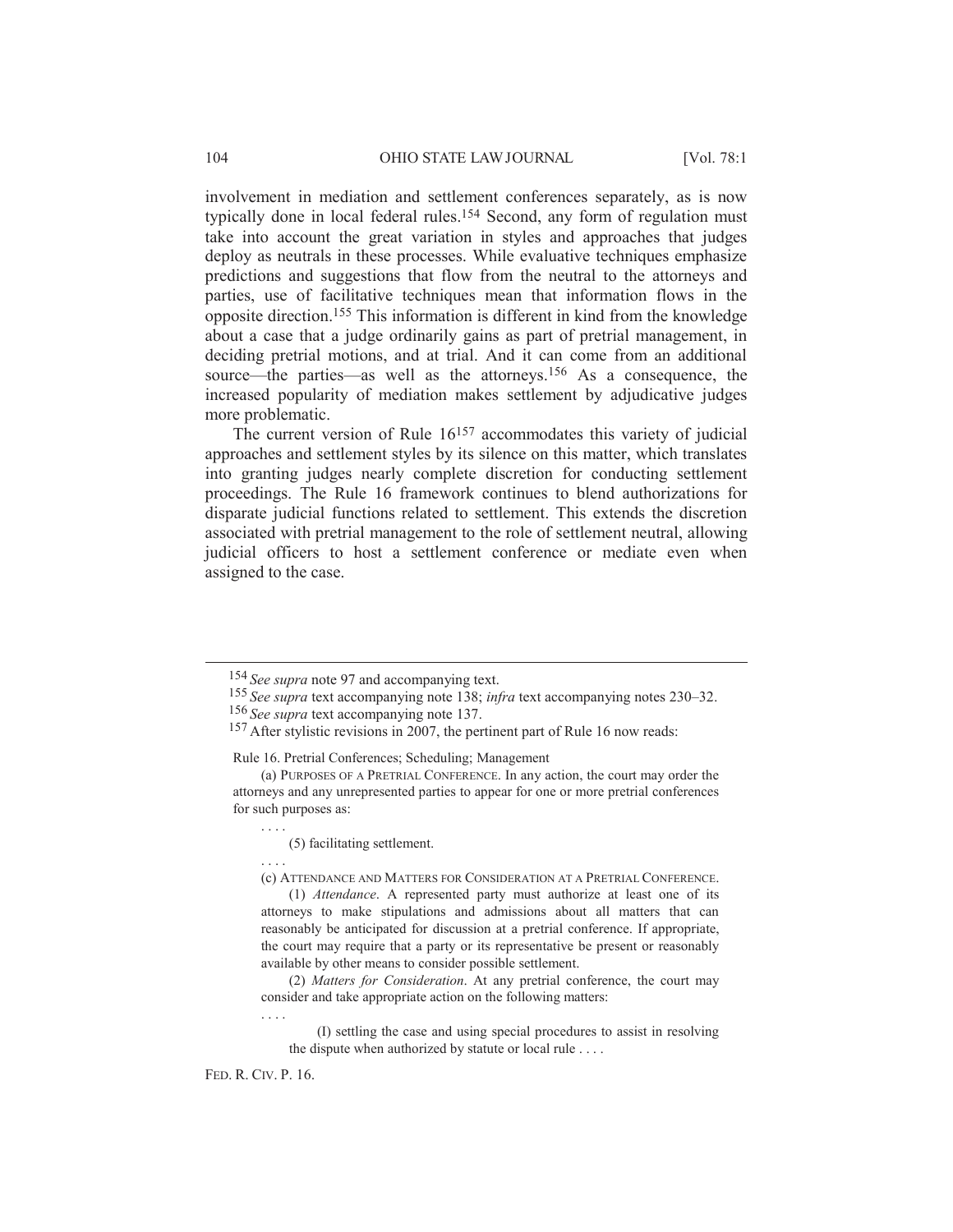The following section starts in Part III.A by examining the benefits of judicially-led settlement, but then distinguishes settlements led by an assigned judge from those led by other judicial officers. In Part III.B, it explains why the blending of adjudicatory and settlement functions is problematic for two reasons: the potential for coercion in settlement and the dangers of undermining the impartiality at the heart of our adjudicatory values. These risks are exacerbated by the trend toward the use of facilitative mediation techniques by judges. The concerns are expressed by attorneys with experience in judicial settlement and by some judges, as well as by academics. Crucially, they are supported by modern scientific understandings of cognition and decisionmaking processes, which are outlined in Part III.C.

### A. *The Advantages of Judicially-Led Settlement*

There can be distinct advantages to settlement conducted by a judicial officer. An individual judge may have a reputation for wisdom and fairness,158 and these traits also tend to be imputed in general terms from the "gravitas" of the judge's position and respect for the moral authority and integrity associated with the impartiality and independence of their office.159 Other advantages stem from the legal acumen and experience that a judge brings to a settlement process.<sup>160</sup> These factors do not compensate for lack of skill,<sup>161</sup> but

160 *See, e.g.*, BURNS, *supra* note 135, at 208–10 (describing legal content in mediations conducted by judges: legal reasoning; argumentation; precedent; knowledge of local juries, judges, court procedures, and outcomes in similar cases); Dein, *supra* note 126 (describing advantages of experience in the courtroom for her role as a mediator); Marcus, *supra* note 15, at 1592 (noting that settlement conferences provide the parties with the "insights of an experienced outsider about the strengths and weaknesses of a case").

 <sup>158</sup> Peter H. Schuck, *The Role of Judges in Settling Complex Cases: The Agent Orange Example*, 53 U. CHI. L. REV. 337, 356–57 (1986) (describing the importance of respect for and confidence in the judge in the negotiation of settlement in the Agent Orange case).

<sup>159</sup> *See, e.g.*, Brunet, *supra* note 145, at 237; Candy Wagahoff Dale, *Judicially Supervised Alternative Dispute Resolution: Perspectives from a Magistrate Judge*, FED. LAW., May 2009, at 47, 59; Katz, *supra* note 135, at 3; Jarrod B. Martin, *A User's Guide to Bankruptcy Meditation and Settlement Conferences*, 11 TRANSACTIONS: TENN. J. BUS. L. 185, 192 (2009); Miller, *supra* note 128, at 33 (quoting Judge Polster); Otis & Reiter, *supra* note 81, at 365; Zampano, *supra* note 137, at 4.

<sup>161</sup>Claudia L. Bernard, *Is a Robe Ever Enough? Judicial Authority and Mediation Skill on Appeal*, DISP. RESOL. MAG., Spring 2011, at 16, 17 (arguing that a judge's status and authority do not trump skill and experience as a mediator); Stephen B. Goldberg et al., *What Difference Does a Robe Make? Comparing Mediators With and Without Prior Judicial Experience*, NEGOT. J., July 2009, at 277, 277 (finding that the capacity of a mediator to gain the confidence of the disputants was the most important factor in attorneys' judgments about why a mediator is successful).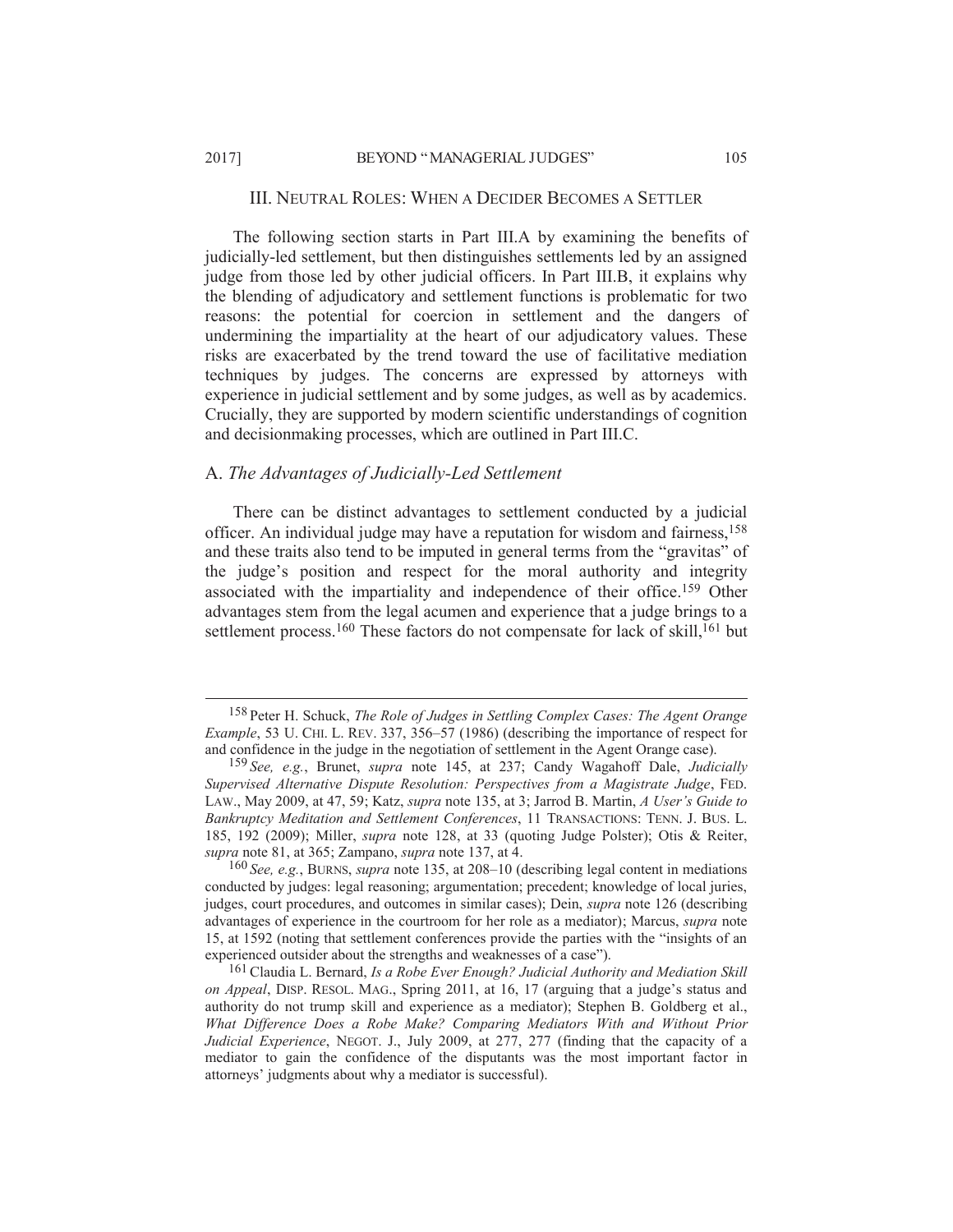judges who combine skill with the attributes of their position can be particularly effective settlement neutrals.162

Judges carry special credibility for functions that draw on legal analysis and expertise: evaluating the value of a case, analyzing parties' positions, and predicting outcomes.163 Significantly, many lawyers see these activities as an important contribution toward settlement. Based on his survey of lawyers, Wayne Brazil characterized the strength of judges' contribution as "skill in judging."164 He concluded that "[l]awyers value penetrating, analytical exposition and thoughtful, objective, knowledgeable assessment. They want the judges' opinions. They want the judges' suggestions. They want the perspective of the experienced neutral."165 Lawyers cite the benefits of a judge who provides a "reality check" for a client who has an inflated view of the strength of her case.<sup>166</sup> Judges may also provide insights about the litigation process that a client may not have fully accepted even if he previously heard the same information from counsel.167 While any mediator may (and some routinely do) provide such information, explanations about the hurdles involved in proving a case or sobering assessments of its strength can be particularly effective coming from a sitting judge.168 A judge's current, direct

164BRAZIL, *supra* note 59, at 45.

 <sup>162</sup> Alexander, *supra* note 118, at 652 (noting that the "primary reason why settlement conferences are so effective is the authority and expertise of the judge who conducts them"); Cratsley, *supra* note 122, at 574 ("[N]o one can dispute that a judge has the greatest standing and resources to promote settlement.").

<sup>163</sup> In Professor Wissler's study of attorneys' views of settlement neutrals, judges were seen as having more "credibility regarding settlement considerations" than court staff mediators, private mediators, or volunteer mediators. Wissler, *supra* note 137, at 292, 293 tbl.7; *see also* Brunet, *supra* note 145, at 239 (noting the "evaluative legitimacy" of judges); Pyle, *supra* note 137, at 21 (stressing the advantage of a "credible evaluator" in a settlement conference). *But see* Dein, *supra* note 126 (judge noting that when she serves as a mediator she has limited information and no sense of the witnesses, and is therefore loath to make predictions).

<sup>165</sup> *Id.* Judges also consider these activities as important for encouraging settlement. *See* Hogan, *supra* note 129, at 450; Zampano, *supra* note 137, at 69. There is some empirical evidence to support these views. *See* Bobbi McAdoo et al., *Institutionalization: What Do Empirical Studies Tell Us About Court Mediation?*, DISP. RESOL. MAG., Winter 2003, at 8, 9 (reporting that cases are more likely to settle and litigants are more likely to assess mediation as fair when mediators disclose their view on the merits or value of a case).

<sup>166</sup> *See, e.g.*, Martin, *supra* note 159, at 192; *see also* Hogan, *supra* note 129, at 449 (opining that judges can ensure a realistic view of liability and damage issues).

<sup>167</sup> Dale, *supra* note 159, at 59 (citing example of providing information about burden of proof); Polster, *supra* note 122 (judge noting that clients will accept information from him when they were unwilling to listen to their attorney).

<sup>168</sup>Crane, *supra* note 122, at 20–21; Dale, *supra* note 159, at 47; Martin, *supra* note 159, at 192; *see also* Goldberg et al., *supra* note 161, at 288 (finding that lawyers rate evaluation skills as more important to the success of former-judge mediators than nonjudge mediators).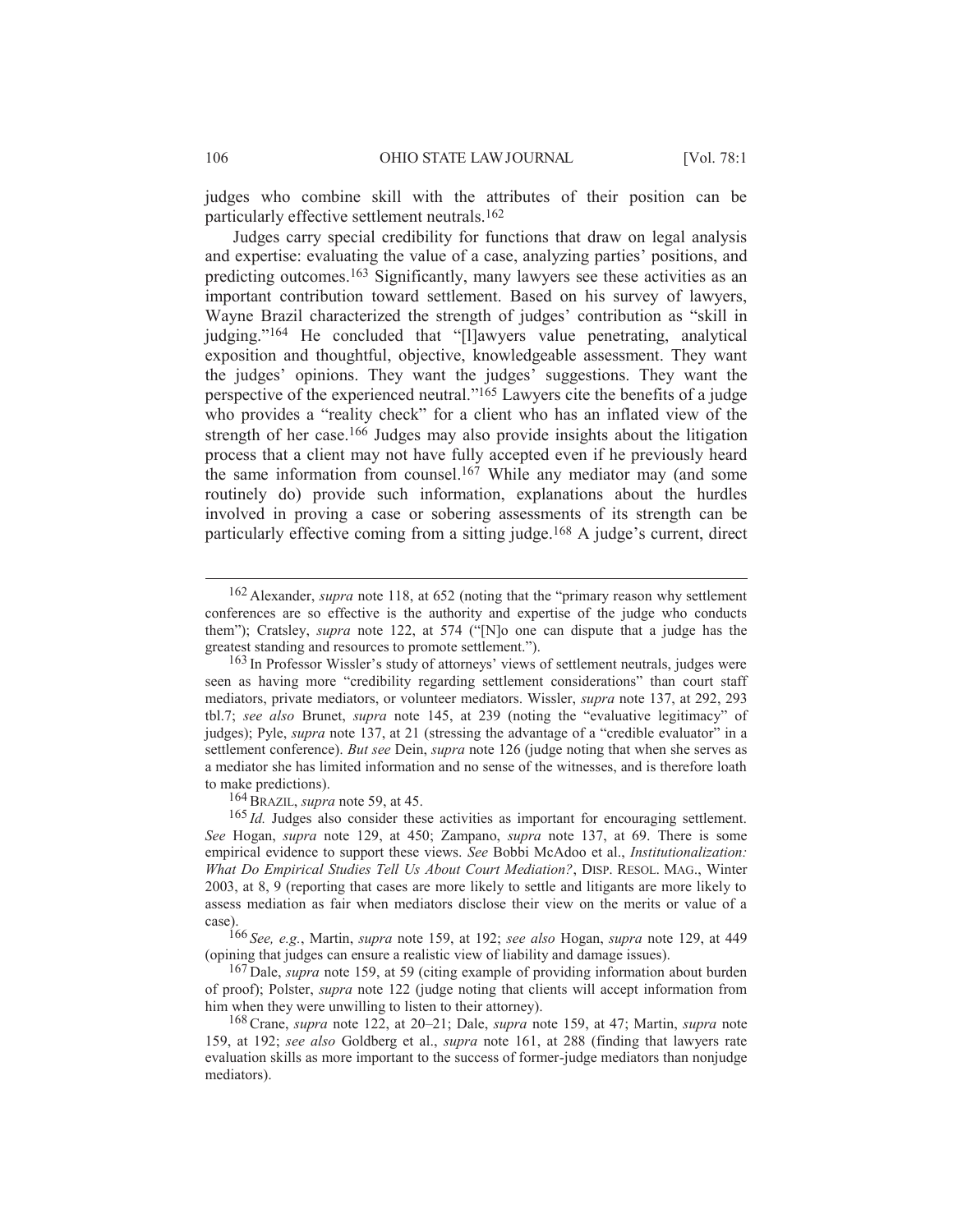experience with local juries and motions outcomes heightens confidence in her predictions.169

In addition to the advantages of their informed legal analysis, the participation of a judge also offers the possibility of some psychological benefits. Many judges believe that, for some clients, an ADR session with a sitting judge can provide a satisfactory substitute for having a day in court.<sup>170</sup> Observers also credit the participation of a sitting judge with beneficial effects on litigants' behavior.171 Attorneys may act more constructively when there is a chance that they will appear before the judge in the future.172

Finally, a judge's participation as a settlement neutral can promote the interests of justice. Support for court settlement programs is consistent with a vision of courts as public institutions that provide services to help parties resolve their disputes in a holistic manner.173 ADR programs that rely on referrals to outside mediators or other neutrals impose costs that litigants do not incur when a court provides the settlement process. Furthermore, when settlement neutrals are judicial officers, at least some observers credit them with using their skills and powers to achieve substantive outcomes in settlement that promote the interest of justice, $174$  that the parties think are fairer than an imposed decision,<sup>175</sup> and that may serve the parties' needs and interests better than adjudication.176

Many of these real advantages of judicial settlement or mediation can be achieved with a separate settlement judge—one who is not assigned for pretrial development or to preside at trial. Some do argue that a judge's contribution is stronger if the settlement effort is led by the assigned judge.177 For example, there are judges who believe that parties are more likely to feel they have had a true "day in court" when they can tell their story to "their"

170Crane, *supra* note 122, at 22; Dale, *supra* note 159, at 47; Lynch, *supra* note 58, at 58; Miller, *supra* note 128, at 33 (quoting Judge Polster).

171 *See, e.g.*, Martin, *supra* note 159, at 192–93.

172 *Id.* at 193.

173 *See* Brazil, *supra* note 138, at 240–41.

174 Elliott, *supra* note 46, at 325. *But see* Jonathan T. Molot, *An Old Judicial Role for a New Litigation Era*, 113 YALE L.J. 27, 92 (2003) (questioning whether judicial intervention promotes fair settlement or merely promotes settlement).

175 Hogan, *supra* note 129, at 436.

176 Menkel-Meadow, *supra* note 16, at 504.

177 *See, e.g.*, Craver, *supra* note 123, at 42 (noting the argument that settlement participants are more conciliatory and less likely to exaggerate the strength of their case with the judge assigned for trial because they don't want to appear obstinate before the future decisionmaker).

 <sup>169</sup> For example, with a jury trial, a sitting judge has credibility in predicting how a local jury will react to a case, or in highlighting the unpredictability of jury deliberations. Campbell Killefer, *Wrestling with the Judge Who Wants You to Settle*, LITIGATION, Spring 2009, at 17, 19. Some commentators believe that current local knowledge gives sitting judges credibility that even retired judges lack. *See, e.g.*, Brown, *supra* note 137, at 8; Dale, *supra* note 159, at 47. *But see* BURNS, *supra* note 135, at 209 (citing use of "experience-based local knowledge" by both sitting and retired judge-mediators).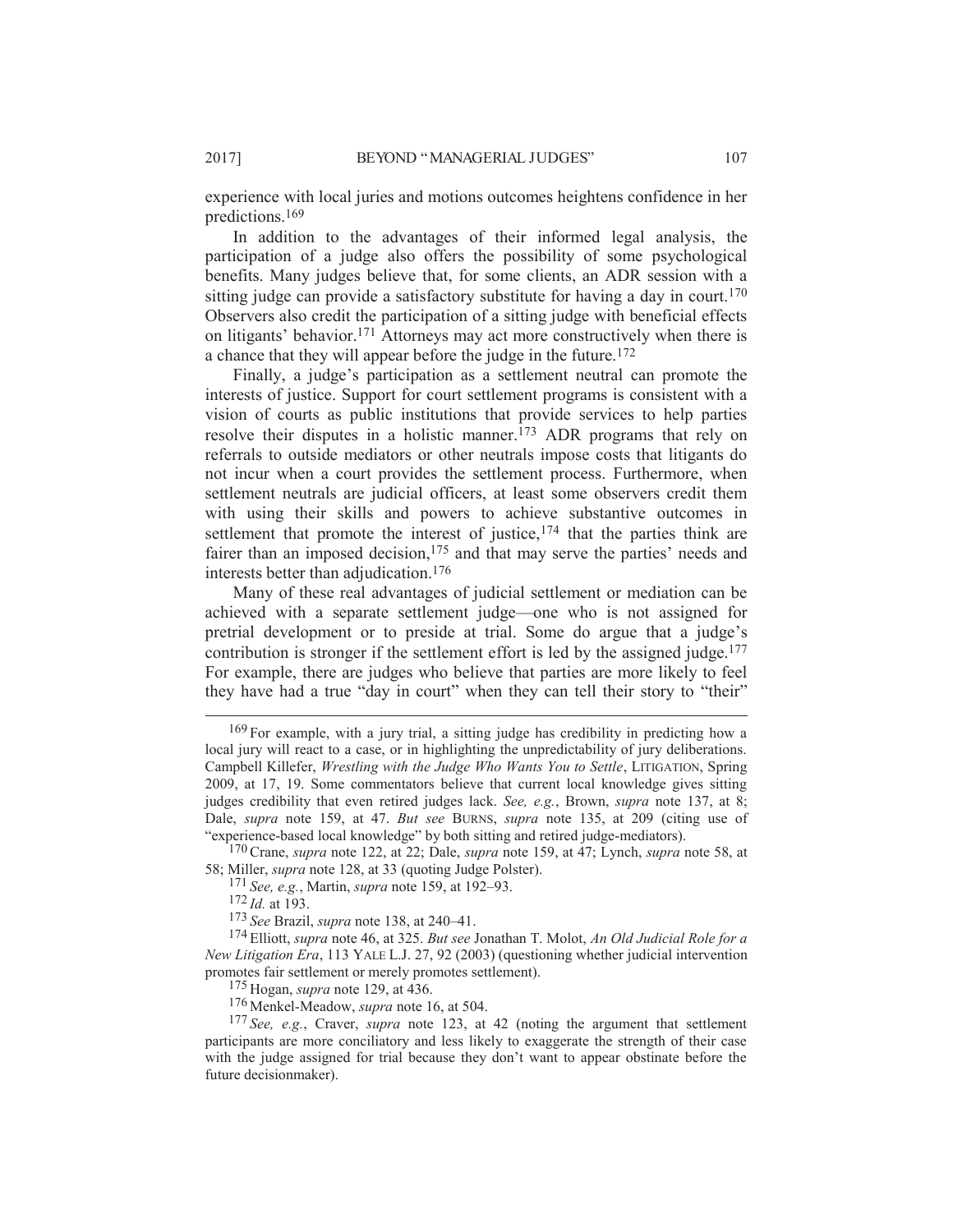judge.<sup>178</sup> However the parties' perception that they have been heard is likely enhanced only incrementally when the assigned judge serves as the settlement judge, especially if the alternative is a judicial officer from the same court.<sup>179</sup>

The more significant advantage of settlement by an assigned judge, and the strongest argument against referral to another judicial officer, is probably informational.180 A judge who has ruled on pretrial motions and discovery issues has personal knowledge of the facts, the parties, and counsel that a colleague on the court cannot possess at the start of a settlement process.<sup>181</sup> This familiarity increases the efficiency of settlement<sup>182</sup> and may make the assigned judge more accurate in evaluating the strengths and weaknesses of the case.183 The informational argument loses force, however, if settlement occurs early in the case before extensive pretrial activity.184 Moreover, the possible gains in efficiency when an assigned judge serves as settlement judge must be weighed against the very substantial risks.

### B. *Risks of Judicially-Led Settlement*

There are risks to judicially-led settlement. And those risks are exacerbated when the settlement judge is also the managerial/adjudicatory judge. This Part presents arguments that these roles are in conflict and should be separated. First, the potential for coercion due to the behavior of the settlement neutral is greatly heightened when the parties will return to that neutral for pretrial and trial decisions. Second, there are dangers for both the settlement and decisionmaking processes. Either a party must forgo

180 *See* Brunet, *supra* note 145, at 257.

181 *See, e.g.*, Menkel-Meadow, *supra* note 16, at 512 (attributing some of a judge's settlement authority to the judge's "power, control, or knowledge of the specific case").

 <sup>178</sup> *Brazil Interview*, *supra* note 153, at 27 (quoting Judge Klein); Polster, *supra* note 122.

<sup>&</sup>lt;sup>179</sup> Moreover, while "being heard" is an important element of a sense of procedural justice, it is probably related more to the behavior of a neutral than to her judicial status. *See, e.g.*, Goldberg et al., *supra* note 161, at 298 ("The authority of the robe was sometimes a substitute for keen listening and creativeness and former judges therefore may not have developed these skills as well because they haven't had to when they had the authority of the robe . . . ." (omission in original) (quoting survey respondent)).

<sup>182</sup> Polster, *supra* note 122 (emphasizing the judge's understanding of a case obtained from the case management conference and the limited time available to prepare for settlement of a case on another judge's docket); *see also* Miller, *supra* note 128, at 35 ("There's a lot of work that goes into a successful mediation . . . ." (quoting Judge McCarthy)); Polster, *supra* note 122 (emphasizing the importance of preparation for credibility); Zampano, *supra* note 137, at 4 (stressing need for the judge to be familiar with the case).

<sup>183</sup> Evaluation and prediction by an assigned judge has been endorsed as providing a signaling function that can inform parties' assessment of their prospects at trial. Brunet, *supra* note 145, at 234.

<sup>184</sup> *See generally* JOHN LANDE, LAWYERING WITH PLANNED EARLY NEGOTIATION (2d ed. 2015).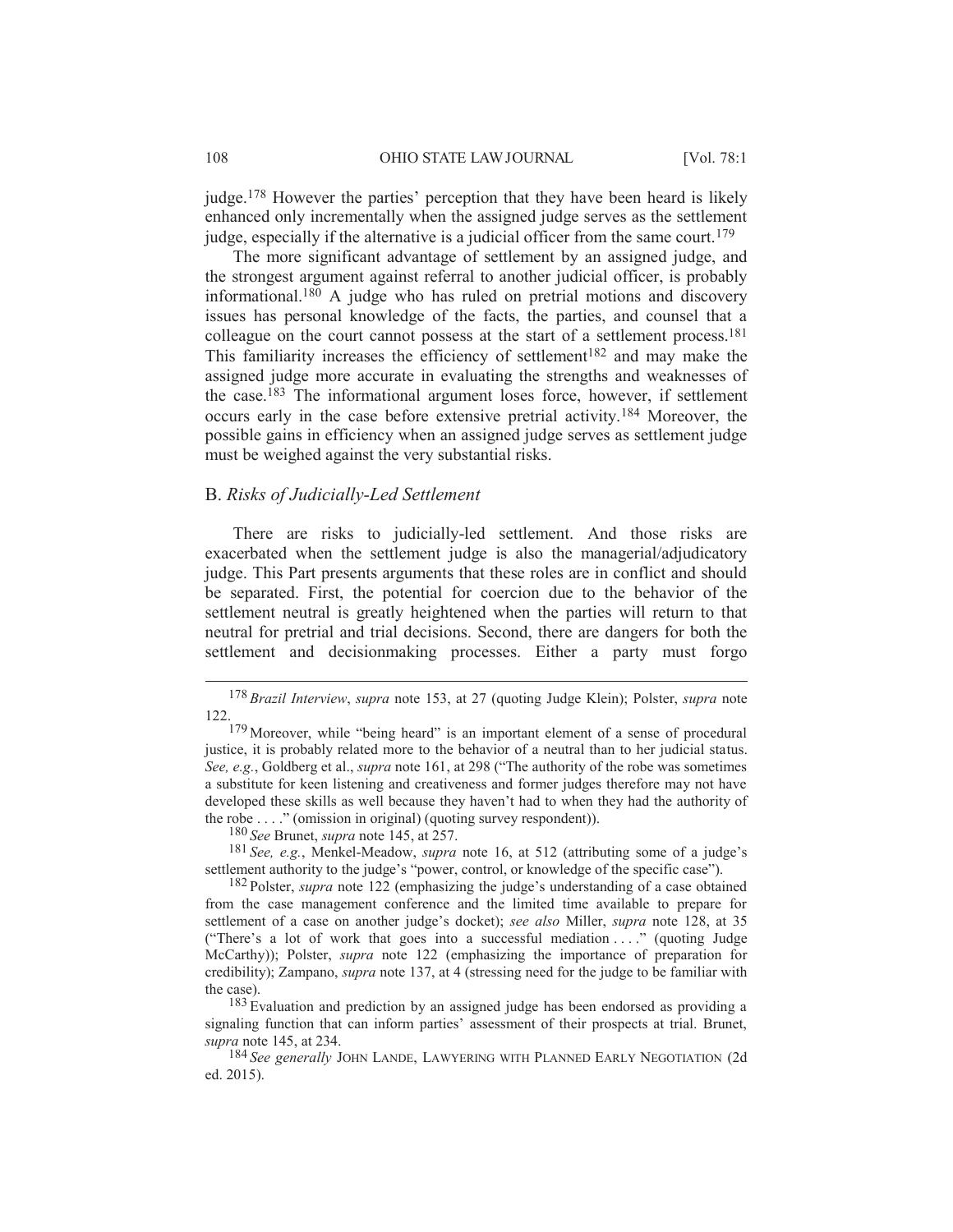participating fully in settlement by revealing information that could be instrumental, or it must accept the risk of impaired neutrality in adjudication if the case does not settle.

# 1. *The Potential for Coercion*

The potential for coercion was the original source of hesitation about a judicial role in settlement,<sup>185</sup> and it continues to be a frequent objection today.186 A sense of being coerced into settling is in the eye of the parties and their attorneys, and there are two potential sources: judicial behaviors during settlement and pretrial decisions and management designed to encourage settlement.

When considering judicial behavior, it is helpful to remember that the role of a judge in the adjudication process is by its nature directive.187 This personal experience, combined with the predilections of some judges, can lead them to be forceful arm twisters.<sup>188</sup> Such behavior on the part of any settlement neutral can threaten the parties' self-determination, but there is a heightened danger when the behavior comes from a judge: the authority of the office accompanies a judge even in an informal process such as a settlement conference or mediation.189 The gravitas that can be a positive source of credibility for a judge leading a settlement process can, when misused, turn the judge into a coercive authority figure in the parties' eyes.<sup>190</sup>

The potential for coercion is elevated many fold when the arm twisting, or even less forceful encouragement, comes from a judge who will have decisional power over the case if it does not settle.<sup>191</sup> This stems from parties'

189 *See* Otis & Reiter, *supra* note 81, at 367 (observing that maintaining party selfdetermination is a special challenge for judges, "since they will always remain judges in the eyes of the parties," even in the "informal setting" of mediation).

190 *See* Floyd, *supra* note 10, at 90 ("[T]he judge's position, as opposed to the particular action of the judge, may have coercive effect.").

<sup>191</sup> Crane, *supra* note 122, at 22 (noting that the "environment is inherently coercive" when a settlement conference is conducted by the judge who will have power over the case at trial); *see also* UNIF. MEDIATION ACT § 3(b)(3) cmt. (UNIF. LAW COMM'N 2003) (recognizing "concern that party autonomy in mediation may be constrained either by the direct coercion of a judicial officer who may make a subsequent ruling on the matter, or by

 <sup>185</sup> *See supra* notes 20–21 and accompanying text.

<sup>186</sup> *See* Brunet, *supra* note 145, at 248 (stating that the most common criticism of judicial settlement is that judges can be "overly coercive").

<sup>187</sup> *See, e.g.*, Goldberg et al., *supra* note 161, at 298 ("Because they've been judges, they're used to being able to tell you what to do and what not to do." (quoting a survey respondent, describing a retired-judge mediator)).

<sup>188</sup> Alfini, *supra* note 144, at 68–71 (describing "bashing" mediators, who are often retired judges); Brown, *supra* note 137, at 9 (acknowledging that judges' approach can be "rough" and observing that this can have a negative effect on clients' views of the civil justice system); Brunet, *supra* note 145, at 248; Marcus, *supra* note 15, at 1592 (noting instances when judges use "rather firm techniques of persuasion to obtain agreements").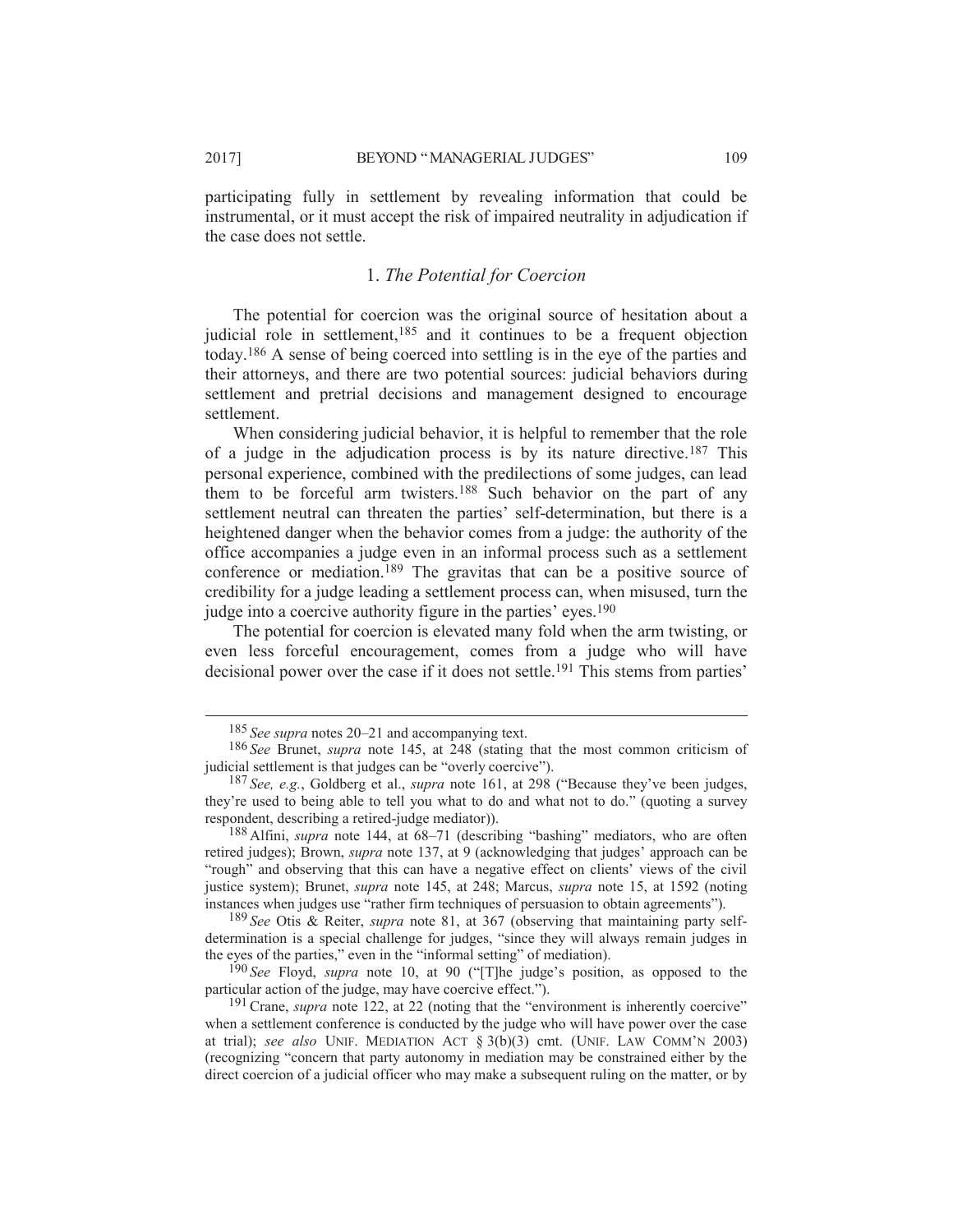natural fears that the judge's subsequent rulings might be influenced by their failure to cooperate with the judge.<sup>192</sup> Judges are under great docket pressure, and parties worry that repercussions could follow when the judge knows a party rejected a settlement backed by the judge.193 Defenders of a dual role for judges as a neutral, both in settlement and at trial, reject this specter of retribution as an unrealistic fear that underestimates judges' understanding of their role.194 But even if judges are able to see the parties' failure to settle in completely benign terms, a party's perception may be very different.195 When a judge has urged settlement forcefully, a party may understandably interpret settlement as being important to that judge.

More generally, judges' perceptions of their behaviors are not always aligned with the reactions of attorneys and parties.196 Actions that a judge may regard as merely supportive of settlement may nonetheless be perceived as pressure on a party due to the judge's position of power over the case.197 For example, a judge's pride in his "assertive" style, which he believes promotes settlement in difficult cases, can blind him to the risk that he is imposing settlement coercively.198

It is impossible to assess accurately the degree to which parties perceive judges as unduly forceful in settlement, but there are too many troubling accounts of behavior that, even if only isolated instances, could be coercive.199

192Crane, *supra* note 122, at 22; Welsh, *supra* note 142, at 67.

194 Hogan, *supra* note 129, at 439 ("[J]udges who understand and use successful intervention tactics in the negotiation process would [not] blame one particular party for a case not settling." (emphasis omitted)); *see also* Baer, *supra* note 122, at 148 (commenting that it is "demeaning . . . to suggest . . . that the judge cannot be fair regardless of the result of the mediation").

195 *See* Molot, *supra* note 174, at 93 (arguing that a party urged by a judge to settle has an incentive to avoid proceeding before a potentially hostile judge); Schuck, *supra* note 158, at 359–61 (warning of judicial overreaching and the danger that lawyers will interpret judicial involvement in settlement as coercion).

<sup>196</sup> D. MARIE PROVINE, SETTLEMENT STRATEGIES FOR FEDERAL DISTRICT JUDGES 92 (1986) ("Settlement-oriented judges . . . tend to resist the idea that judicial involvement in the settlement process might be coercive.").

197 Alfini, *supra* note 119, at 13; Brian J. Shoot & Christopher T. McGrath, *"Don't Come Back Without a Reasonable Offer:" Surprisingly Little Direct Authority Guides How Judges Can Move Parties*, N.Y. ST. B. ASS'N J., May 2004, at 28, 34.

198 *See* Dodds v. Comm'n on Judicial Performance, 906 P.2d 1260, 1270 (Cal. 1995) (concluding that judge's interruptions and unprovoked displays of anger "exceed[ed] his proper role and cast[] disrepute on the judicial office"); *see also* Peskin v. Peskin, 638 A.2d 849, 858 (N.J. Super. Ct. App. Div. 1994) (finding comments that were likely intended to force a decision on whether or not to settle instead "unquestionably had the effect of coercing defendant into agreeing to settle").

199 *See, e.g.*, Newton v. A.C. & S., Inc., 918 F.2d 1121, 1126 (3d Cir. 1990) (finding fine levied for reaching settlement after court's deadline was coercive); Crane, *supra* note

the indirect coercive effect that inherently inures from the parties' knowledge of the ultimate presence of that judge").

<sup>193</sup>Brunet, *supra* note 145, at 247; Frey, *supra* note 136, at 760; Longan, *supra* note 126, at 736–37.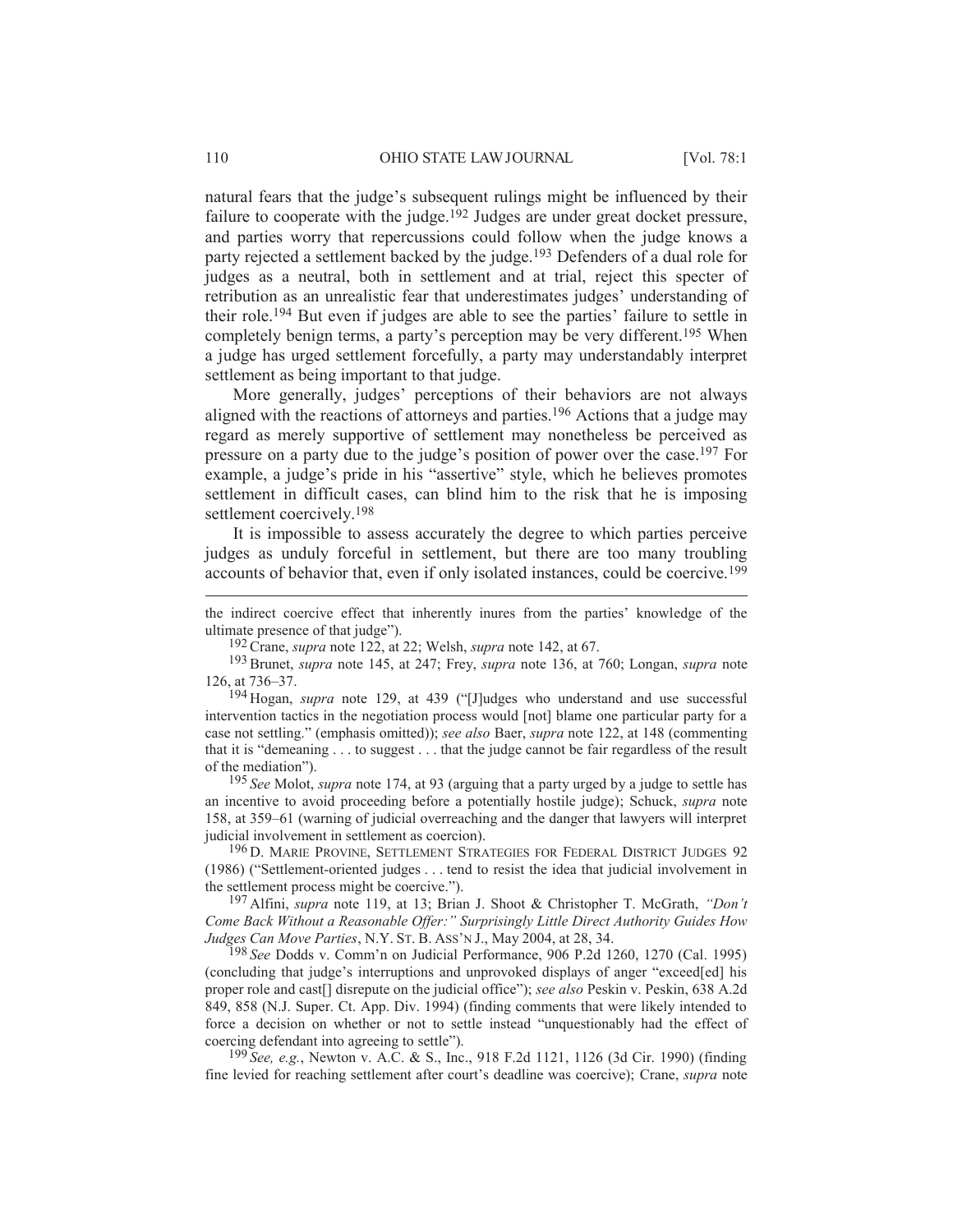Consider the judge who reportedly instructed plaintiff's counsel to "tell his client he'd better settle or there would be 'reverse interest' if the damage award was lower."200 Or the judge who threatened contempt and warned that he would take defendant's refusal to settle into account in considering any fee application.201 Then there was the judge who allegedly threatened to report a party to the ethics committee if the mediation did not succeed.<sup>202</sup> Even less explicit threats, such as an admonition to settle "because I can guarantee you much pain,"203 or a judge's antagonistic reaction to counsel's statement that mediation would not "work out right now,"204 can be interpreted as coercive. The potential coercion in all these instances, and the interference with the parties' autonomy and self-determination in settlement, arises because the judge will become the decision maker if the case does not settle.<sup>205</sup>

There can also be an important link between actions a judge takes in her pretrial management role—whether for the purpose of encouraging settlement or not—and a perception of coercion to settle.206 Tight scheduling timetables or the timing of decisions on pretrial motions are often interpreted as ways to increase pressure to settle.207 Preliminary rulings can increase or decrease

200 Hyman & Heumann, *supra* note 149, at 125.

201 *Peskin*, 638 A.2d at 858.

 $\overline{a}$ 

202 *In re* Estate of Romero, No. CA2006-06-015, 2007 WL 1310192, \*8 (Ohio Ct. App. May 7, 2007).

203Cont'l Ins. Co. v. First Wyo. Bank, 771 P.2d 374, 376 (Wyo. 1989) (order vacating judgment and redirecting reassignment of case) (quoting the district court).

204 Trahan v. Lone Star Title Co. of El Paso, 247 S.W.3d 269, 275 (Tex. App. 2007).

205 When a judge has forcefully or repeatedly urged settlement, comments that seem to attribute the failure to one party can lead to impressions of biased decisions. *See, e.g.*, Davidson v. Lindsey, 104 S.W.3d 483, 488–92 (Tenn. 2003) (rejecting claims of bias when judge denied defendant's motion for new trial after repeatedly remonstrating attorneys about the failure to settle).

206 *See* Steven S. Gensler & Lee H. Rosenthal, *The Reappearing Judge*, 61 KAN. L. REV. 849, 855 (describing the "misconception" that "case management is a process by which judges push reluctant parties to settle").

207 *See, e.g.*, Litton Indus., Inc. v. Lehman Bros. Kuhn Loeb, Inc., 124 F.R.D. 75, 79 (S.D.N.Y. 1989) (upholding order that accelerated the date of an expert's deposition when one purpose was to facilitate settlement); Amanda Bronstad, *Pelvic Mesh Maker Bets on Trials; Unlike Other Defendants, Ethicon Isn't Blinking*, NAT'L L.J., Jan. 11, 2016, at 1, 1 (describing pressure to settle from judge scheduling a consolidated trial of thirty-seven cases).

<sup>122,</sup> at 22 (reporting a judicial settlement technique "that amounts to little more than outright bludgeoning"); Cratsley, *supra* note 122, at 575 (stating that several state disciplinary counsel reported complaints of judicial coercion and intimidation in settlement conferences); Miller, *supra* note 128, at 37 (acknowledging that there are judicial officers who "are not thoughtful and principled about the pressure that they exert, both in fact and in perception, when they push for settlement"); Shoot & McGrath, *supra* note 197, at 33– 34 (describing "arm twisting" judges in settlement); *see also supra* note 60 and accompanying text.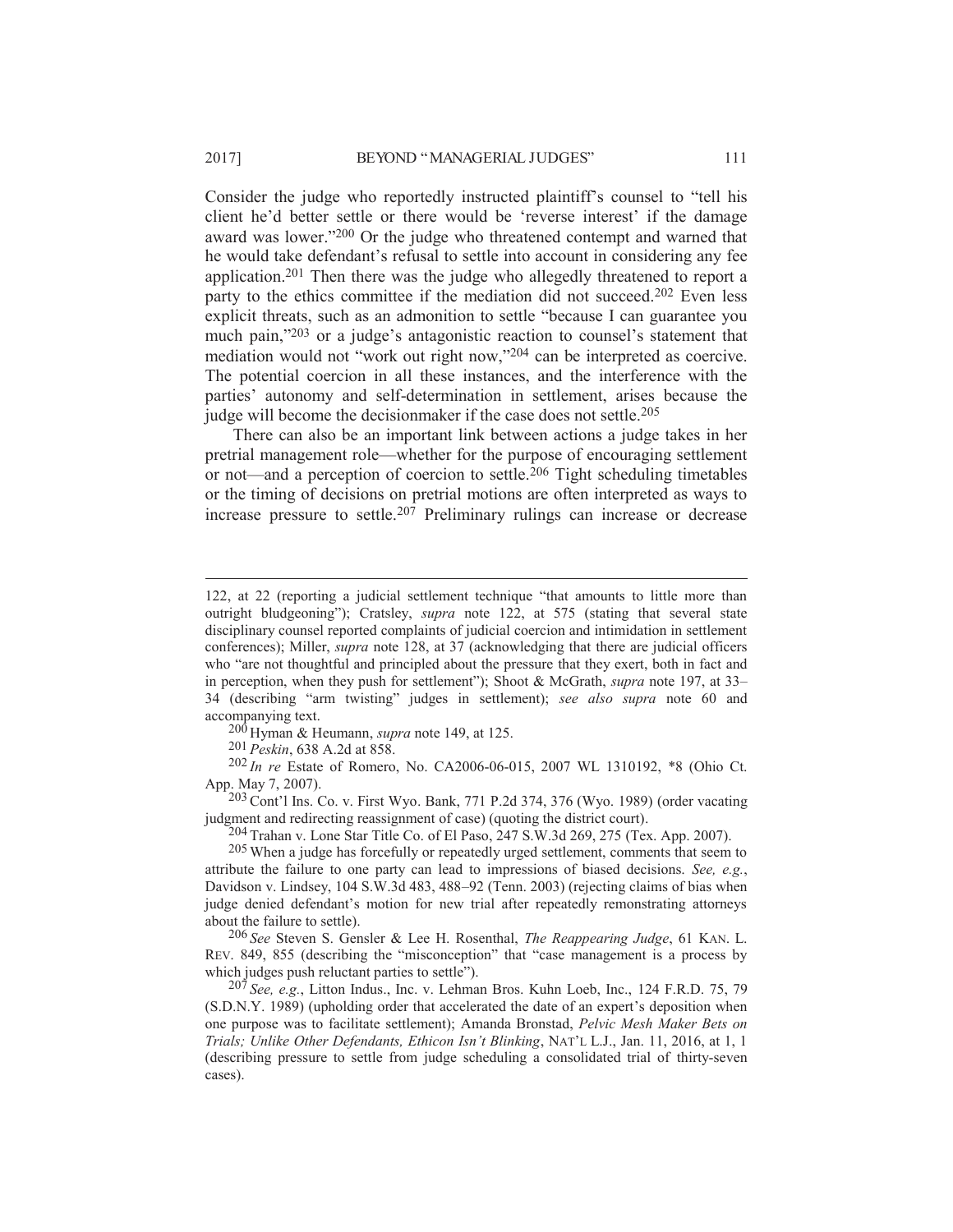uncertainty in ways designed to encourage settlement.208 Prospective decisions that rest with the court's discretion and are of great importance to the lawyers—ranging from class certification to discovery decisions to admissibility of expert testimony—give the judge subtle and implicit leverage over the lawyers, who want the judge to view them as reasonable and cooperative.209 Using judicial decisions to create motivation to settle can be abused, or perceived to be abused, by a judge who is enthusiastically promoting settlement.210

Unfortunately, mechanisms to remedy coercive judicial settlement behavior are not effective in practical terms. One problem is definitional. Courts consistently agree that a judge may not coerce or force a settlement,<sup>211</sup> and some condemn even the appearance of coercion.212 Yet judges have abundant discretion in settlement, and the boundaries of appropriate judicial involvement are hazy. While the stricture against coercion in settlement may be clear at the extreme,  $2^{13}$  the line at which a judicial practice crosses from (acceptably) encouraging a settlement to (unacceptably) coercing one is certainly not bright.214

A second set of problems is procedural.215 Critical or even hostile remarks made during judicial proceedings ordinarily do not require recusal unless they stem from an extrajudicial source or are especially extreme.<sup>216</sup> Standards for recusal are difficult to meet; unless a judge learns information outside of court proceedings, he must display such a "deep-seated favoritism or antagonism" that fair judgment would be impossible.<sup>217</sup> Even when a judge's comments are

211 *See, e.g.*, Newton v. A.C. & S., Inc., 918 F.2d 1121, 1129 (3d Cir. 1990); Kothe v. Smith, 771 F.2d 667, 669 (2d Cir. 1985); *In re* LaMarre, 494 F.2d 753, 756 (6th Cir. 1974); Wolff v. Laverne, Inc., 233 N.Y.S.2d 555, 557 (App. Div. 1962) (per curiam).

212 *See, e.g.*, *In re* Ashcroft, 888 F.2d 546, 547 (8th Cir. 1989) (per curiam).

216 Liteky v. United States, 510 U.S. 540, 553–55 (1994).

217 *Id.* at 555.

 <sup>208</sup> Schuck, *supra* note 158, at 351–53 (discussing how preliminary rulings in the complex Agent Orange case assisted settlement: a decision precluding punitive damages *reduced* uncertainty about the stakes of the case, while key choice-of-law decisions *increased* uncertainty about its outcome).

<sup>209</sup> *Id.* at 358–59 (attributing lawyers' cooperation in settlement to "professional norms and strategic concerns").

<sup>210</sup> *Id.* at 360–61 (describing attorneys' allegations of improper pressure by Judge Weinstein to achieve settlement in the Agent Orange case).

<sup>213</sup> *See, e.g.*, Goss Graphics Sys., Inc. v. DEV Indus., Inc., 267 F.3d 624, 627–28 (7th Cir. 2001) (reversing dismissal of suit imposed as a sanction due to parties' failure to settle); *Kothe*, 771 F.2d at 669–70 (condemning coercion and reversing a sanction imposed when a case settled at trial after the insurance carrier agreed to pay the same amount the judge had recommended weeks earlier).

<sup>214</sup> Floyd, *supra* note 10, at 83; Shoot & McGrath, *supra* note 197, at 34; Tornquist, *supra* note 50, at 752.

<sup>215</sup> *See generally* Elliott, *supra* note 46, at 329–33 (criticizing active case management for lack of procedural safeguards); Resnik, *supra* note 1, at 424–35 (same).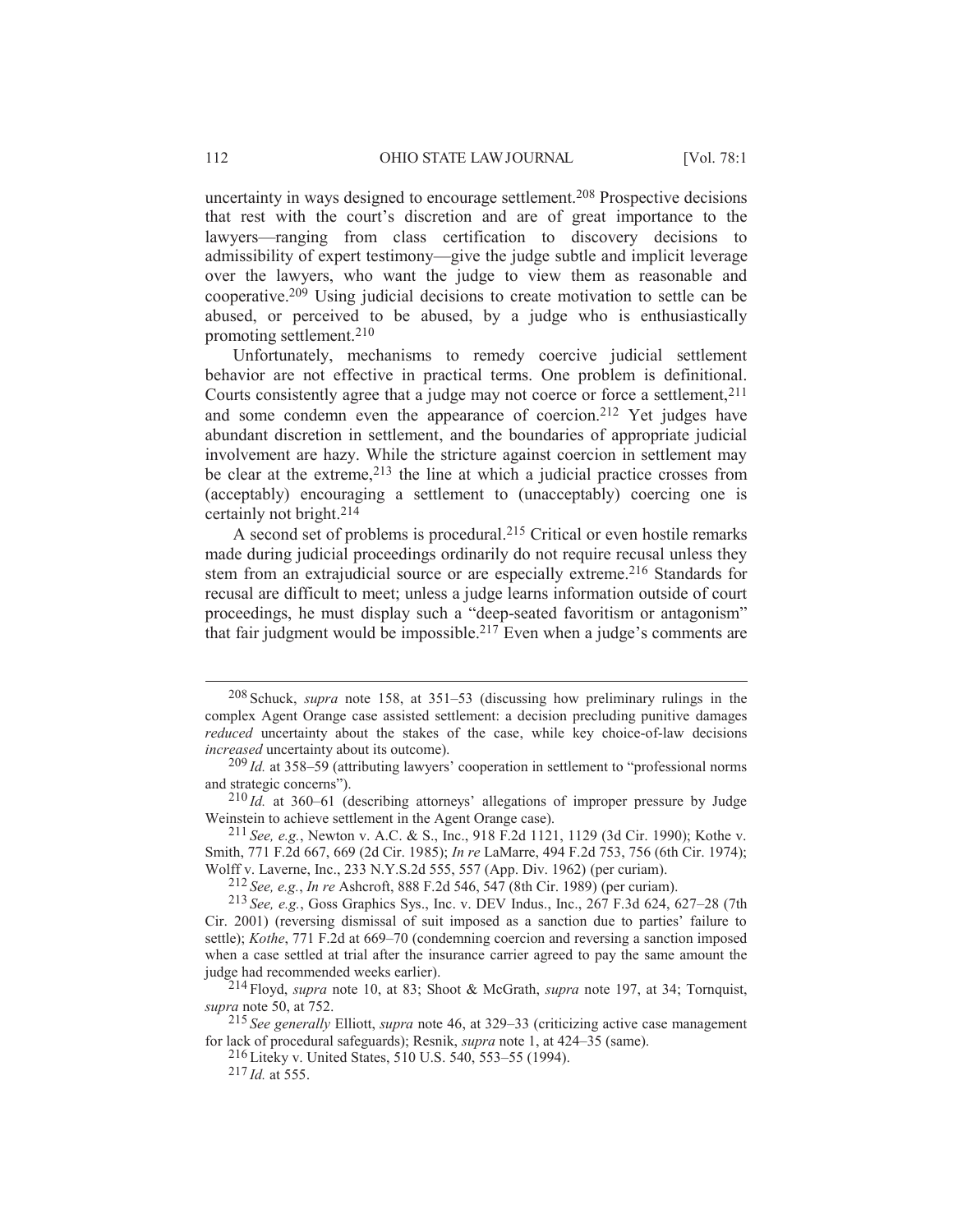motivated by "settlement fever," they do not justify disqualification.218 Moreover, the decision to press a disqualification motion is a daunting prospect for a party who will later be appearing before that same judge if the motion fails.219 Finally, there is little opportunity for review of a judge's settlement activity.<sup>220</sup> It is an informal process that usually takes place off the record, often in the privacy of the judge's chambers. As with much pretrial judicial activity, there are few procedural paths to an appellate court.<sup>221</sup>

# 2. *The Dilemma of Risk to Impartiality or Risk of Reticence*

Many of the participants in the debate on judicial settlement have also expressed concern about a second danger that arises when the judicial officer leading the settlement will resume or assume a decisionmaking role if settlement is unsuccessful: the effect of the judge's experience as settlement neutral on the capacity of the judge as adjudicator. The argument has been traditionally framed as one of bias or partiality: that involvement in settlement makes it difficult for a judge to maintain her neutrality about the case.<sup>222</sup> As stated by James Alfini, "The judge *qua* settlement agent may very well have formed opinions or impressions about the case that are inappropriate for the judge *qua* adjudicator."<sup>223</sup>

For a traditional settlement conference that involves an evaluative approach, one of the primary criticisms of a judge presiding in a case she has tried to settle is that, by conveying her assessment of the case or suggestions for settlement options to the parties, she formed a preliminary judgment about the outcome that may trigger a tendency toward making subsequent judgments consistent with her initial views.224 This criticism has support from modern understandings of the effect of tentative opinions on cognitive functioning.225 Conversely, a decision that is inconsistent with the prior views a judge expressed as a devil's advocate in caucus may equally cause a party to

 <sup>218</sup> Johnson v. Trueblood, 629 F.2d 287, 291 (3d Cir. 1980).

<sup>219</sup> Floyd, *supra* note 10, at 83.

<sup>220</sup> *Id.* at 82–83.

 $221$  Either the situation must qualify for mandamus, or there must be an appealable order in the trial court (such as a sanctions order or dismissal) to provide a vehicle to challenge inappropriate settlement behavior. *Id.* at 82. Ironically, when coercion to settle is effective, the case is closed, leaving no avenue to raise an objection. *Id.* at 82–83.

<sup>222</sup>Resnik, *supra* note 1, at 426–31; Tornquist, *supra* note 50, at 771–72; *see also* Elliott, *supra* note 46, at 327.

<sup>223</sup> Alfini, *supra* note 119, at 13.

<sup>224</sup> *See, e.g.*, Cratsley, *supra* note 122, at 581; *cf.* Lon L. Fuller, *The Adversary System* ("An adversary presentation seems the only effective means for combating th[e] natural human tendency to judge too swiftly in terms of the familiar that which is not yet fully known."), *in* TALKS ON AMERICAN LAW 34, 44 (Harold J. Berman ed., rev. ed. 1971).

<sup>225</sup> *See infra* text accompanying notes 305–07.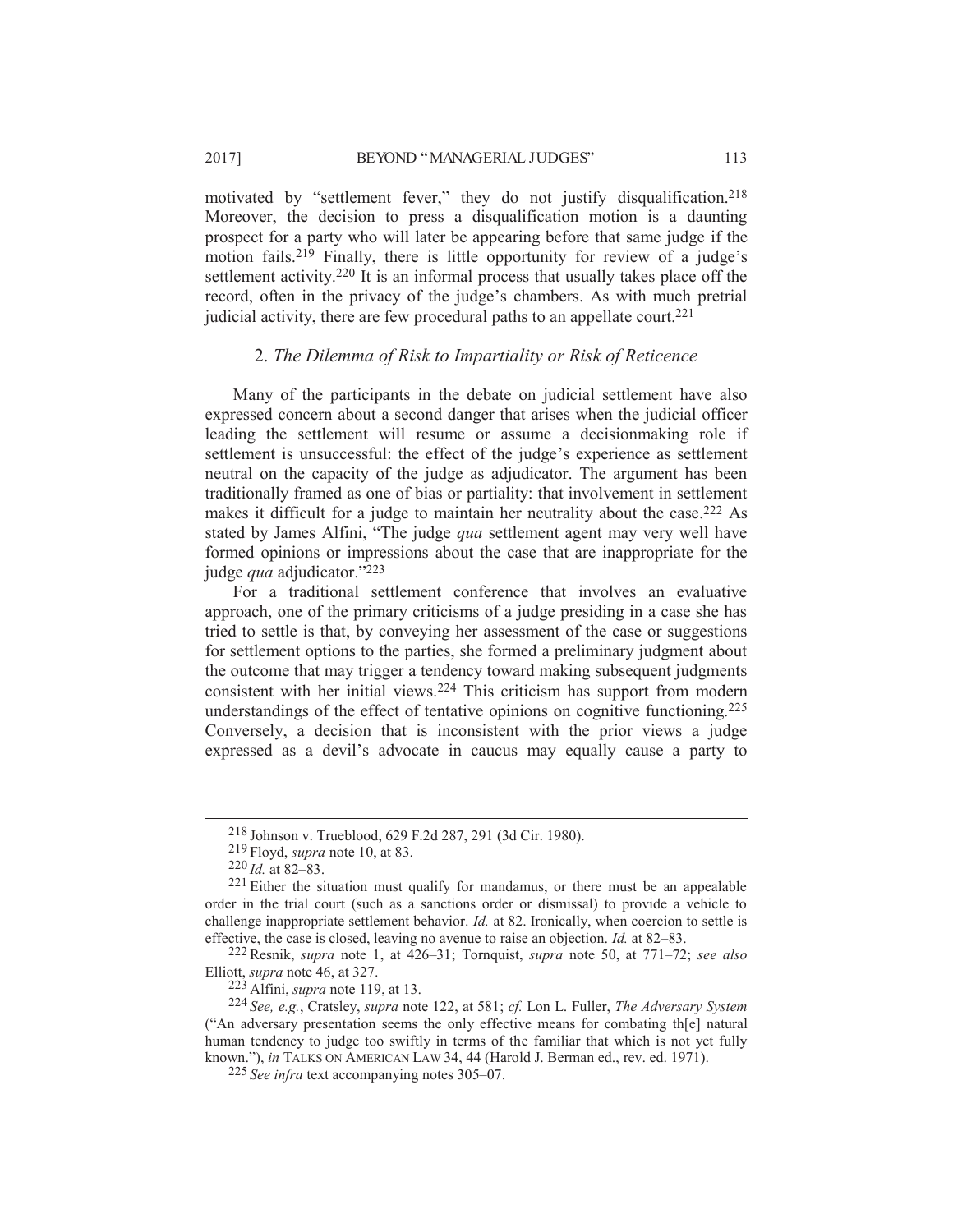question that judge's impartiality.226 Yet, courts disagree as to whether taking a position on the merits of a case during an unsuccessful settlement conference creates an appearance of bias, leaving recusal uncertain.227

When the criticism is framed, in this way, as a concern with the judge's formulation of a premature evaluation of the case, one possible solution is that assigned judges should avoid making predictions or suggestions in settlement.<sup>228</sup> Under this view, using facilitative mediation, rather than the evaluative approach associated with traditional settlement conferences, can alleviate the problem of bias because the judge avoids making predictions and providing suggestions for outcomes.229 From this perspective, the trend toward judges' increased use of facilitative mediation is good news that reduces the danger to their subsequent neutrality as decisionmakers.

I believe that the opposite is true, and that the growth of judicial mediation poses new dangers for impartiality in subsequent decisionmaking. Although judges who adopt the role of a facilitative mediator are not as likely to evaluate the case for the parties, a facilitative approach to mediation tends to rely heavily on parties sharing information with each other and with the mediator.230 Moreover, many mediators have conversations with the parties separately in caucuses and take on the role of an intermediary between them.231 This intermediary role depends entirely on information gained in those private conversations.232 The danger to impartiality is the extensive

228 *See, e.g.*, *Kearny*, 2007 WL 3171395, at \*2 (opining that the ethical obligations of a presiding judge "limit[] the judge's ability to speak candidly").

 <sup>226</sup> *See* Kearny v. Milwaukee County, No. 05-C-834, 2007 WL 3171395, at \*2 (E.D. Wis. Oct. 26, 2007) (order of recusal) (magistrate judge recusing himself from presiding in a case he previously mediated).

<sup>227</sup>*Compare* United States v. Pfizer Inc., 560 F.2d 319, 322–23 (8th Cir. 1977) (per curiam) (proposing that a settlement figure creates appearance of bias requiring judge's recusal for a bench trial), *and* First Wis. Nat'l Bank of Rice Lake v. Klapmeier, 526 F.2d 77, 80 n.6 (8th Cir. 1975) (same), *with* Franks v. Nimmo, 796 F.2d 1230, 1233–34 (10th Cir. 1986) (finding no appearance of bias when judge urged plaintiff in ex parte meeting to settle because judge could not rule in his favor), *and* Smith v. Sentry Ins., 752 F. Supp. 1058, 1061–62 (N.D. Ga. 1990) (denying recusal request based on judge's comments on the merits of plaintiff's case during a settlement conference). Moreover, again, there are also procedural barriers to success with a motion to recuse or disqualify. *See* Floyd, *supra* note 10, at 83–84.

<sup>229</sup>Robinson, *supra* note 122, at 372–73; *see also Brazil Interview*, *supra* note 153, at 26 (Judge Klein expressing the view that parties are less likely to fear that settlement will color subsequent rulings if a judge uses a facilitative approach, whereas a highly evaluative style raises questions about a judge's ability to remain neutral).

<sup>230</sup> *See generally* DOUGLAS N. FRENKEL & JAMES H. STARK, THE PRACTICE OF MEDIATION 165–206 (2d ed. 2012) (exploring the importance of expanding information during mediation and discussing techniques for doing so).

<sup>231</sup> *See, e.g.*, Jennifer Gerarda Brown & Ian Ayres, *Economic Rationales for Mediation*, 80 VA. L. REV. 323, 325–28 (1994).

<sup>232</sup> Often a mediator does not convey the information explicitly to the other side, but instead engages in a process of "noisy translations." *Id.* at 328.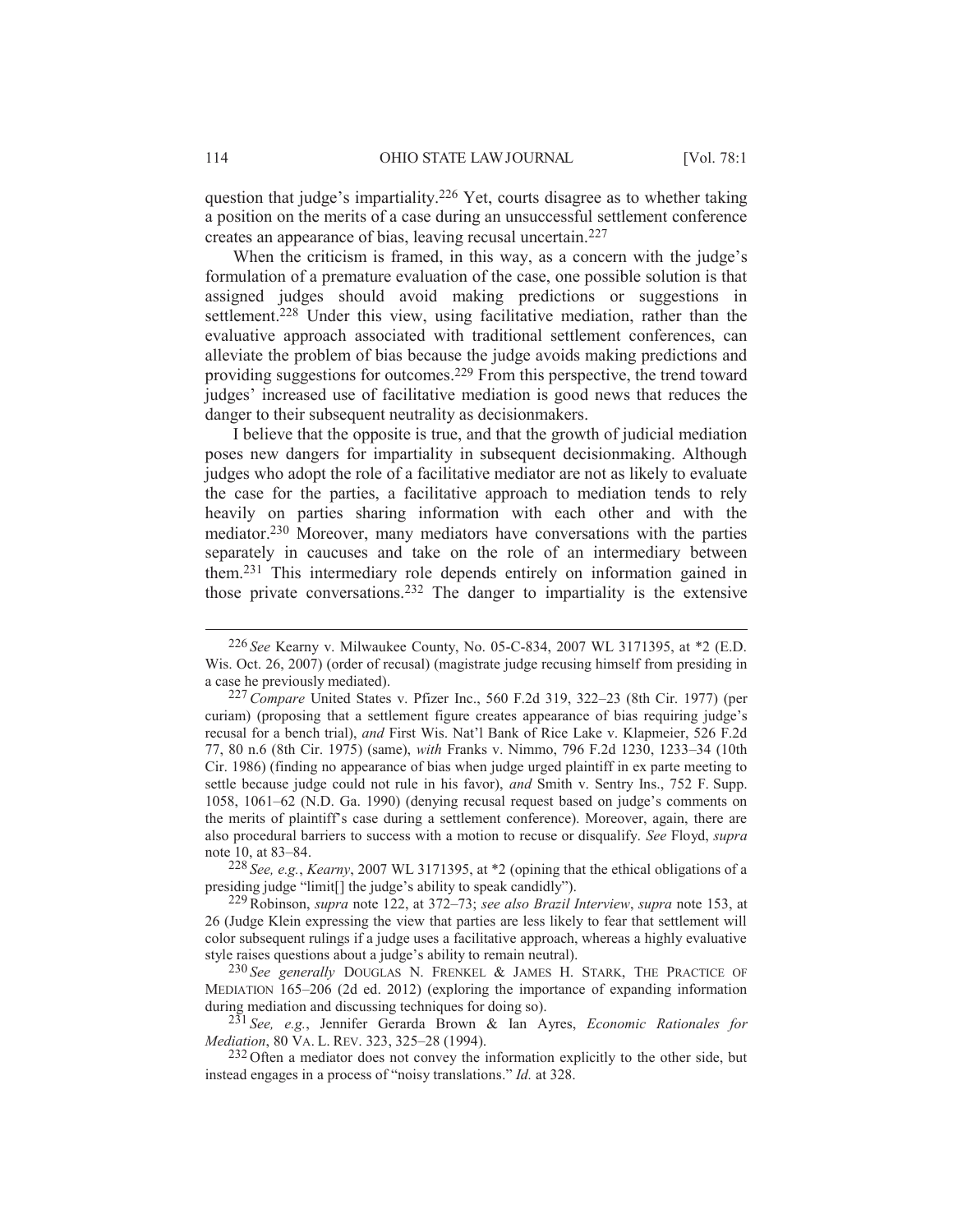amount of information—unfiltered by the rules of evidence—that judges obtain during informal mediation proceedings.233 While an evaluative approach poses problems when a judge communicates conclusions to the parties, the information that flows in the opposite direction in a facilitative process—from the parties to the judge—poses its own risks to adjudicative decisions.234

The argument against connecting impaired impartiality with making suggestions and predictions or hearing sensitive information in settlement is that judges can compartmentalize their knowledge and ignore what they should not consider. In the words of one judge, judges are expected to separate their thoughts for separate rulings all the time.235 They hear both admissible and inadmissible information when they decide pretrial motions, make evidentiary rulings, and dispose of posttrial motions.<sup>236</sup> The general presumption is that judges can be trusted to maintain impartiality by separating what they may appropriately consider from what they may not,  $237$  and this presumption extends to what judges learn in settlement conferences.238 Evidence that judges, like other humans, have difficulty disregarding irrelevant information suggests that this confidence may be misplaced.<sup>239</sup> But even if we must accept, as a general matter, the risk that inadmissible information may affect decisions, the type of information conveyed in settlement discussions raises much more acute concerns. Stated simply, it is different in kind.240

For judges functioning as mediators, information gathering from the parties is central to the process of reaching an agreement.<sup>241</sup> Mediators do not just hear inadmissible information; they hear personal information, and they

238Cratsley, *supra* note 122, at 583 n.49 (citing cases). For judicial expressions of confidence in this ability, see *infra* note 318.

239 *See infra* notes 293–99 and accompanying text.

240 *Brazil Interview*, *supra* note 153, at 25 (quoting Judge Bremer stating that a judge is likely to learn about the parties' interests, strategies, and the value their counsel places on the case).

 <sup>233</sup> Professor Resnik argued that this was a more general problem associated with all pretrial proceedings. Resnik, *supra* note 1, at 426–27.

<sup>234</sup> *See infra* notes 241–46 and accompanying text.

<sup>235</sup> Hogan, *supra* note 129, at 439–40.

<sup>236</sup> *Id.*; *see also* Cratsley, *supra* note 122, at 588 n.69.

<sup>237</sup> *See, e.g.*, Enter. Leasing Co. v. Jones, 789 So. 2d 964, 968 (Fla. 2001); Pizzuto v. State, 10 P.3d 742, 748 (Idaho 2000); Hite v. Haase, 729 N.E.2d 170, 176 (Ind. Ct. App. 2000); *see also* JUDICIAL CONFERENCE OF THE U.S., Advisory Opinion No. 95 (2009) [hereinafter Advisory Opinion No. 95] ("Judges . . . periodically receive information that is not admissible and exclude it from their deliberations before rendering judgment. It is not unreasonable to credit their ability to be impartial in these circumstances."), *in* 2B GUIDE TO JUDICIARY POLICY ch. 2, § 220, at 161, 162, http://www.uscourts.gov/sites/default/files/ vol02b-ch02.pdf [https://perma.cc/2BTP-LKKL] (last revised Apr. 25, 2016).

<sup>241</sup> FRENKEL & STARK, *supra* note 230, at 169 ("If a resolution is to be achieved in mediation, both the parties and the mediator need far more and different information than a judge would need to decide a case.").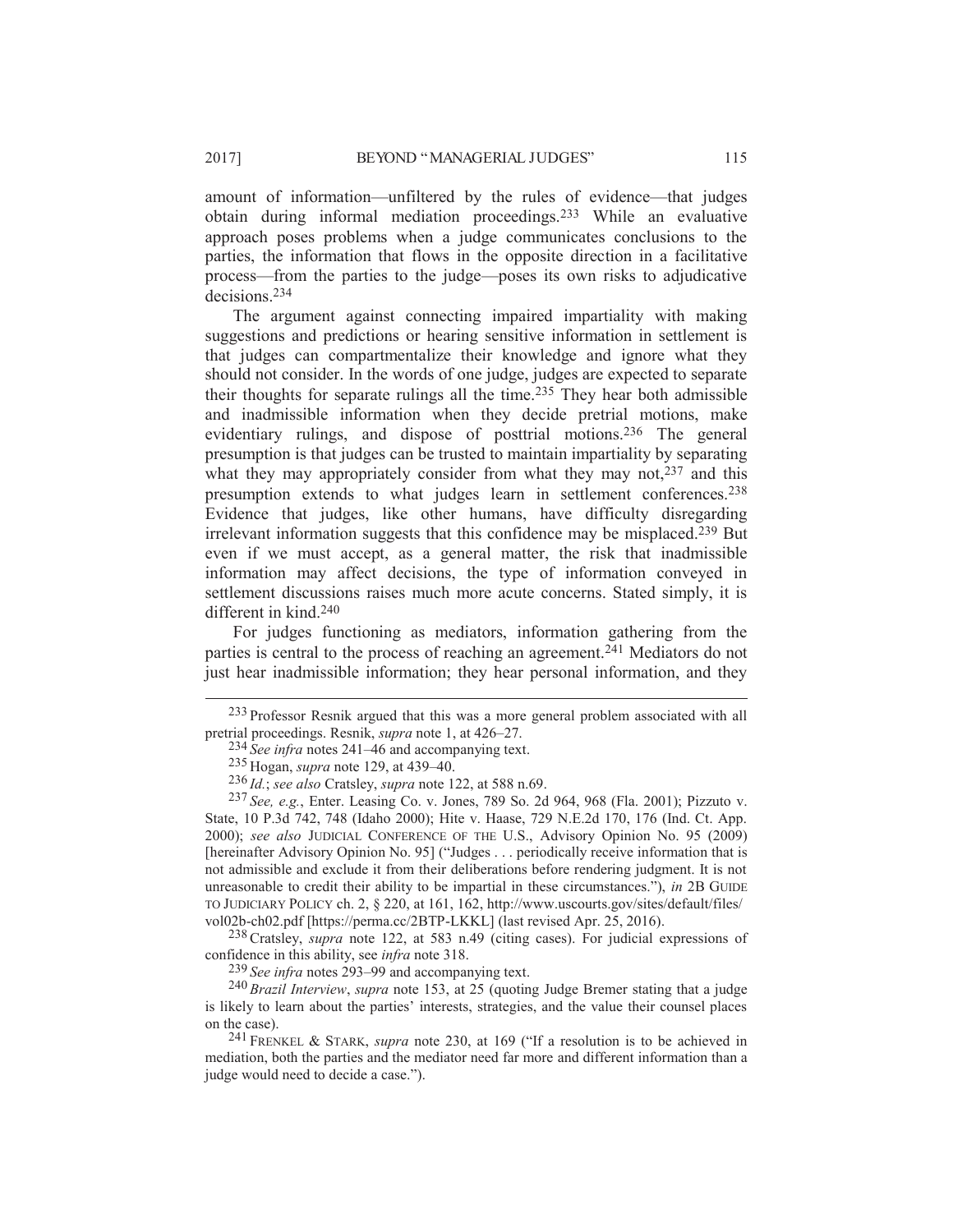hear it from parties as well as from their attorneys.<sup>242</sup> To help the parties settle their dispute, it is important for a mediator to learn "about the parties' feelings, motivations, relationships, values, standards and priorities—topics generally irrelevant to a judge."243 It is commonplace, for example, for parties in meditation to describe their personal interests. For example, a mediator may learn why a party needs to settle quickly, or why a party needs a particular sum of money. And this is not dry information; parties often express their personal situation in emotional terms, which makes it especially salient and more accessible in the judge's memory.244 A mediator is also likely to become privy to parties' strategies, priorities, and trade-offs as she discusses their bargaining concessions.245 Moreover, in the course of these discussions she is bound to gain an impression of each party's degree of cooperation and willingness to settle. Perhaps most significantly, the discussion is likely to cover extensively the attorneys' assessments of their cases: their view of the most likely outcome, the litigation cost, and the bottom line for reaching an agreement. Indeed, it "would be difficult . . . to conduct a settlement conference without at some point dealing with the issue of value."<sup>246</sup> The key point is that exposure during settlement to the parties, to their strategies, and to the settlement value of a case go far beyond what judges usually learn in their adjudicatory and managerial roles.

The potential effect of this knowledge on a judge's subsequent decisionmaking needs to be taken seriously. As recognized in an American Bar Association (ABA) ethics opinion on settlement, such disclosure to the judge of a client's settlement position significantly increases the potential for an unsatisfactory disposition of the case.247 The Judicial Conference's Committee on Codes of Conduct concurs, concluding that information from settlement that is not likely to be presented at trial "may undermine the judge's objectivity as a fact finder and give rise to questions about impartiality."248 Standards for recusal and disqualification are not, however, tailored for

246 *Brazil Interview*, *supra* note 153, at 25 (quoting Judge Bremer expressing special concern about settlement disclosures of case valuation).

<sup>247</sup> ABA Comm. on Ethics & Prof'l Responsibility, Formal Op. 93-370 (1993), http://www.americanbar.org/content/dam/aba/publications/YourABA/93\_370.authcheckda m.pdf [https://perma.cc/B2TM-75U8] (discussing judicial participation in pretrial settlement negotiations and concluding that a judge may ask a lawyer to disclose settlement limits authorized by the client and inquire about the lawyer's advice on settlement terms, but that a lawyer may not reveal that information without informed client consent).

 <sup>242</sup> *See supra* note 137 and accompanying text.

<sup>243</sup> FRENKEL & STARK, *supra* note 230, at 169 (emphasis omitted).

<sup>244</sup> JENNIFER K. ROBBENNOLT & JEAN R. STERNLIGHT, PSYCHOLOGY FOR LAWYERS: UNDERSTANDING THE HUMAN FACTORS IN NEGOTIATION, LITIGATION, AND DECISION MAKING 73 (2012).

<sup>245</sup> *See* Schauf v. Schauf, 107 P.3d 1237, 1245 (Kan. Ct. App. 2005) (per curiam) (recognizing need for disclosures of strategic strengths and weaknesses in mediation and the potential to "taint impartiality" of decisionmaker).

<sup>248</sup> Advisory Opinion No. 95, *supra* note 237, at 162.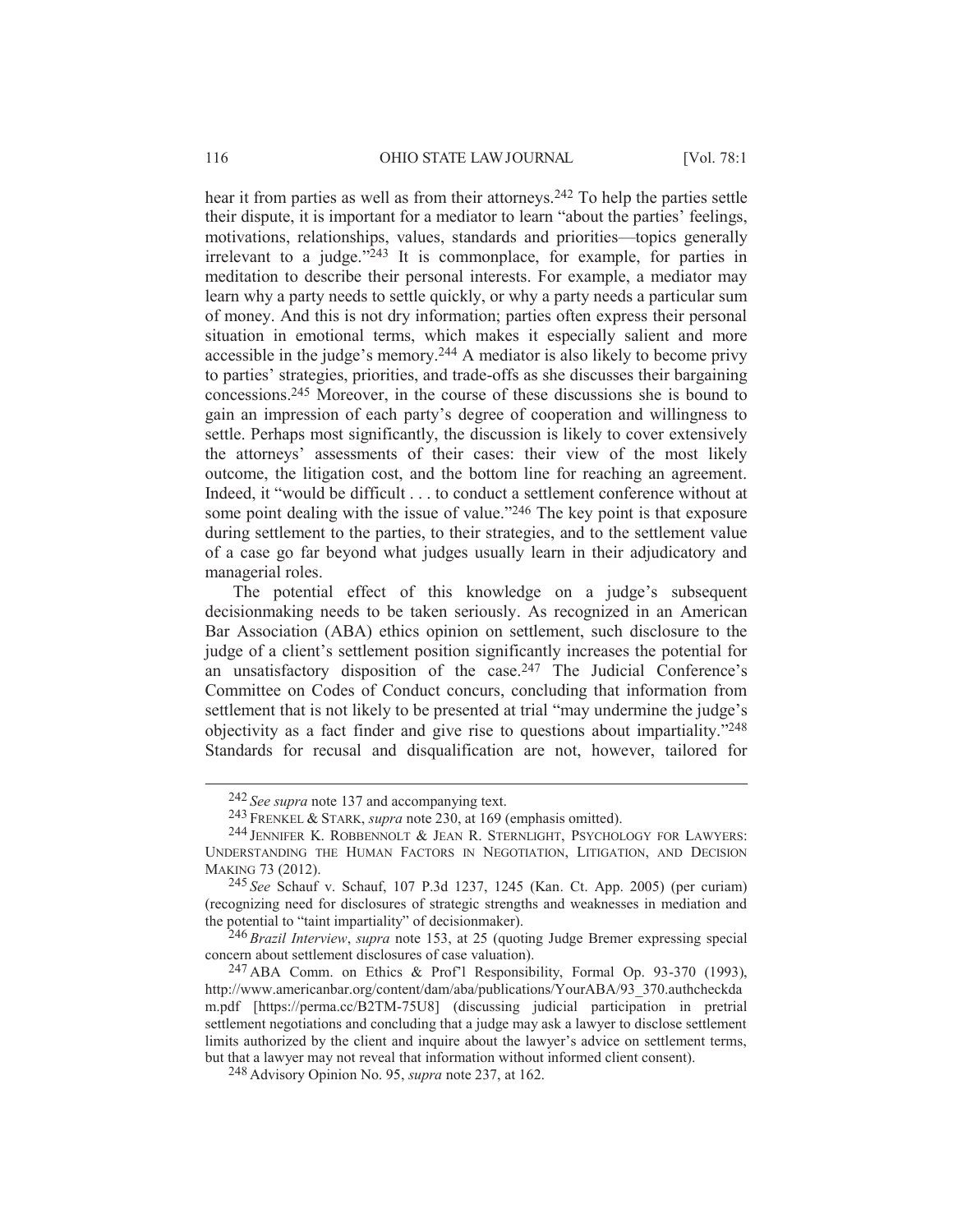settlement and do not provide an effective vehicle for considering the effect of information from settlement on subsequent decisionmaking. While there are court decisions that condemn mediator reports to assigned judges or testimony that reveals information learned in mediation,<sup>249</sup> such knowledge does not usually lead to disqualification of the judge.<sup>250</sup> Even when a judge gains knowledge about what transpired in mediation directly from his role as the settlement neutral, the effect of that knowledge tends to be treated as benign.251 Courts have interpreted the federal statute on disqualification and recusal for bias or prejudice<sup>252</sup> in light of the "extrajudicial source" doctrine.253 The judge's favorable or unfavorable opinion must be wrongful either because it is "excessive in degree" or based on extrajudicial knowledge.254 This means the bias cannot be "derived from the evidence or conduct of the parties that the judge observes in the course of the

250 *E.g.*, Enter. Leasing Co. v. Jones, 789 So. 2d 964, 968 (Fla. 2001) (holding that a judge who learned of mediation settlement offers in violation of confidentiality statute was not disqualified); Metz v. Metz, 61 P.3d 383, 389 (Wyo. 2003) (holding that a judge who heard evidence about divorce mediation was not required to recuse).

251 *See* Blackmon v. Eaton Corp., 587 F. App'x 925, 933–34 (6th Cir. 2014) (holding that a magistrate judge was not disqualified from issuing a report and recommendation in a case he had previously mediated); Zhu v. Countrywide Realty Co., 66 F. App'x 840, 842 (10th Cir. 2003) (rejecting a claim that it was improper for a magistrate judge who served as mediator to recommend that the contested settlement agreement be enforced); Rehkoph v. REMS, Inc., 40 F. App'x 126, 130 (6th Cir. 2002) (finding no error when the trial judge acted as mediator and then decided motion for summary judgment); Garrett v. Delta Queen Steamboat Co., No. 05-1492-CJB-SS, 2007 WL 837177, at \*2 (E.D. La. Mar. 14, 2007) (denying motion to recuse the magistrate judge based on argument that her involvement as mediator would cause her to be prejudiced and vested in enforcement of the contested settlement); DeMers v. Lee, 99 Wash. App. 1056 (Ct. App. 2000) (per curiam) (finding no violation of the appearance of fairness doctrine when the judge who presided at a settlement conference enforced the contested agreement). *But see In re* Disqualification of Unruh, 937 N.E.2d 1030, 1031 (Ohio 2010) (ordering disqualification of trial judge who participated in mediation from evidentiary hearing on disputed settlement agreement because of the likelihood she would be called to testify about the agreement).

252 28 U.S.C. § 455(b)(1) (2012).

253 Liteky v. United States, 510 U.S. 540, 553–55 (1994). The same requirement for an extrajudicial source of bias has been applied in cases refusing to reverse decisions for alleged judicial bias in a decision. Floyd, *supra* note 10, at 72–74.

254 Williams v. Anderson, 460 F.3d 789, 814 (6th Cir. 2006) (quoting *Liteky*, 510 U.S. at 550).

 <sup>249</sup> *E.g.*, Duininck Bros., Inc. v. Howe Precast, Inc., No. 4:06-cv-441, 2008 WL 4411608, at \*2 (E.D. Tex. Sept. 23, 2008) (order granting defendant's motion to strike) (striking mediator as expert witness and noting that sensitive, highly relevant information was disclosed to the mediator on the understanding that it would facilitate settlement); VJL v. RED, 39 P.3d 1110, 1113 n.3 (Wyo. 2002) (reprimanding mediator for reporting on party's behavior during mediation). *But see* Harkrader v. Farrar Oil Co., No. 2004-CA-000114-MR, 2005 WL 1252379, at \*2 (Ky. Ct. App. May 27, 2005) (refusing to reverse a court order enforcing a settlement when trial court had considered an affidavit from a mediator).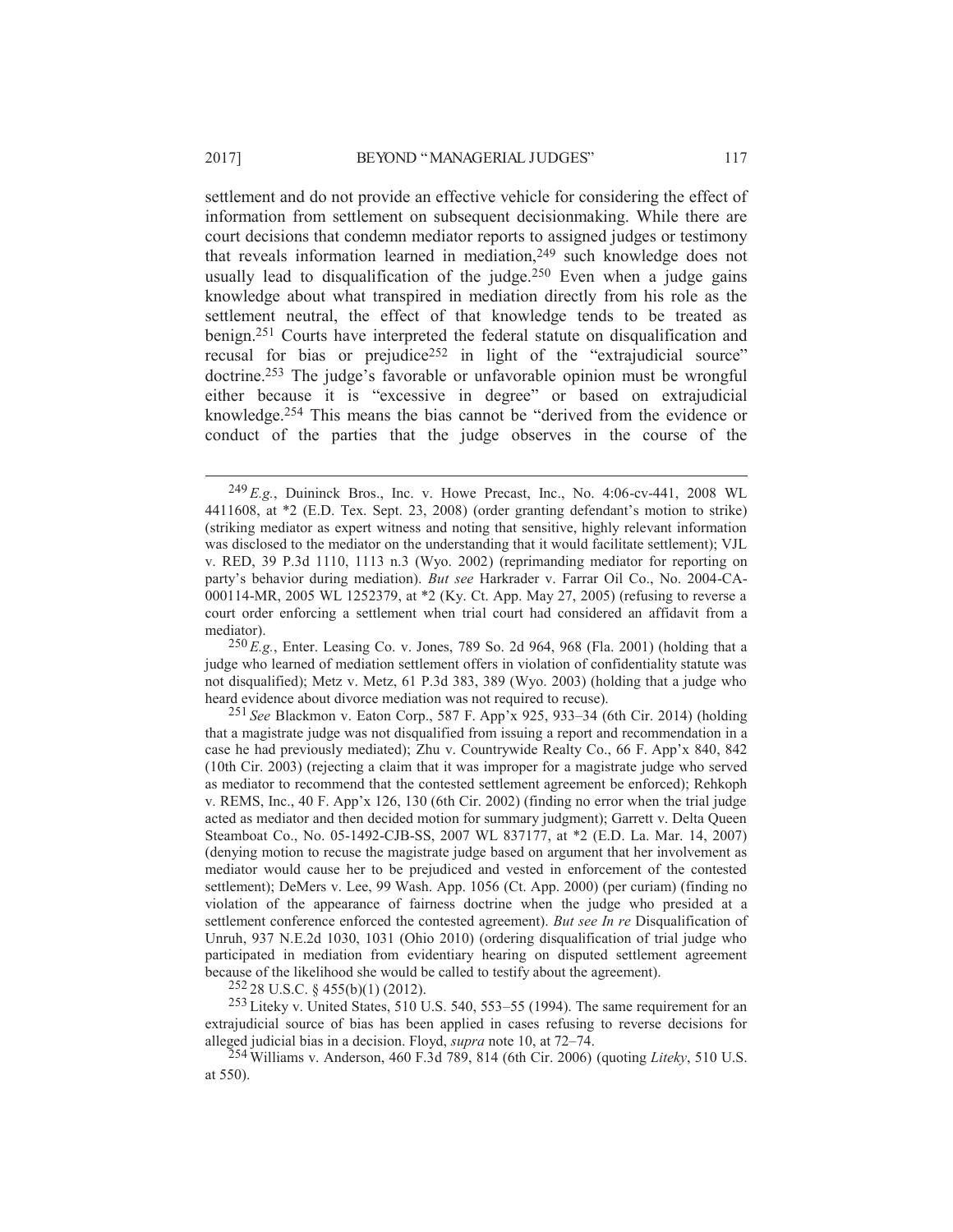proceedings."255 A judge's knowledge acquired from participating in a settlement proceeding is not "extrajudicial," and thus does not necessitate recusal.256

A party may choose to avoid the risk of sharing information that might affect future decisions of the neutral,257 but the cost of reticence can be high. The reason this information is shared is that it is helpful to the settlement process. Withholding it handicaps a mediator and very likely reduces the chances of settlement, or at least the responsiveness of the settlement to the party's needs.258 Thus a party whose mediator is also the decisionmaker in a case faces a difficult choice: accept the risks to impartiality of sharing sensitive information with a looming trial, or risk a less effective settlement process.259

# 3. *From the Trenches: Attitudes of Attorneys*

The risks are also expressed by lawyers with reservations about a dual role for judges. Despite expressing a high degree of approval for a settlement judge's participation in settlement negotiations, almost 60% of the lawyers who responded to Wayne Brazil's study in the early 1980s felt it was improper for the judge assigned to conduct a bench trial to preside over a settlement process.260 The assignment for trial also had a strong effect on lawyers'

258 *See supra* note 241 and accompanying text.

260BRAZIL, *supra* note 59, at 84. Smaller, but substantial, percentages also disapproved in cases scheduled for a jury trial. *Id.* at 85–86 (reporting that more than 40% of lawyers

 <sup>255</sup> Johnson v. Trueblood, 629 F.2d 287, 291 (3d Cir. 1980).

<sup>256</sup> *See, e.g.*, Sec. & Exch. Comm'n v. Sunwest Mgmt., Inc., No. 09-6056-HO, 2009 WL 1065053, at  $*2$  (D. Or. Apr. 20, 2009) (refusing to require recusal of presiding judge who had mediated a similar case with many of the same parties and citing cases), *aff'd*, 360 F. App'x 826 (9th Cir. 2009); *see also* Floyd, *supra* note 10, at 68–72 (discussing cases in which courts rejected arguments that a judge should be disqualified for biased statements made during settlement conferences).

<sup>&</sup>lt;sup>257</sup> Some policies have drawn on the assumption that lawyers and parties are likely to choose reticence. For example, the Uniform Mediation Act excluded from its coverage judicial conferences conducted by a judge who might make a ruling in the case in part because the drafters believed that parties were not likely to be candid with a judge during such a mediation, and thus the confidentiality protections of the Act were unnecessary. *See* SARAH R. COLE ET AL., MEDIATION: LAW, POLICY AND PRACTICE § 10.16, at 628 (2016– 2017 ed.).

<sup>259</sup>*Cf.* Ellen E. Deason, *Combinations of Mediation and Arbitration with the Same Neutral: A Framework for Judicial Review*, 5 Y.B. ON ARB. & MEDIATION 219, 224-25 (2013). Lawyers may also be tempted to engage in other unproductive strategic behaviors, such as demanding excessive amounts to anchor a judge's perception, *see infra* text accompanying notes 284–90, which can reduce the likelihood of reaching a settlement. *See*  CHARLES B. CRAVER, EFFECTIVE LEGAL NEGOTIATION AND SETTLEMENT § 16.14(2)(a) (8th ed. 2016) (opining that advocates would be "wise" to engage in anchoring when a settlement conference is conducted by a presiding judge, but noting that this will decrease the likelihood that the conference will lead to a settlement).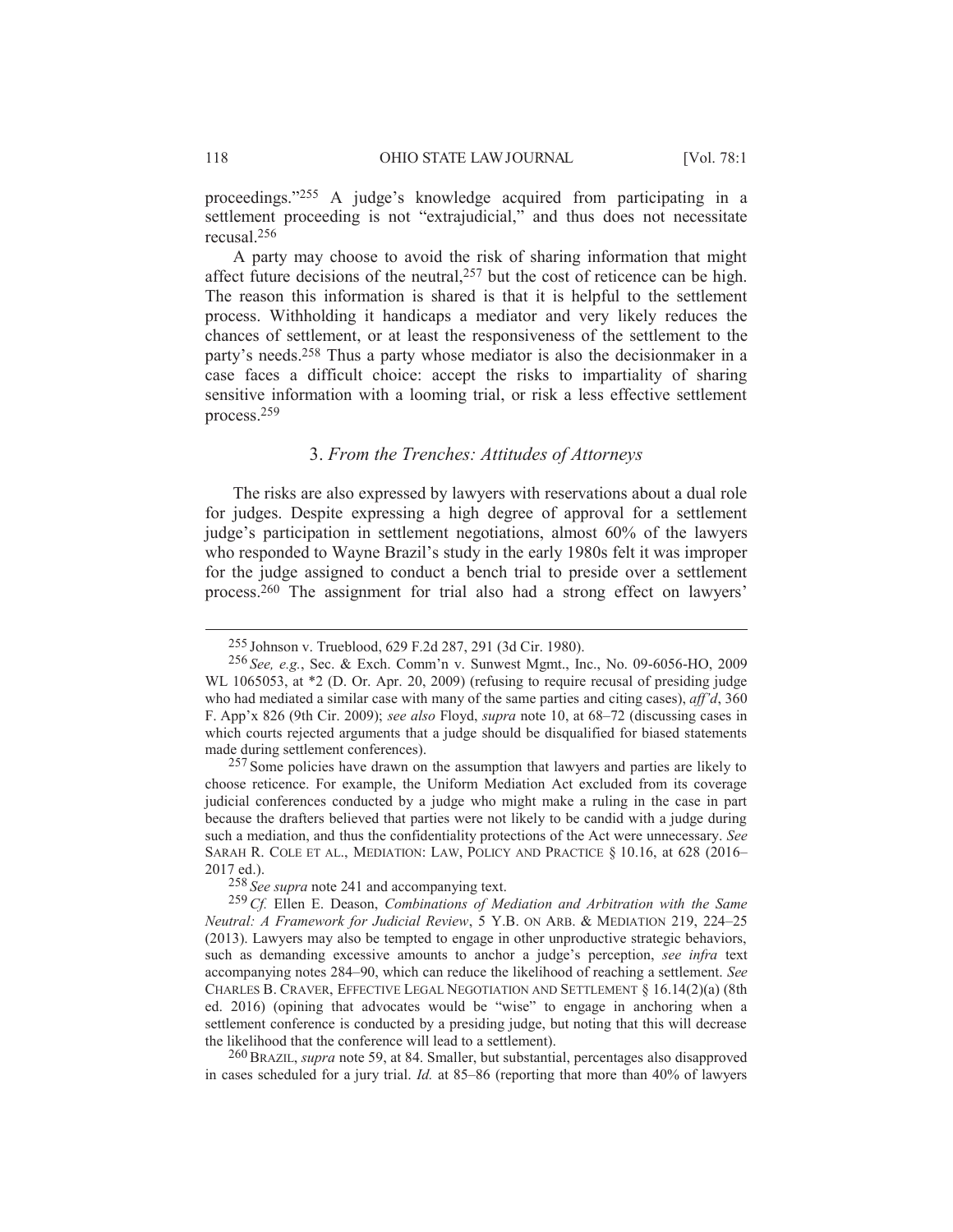acceptance of judicial settlement techniques. For example, while the vast majority (86%) believed that, in general, it was proper for a settlement judge to suggest a dollar range for a reasonable settlement, the approval rate for this technique plummeted (to 30%) if the judge was assigned to the case for trial.261

Brazil's findings on lawyer preferences are consistent with a more recent study conducted by Roselle Wissler in the Southern District of Ohio that allowed a comparison of attorneys' attitudes about settlement conferences conducted by judges assigned to try the case, and those who are not.262 While the lawyers' first choice of process was mediation with court staff mediators, they voiced a statistically significant preference for settlement conferences with judges not assigned to the case as compared to conferences with assigned judges.263 The data suggest three reasons for this strong preference. First, the lawyers rated judges who were not assigned to the case equivalently or more highly than assigned judges on multiple dimensions, which suggests that they did not see any particular advantage to settlement with an assigned judge.264 Second, and even more importantly, the lawyers thought judges assigned to the case for trial were much more biased than non-assigned judges.265 Third, they confirmed the problem of reticence; they thought that when settlement conferences were led by judges assigned to the case, parties were less able to discuss the case candidly and fully explore settlement options without possible negative consequences or prejudice to the ongoing litigation.266 Thus, lawyers

262 Wissler, *supra* note 137, at 274–75. The study also compared lawyers' views on these two forms of settlement conferences with their opinions on three types of mediation: court-connected mediation by court staff mediators, court-connected mediation by volunteer mediators, and mediation with private, paid mediators. *Id.*

263 *Id.* at 298–99, 298 tbl.12, 299 n.110.

265 *Id.* at 287 & tbl.3 & n.68.

266 *Id.* at 284–86, 284 n.57, 285 tbl.1 & n.60, 286 tbl.2. Similarly, in Brazil's study, nearly two-thirds of the lawyers thought they would be less open in discussing settlement with the trial judge in a non-jury trial than with another judge. BRAZIL, *supra* note 59, at

had reservations about settlement involvement by an assigned judge in cases to be tried by jury: 33% deemed this practice to be improper, while 9% were not sure about its propriety).

<sup>261</sup> *Id.* at 85. Brazil found that the greatest antipathy for an assigned judge acting as a settlement neutral was in the district where lawyers had the most pronounced preference for active and assertive judicial involvement in settlement. *Id.* at 90–94. This led him to suggest that these attitudes were linked. *Id.* at 94. He speculated that because these lawyers wanted their settlement neutral to dig deeply into the case and express opinions, perhaps they therefore did not think this judge could then try the case with complete impartiality. *Id.*

<sup>264</sup> Judges not assigned were seen as more likely to incorporate clients into the settlement process, to devote a sufficient amount of time to settlement, and to leave clients feeling well served regardless of the outcome. *Id.* at 310. The two types of judges were rated similarly on providing useful input, helping to manage difficult parties, responding in a timely manner, and making good use of parties' resources. *Id.* The only advantage lawyers attributed to judges assigned to the case was more credibility regarding settlement considerations. *Id.*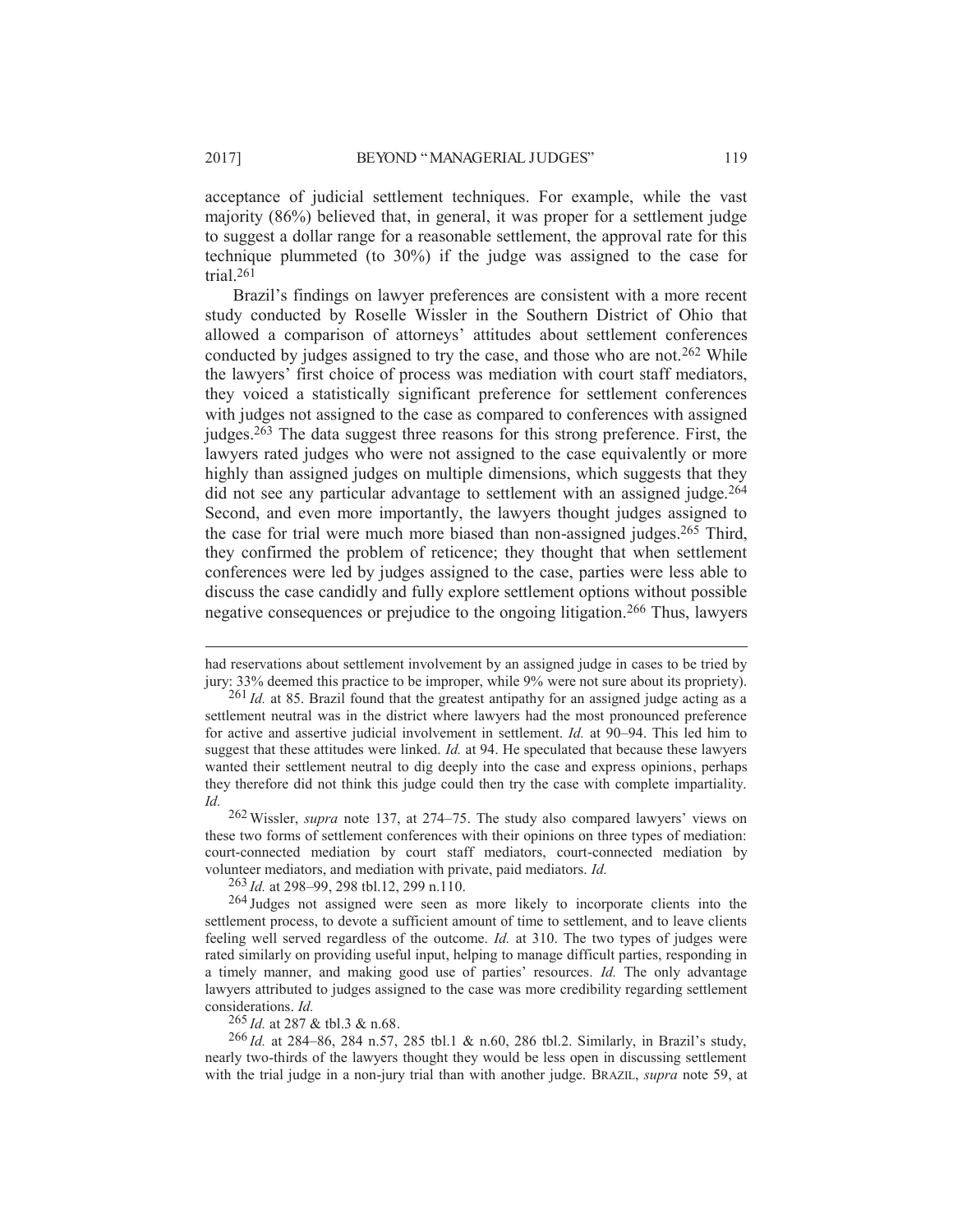experienced in settlement conferences expressed significant concerns about the participation of judges assigned to adjudicate the case.

Similarly, in Brazil's earlier study in other districts, overall the lawyers preferred facilitation by a separate settlement judge. This preference was based on concerns for propriety, but it was also coupled with a "positive overall assessment" of how much a separate settlement judge could contribute to the process.267 Brazil concluded that lawyers are "confident that courts can delegate responsibility to conduct settlement negotiations to settlement judges (not the assigned judges) without sacrificing the effectiveness of judicial intervention in this important process."268 Both studies show that, in the lawyers' eyes, the disadvantages and risks of judges' participation in settling cases assigned to them for trial outweighed any extra effectiveness conferred by prior exposure to the case.

# C. *Insights from Modern Science: The Decisionmaking Literature*

When Professor Resnik wrote her article, she speculated that pretrial management could lead to bias, but could only note that we still had much to learn about how prior knowledge affects the formation of opinions.269 In contrast, in today's world a book on cognitive function has popular appeal, and there is widespread familiarity with the distinction between thought processes framed as "thinking fast" (automatic thinking) and "thinking slow" (careful deliberation).270 The concepts are so mainstream that an executive order encourages federal agencies to use behavioral science insights to improve policies and programs.271 These current understandings of the way humans think and make decisions are also relevant to the dynamics that occur when a single judicial officer serves as a neutral for both settlement and adjudicative decisions. They can provide new perspectives on the mental processes at work and shed important light on concerns about maintaining impartiality.

Psychologists theorize that thinking and decisionmaking operate on two levels, which are often labeled System 1 and System 2.272 System 1 processes

268 *Id.* at 84.

<sup>92.</sup> This was especially true in northern California, where 80% of the respondents held this view. *Id.*

<sup>267</sup>BRAZIL, *supra* note 59, at 85.

<sup>269</sup>Resnik, *supra* note 1, at 427 & n.197.

<sup>270</sup> DANIEL KAHNEMAN, THINKING, FAST AND SLOW (2011).

<sup>271</sup> Exec. Order No. 13707, 80 Fed. Reg. 56365 (Sept. 18, 2015).

<sup>272</sup> Keith E. Stanovich & Richard F. West, *Individual Differences in Reasoning: Implications for the Rationality Debate?*, *in* HEURISTICS AND BIASES: THE PSYCHOLOGY OF INTUITIVE JUDGMENT 421, 436–38 (Thomas Gilovich et al. eds., 2002) [hereinafter HEURISTICS AND BIASES]. Others have proposed two-process models that use different terminology and vary somewhat, but there is agreement on the general characteristics of the two systems. *Id.*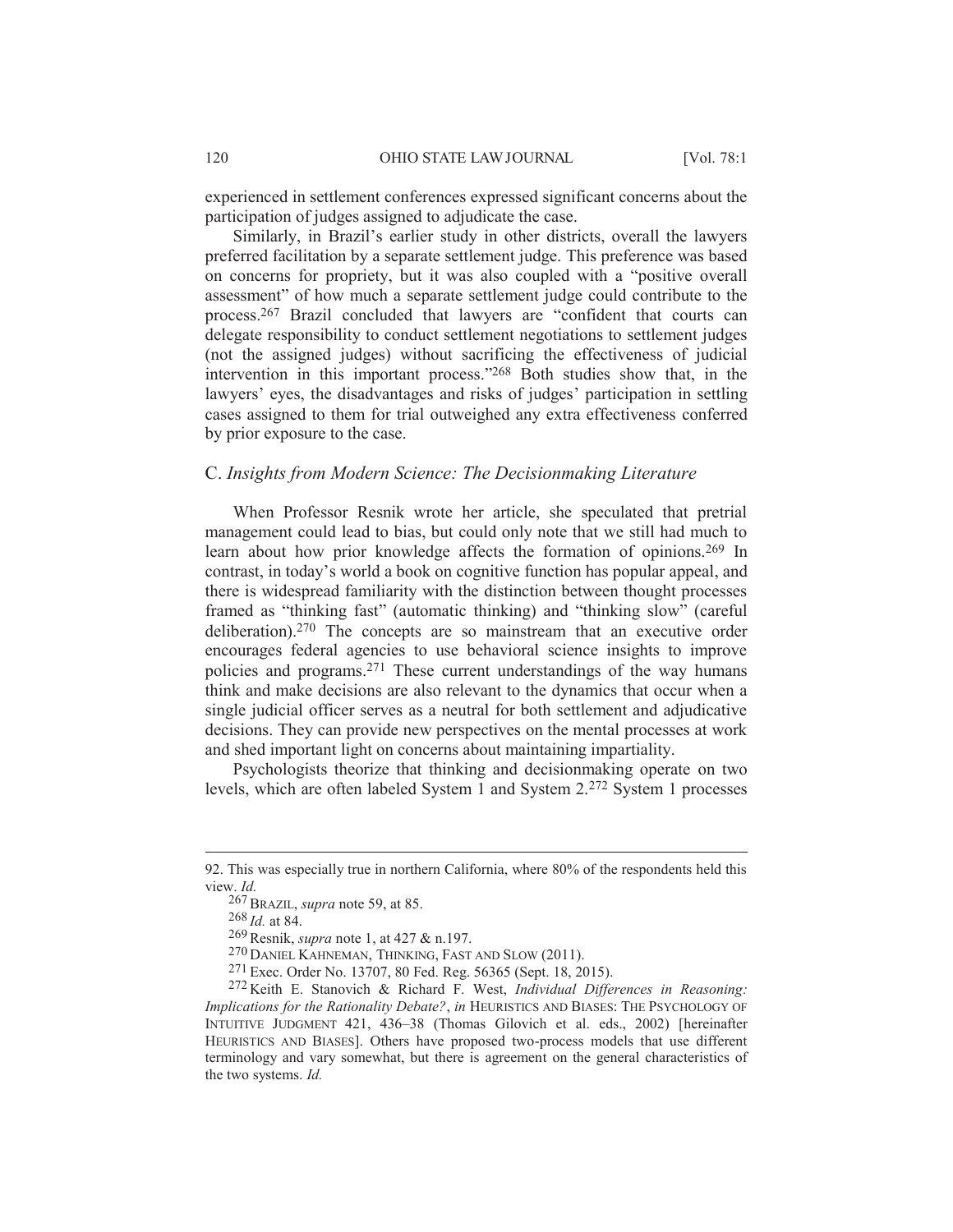are "spontaneous, intuitive, effortless, and fast."273 They operate with "no sense of voluntary control."274 System 2 processes, in contrast, are "deliberate, rule-governed, effortful, and slow."275 They are associated with the exercise of "agency, choice, and concentration."<sup>276</sup> The two systems act in concert. System 1 (the automatic system) is the main source of impressions and feelings. These impressions and feelings fuel the "beliefs and deliberate choices of System 2" (the effortful system).277 System 2 can produce careful, systematic thought, but it also endorses many intuitive reactions derived from System 1 impressions, meaning that System 1 influences even careful decisions.278

A model of judicial decisonmaking drawn from these insights by Chris Guthrie, Jeffrey Rachlinski, and Andrew Wistrich "posits that judges make initial intuitive judgments (System 1), which they might (or might not) override with deliberation (System 2)."279 This cognitive conception of legal decisionmaking contemplates a fluid interaction between reasoning and more intuitive thinking: a judge may maintain her initial, quickly proposed solution, or may modify it after careful, systematic consideration.280

When Guthrie and his co-authors tested their model on judges, they found that, like the rest of us, many of them make incorrect intuitive judgments about problems when the right conclusion requires deliberative reevaluation.281 They also asked judges to make decisions based on hypotheticals designed to match situations that judges commonly face. These experiments showed that, in many settings, judges rely on heuristics—mental shortcuts associated with System 1 thinking—that can produce systematic errors in judgment.282

 <sup>273</sup> Daniel Kahneman & Shane Frederick, *Representativeness Revisited: Attribute Substitution in Intuitive Judgment*, *in* HEURISTICS AND BIASES, *supra* note 272, at 49, 49.

<sup>274</sup> KAHNEMAN, *supra* note 270, at 20.

<sup>275</sup> Kahneman & Frederick, *supra* note 273, at 49.

<sup>276</sup> KAHNEMAN, *supra* note 270, at 21.

<sup>277</sup> *Id.*

<sup>278</sup> *Id.* at 86.

<sup>279</sup>Chris Guthrie et al., *Blinking on the Bench: How Judges Decide Cases*, 93 CORNELL L. REV. 1, 8–9 (2007) [hereinafter Guthrie et al., *Blinking*]; *see also* Chris Guthrie et al., *The "Hidden Judiciary": An Empirical Examination of Executive Branch Justice*, 58 DUKE L.J. 1477, 1480–82 (2009) [hereinafter Guthrie et al., *Hidden*].

<sup>280</sup> Guthrie et al., *Blinking*, *supra* note 279, at 9.

<sup>281</sup> *Id.* at 10–19 (describing results of the Cognitive Reflection Test with judges); *see also* KAHNEMAN, *supra* note 270, at 48 (explaining test).

<sup>282</sup> Guthrie et al., *Blinking*, *supra* note 279, at 19–27 (discussing examples of anchoring, representativeness, and hindsight bias); *see also* Guthrie et al., *Hidden*, *supra* note 279, at 1495–520 (discussing research with administrative law judges on anchoring, framing, conjunction, hindsight bias, disregarding, and egocentric bias); Chris Guthrie et al., *Inside the Judicial Mind*, 86 CORNELL L. REV. 777, 787–815 (2001) [hereinafter Guthrie et al., *Inside*] (discussing research with federal magistrate judges on anchoring, framing, hindsight bias, the representativeness heuristic, and egocentric biases); Andrew J. Wistrich et al., *Can Judges Ignore Inadmissible Information? The Difficulty of*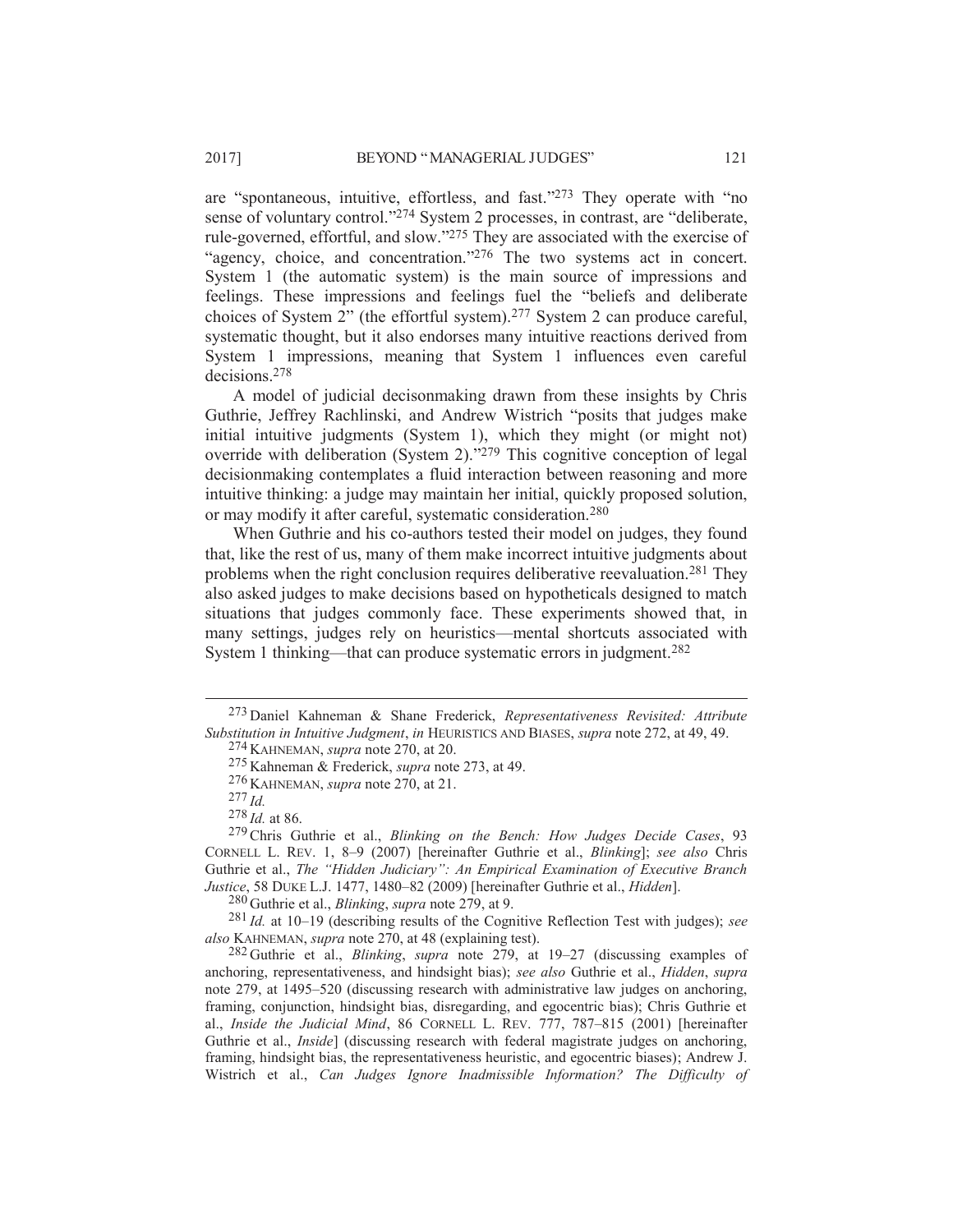Some of these heuristics, or "cognitive illusions,"<sup>283</sup> are especially problematic when a judge has conducted a settlement conference. The most obvious source of potential bias is anchoring, a commonplace cognitive phenomenon that affects people when they make quantitative judgments. Individuals are influenced by the first number available to them, which creates an "anchor" that pulls their estimate up or down.284 Even if this anchor is something completely ridiculous, it can alter one's judgment.<sup>285</sup>

Experiments indicate that judges are susceptible to anchors based on settlement demands when making damage awards. Judges were asked to determine damages for pain and suffering in a personal injury suit following an unsuccessful settlement conference with the judge.286 Those in one experiment were told that the plaintiff had demanded \$175,000 in the settlement talks (low anchor), while judges in a second experiment were told the plaintiff asked for \$10 million (high anchor).287 In both experiments, a control group of judges was not given any demand figure.<sup>288</sup> The applicable evidentiary rules required the judges to ignore the amount of the settlement demands, and they were reminded of this in the scenario.289 Yet the awards by judges who had numerical information about the settlement demand were significantly higher, or lower, than those in the control group, depending on the anchor.290 The pull of the anchors was so strong that the judges were

*Deliberately Disregarding*, 153 U. PA. L. REV. 1251 (2005) (describing assessments of judges' ability to disregard inadmissible evidence).

283 Guthrie et al., *Blinking*, *supra* note 279, at 40.

284 *See* Amos Tversky & Daniel Kahneman, *Judgment Under Uncertainty: Heuristics and Biases*, 185 SCIENCE 1124, 1128–30 (1974) (describing anchoring and showing how providing different starting points influences estimates); *see also* KAHNEMAN, *supra* note 270, at 119–28 (discussing mechanisms of anchoring and its effects); ROBBENNOLT  $\&$ STERNLIGHT, *supra* note 244, at 71–72 (discussing anchoring in the legal context).

<sup>285</sup> For example, when people were asked to estimate the average daytime temperature in San Francisco, they gave higher values if they had first been asked if the average temperature was greater than 558 degrees Fahrenheit. SCOTT PLOUS, THE PSYCHOLOGY OF JUDGMENT AND DECISION MAKING 146 (1993).

286 Wistrich et al., *supra* note 282, at 1288–89.

287 *Id.*

 $\overline{a}$ 

288 *Id.*

289 *Id.* at 1289.

290 The judges in the low anchor group awarded an average of \$612,000 in damages, less than half the average of the control group. *Id.* at 1289. In the high anchor group, the average damage award was \$2.2 million, approaching three times that of the control group. *Id.* at 1290.

In another experiment demonstrating anchoring, a personal injury scenario with substantial damages, judges awarded significantly less if they were told that the defendants had filed a motion to dismiss the case from federal court on the ground that it did not meet the \$75,000 jurisdictional minimum for a diversity case. Guthrie et al., *Blinking*, *supra* note 279, at 21; Guthrie et al., *Inside*, *supra* note 282, at 790–91. While the motion clearly lacked merit under the facts of the scenario, judges exposed to this anchoring figure awarded nearly 30% less on average than judges who were not told about the motion. Guthrie et al., *Blinking*, *supra* note 279, at 21; Guthrie et al., *Inside*, *supra* note 282, at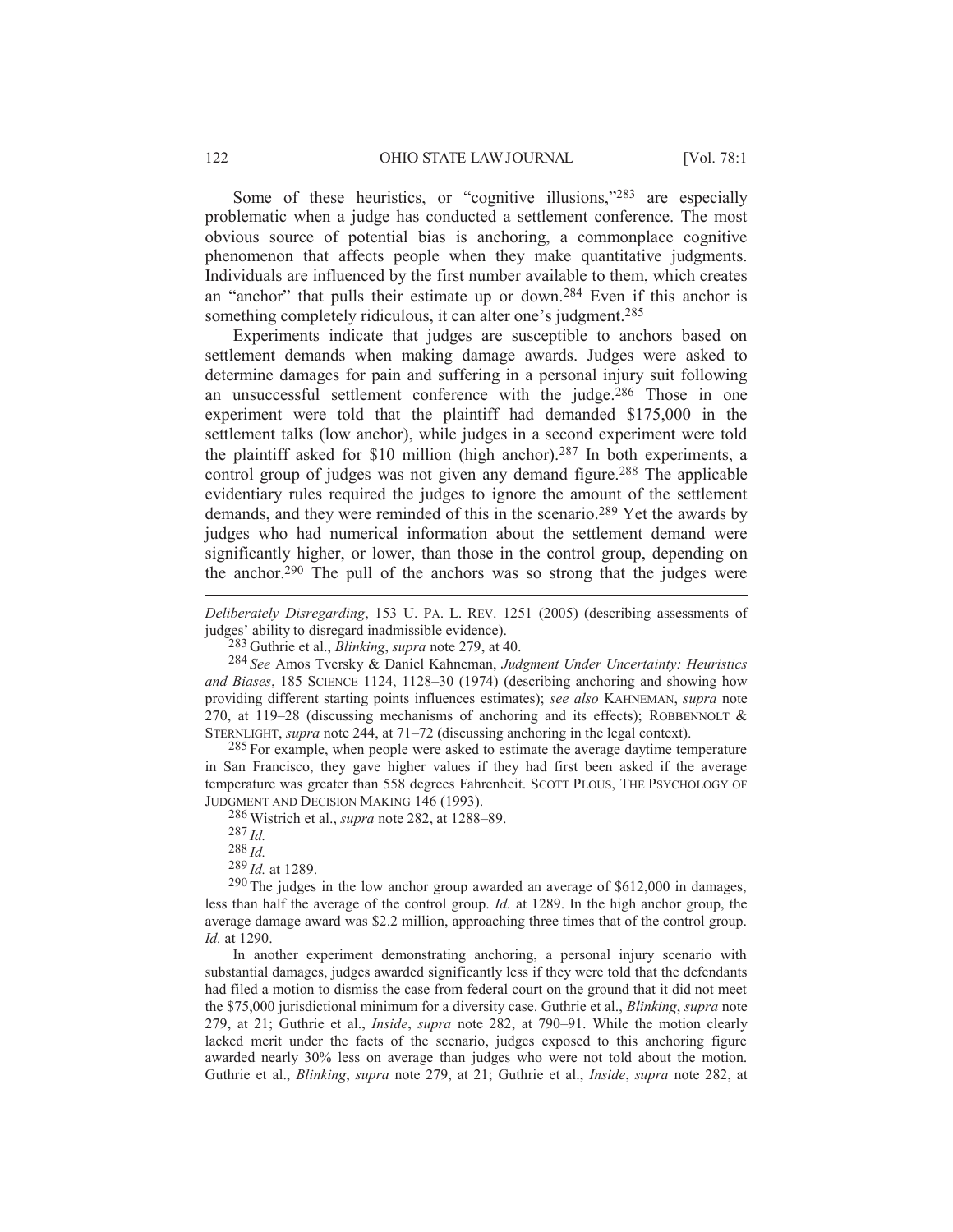influenced despite the fact that they knew the settlement demands were irrelevant.291

An actual settlement situation will often provide judges with even more anchoring information than the experiments: judges are likely to learn not only demands, but also the parties' bottom lines. Settlement judges are also routinely exposed to other information that can influence their views.<sup>292</sup> And, while judges tend to be confident about their ability to compartmentalize and ignore inadmissible information,293 intentionally disregarding or forgetting is a difficult mental task. Judges are likely to find it hard to ignore knowledge such as a party's statements of personal interests, goals, and priorities, or the judge's impression of a party's degree of cooperation in the settlement process. These factors would not normally be relevant to the judge's legal determinations, but such information is likely to have a persistent effect on her judgment. Experiments with judges given a variety of inadmissible

292 *See supra* text accompanying notes 241–46.

293 *See supra* text accompanying notes 235–38. This confidence may result from a tendency toward positive illusions and egocentric bias. *See infra* text accompanying notes 314–16.

<sup>791–92;</sup> *see also* Birte Englich et al., *Playing Dice with Criminal Sentences: The Influence of Irrelevant Anchors on Experts' Judicial Decision Making*, 32 PERSONALITY & SOC. PSYCHOL. BULL. 188, 196–97 (2006) (reporting effects on length of sentences from sentencing demands that judges knew to be randomly generated); Guthrie et al., *Hidden*, *supra* note 279, at 1501–06 (reporting anchoring by administrative law judges based on an irrelevant damage award from a court TV show).

<sup>&</sup>lt;sup>291</sup> Similar studies have demonstrated analogous anchoring bias with mock jurors; their damage awards are influenced by the amount they are told the plaintiff has requested in the lawsuit. *See, e.g.*, Gretchen B. Chapman & Brian H. Bornstein, *The More You Ask For, the More You Get: Anchoring in Personal Injury Verdicts*, 10 APPLIED COGNITIVE PSYCHOL. 519, 525–27 (1996). In the case of juries, the legal system has reacted to this effect of anchoring. Some states have enacted provisions to eliminate this source of bias, either by prohibiting tort plaintiffs from specifying the amount of damages they seek in the complaint, *see, e.g.*, HAW. REV. STAT. ANN. § 663-1.3 (West 2008) (prohibiting "ad damnum" clause); ME. REV. STAT. ANN. tit. 14, § 52 (2003) (prohibiting dollar amount in demand in any civil case), or by prohibiting disclosure to the jury, *see, e.g.*, IDAHO CODE § 10-111 (2010) (grounds for mistrial to reveal amount of general damages sued for); TENN. CODE ANN. § 29-26-117 (2012) (demands for a specific sum may not be disclosed to the jury in a health care liability action). *But see* CONN. GEN. STAT. ANN. § 52-216b (West 2013) (authorizing counsel in personal injury or wrongful death cases to articulate the amount of damages claimed to the jury). Moreover, the practice of using closing argument to suggest a specific award that would compensate for noneconomic damages, such as pain and suffering, has fallen into disfavor in some courts on the ground that it risks "anchor[ing] the jurors' expectations of a fair award at a place set by counsel, rather than by the evidence." Consorti v. Armstrong World Indus., Inc., 72 F.3d 1003, 1016 (2d Cir. 1995), *vacated on other grounds*, 518 U.S. 1031 (1996). *See generally* Don Rushing et al., *Anchors Away: Attacking Dollar Suggestions for Non-Economic Damages in Closings*, 70 DEF. COUNSEL J. 378 (2003) (citing cases).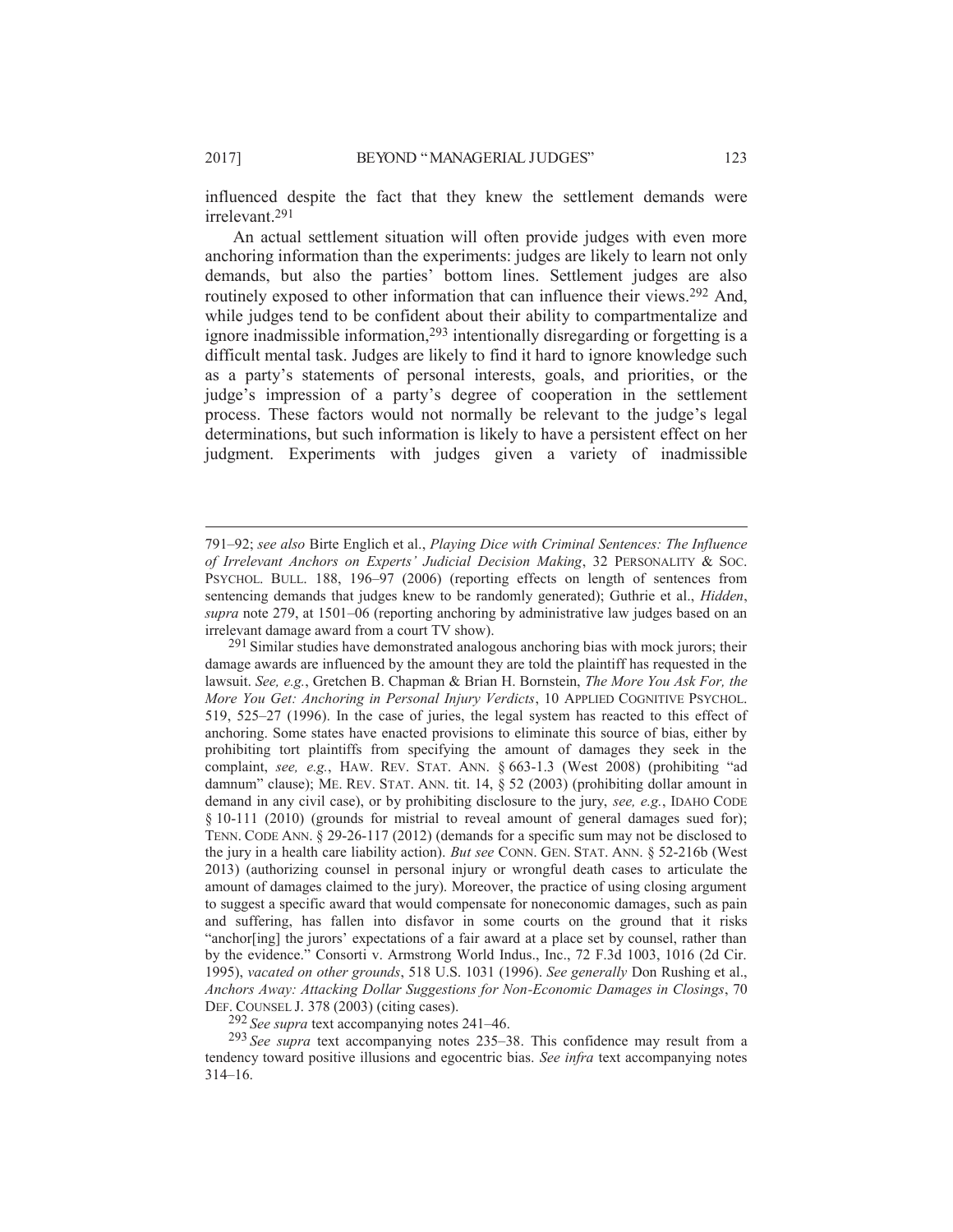information indicate that, in many cases, they were unable to ignore it in making legal decisions.294

One explanation for why the task of disregarding information is so challenging is that information produces what psychologists call "mental contamination," which persists even if a person recognizes that the information is misleading or inaccurate.295 The brain stores information in a holistic manner using cognitive organizing principles called schemas that then influence how additional stimuli are processed.<sup>296</sup> Thus, the influence of the initial information (for example, something a judge learns during settlement that he knows should be ignored) persists through the schema and affects the ways that later information is interpreted. Disregarding information is also difficult because of the phenomenon of "belief perseverance." New information is incorporated into a person's existing knowledge quickly and ideas formed unconsciously can persist, making it hard to eradicate beliefs based on that information.<sup>297</sup> Due to these characteristics of memory, "[m]erely ignoring the information itself is not enough."298 Even if a judge can ignore a specific fact she learned during a settlement conference and prevent it from directly affecting her judgment, the attitudes and inferences that she associates with that information can still influence her decision indirectly.299

In addition to the mental challenges that a judge faces in trying to truly ignore irrelevant information, a prior role as a settlement neutral may also influence later decisionmaking because of a process known as "confirmation bias."300 When seeking new information, people tend to look for information that confirms existing views and disregard information that challenges those views.301 Moreover, that new information tends to be assessed in ways that are

 <sup>294</sup> Wistrich et al., *supra* note 282, at 1286–322 (reporting that judges' rulings showed they were unable to disregard what they knew about settlement demands, information protected by the attorney-client privilege, sexual history in a sexual assault case, a criminal record in a civil case, and information excluded by a sentencing agreement, but were able to ignore the outcome of a search without probable cause and a criminal confession obtained after a request for counsel); *see also* Stephan Landsman & Richard F. Rakos, *A Preliminary Inquiry into the Effect of Potentially Biasing Information on Judges and Jurors in Civil Litigation*, 12 BEHAV. SCI. & L. 113, 125 (1994) (finding that judges were unable to disregard evidence that a tort defendant had taken subsequent remedial measures).

<sup>295</sup> Timothy D. Wilson et al., *Mental Contamination and the Debiasing Problem*, *in*  HEURISTICS AND BIASES, *supra* note 272, at 185, 185–87.

<sup>296</sup> *See* Wistrich et al., *supra* note 282, at 1265–67 (providing examples); *see also* ROBBENNOLT & STERNLIGHT, *supra* note 244, at 12–13.

<sup>297</sup> Wistrich et al., *supra* note 282, at 1267–69.

<sup>298</sup> *Id.* at 1269.

<sup>299</sup> *Id.* at 1270.

<sup>300</sup>ROBBENNOLT & STERNLIGHT, *supra* note 244, at 15.

<sup>301</sup> Id. at 14–16; Eva Jonas et al., *Giving Advice or Making Decisions in Someone Else's Place: The Influence of Impression, Defense, and Accuracy Motivation on the Search for New Information*, 31 PERSONALITY & SOC. PSYCHOL. BULL. 977, 978 (2005) (noting bias "in favor of previously held beliefs, expectations, or desired conclusions").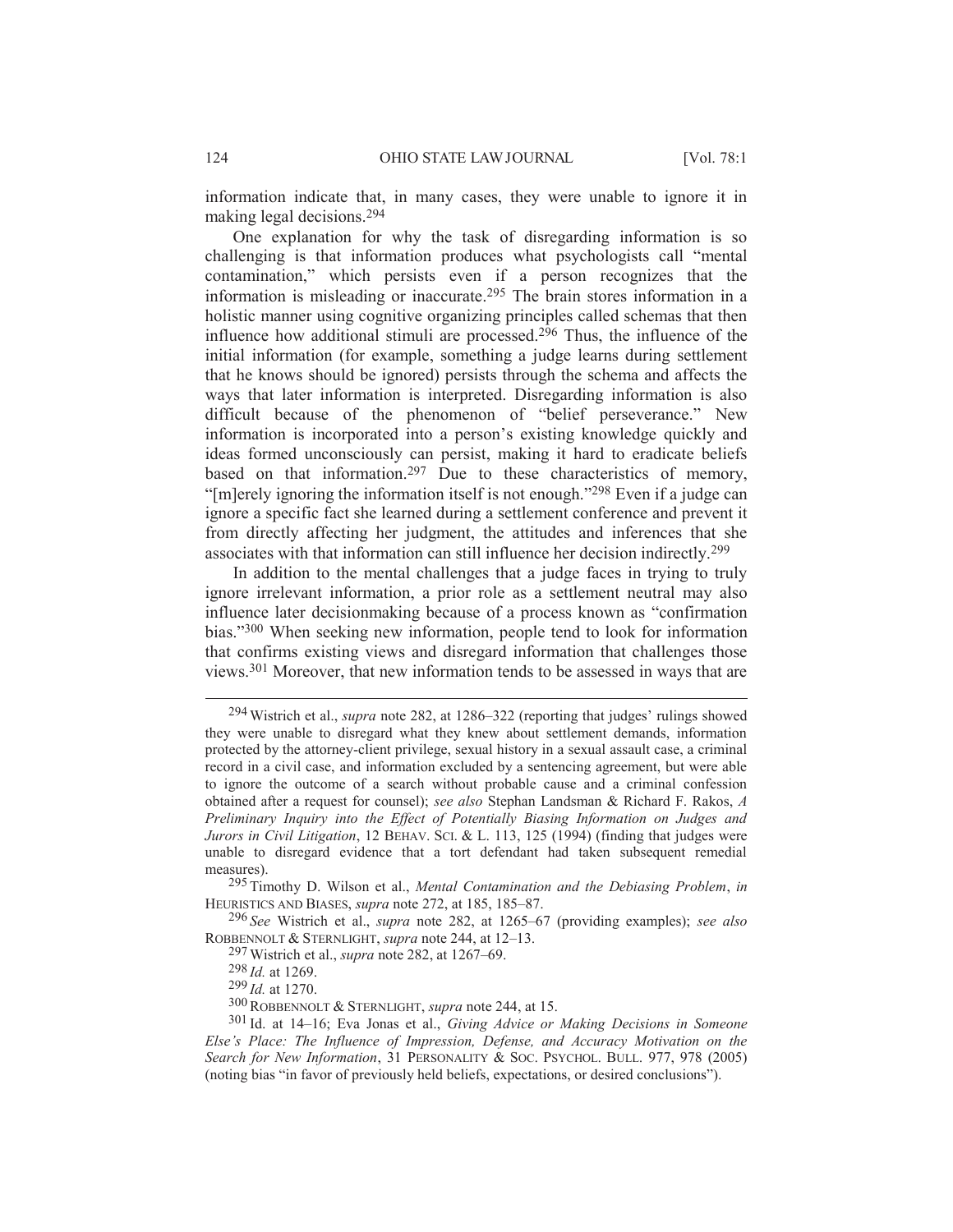consistent with preexisting attitudes or expectations, which is known as "biased assimilation."302 These effects are particularly strong in decisionmaking settings. In order to reduce cognitive dissonance, a person who previously made a choice tends to prefer information that supports that choice and to deprecate information that opposes it.303

One of the most effective methods for avoiding bias in a decisionmaking process is to deliberately consider opposing viewpoints and arguments.304 This is consistent with the theory of the adversary process in which the decisionmaker hears arguments presented by both sides of a case. There are, however, two ways in which the adversary process might not work ideally as a debiasing mechanism following a settlement conference.

First, it is not uncommon for a settlement neutral to assess a case or suggest that parties settle for a particular amount, particularly in a traditionally evaluative settlement conference.<sup>305</sup> Even though a judge may not actually commit to any particular decision based on a preliminary assessment, cognitively this can be enough to trigger bias in subsequent interpretations of evidence. Research suggests that the tendency to seek confirming information operates not only to reinforce firm decisions, but is also triggered by preliminary decisions306 and even by what cognitive scientists call "predecision" thinking.<sup>307</sup> Thus, an opinion a judge voices in settlement can influence the judge's interpretation of additional, more complete information added later at trial through an unconscious tendency to support the preliminary assessment.

Second, judges are privy to private information in settlement when they meet with parties in caucus. This ex parte information is not subject to rebuttal by the other side because it is unknown.<sup>308</sup> Thus, while evidence presented at trial may be sufficient to counter earlier impressions gained through traditional pretrial management, it cannot fully address impressions that stem from information conveyed to the judge in confidence during settlement.

There are factors associated with judging that may reduce the effects of System 1 thinking on judges' decisions. There have been suggestions that decisionmakers who are highly motivated to make accurate decisions may use

 <sup>302</sup>ROBBENNOLT & STERNLIGHT, *supra* note 244, at 15.

<sup>303</sup> J. Edward Russo et al., *The Distortion of Information During Decisions*, 66 ORGANIZATIONAL BEHAV. & HUM. DECISION PROCESSES 102, 102 (1996).

<sup>304</sup>ROBBENNOLT & STERNLIGHT, *supra* note 244, at 16, 77–83 (discussing "debiasing").

<sup>305</sup> *See supra* notes 151, 163–69 and accompanying text.

<sup>306</sup> Eva Jonas et al., *Confirmation Bias in Sequential Information Search After Preliminary Decisions: An Expansion of Dissonance Theoretical Research on Selective Exposure to Information*, 80 J. PERSONALITY & SOC. PSYCHOL. 557, 557–58 (2001).

<sup>307</sup> Aaron L. Brownstein, *Biased Predecision Processing*, 129 PSYCHOL. BULL. 545, 545 (2003). In developing a preference, decisionmakers seem to distort new information so as to favor their leading alternative, Russo et al., *supra* note 303, at 107, and thus inhibit careful and objective consideration of all alternatives.

<sup>308</sup> It may also be irrelevant as an evidentiary matter.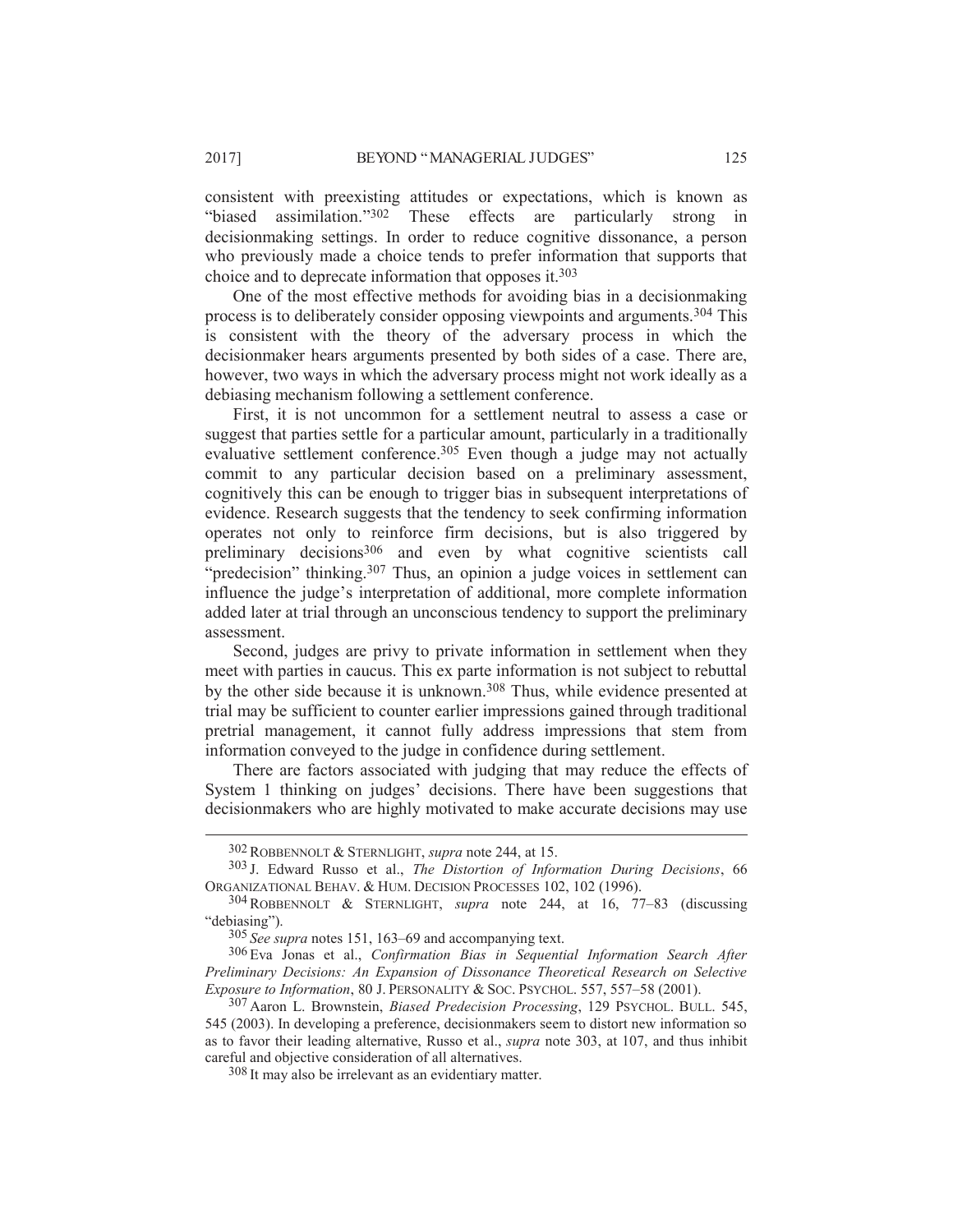more accurate reasoning.309 As professional decisionmakers, judges would ideally display this motivation. The transparency of the judicial process may also help. Experimental evidence suggests that anchoring has less influence if people are told that they must explain their estimates,  $310$  so when a decision involves writing a judicial opinion, that may constrain anchoring bias.

More generally, accountability can be seen as an incentive that increases willingness to put more effort into the decisionmaking process by using System 2 thinking.<sup>311</sup> Since judges are accustomed to public scrutiny of their decisions, at the very least by parties and their attorneys, this may reduce the bias introduced by participating in settlement. There is, however, growing evidence that all forms of accountability are not equal. People who know they will have to justify the process behind their judgment display more accurate and unbiased decisionmaking than those who are merely held accountable for the outcome of the process. $3^{312}$  Judges' opinions typically justify the outcome of their decisions, not the decisionmaking process. And unfortunately, other key factors that encourage deliberative thinking, such as prompt and accurate feedback, are missing from the judicial decisionmaking environment.313

In evaluating the cognitive effects of participating in settlement, it is particularly important to be skeptical of judges' own assessments of their abilities. This is because positive cognitive illusions make it difficult for judges to evaluate their own decisionmaking objectively. "Overconfidence" means we don't allow sufficiently for uncertainty in the judgments we make.314 This tendency is increased with access to evidence for only one side of a story.315 "Egocentric bias" means we overestimate our abilities and make judgments consistent with our own point of view.<sup>316</sup> Judges are no different.<sup>317</sup> Yet despite the cognitive evidence to the contrary, some judges are very confident that they can ignore what happened during settlement in subsequent proceedings.318 This is likely to be overconfidence, which can exacerbate the

311 *See* Jonas et al., *supra* note 301, at 988.

312 *Id.*

 <sup>309</sup>Brownstein, *supra* note 307, at 565.

<sup>310</sup> Jennifer S. Lerner & Philip E. Tetlock, *Accounting for the Effects of Accountability*, 125 PSYCHOL. BULL. 255, 262–63 (1999).

<sup>313</sup> *See* Guthrie et al., *Blinking*, *supra* note 279, at 32 (discussing the lack of feedback in litigation and explaining why appellate review is an inadequate mechanism).

<sup>314</sup>ROBBENNOLT & STERNLIGHT, *supra* note 244, at 68.

<sup>315</sup> KAHNEMAN, *supra* note 270, at 86–88 (reporting that confidence in judgments is increased by coherence of the story).

<sup>316</sup>ROBBENNOLT & STERNLIGHT, *supra* note 244, at 70.

<sup>317</sup> Guthrie et al., *Inside*, *supra* note 282, at 813–16; *see also* Theodore Eisenberg, *Differing Perceptions of Attorney Fees in Bankruptcy Cases*, 72 WASH. U. L.Q. 979, 983– 87 (1994) (reporting a study of bankruptcy judges who overestimated the degree to which lawyers who appeared before them felt they were fair, efficient, and diligent).

<sup>318</sup> LACEY, *supra* note 44, at 23 ("As you become known as one who can conduct [settlement] discussions without coloring your judgment at trial, lawyers will not hesitate to engage in full, frank discussion with you."); Martin, *supra* note 159, at 194–95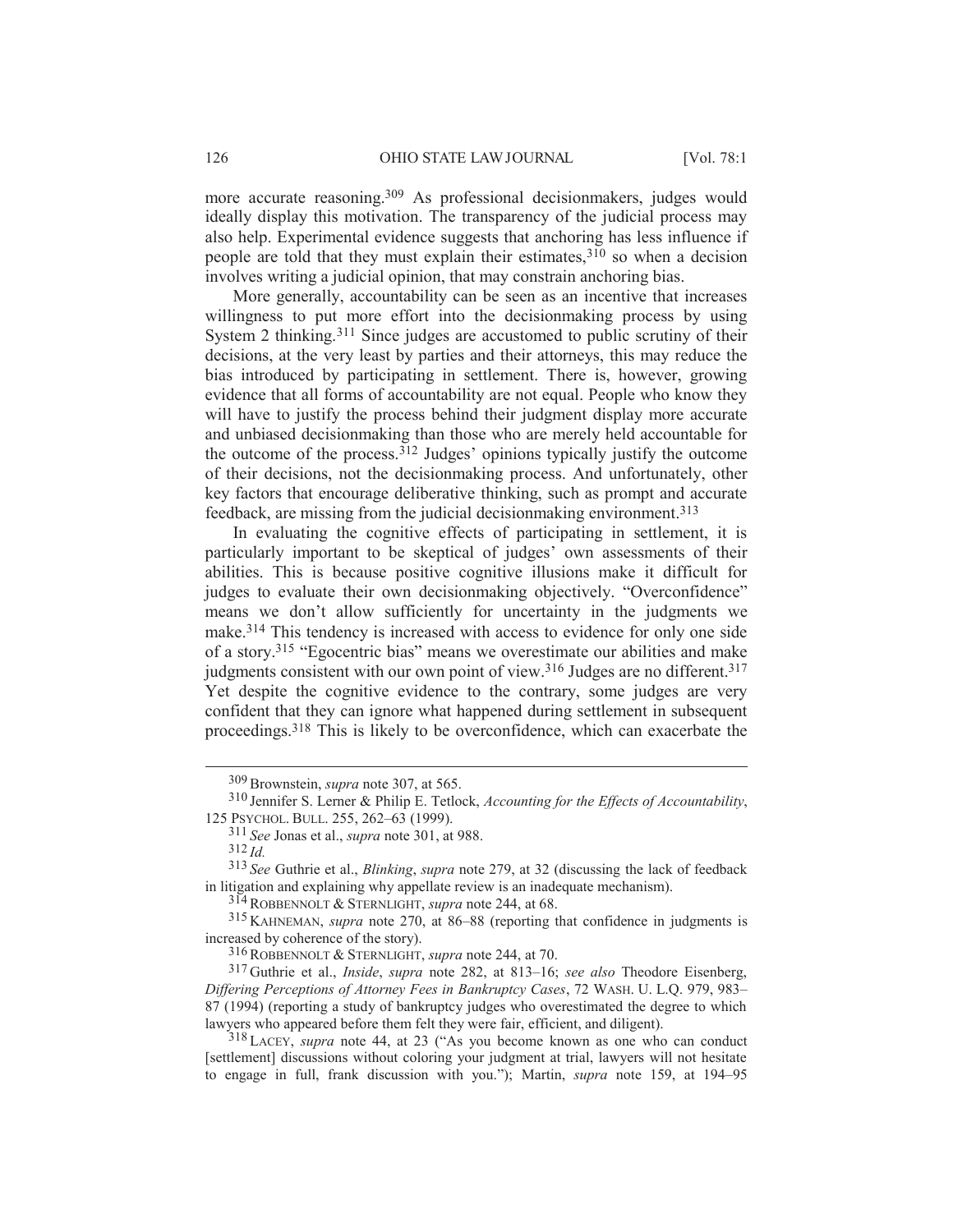problem by preventing a judge from recognizing the effects of settlement conferences on her decisionmaking. This lack of recognition is, in turn, likely to reduce the vigilance that might help judges deploy System 2 deliberative thinking to avoid the distortions settlement conferences can introduce. Even under the best of conditions, fighting these tendencies is difficult, for judges just as for the rest of us, because they operate at an unconscious level.

These cognitive insights are in tension with current standards for judicial conduct and settlement practices, which are examined in the following Part. The after-the-fact remedies for bias also provide an illustration of how legal standards fail to reflect modern conceptualizations of bias and its sources. The recusal and disqualification statute, $31\overline{9}$  for instance, applies when a judge has an opinion, either favorable or unfavorable, "that is somehow wrongful or inappropriate, either because it rests upon knowledge that the subject ought not possess, or because it is excessive in degree."320 Knowledge that a subject "ought not possess" is limited to extrajudicial sources of information; this limitation reflects a traditional conception of judicial activity that does not contemplate judges' modern roles in conducting settlement. The alternative prerequisite, that a judge's opinion must be "excessive" in order to be inappropriate, means that the judge must express a strong identifiable animus or favoritism. This focus on only expressed, pronounced bias reflects an outdated, confident view of rational decisionmaking that does not recognize psychological insights into actual behavior. Information shared in settlement may skew or distort a judge's subsequent attitudes, and perhaps decisions about a case, even without producing any visible animus or strong favoritism. This modern understanding of the subtle operation of bias supports the view that knowledge gained in settlement raises questions about impartiality. Because judges can avoid this knowledge, it should be regarded as "inappropriate" even if it is not "extrajudicial."

# IV. LIMITING (APPROPRIATELY) THE JUDICIAL ROLE IN SETTLEMENT

The final Part of this Article evaluates possible mechanisms for avoiding the problems of dual neutral functions in the settlement context. Part IV.A reviews efforts to restrict judges assigned for trial from serving as a settlement

<sup>(</sup>describing a judge who conducts his own settlement conferences when he is the trier of fact because, as the judge, "he is able to 'turn off' the information he learned as a mediator"); Miller, *supra* note 128, at 33 ("When I was in private practice, one of my sensitivities about a judge getting actively involved in the settlement process was a concern for whether he or she could put aside what was said in mediation when it came time to decide the case... In my own mind, I'm confident that I can do that  $\dots$ ." (quoting Judge McCarthy).

<sup>319</sup> 28 U.S.C. § 455(a), (b)(1) (2012); *see also supra* text accompanying notes 216–18, 252–56.

<sup>320</sup>Blackmon v. Eaton Corp., 587 F. App'x 925, 933 (6th Cir. 2014) (emphasis omitted) (quoting Williams v. Anderson, 460 F.3d 789, 814 (6th Cir. 2006)).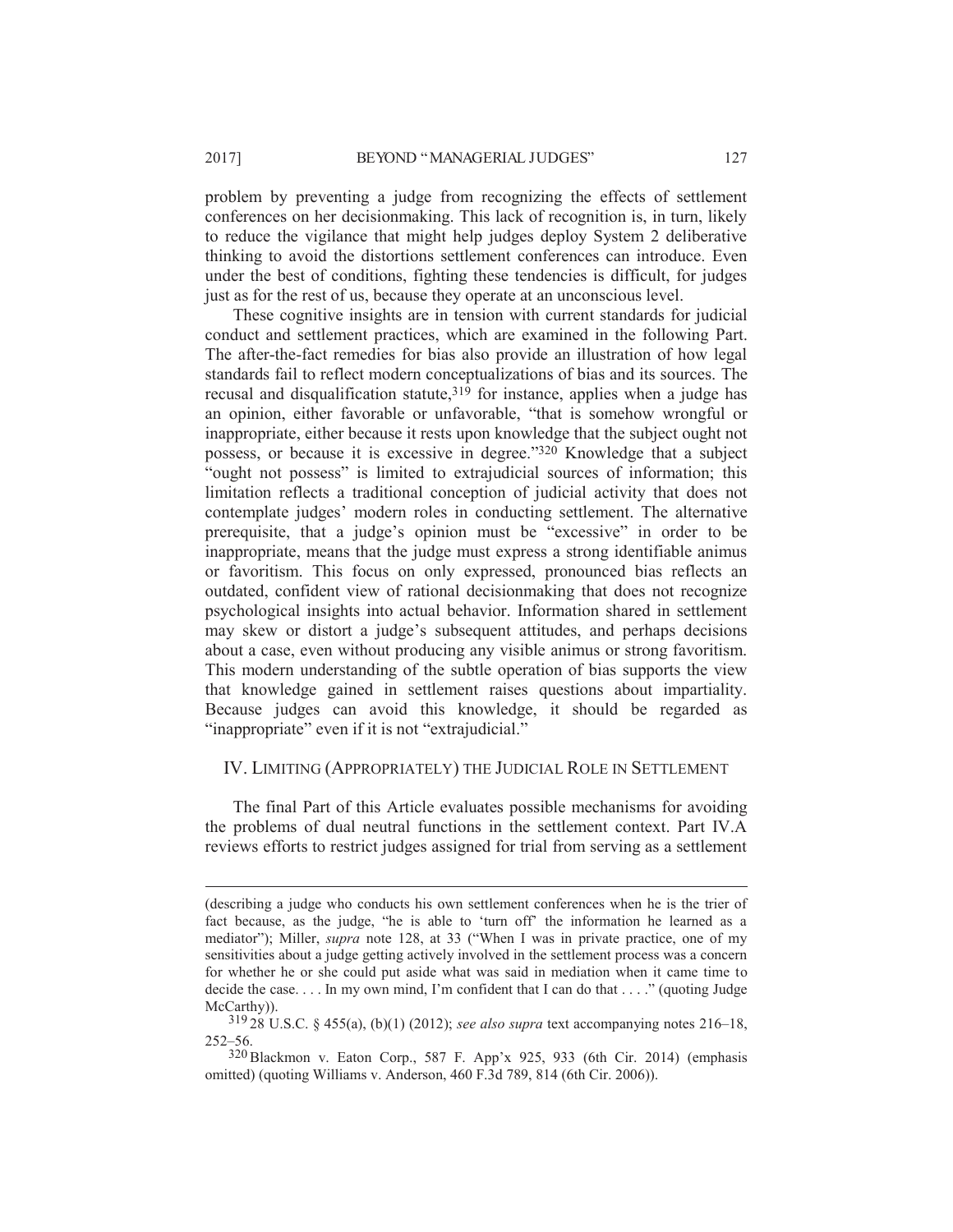#### 128 **OHIO STATE LAW JOURNAL** [Vol. 78:1]

neutral as an ethical matter. I conclude, given the failure to incorporate any restrictions on settlement activity into recent revisions of ethical standards, that this is not a promising avenue. Part IV.B considers proposals to better define acceptable judicial behaviors in settlement. I argue that this approach is an incomplete solution that could have deleterious side effects and is likely unworkable. Part IV.C explores the most promising path for reform: separating the roles of settlement and adjudicative neutrals by limiting the authorization for settlement activity in Rule 16 and other procedural rules. This structural solution would be a preventative measure, and hence more effective than afterthe-fact evaluations for disqualification based on the circumstances of particular settlements (which are problematic for the reasons described above). There is precedent for this approach in some local district court ADR rules and state confidentiality provisions that apply principles of separation to reduce the risks of both coercion and partiality. This Article closes by urging rulemakers to draw on these local and state rules and to extend their principles to the regulation of settlement conferences.

# A. *Limiting the Judicial Role in Settlement as an Ethical Principle*

In the most recent attempts at reform, the focus on limiting the settlement role of judicial neutrals in assigned cases centered on ethical obligations. For federal judges, judicial ethics are governed by the Code of Conduct for United States Judges.321 State court judges are subject to the code adopted in their state,<sup>322</sup> some of which make no mention of settlement.<sup>323</sup> Historically, both federal and state codes have been influenced by the ABA Model Code of Judicial Conduct and its predecessors.324

An opportunity to strengthen the provisions on settlement in the ABA Model Code arose when the ABA undertook a revision beginning in 2003.<sup>325</sup> In 2005, the ABA Section of Dispute Resolution presented a proposal to revise

 <sup>321</sup> *See* JUDICIAL CONFERENCE OF THE U.S., CODE OF CONDUCT FOR UNITED STATES JUDGES, *in* 2A GUIDE TO JUDICIARY POLICY, ch. 2, intro. [hereinafter CODE OF CONDUCT], http://www.uscourts.gov/sites/default/files/vol02a-ch02\_0.pdf [https://perma.cc/VN6Q-VECJ] (last revised Mar. 30, 2014).

<sup>322</sup> *See, e.g.*, CAL. CODE OF JUDICIAL ETHICS Canon 3(B)(7) (SUPREME COURT OF CAL. 2015); OHIO CODE OF JUDICIAL CONDUCT r. 2.6 (SUPREME COURT OF OHIO 2017); TEX. CODE OF JUDICIAL CONDUCT Canon 3(B)(8)(b) (SUPREME COURT OF TEX. 2002).

<sup>323</sup> *See, e.g.*, N.Y. RULES OF THE CHIEF ADMIN. JUDGE r. 100.3 (N.Y. STATE UNIFIED COURT SYS. 2015) (dealing with adjudicatory responsibilities only); PA. CODE OF JUDICIAL CONDUCT Canon 3.1 (JUDICIAL CONDUCT BD. OF PA. 2014).

<sup>324</sup> Andrew J. Lievense & Avern Cohn, *The Federal Judiciary and the ABA Model Code: The Parting of the Ways*, 28 JUST. SYS. J. 271, 280 (2007).

<sup>325</sup> *See* JOINT COMM'N TO EVALUATE THE MODEL CODE OF JUDICIAL CONDUCT, AM. BAR ASS'N, OVERVIEW OF MODEL CODE OF JUDICIAL CONDUCT AS ADOPTED FEBRUARY 12, 2007, at 1 [hereinafter OVERVIEW OF MODEL CODE], http://www.americanbar.org/content/d am/aba/migrated/2011\_build/professional\_responsibility/overview\_gak\_030707.authcheck dam.pdf [https://perma.cc/VF9R-9P5S].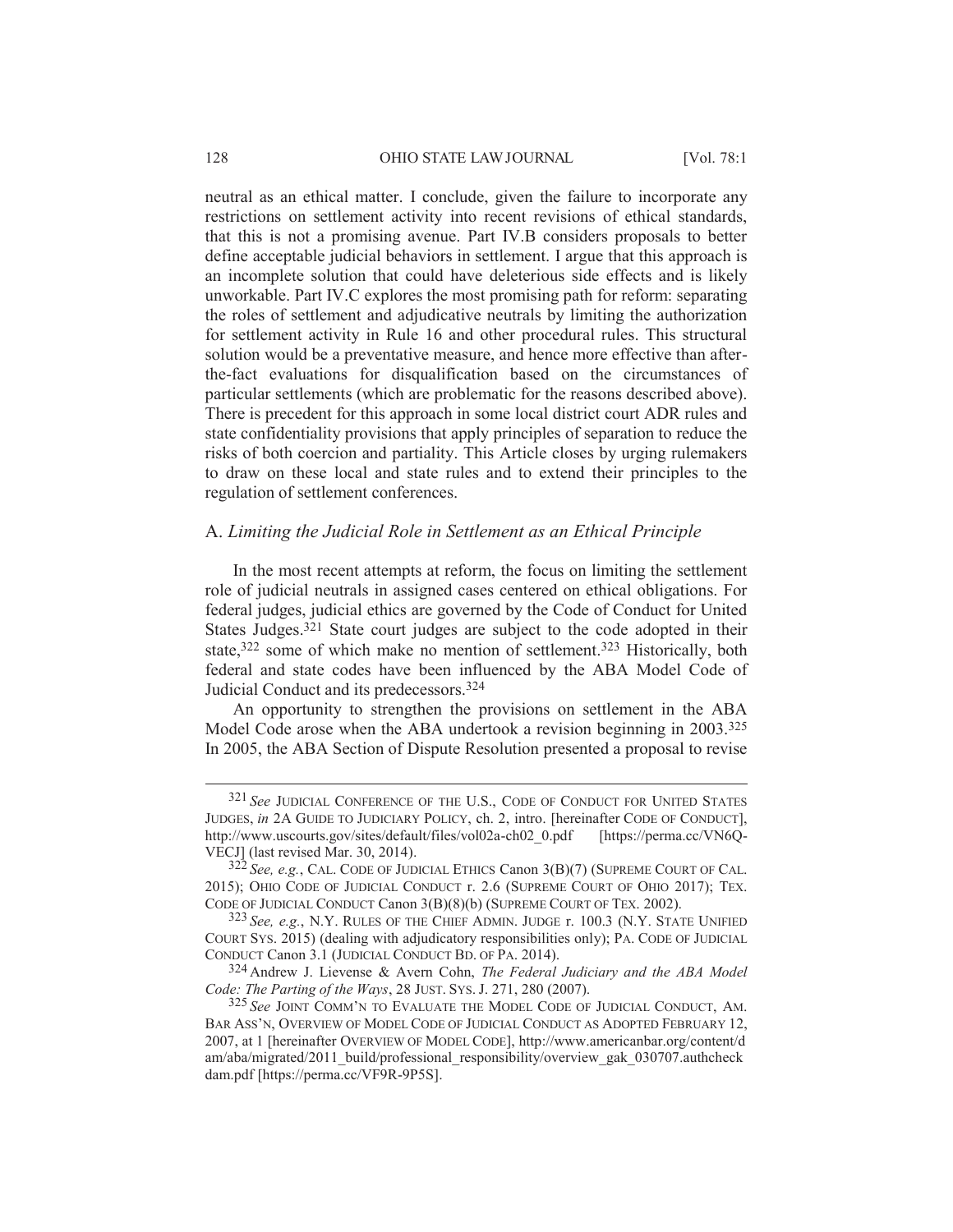the provisions on judicial ethics on settlement.326 It provided that a judge should not act as a mediator if he or she would also be judging the merits of the case.327 In addition, the merits judge would receive very limited information about the mediation: only whether a mediation was held, who attended, and whether a settlement was reached.<sup>328</sup> This proposal was rejected.

The revision process culminated in the adoption of the 2007 ABA Model Code of Judicial Conduct, which does not even address whether a judge who participates in settlement efforts should be permitted to hear the case if those efforts are unsuccessful.329 Instead, Rule 2.6, Ensuring the Right to be Heard, merely states:

A judge may encourage parties to a proceeding and their lawyers to settle matters in dispute but shall not act in a manner that coerces any party into settlement.<sup>330</sup>

Elsewhere, the Model Code prohibits, as a general matter, ex parte communications concerning pending matters.331 But there is an explicit exception for judges, "with the consent of the parties," to "confer separately with the parties and their lawyers in an effort to settle matters pending before the judge."332

The current official Code of Conduct for United States Judges, adopted by the Judicial Conference of the United States, has an almost identical provision. Canon 3 prohibits ex parte communications on the merits in pending matters but has a similar exception, which provides that a judge may "with the consent of the parties, confer separately with the parties and their counsel in an effort

 <sup>326</sup> SECTION OF DISPUTE RESOLUTION, AM. BAR ASS'N, PROPOSED ADDITION TO THE ABA MODEL CODE OF JUDICIAL CONDUCT (Feb. 2005), http://www.americanbar.org/conten t/dam/aba/migrated/judicialethics/resources/comm\_rules\_aba\_dispute\_resolution\_020405\_ ddt.authcheckdam.pdf [https://perma.cc/9LHL-8G9X].

<sup>327</sup> *Id.*

<sup>328</sup> *Id.*; *see also* Molly McDonough, *Meddling in Settling: Pressure to Clear Caseloads Spurs Judges to Coerce Settlements, Critics Say*, ABA J., June 2005, at 14, 14 (describing proposal and citing perception that "plenty of judges coerce settlements or otherwise improperly meddle with the mediation process"). This and similar proposals were supported by numerous commentators. *See, e.g.*, Alfini, *supra* note 119, at 14; Cratsley, *supra* note 122, at 585–94; Floyd, *supra* note 10, at 88–89; Sylvia Shaz Shweder, *Judicial Limitations in ADR: The Role and Ethics of Judges Encouraging Settlements*, 20 GEO. J. LEGAL ETHICS 51, 69–70 (2007)*.* <sup>329</sup> OVERVIEW OF MODEL CODE, *supra* note 325, at 4.

<sup>330</sup> MODEL CODE OF JUDICIAL CONDUCT r. 2.6(B) (AM BAR ASS'N 2007), http://www.americanbar.org/content/dam/aba/migrated/judicialethics/ABA\_MCJC\_approv ed.authcheckdam.pdf [https://perma.cc/68T7-XLYP]. This provision did, however, elevate the caution against coercion from a comment in the prior Model Code into the canon itself, thus emphasizing this important principle.

 $331$   $\tilde{I}$ d. r. 2.9(A).

<sup>332</sup> *Id.* r. 2.9(A)(4).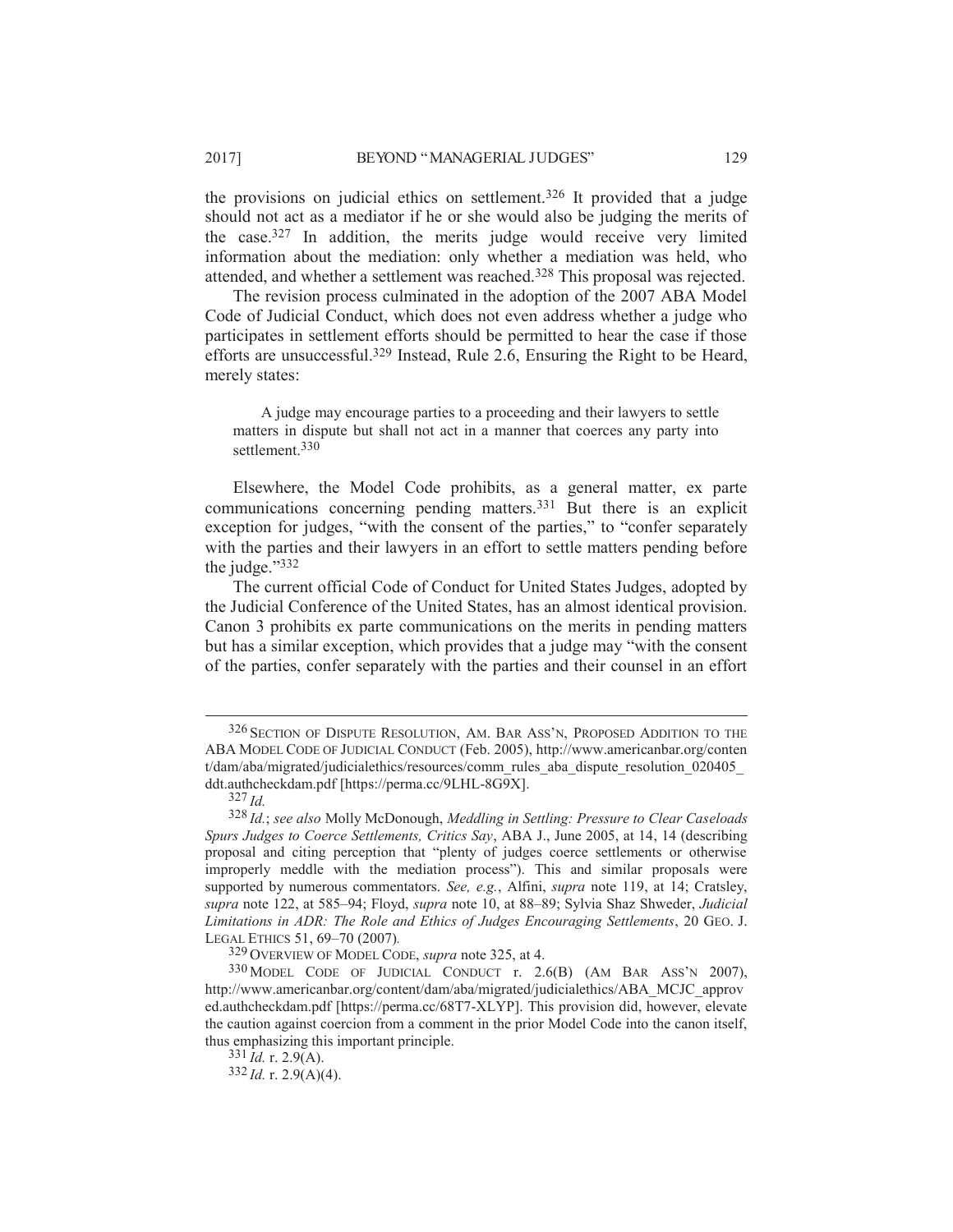to mediate or settle pending matters."333 The commentary states that "[a] judge may encourage and seek to facilitate settlement but should not act in a manner that coerces any party into surrendering the right to have the controversy resolved by the courts."334

It is interesting that both of these provisions stress preventing coercion in settlement, rather than the usual worry stemming from ex parte communication: unrebuttable information that can skew decisionmaking. To the extent these settlement exceptions ignore the informational consequences of ex parte communication in settlement, they stand in tension with the general principles of due process in adjudication.

In 2009, the Judicial Conference's Committee on Codes of Conduct interpreted the official Code of Conduct's settlement provision in an advisory opinion: *Judges Acting in a Settlement Capacity*. <sup>335</sup> The Committee determined that a trial judge's participation in settlement efforts in a case assigned to her for trial is not "inherently improper under the Code."336 It relied heavily on the Rules of Civil Procedure and local rules in reaching this conclusion. The opinion stressed the fact that "Rule 16 does not prevent a judge who engaged in settlement discussions from presiding over a trial,"337 and concluded that, while a judge's actions could raise concerns in a particular case, there is no per se impropriety in an assigned judge leading settlement discussions or conducting a trial afterwards.<sup>338</sup> Local procedural rules that explicitly permit the practice "lend[] support to the propriety of a judge's actions in this respect."339

One way to read the canon and its interpretation is that it extends the discretion granted in Rule 16 from procedural rules to ethical rules. The Committee concluded that, in the absence of a local rule prohibiting a dual neutral role, ethical concerns should be evaluated by considering settlement practices on a case-by-case basis.340 The Committee felt that such concerns are less serious when a judge who has led settlement negotiations presides over a jury trial, or when the parties have consented to the dual role.341 They also identified the type of information learned in settlement as an important variable, observing that, "The extent to which a judge's impartiality may be compromised, . . . will depend in part on the nature and degree of the judge's participation in settlement . . . . "342"

339 *Id.*

 <sup>333</sup>CODE OF CONDUCT, *supra* note 321, Canon 3(A)(4)(d).

<sup>334</sup> *Id.* Canon 3(A)(4) cmt.

<sup>335</sup> *See generally* Advisory Opinion No. 95, *supra* note 237.

<sup>336</sup> *Id.* at 162.

<sup>337</sup> *Id.* at 161.

<sup>338</sup> *Id.* at 162.

<sup>340</sup> *Id.* at 163.

<sup>341</sup> Advisory Opinion No. 95, *supra* note 237, at 162.

<sup>342</sup> *Id.* at 163.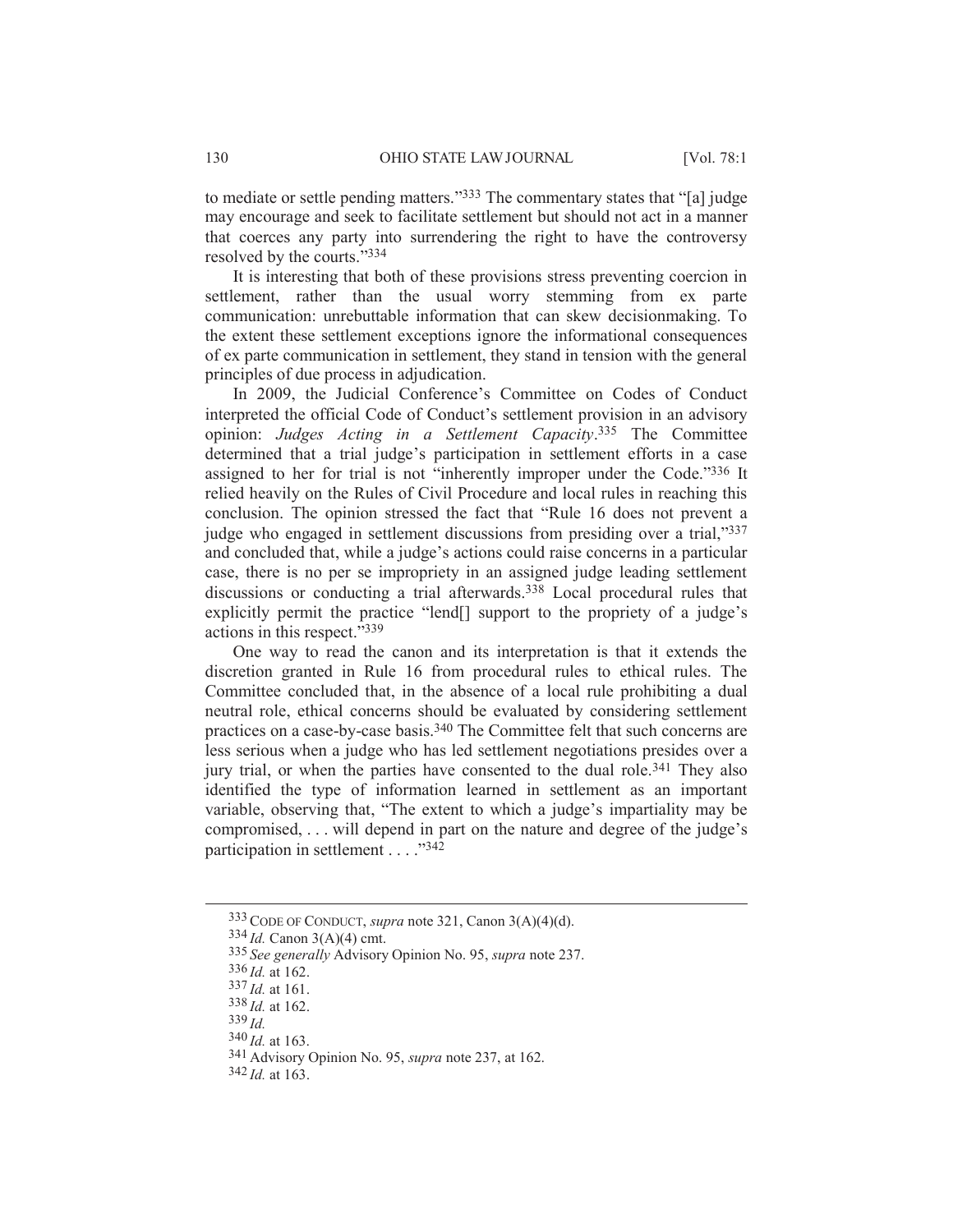#### 2017] BEYOND "MANAGERIAL JUDGES" 131

There are those who express discomfort with the discretion that implicitly accompanies this flexibility. They believe the canon is so elastic that it does not provide adequate guidance, instead allowing judges to conclude that a vast number of very different approaches to settlement are ethical.<sup>343</sup> Certainly the check on discretion prescribed in the judicial ethics opinion—a case-by-case, after-the-fact evaluation of the circumstances to determine their effect on a judge's impartiality—is not as prophylactic as a bright-line rule. Moreover, such evaluations require uncovering communications in mediation in ways that could either be blocked by confidentiality principles, or violate them. But perhaps the strongest argument against relying on ethical rules to limit dual judicial roles is a practical one: the proposal based on defining the problem as a matter of ethics was not approved. This was, at least in part, due to opposition from judges. They believe settlement is an important function of their job and oppose limiting their discretion to achieve it.344

# B. *Limiting the Judicial Role in Settlement by Defining Acceptable Judicial Involvement*

For some, the concern with judicial activity in settlement is seen as a need to constrain problematic judicial behavior in settlement. This is primarily a concern about coercion. Under the discretionary framework that governs settlement conferences, statutes and court rules provide little guidance on acceptable judicial behavior in settlement.345 One suggestion, raised by a number of commentators, is to adopt new ethical or procedural rules to clarify the appropriate limits of judicial settlement behavior.346 Judge Cratsley, for example, notes the significant variability in judicial approaches to settlement and maintains that clearer rules will "promote litigants' confidence in the trustworthiness and fairness" of the judiciary.347 These rules would presumably apply to all settlement judges, whether assigned an adjudicatory role or not. While some guidance is appropriate through education, and more work could be done to establish appropriate norms, in my view it would be unduly restrictive (and likely unworkable) to incorporate behavioral limits on judicial settlement into procedural or ethical rules.

First, there is a wide range of acceptable behaviors and roles for neutrals in settlement and little agreement on particular limits. With regard to mediation,

 <sup>343</sup> *See* Cratsley, *supra* note 117, at 4.

<sup>344</sup> *See Judicial Code Panel Gets Close to Releasing Full Draft, Hears More Feedback on Its Work*, 21 ABA/BNA LAW. MANUAL PROF. CONDUCT 317 (2005) (describing negative reactions of judges on the ABA Commission at a public hearing).

<sup>345</sup> *See* Agnes, *supra* note 82, at 265; Alfini, *supra* note 119, at 12.

<sup>346</sup> *See, e.g*, Cratsley, *supra* note 117, at 4; Floyd, *supra* note 10, at 87–88; Shoot & McGrath, *supra* note 197, at 34; Tornquist, *supra* note 50, at 773; William L. Adams, Comment, *Let's Make a Deal: Effective Utilization of Judicial Settlements in State and Federal Courts*, 72 OR. L. REV. 427, 455–56 (1993).

<sup>347</sup>Cratsley, *supra* note 117, at 4.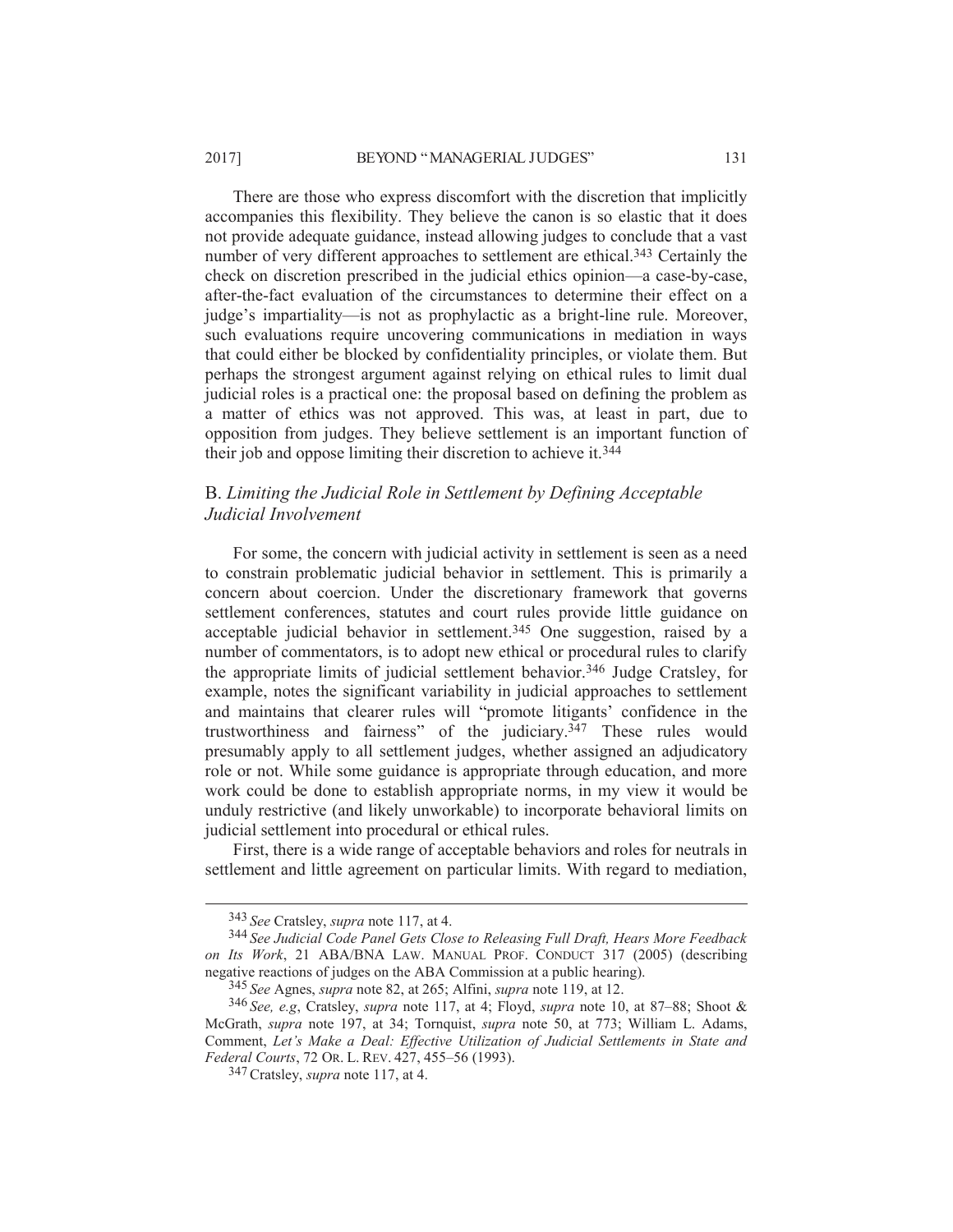for example, there has been vigorous debate over the appropriateness of using evaluative techniques.348 There are regional variations in practices such as using joint sessions, and variations based on the type of case, such as whether it is a commercial or family dispute. Thus it would be very difficult to agree on generally applicable, comprehensive guidelines with any meaningful specificity.

Second, there is a real danger that an effort to codify particular behaviors as acceptable for settlement neutrals would impair one of the great strengths of mediation: its flexibility. Good mediators (and good settlement judges) need to be able to tailor their approach to a particular case and to respond to the unique circumstances of the parties.349 This means that discretion regarding approach and technique is useful, and excessive regulatory intrusion that introduces rigidity should be avoided.

Third, the proposals aimed at defining acceptable judicial behaviors in settlement address only half of the problem. They primarily react to worries about coercion in the settlement process by forceful judges. The solution (a more detailed settlement code of conduct) would not be particularly effective in reducing the risk of partiality stemming from dual roles in settlement and adjudication. To limit the potential for bias by regulating judicial conduct, a behavioral measure would need to restrict the information available to an assigned judge during settlement. But this would also impair his effectiveness as a settlement neutral.350 One federal district court does have a local settlement rule of this nature. It addresses concerns about partiality by precluding judges presiding over settlement from obtaining the type of information that poses the most obvious risk: the parties' settlement offers and demands.351 However, this restriction is remarkable for its rarity, probably because most districts recognize that it would reduce judges' effectiveness in the settlement context. In contrast, in districts that have adopted a structural solution—substituting a settlement judge for the assigned judge—the rules can

351 *See, e.g.*, N.D. TEX. CIV. R. 16.3(b) (judge may not discuss settlement figures in nonjury cases "unless requested to do so by all concerned parties").

 <sup>348</sup> *See supra* note 143.

<sup>349</sup> *See, e.g.*, Golann, *supra* note 143, at 42; Stempel, *supra* note 143, at 970–83.

<sup>&</sup>lt;sup>350</sup> Despite the potential to diminish their effectiveness, there are nonetheless judges who self-censor their participation in settlement when assigned to trial due to worry about introducing bias. *See, e.g.*, Miller, *supra* note 128, at 34 (quoting Judge Polster commenting that he limited communications when settling a case scheduled for a bench trial by discussing only business solutions, not the merits); Will et al., *supra* note 53, at 215 (describing a judge who avoids discussion of settlement numbers even with a jury trial due to concern for bias in deciding potential post-verdict motions); *see also* CRAVER, *supra* note 259, § 16.14(2)(a) (suggesting a prohibition on parties stating specific demands as a way to prevent the anchoring effect in settlement conferences conducted by a judge assigned to trial); Deason, *supra* note 259, at 246–47 (describing a proposal for a nocaucus approach to mediation in order to limit information flow when mediation is combined with international arbitration before the same neutral).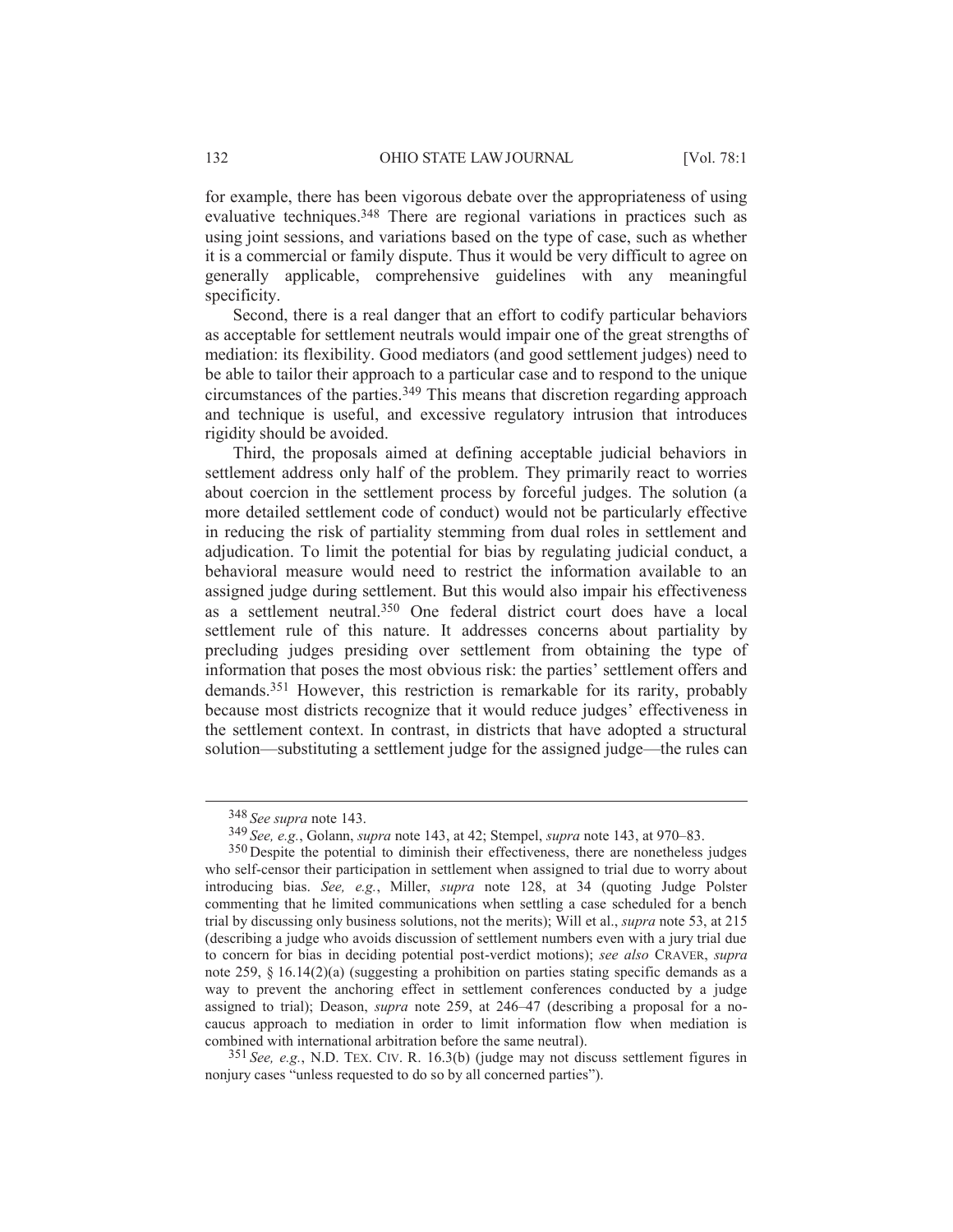endorse full access to information and encourage active participation by the settlement neutral.352

Finally, it is unlikely that regulating specific judicial behaviors would be effective without reforms to enforcement standards and procedures. As Professor Floyd demonstrated, limitations in the standards for recusal based on actions during settlement and procedural barriers to appeals make enforcement of behavioral guidelines illusory.353 Happily, there is a more effective alternative to trying to manage and monitor individual judicial behavior: procedural rules that prevent conflicting neutral roles through structural and informational separation between adjudication and case management on the one hand, and settlement on the other.

# C. *Principles from State and Local Federal Rules: Separating Managing from Settling*

Perhaps the most appropriate (and promising) way to address the problem is to avoid characterizing it as an issue of a particular judge's ethics or behavior. The incompatible dual neutral roles assigned to judges are at their core a structural issue; it is a side effect of lumping all judicial functions related to settlement into the category of pretrial management. How should the role of adjudicating (with its associated managing) be separated from settling? We can look to the local district court rules and some state provisions for examples to follow.

This Part examines three types of rules for principles that could be applied more generally in Rule 16. Alternatively, if uniformity in the federal courts proves impossible, individual federal courts and states could adopt these principles to harmonize their rules for settlement conferences and ADR programs. First, this Part considers rules that govern court ADR programs.354 The provisions in local rules that govern who can serve as neutrals in ADR

353 Floyd, *supra* note 10, at 82–84; *see also supra* text accompanying notes 216–21.

 <sup>352</sup> *See, e.g.*, D. IDAHO CIV. R. 16.4(b)(1)(A) (judge's function in settlement conference is to "facilitate communication between the parties and assist them in their negotiations, e.g., by clarifying underlying interests"); E.D. OKLA. CIV. R. 16.2(a) (discussion to include "every aspect of the case bearing on its settlement value"); *id.* R. 16.2(g) (participants are "required to be completely candid with the settlement judge so that the judge may properly guide settlement discussions"); N.D. OKLA. CIV. R.  $16.2(a)$ , (g) (containing the same language as the Eastern District of Oklahoma); M.D. TENN. R.  $16.04(d)(1)(a)$  (parties provide settlement judge with ex parte settlement conference statement including settlement positions); D. UTAH CIV. R. 16-3(c) (settlement judge may discuss any aspect of the case and make suggestions or recommendations for settlement); *see also* Kearny v. Milwaukee County, No. 05-C-834, 2007 WL 3171395, at \*2–3 (E.D. Wis. Oct. 26, 2007) (order of recusal) (describing benefits to settlement of a judge's "unencumbered" participation, in contrast to the ethical obligations that constrain a presiding judge).

<sup>354</sup> As described above, *see supra* text accompanying notes 94–97, most courts currently segregate "ADR" from settlement conferences and provide separate authorizations in their rules.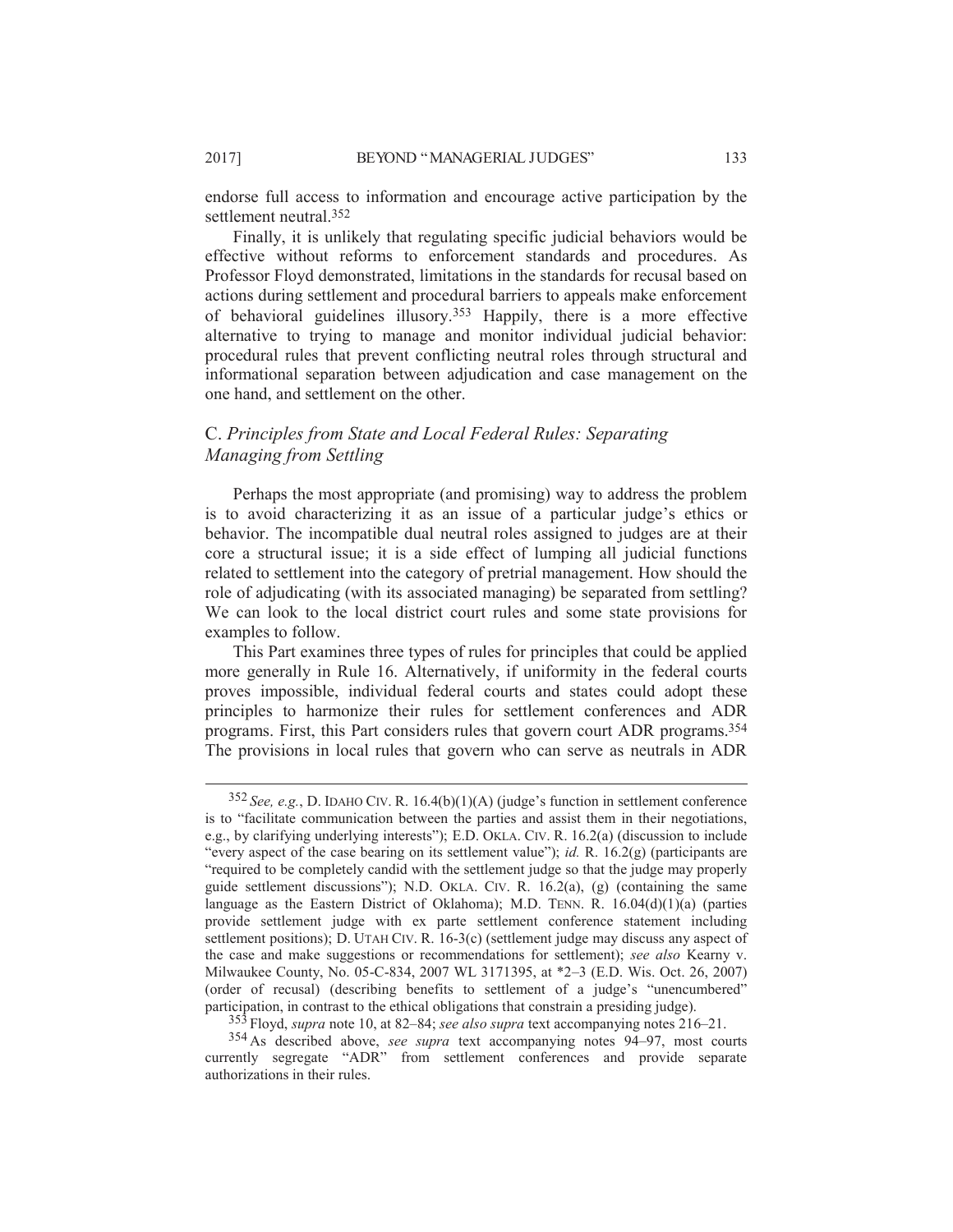programs often establish a clear separation between management and neutral functions. Second, this Part explores ADR confidentiality rules. They often go to the heart of the problem of access to information that is inherent in dual roles. Many impose restrictions on the flow of information from the settlement process to the assigned judge, which emphasizes a separation between the role of settlement neutral and the role of decisionmaking neutral. Third, this Part analyzes the problematic rules governing judicial settlement conferences. Here, some federal districts do separate management and neutral roles to avoid role conflicts, but this approach is by no means ubiquitous. This is where courts could improve their procedures by harmonizing their rules for settlement conferences with their ADR and confidentiality rules to limit judges' discretion in settlement conferences.

# 1. *Rules on Neutral Roles in "ADR" Processes: Programmatic Separation*

In federal courts, the local rules that govern court-sponsored ADR programs tend to be both more detailed and more sensitive to conflicting neutral roles than the corresponding rules that govern settlement conferences convened by judges. ADR rules tend to allot settlement management tasks to the assigned judge,<sup>355</sup> but structure programs in ways that limit judges' discretion to serve as both the assigned judge and the ADR neutral. There are two typical patterns in local ADR rules. Under one common approach, judicial officers do not participate as mediators for the program.356 Instead, the parties usually agree on a private mediator. This person is often chosen from a courtapproved list, although some districts provide a staff mediator.357 Under a second approach, judicial officers do serve as mediators in the court-sponsored mediation program, which preserves the benefits of having a judicial officer as a mediator. Often magistrate judges shoulder a major responsibility for mediating cases in these programs.358 Neutral roles are typically kept separate

 <sup>355</sup> *See supra* text accompanying notes 100–06.

<sup>356</sup> Under this approach, judges similarly do not serve as neutrals for neutral evaluation or court-annexed arbitration if the court sponsors those processes. Summary jury trials or summary bench trials are an exception, often presided over by the same judge who will hear the case if there is no settlement. They are not considered in this Article because they are relatively rare and because the neutral's role in those processes has so much overlap with the judge's role at trial.

<sup>&</sup>lt;sup>357</sup> Unfortunately, staff mediators in some districts, such as the Southern District of Ohio, have been eliminated due to budget cuts. E-mail from Terence P. Kemp, Mag., U.S. Dist. Court for the S. Dist. of Ohio, to author (Mar. 11, 2017, 10:44 EST) (on file with author).

<sup>358</sup> *See, e.g.*, Kearny v. Milwaukee County, No. 05-C-834, 2007 WL 3171395, at \*3 (E.D. Wis. Oct. 26, 2007) (order of recusal) (stating that the court refers cases to magistrate judges for mediation under its ADR policy (citing E.D. WIS. CIV. R. 72.2(b)(20))); Garrett v. Delta Queen Steamboat Co., Inc., No. 05-1492-CJB-SS, 2007 WL 837177, at \*2 (E.D. La. Mar. 14, 2007) (stating that magistrate judge schedules about eight settlement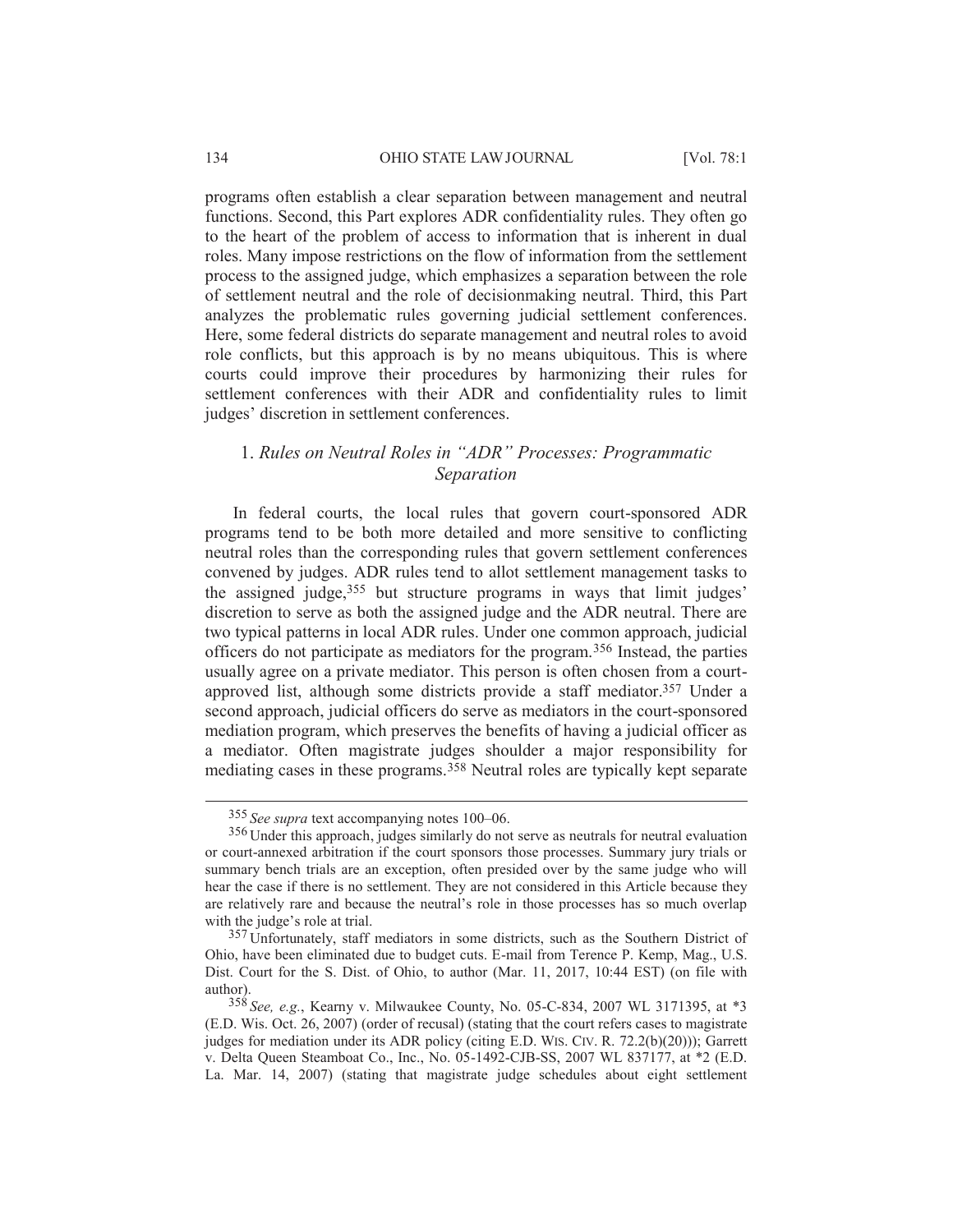by a rule specifying that the judicial officer who is assigned to try the case may not serve as the mediator.<sup>359</sup> Both of these design structures for ADR programs effectively divide an assigned judge's extensive pretrial management functions from any role as a settlement neutral, and thus prevent conflicts between adjudicatory and settlement roles.

# 2. *Rules on ADR Confidentiality: Isolating the Assigned Judge from Settlement Information*

In addition to imposing a structural separation between the neutral responsible for adjudication and management and the settlement neutral in court ADR programs, many federal courts have confidentiality rules for these programs. These provisions are aimed at the potential for settlement to serve as a source of bias even with separate neutrals. They prevent settlement information from flowing to the adjudicator by explicitly prohibiting mediators from disclosing details about a mediation to the assigned judge.<sup>360</sup> They demonstrate a sensitivity to the distortions that can be introduced into decisions if a judge learns what happened or what was said in a settlement process, and reflect an understanding that such reports from mediators will undermine confidence in the integrity of the settlement process. Courts also limit information flow to assigned judges by preventing them from seeing the pre-mediation or evaluation statements that parties prepare for the settlement neutral,361 or by strictly limiting the information that may be reported to them at the close of the process.362

Some states impose similar restrictions on communications to the court about the settlement process either by court rule or by state statute. For example, in Minnesota, communications to the court are strictly limited during

361 *See, e.g.*, N.D. CAL. ADR R. 5-8(b).

conferences a week); *see also* Welsh, *supra* note 126, at 999–1004; *supra* note 126 (citing articles by magistrate judge mediators).

<sup>359</sup> *See, e.g.*, D. ALASKA CIV. R. 16.2(e)(2)(A) (court may order parties to mediate before a district, bankruptcy, or magistrate judge who is not assigned to the case); S.D. W. VA. CIV. R. 16.6.2 ("The parties may request that a judicial officer (who is not the presiding judicial officer) conduct the mediation.").

<sup>360</sup> *See, e.g.*, N.D. CAL. ADR R. 5-12(a)(2), 6-12(a)(2); N.D. GA. CIV. R. 16.7(F)(3); S.D. GA. CIV. R. 16.7.8; C.D. ILL. R. 16.4(E)(7); D. KAN. R. 16.3(i)(2); E.D.N.Y. R. 83.8(d)(3); N.D. OHIO CIV. R. 16.5(h), 16.6(e)(3); D. OR. R. 16-4(g)(1); M.D. TENN. R. 16.08(a); S.D. TEX. CIV. R. 16.4.I; E.D. WASH. R. 16.2(g). In some districts, there is an exception that allows communication to the assigned judge with the consent of all the parties. *See, e.g.*, C.D. ILL. R. 16.4(E)(7); M.D. TENN. R. 16.05(e).

<sup>362</sup>Reporting restrictions often limit the content of a mediator's report. *See, e.g.*, D. ALASKA CIV. R.  $16.2(e)(3)(A)$ ; W.D. MICH. CIV. R.  $16.3(f)$ ; N.D. OHIO CIV. R.  $16.6(h)$ ; E.D. TENN. R. 16.4(m); M.D. TENN. R. 16.05(e). A parallel principle is often used with nonbinding arbitration so that the assigned judge may not learn the award until after a final judgment is entered or the case is terminated. *See, e.g.*, N.D. OHIO CIV. R. 16.7.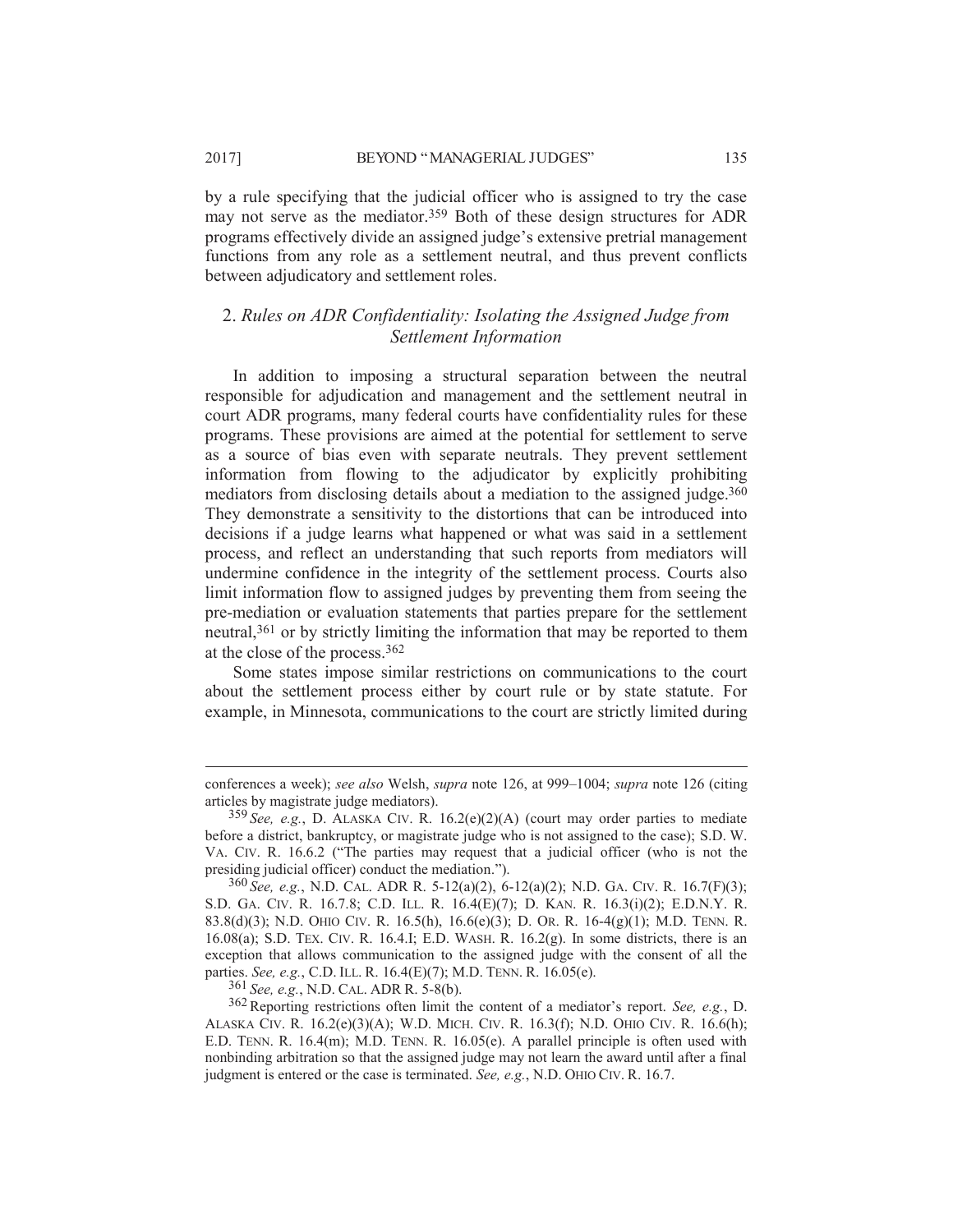and following an ADR process.<sup>363</sup> If the parties do not come to an agreement, the neutral may report only that fact, without comment or recommendation.364 The Uniform Mediation Act, now enacted in twelve jurisdictions, prohibits mediators from making reports to judges who may rule on the dispute in order to maintain "confidence in the neutrality of the mediator and in the mediation process."365

# 3. *Rules on Judicial Settlement Conferences: Mostly Silence and Ambiguity*

In contrast to the detailed rules and extensive protections in the context of ADR programs and confidentiality rules, federal local rules tend to be relatively silent concerning judicially-sponsored settlement conferences. Many rules refer only to pretrial conferences in general; they do not differentiate settlement conferences from other types of pretrial conferences. When the local rules do mention settlement conferences explicitly, their approach to assigning neutral roles spans the full spectrum. Some protect against threats to impartiality by limiting the judicial discretion of the assigned judge to serve as the neutral and by providing confidentiality protections. Many, however, are silent or ambiguous about the identity of neutrals. Yet others explicitly endorse a dual-neutral role for judges in settlement and adjudication.

A substantial number of districts have adopted the principle of structural separation urged in this Article through rules that explicitly exclude the assigned judge from serving as the presiding neutral at a settlement conference.366 A number of these districts also extend robust confidentiality principles to their settlement conferences.<sup>367</sup> Others less comprehensively specify particular mechanisms to insulate assigned judges from learning about

367 *See, e.g.*, N.D. CAL. ADR R. 7-4(a); D.N.D. R. 16.2(C); M.D. TENN. R. 16.04(d)(3).

 <sup>363</sup> MINN. GEN. R. PRAC. 114.10(c), (d).

<sup>364</sup> *Id.* R. 114.10(d). The neutral's report may also, with the parties consent, identify pending motions, outstanding legal issues, or discovery processes that, if resolved or completed would further the possibility of a settlement. *Id.*; *see also* IND. ADR R.  $2.7(E)(1)$ .

 $365$  UNIF. MEDIATION ACT § 7(a) & cmt. (UNIF. LAW COMM'N 2003). There are limited exceptions allowing mediators to disclose whether mediation occurred, whether settlement was reached, and attendance. *Id.* § 7(b)(1).

<sup>366</sup> *See, e.g.*, N.D. CAL. ADR R. 7-2; D. IDAHO CIV. R. 16.4(b)(2)(B); C.D. ILL. R. 16.4(B); N.D. ILL. CIV. R. 16.1(5); N.D. & S.D. IOWA CIV. R. 16.2(e); D. MASS. R. 16.4(b) (allowing case referral from a pretrial conference "to another judicial officer for settlement purposes"); E.D.N.C. CIV. R. 101.2(c); W.D.N.C. CIV. R. 16.3(D); D.N.D. R. 16.2(C)(1); E.D. OKLA. CIV. R. 16.2(j); N.D. OKLA. CIV. R. 16.2(c); W.D. OKLA. CIV. R. 16.2(a); D. OR. R. 16-4; M.D. TENN. R. 16.04(a); D. UTAH CIV. R. 16-3(b); *see also* Dale, *supra* note 159, at 47 (describing the settlement role of magistrate judges in the District of Idaho). Some limit this exclusion to assigned judges who are scheduled to conduct a bench trial. *See, e.g.*, D. CONN. CIV. R. 16(c)(2); C.D. ILL. R. 16.1(B).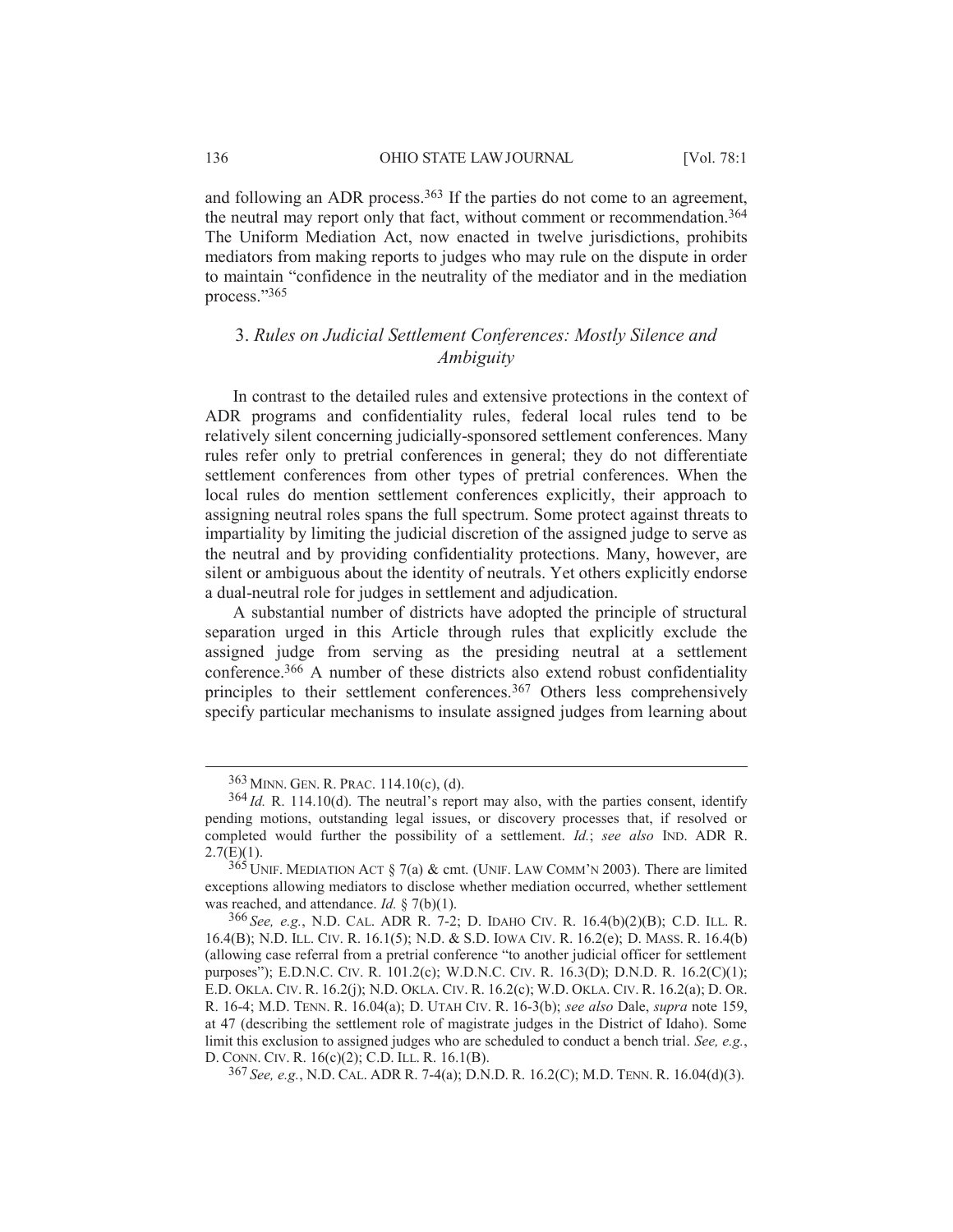the content of settlement conferences.<sup>368</sup> There are also rules that channel disputes or reports about problems in dispute resolution processes away from the assigned judge,369 which helps prevent judicial bias by limiting information that might create a bad impression about participants.

Other rules that mention settlement conferences are silent or ambiguous as to who will conduct the conference and whether the assigned judge is eligible.370 It may be that the practice in these districts is to assign the facilitation role to separate settlement judges, but the local rules do not impose any firm limitation on judicial discretion.371 Finally, there are districts that explicitly reject a principle of separation. They specify that the assigned judge will personally conduct settlement conferences or reserve this power for the assigned judge.372 The districts with rules that are silent on settlement conferences, along with those that are ambiguous or explicitly authorize blending neutral roles, all demonstrate the need for a uniform national rule that does not leave decisions about settlement neutrals to the discretion of local judges.

# D. *A Proposal for Revised Procedural Rules*

Many judges have expressed the personal view that settlement negotiations should not take place before the judge who will later adjudicate the case, or they have proposed separating these functions.373 Numerous

371 *See, e.g.*, D. ME. R. 83.11(c); D. MD. CIV. R. 607(1); W.D. MICH. CIV. R. 16.8; D. MINN. R. 16.5(a)(4); N.D. & S.D. MISS. R. 16(g); W.D. VA. R. 83; W.D. WASH. CIV. R. 39.1(a), (c); N.D. W. VA. CIV. R. 16.04(e); E.D. WIS. CIV. R. 16(d).

372 *See, e.g.*, C.D. CAL. R. 16-15.4; S.D. CAL. CIV. R. 16.1(c), 16.3; D. CONN. CIV. R. 16(c); D. HAW. R. 16.5; D. N. MAR. I. CIV. R. 16.2CJ(e)(5)(c); W.D. TENN. CIV. R. 16.1(b); *see also* C.D. ILL. R. 16.3(I)(4)(a) (special provision for prisoner cases); D.N.H. CIV. R. 16.2(a)(8) (requiring parties to include information in their final pretrial statement describing their ADR participation and their final demand or offer, except in bench trials).

 <sup>368</sup> These measures include prohibiting communications about information discussed at a settlement conference, *see, e.g.*, D. IDAHO CIV. R. 16.4(b)(2)(F), preventing parties from filing their settlement conference memos with the court, *see, e.g.*, D. WYO. CIV. R.  $16.3(c)(2)(A)$ , or limiting reports following the conference to whether or not the parties reached a settlement, *see, e.g.*, D. IDAHO CIV. R. 16.4(b)(2)(E); E.D. OKLA. CIV. R. 16.2(j); N.D. OKLA. CIV. R. 16.2(j); D. UTAH CIV. R. 16-3(d).

<sup>&</sup>lt;sup>369</sup> Some districts appoint a single judge as a compliance judge who handles all allegations that the ADR rules were violated or a process abused. *See, e.g.*, E.D. CAL. R.  $271(m)(2)(C)(ii)$ , (p); D.D.C. CIV. R. 84.9(a)(2), 84.10; D. UTAH CIV. R. 16-2(j)(1).

<sup>&</sup>lt;sup>370</sup> For an example of this ambiguity, see S.D. W. VA. CIV. R. 16.3, under which the judicial officer to whom the case is assigned convenes pretrial conferences, and *id.* R. 16.7(c), which states that the final settlement conference is to be conducted by "the judicial officer."

<sup>373</sup> *See, e.g.*, Jaclyn Barnao, *In Pursuit of Settlement: Deciphering Judicial Activism*, 18 GEO. J. LEGAL ETHICS 583, 594–95 (2005) (quoting Judge Levy); *Brazil Interview*, *supra* note 153, at 24 (quoting Judge Bremer); Crane, *supra* note 122, at 21; Cratsley, *supra* note 122, at 571; R. Allan Edgar, *A Judge's View—ADR and the Federal Courts—*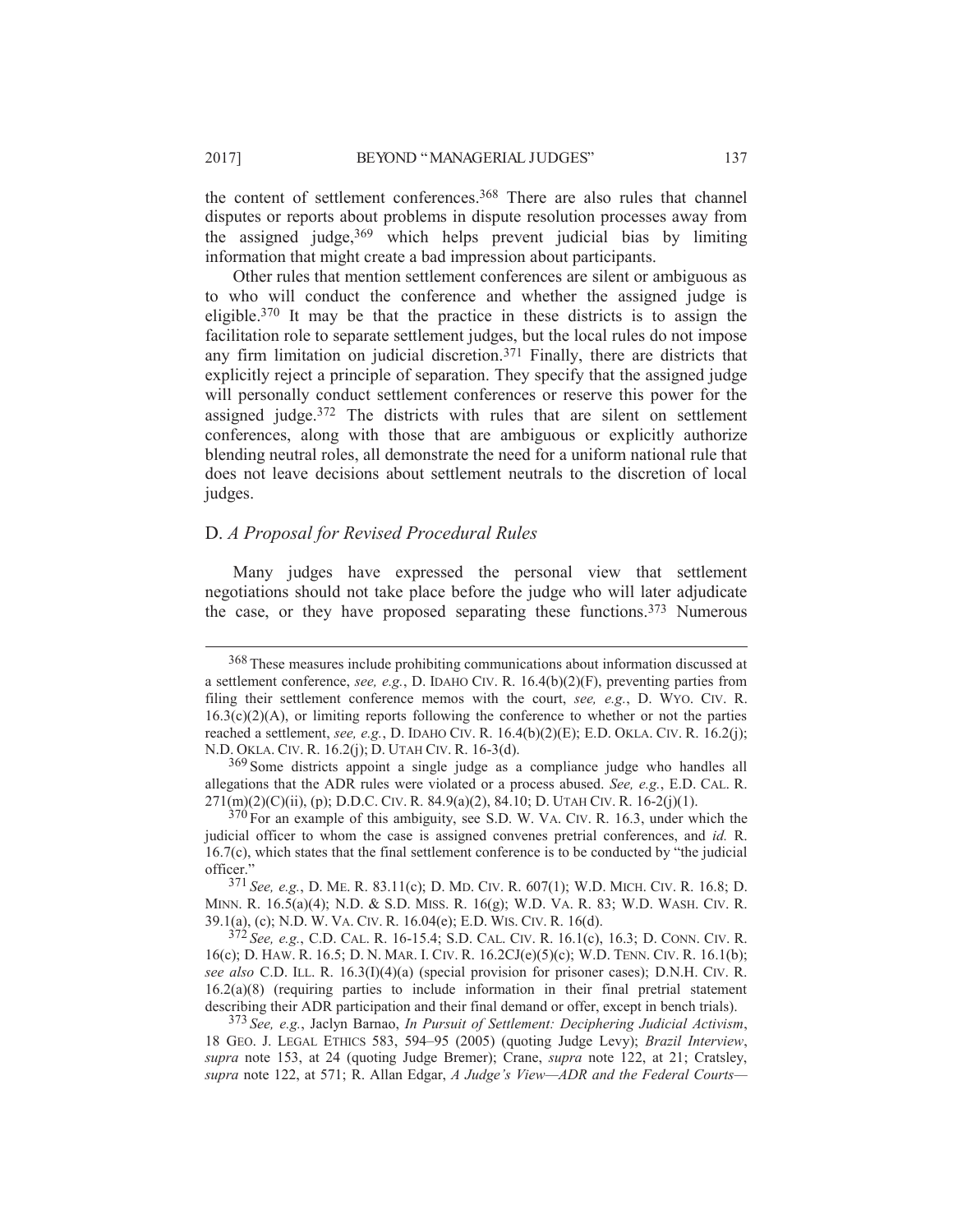commentators agree.<sup>374</sup> As discussed above, lawyers strongly prefer settlement with a judge who is not assigned to try their case.<sup>375</sup> Encouragingly, some state and local federal court rules do impose this separation.<sup>376</sup> And, even when they do not, some judges recuse themselves voluntarily after presiding over a settlement conference or mediation out of a concern for public perception and the importance of trust in the court system.377

Yet many judges do not see a problem.<sup>378</sup> A vocal group is on the record defending the practice of settling their assigned cases.379 Empirical evidence about judges' attitudes is slight, but in a recent study of California state court judges a strong majority felt that they should be allowed to conduct settlement conferences (82%) or mediate (71%) with the consent of the parties in cases assigned to them for trial.380 Because the discretion granted to judges for

374 *See, e.g.*, CRAVER, *supra* note 259, § 16.14(1); Alfini, *supra* note 119, at 11; Randall E. Butler, *Ethics in Mediation: Protecting the Integrity of the Mediation Process*, HOUS. LAW., Mar./Apr. 2001, at 40, 43–44; Frey, *supra* note 136, at 760; Killefer, *supra* note 169, at 21; Longan, *supra* note 126, at 738; Marcus, *supra* note 15, at 1593; Menkel-Meadow, *supra* note 16, at 511; Resnik, *supra* note 1, at 435; Frank E.A. Sander, *A Friendly Amendment*, DISP. RESOL. MAG., Fall 1999, at 11, 24; Schuck, *supra* note 158, at 364; Tornquist, *supra* note 50, at 760; Susan M. Gabriel, Note, *Judicial Participation in Settlement: Pattern, Practice, and Ethics*,4OHIO ST. J. ON DISP. RESOL. 81, 91–92 (1988). *But see* Robert G. Bone, *Who Decides? A Critical Look at Procedural Discretion*, 28 CARDOZO L. REV. 1961, 1997 (2007).

375 *See supra* notes 260–68 and accompanying text.

376 *See supra* text accompanying notes 356–59.

377 Novak v. Farneman, No. 2:10-CV-768, 2011 WL 4688630, at \*4 (S.D. Ohio Sept. 30, 2011) (deciding that continuing to preside over disputes the judge had mediated did not pose a threat to impartiality and that recusal was not required, but nonetheless recusing himself to avoid any taint of suggested bias); Kearny v. Milwaukee County, No. 05-C-834, 2007 WL 3171395, at \*3 (E.D. Wis. Oct. 26, 2007) (order of recusal) (magistrate judge recusing himself on his own initiative when assigned to try a case he had mediated); *see also* Day v. NLO, 864 F. Supp. 40, 41, 43–44 (S.D. Ohio 1994) (order transferring case) (disagreeing with the argument that a judge who participated in settlement is incapable of reviewing that settlement, but recusing himself "out of an abundance of caution").

378 *Brazil Interview*, *supra* note 153, at 24 (noting "considerable disagreement" among federal judges).

379 *See, e.g.*, LACEY, *supra* note 44, at 23; Baer, *supra* note 122, at 148; *Brazil Interview*, *supra* note 153, at 27 (quoting Judge Klein); Hogan, *supra* note 129, at 439; Miller, *supra* note 128, at 33 (quoting Judge McCarthy); Polster, *supra* note 122; *see also* Martin, *supra* note 159, at 194–95 (describing a judge who conducts his own settlement conferences when he is the trier of fact).

380Robinson, *supra* note 122, at 344 & tbl.2, 356 & tbl.6. Actual use of the practice was somewhat less prevalent. Practices were almost evenly split at the extremes on the general civil trial bench. About 38% of the judges reported that they were the trial judge in 90% or more of their settlement conference cases, while almost 40% reported that they

*The Eastern District of Tennessee*, 26 U. MEM. L. REV. 995, 1000 (1996); *Kennedy*, *supra*  note 54, at 10; McKay, *supra* note 122, at 827; Peckham, *supra* note 1, at 789; Zampano, *supra* note 137, at 4. For some, this concern is limited to nonjury cases. *See* Baer, *supra* note 122, at 150–51; *Brazil Interview*, *supra* note 153, at 25 (quoting Judge Klein); Will et al., *supra* note 53, at 211–12.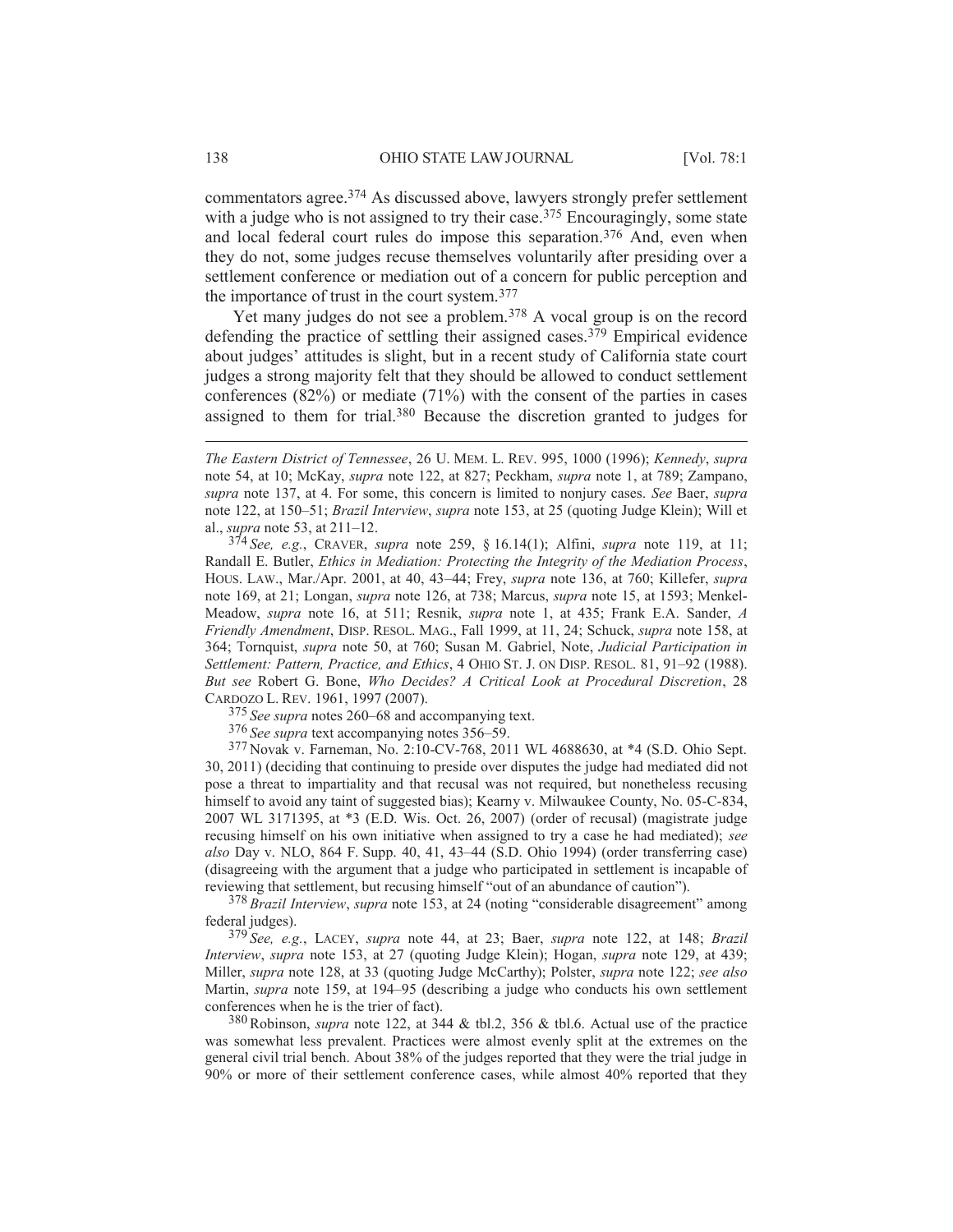pretrial management includes everything related to settlement (unless restricted by local rule), many judges are free to take on dual-neutral roles. And, as shown above, judges' confidence in their ability to do this is understandable, even if misplaced.381

In the federal court system, the ideal way to reduce the potential for coercion and partiality that can damage perceptions of civil justice—in the context of both settlement and adjudication—would be through amendments to Rule 16 that prevent judges from serving as settlement neutrals in cases assigned to them for management and adjudication. Separating these functions structurally would establish a uniform national approach and establish a norm that state court systems could adopt as well. This is, however, an ambitious proposal. It failed as an ethical reform, and any attempt to amend Rule 16 of the Federal Rules of Civil Procedure will surely face similar challenges.

One headwind the proposal will face is that it would impose limitations on judicial discretion, which was embraced by the Rules' original drafters and is now particularly strong in the pretrial setting.382 While a general lack of constraint on judicial power has been one of the central criticisms of the discretion associated with judicial management,<sup>383</sup> it should be clear by now that I am not urging reform from that perspective or seeking to curtail discretion as a general matter through procedural rules.<sup>384</sup> The argument here is limited to settlement conferences. Professor Cooper, the long-serving Reporter for the Advisory Rules Committee, offered a pragmatic justification for discretion as "a useful rulemaking technique when it is difficult — as it

381 *See supra* notes 314–18 and accompanying text.

382 *See* Gensler, *supra* note 9, at 720. *See generally* Marcus, *supra* note 15; Subrin, *supra* note 17.

383 *See, e.g.*, Todd D. Peterson, *Restoring Structural Checks on Judicial Power in the Era of Managerial Judging*, 29 U.C. DAVIS L. REV. 41, 44 (1995); Resnik, *supra* note 1, at 380; Jay Tidmarsh, *Pound's Century, and Ours*, 81 NOTRE DAME L. REV. 513, 553 (2006).

<sup>384</sup> The appropriate amount of discretion the rules should grant to judges is an important question that requires a delicate balance among many competing policies, among them simplicity, flexibility, uniformity, predictability, and the transsubstantive application of the rules. *See, e.g.*, Bone, *supra* note 374, at 1963–64; Stephen B. Burbank, *The Transformation of American Civil Procedure: The Example of Rule 11*, 137 U. PA. L. REV. 1925, 1936–37 (1989) (criticizing aversion to substance-specific procedures that necessitates heavy reliance on judicial discretion); Gensler, *supra* note 9, at 720–26 (summarizing scholarly criticism and defense of discretion); Richard Marcus, *Confessions of a Federal "Bureaucrat": The Possibilities of Perfecting Procedural Reform*, 35 W. ST. U. L. REV. 103, 116–19 (2007) (discussing tradeoffs among simplicity, predictability, tailoring, and divergent treatment).

were rarely assigned as the trial judge in their settlement conference cases (10% or less). *Id.* at 346 & tbl.5. Judges assigned to the family law bench, however, were more likely to conduct settlement conferences in cases to which they were assigned for trial. *Id.* at 347; *see also* Ascom Hasler Mailing Sys., Inc. v. U.S. Postal Serv., Nos. 00-1401 (PLF/JMF), 00-2089 (PLF/JMF), 2010 WL 4116858, at \*4 (D.D.C. Oct. 19, 2010) (remarking that federal magistrate judges "are often called upon to try a case after they have presided over settlement discussions" in the District of Columbia).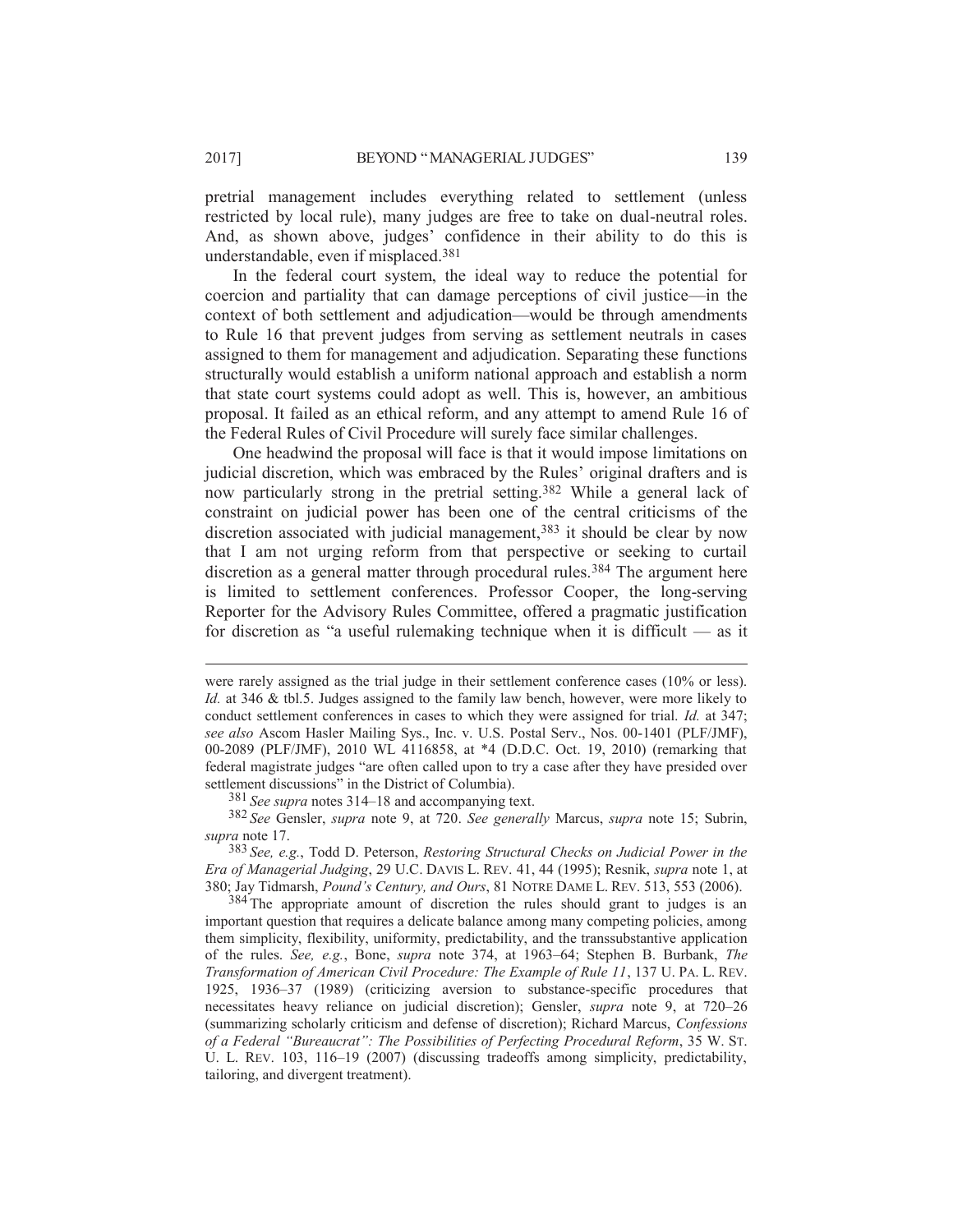almost always is  $-$  to foresee even the most important problems and to determine their wise resolution."385 The problems with judges settling cases they manage and adjudicate are not, however, difficult to foresee. A decision to serve as a settlement neutral is unlike the many pretrial managerial decisions that require case-by-case tailoring or that benefit from judicial discretion to make adjustments from default provisions.<sup>386</sup> Instead, policies governing the extent to which judges should mix conflicting neutral roles can be determined with reference to overarching principles coupled with practical considerations.387

Perhaps the best hope is that federal rulemakers would regard an amendment as an opportunity to achieve national uniformity on an important issue by imposing a structural separation of neutral functions. As with prior changes to Rule 16's provisions concerning settlement conferences, an amendment of this nature would not be breaking new ground. Although it would do much more than merely confirm the status quo, it would follow the lead of the districts with similar rules. Failing a uniform national approach, however, district courts could improve their local rules by coordinating their provisions for settlement conferences with those that govern their ADR programs. The framework suggested in this Article defines the issue as one of eliminating conflicting neutral roles rather than one of restricting judicial management. This conceptualization could provide a basis for revisions of local rules to bring provisions for judicial settlement conferences within accepted principles for ADR processes.

## 1. *Essentials for Separating Neutral Functions*

Two key elements need to be incorporated in an amendment. First, the rule should establish a structural separation by prohibiting judges assigned to adjudicate and manage a case from presiding at settlement. "Settlement" needs to encompass both judicial settlement conferences and mediations. This does not mean relieving judges from presiding over settlement conferences or serving as mediators, where they have much to offer.<sup>388</sup> Separate settlement

 <sup>385</sup> Edward H. Cooper, *Simplified Rules of Federal Procedure?*, 100 MICH. L. REV. 1794, 1795 (2002).

<sup>386</sup> As an example, the Federal Rules of Civil Procedure permit judges to vary the appropriate number and length of depositions depending on the circumstances of the case. *See* FED. R. CIV. P. 26(b)(2), 30(a)(2), 30(d)(1).

<sup>&</sup>lt;sup>387</sup> There are also other reasons to avoid undue optimism about the prospects of addressing the problem of dual-neutral roles via an amendment to Rule 16. In the words of Professor Marcus, Associate Reporter of the Advisory Committee on Civil Rules, "Amendments do not and should not happen often. Amending the rules is not easy and should not be." Richard Marcus, *Shoes That Did Not Drop*, 46 U. MICH. J.L. REFORM 637, 637 (2013). Moreover, sometimes a crisis mentality is necessary before procedural reform is undertaken. Richard L. Marcus, *Modes of Procedural Reform*, 31 HASTINGS INT'L & COMP. L. REV. 157, 186 (2008).

<sup>388</sup> *See supra* notes 158–76 and accompanying text.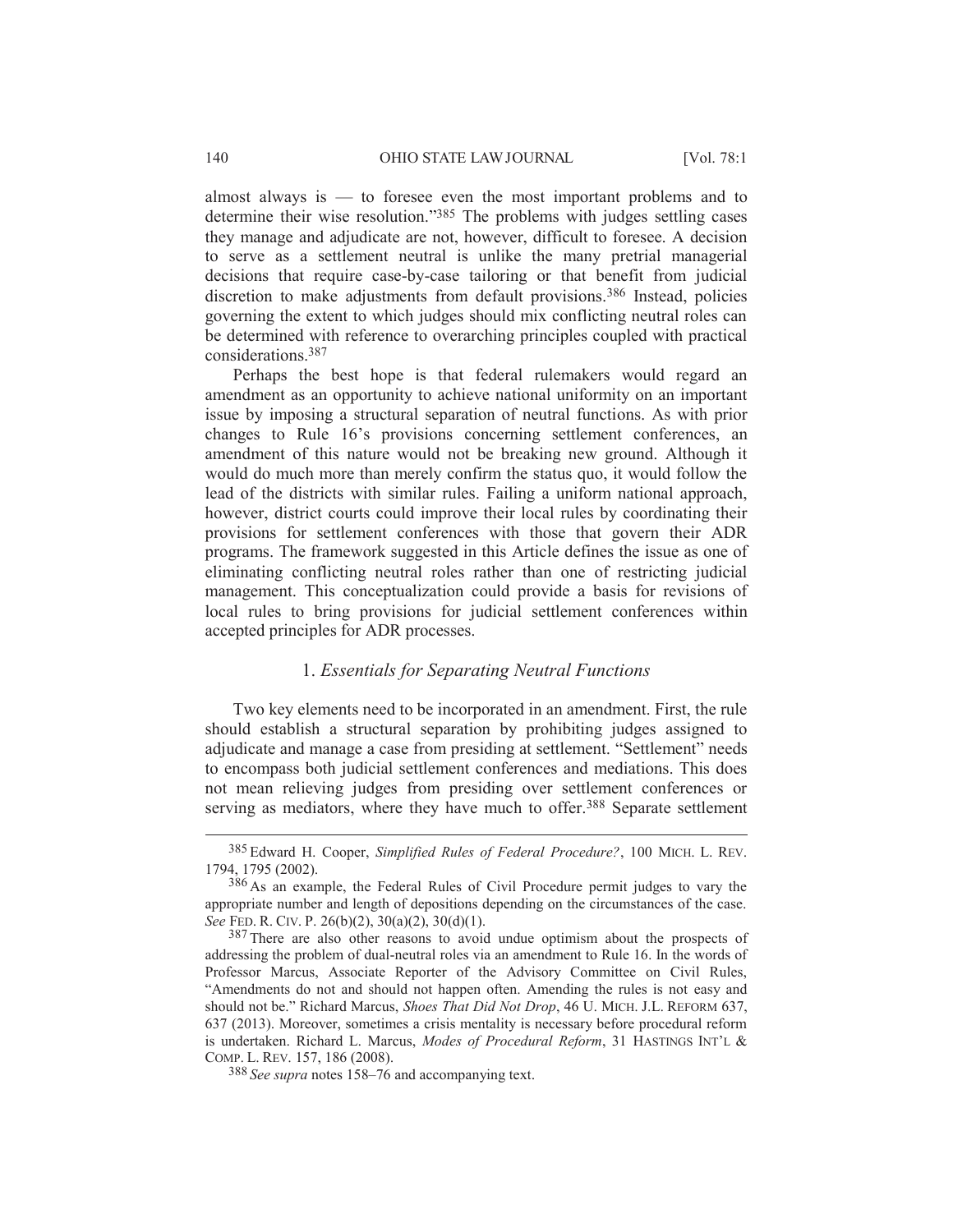judges are not impractical if courts assign this function to magistrate judges or use a "buddy system" in which judges trade cases for settlement. Courts could also use senior or retired judges as settlement judges.389

Objectors sometimes envision a sharing system in which the assigned judge conducts the settlement proceeding and then, if it is not successful, transfers the case to another judge for trial. This could create administrative problems and would make it difficult to set a firm trial date as a method to encourage settlement.390 Reassigning the settlement process rather than the trial would mitigate these administrative barriers. And, given the decisionmaking that is involved in pretrial management, reassigning settlement better serves the goal of separating adjudicatory and settlement roles. Another objection to referring mediations to another judge is that the colleague will not welcome the case, which will consume time but not bolster his disposition statistics or lighten his docket.<sup>391</sup> This administrative barrier could be remedied by adjusting the way statistics are gathered to account for settlements, and exchanging cases for settlement should even out the effect on the docket in the long run.

Second, the rule should include a confidentiality provision to ensure that settlement judges and mediators may not report settlement communications to assigned judges.392 Because sometimes judges would like to know what happened during a settlement attempt in their case, it is important to limit disclosures from settlement conferences just as many districts limit such communication from their ADR programs. A provision could be modeled on the Uniform Mediation Act, the local federal court rules, or state rules discussed above 393

# 2. *Potential Exceptions*

If the rulemaking bodies do take up the issue of dual-neutral roles, there are two potential exceptions that will likely be urged to modify a bright-line rule. One is to limit the prohibition on dual-neutral roles to bench trials. The second is to allow exceptions when parties consent to the assigned judge serving as the settlement neutral. The first exception should be rejected. The second should be limited to very narrow circumstances.

The Judicial Conference's Committee on Codes of Conduct thought that ethical concerns about a dual judicial role are lessened when a judge presides

 <sup>389</sup> One judge has even suggested reciprocal arrangements between federal- and statecourt judges. Cratsley, *supra* note 122, at 589.

<sup>390</sup> Polster, *supra* note 122.

<sup>391</sup>Baer, *supra* note 122, at 149.

<sup>392</sup> *See* Welsh, *supra* note 126, at 990, 1028–32 (proposing strict confidentiality provisions to separate mediation from adjudication).

<sup>393</sup> UNIF. MEDIATION ACT § 7(a) (UNIF. LAW COMM'N 2003); *see also supra* Part IV.C.2.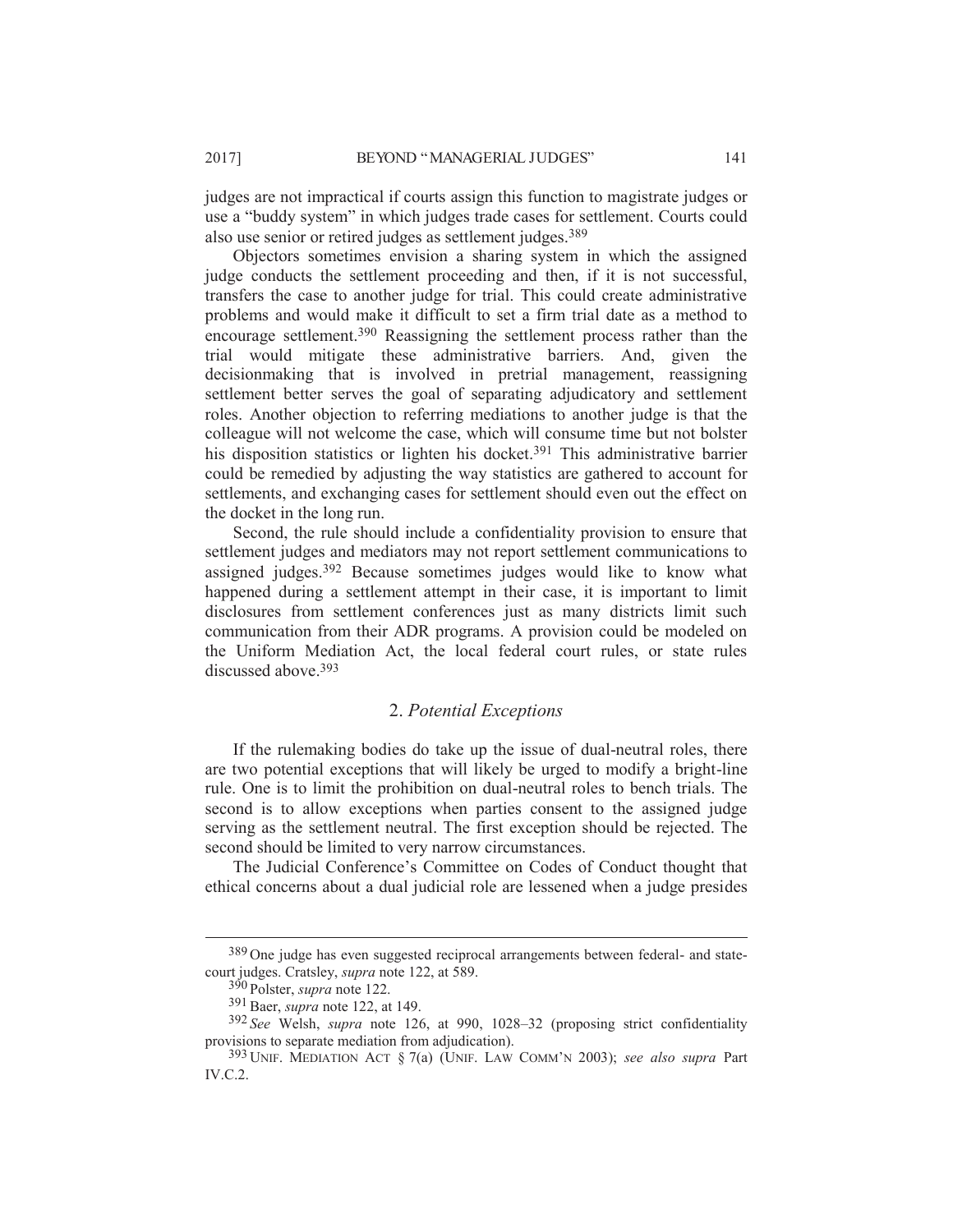over a jury trial.394 Consistent with this view, there are judges who consider their settlement efforts in cases assigned to them for adjudication as far less problematic in jury trials than in cases they will try from the bench.395 The reasoning behind this distinction is that, in a bench trial, the judge is the trier of fact and key witnesses may have participated in the mediation. In contrast, in a jury trial the judge's role is only to manage the process while the jury decides the merits of the case.<sup>396</sup> Thus the potential effect of settlement on decisionmaking is lessened with a jury trial.

The arguments against making an exception for jury trials are twofold. First, while judges in a jury trial do not make the ultimate decision on the merits, they do make other crucial rulings during and after trial, and it is important to avoid any perception that these decisions have been influenced by settlement conversations.<sup>397</sup> Decisions on motions to set aside a verdict or reduce the amount of damages awarded by a jury, for example, could be affected by a party's concessions or the judge's access to inadmissible evidence during settlement.398 Moreover, assigned judges make managerial decisions on discovery issues that might affect the value of a case in both jury and non-jury trials.399

Second, a judge conducting a jury trial can influence a jury through her demeanor and nonverbal communication. Nonverbal signals are important in human communication and persuasion, and experimental work suggests that judges indicate their attitudes and respect for trial participants to the jury through facial expressions and body language.400 Jurors naturally look to judges for guidance during a trial, and studies of mock juries support a conclusion that not only are judges signaling their underlying views to jurors, but jurors are aware of these nonverbal cues from judges, particularly their negative behaviors.401 At the extreme, nonverbal judicial conduct has been

 <sup>394</sup> Advisory Opinion No. 95, *supra* note 237, at 162.

<sup>395</sup> *See, e.g.*, Baer, *supra* note 122, at 150; Barnao, *supra* note 373, at 594–95; *Brazil Interview*, *supra* note 153, at 25 (quoting Judge Klein); Katz, *supra* note 135, at 3; Will et al., *supra* note 53, at 211–12; *see also* D. CONN. CIV. R. 16(c) (distinguishing assignment of neutral for bench and jury trials); D. HAW. R. 16.5 (same).

<sup>396</sup> Polster, *supra* note 122, at n.2.

<sup>397</sup>Cratsley, *supra* note 122, at 589 (discussing decisions about the jury empanelment process, evidentiary rulings, motions for directed verdict, and jury instructions); Killefer, *supra* note 169, at 19 (noting important effect of judges' rulings on "the shape" of jury trial).

<sup>&</sup>lt;sup>398</sup> Barnao, *supra* note 373, at 595 n.87 (quoting Judge Levy).

<sup>399</sup> *Brazil Interview*, *supra* note 153, at 24 (quoting Judge Bremer discussing procedures in the District of Iowa to separate settlement from management functions).

<sup>400</sup> *See, e.g.*, Peter David Blanck et al., Note, *The Appearance of Justice: Judges' Verbal and Nonverbal Behavior in Criminal Jury Trials*, 38 STAN. L. REV. 89, 92 (1985).

<sup>401</sup> Ann Burnett & Diane M. Badzinski, *Judge Nonverbal Communication on Trial: Do Mock Trial Jurors Notice?*, 55 J. COMM. 209, 209 (2005).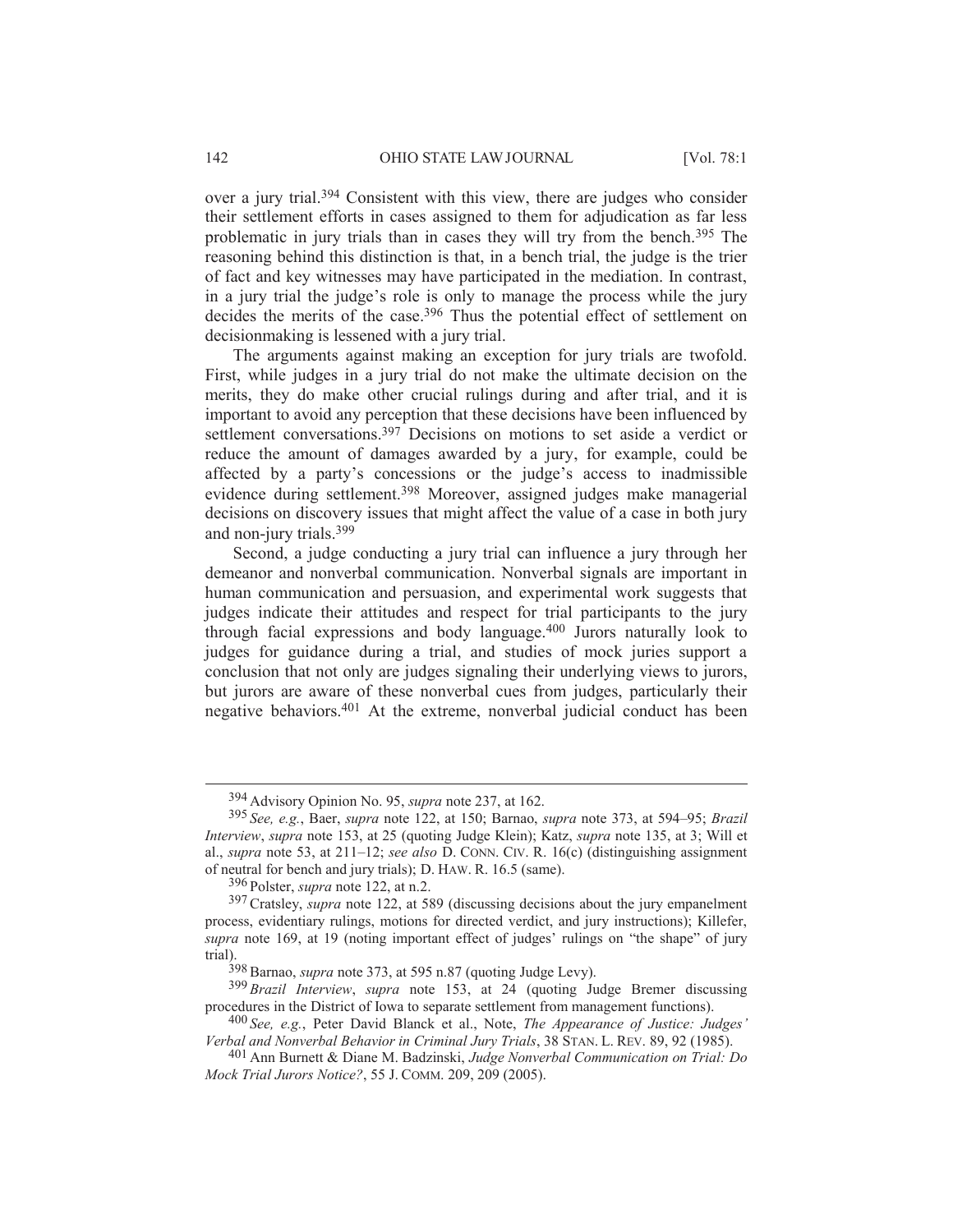found to be reversible error.<sup>402</sup> Even with more subtle effects, nonverbal signals are a reason to take seriously concerns about a judge who has led a settlement process presiding at a jury trial.

The second potential exception is one that would allow an assigned judge to function as a settlement neutral with the consent of the parties. As with jury trials, party consent is a factor that the Judicial Conference's Committee on Codes of Conduct thought should mitigate ethical concerns when an assigned judge leads settlement discussions.403 The ABA Section on Dispute Resolution ethical proposal would have permitted a trial judge to serve as a mediator with consent of the parties,  $404$  and some judges have also voiced support for this approach.405 In addition, among the federal districts that generally do not permit an assigned judge to preside at a settlement conference, some permit an exception if the parties all stipulate their consent.<sup>406</sup>

An exception for consent would be consistent with the emphasis in mediation on party self-determination<sup>407</sup> and with the judicial codes' permission for ex parte communications in settlement with the consent of the parties.408 Parties and their attorneys may prefer settlement with the judge assigned for management and trial based on that judge's settlement skill and style, especially if there are few alternatives in a particular jurisdiction. Consent may also, however, implicate the tendency toward overconfidence. An attorney may be so confident that the judge will see her side of the case as stronger that she may undervalue the risks of settlement participation. In any event, consent should not be a matter of agreeing to a judge's suggestion that she serve as the settlement judge; it should come entirely at the initiative of the parties. This is necessary in order to avoid the dilemma inherent in resisting a judicial request. In addition, if the case does not settle, the parties should have

404 *See* SECTION OF DISPUTE RESOLUTION, *supra* note 326. It would also have permitted the practice if there is no reasonable alternative, such as when a jurisdiction has only a single judge. *Brazil Interview*, *supra* note 153, at 26.

405 *Brazil Interview*, *supra* note 153, at 25 (quoting Judge Klein emphasizing the importance of the parties' wishes); Katz, *supra* note 135, at 3 (describing a judge willing to participate in mediation in cases scheduled for bench trial when parties so request and waive the conflict). The survey of California judges that asked about dual-neutral roles premised the question on party consent. Robinson, *supra* note 122, at 343; *see also supra* text accompanying note 380.

406 *See, e.g.*, E.D. CAL. R. 240(a)(16), 270(b); N.D. CAL. ADR R. 7-2; D. GUAM R. 16- 2(b)(1)(B); D. HAW. R. 16.5(a); D.N.D. R. 16.2(C)(1) ("appropriate jury case[s]" only); *see also* D. OR. R. 16-4(e)(2) (parties must "jointly initiate a request"); M.D. TENN. R. 16.04(a) (exception when "requested and agreed by the parties" or if the assigned judge deems it appropriate "because of the exigencies of the case").

407 *See* MODEL STANDARDS OF CONDUCT FOR MEDIATORS Standard 1 (AM. ARBITRATION ASS'N ET AL. 2005) (self-determination).

 <sup>402</sup> *See e.g.*, Andrew Horwitz, *Mixed Signals and Subtle Cues: Jury Independence and Judicial Appointment of the Jury Foreperson*, 54 CATH. U. L. REV. 829, 850–54 (2005) (discussing cases).

<sup>403</sup> Advisory Opinion No. 95, *supra* note 237, at 161.

<sup>408</sup> *See supra* text accompanying notes 331–34.